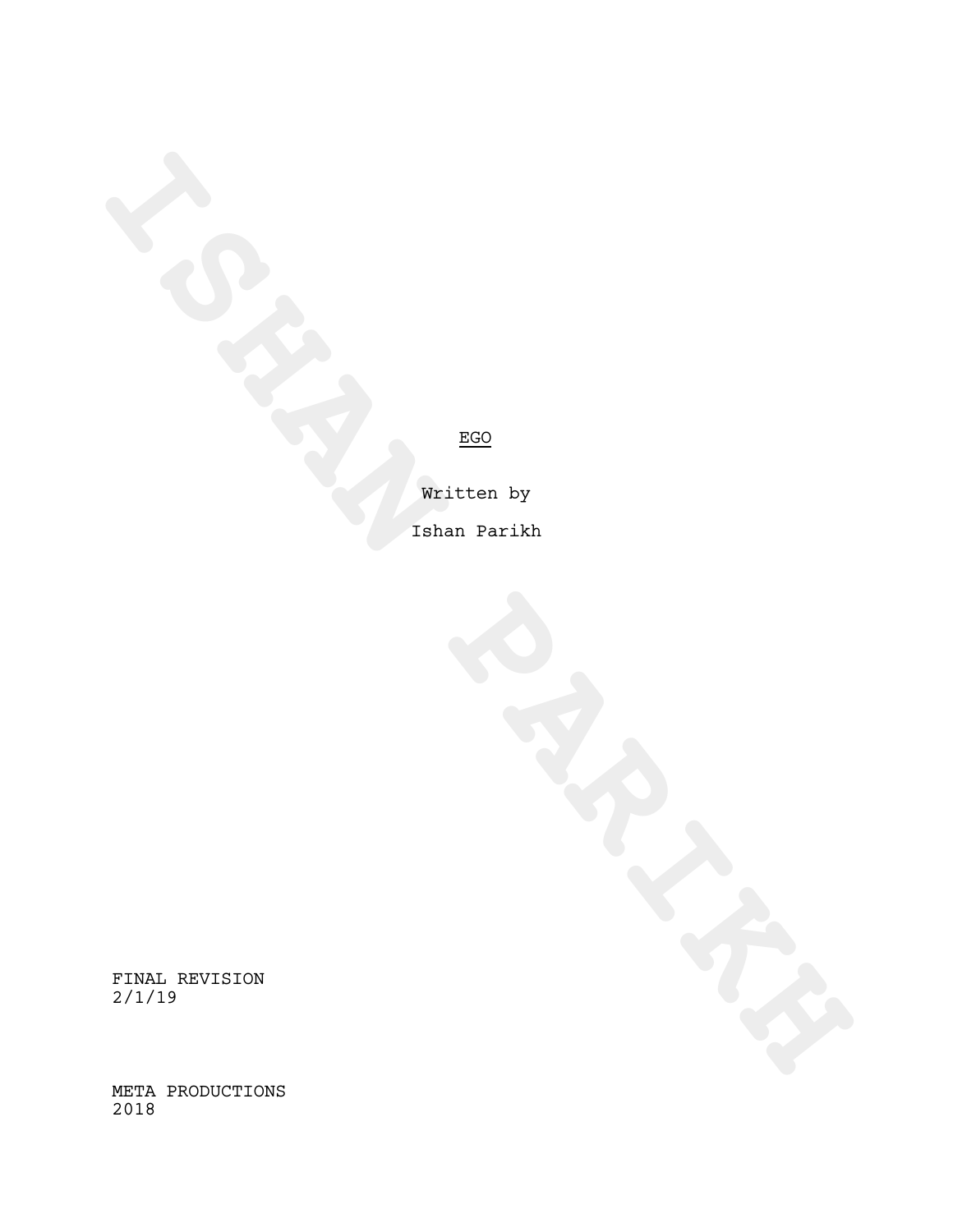"EGO"

|              | FADE IN:                                                                                                                                                           | $^\star$            |
|--------------|--------------------------------------------------------------------------------------------------------------------------------------------------------------------|---------------------|
| $\mathbf{1}$ | EXT. DOCKSIDE - LAKE - MORNING                                                                                                                                     | ŀ                   |
|              | A WOMAN stands at the end of the dock. She is still. She<br>is looking DULL and VERY SAD. SHE is OLIVIA DOLAN.                                                     | $\star$<br>$\star$  |
|              | We CLOSE ON her fingers. They are twiddling something<br>And then, we spot A RING. She takes it off.                                                               | $^\star$<br>$\star$ |
|              | Olivia stares at the ring. And then --                                                                                                                             | $^\star$            |
|              | She lets the ring drop into the lake. She looks off.                                                                                                               | $^\star$            |
|              | INT. LAWYER'S OFFICE - DAY                                                                                                                                         |                     |
|              | OLIVIA speaks to her LAWYER O.S.                                                                                                                                   |                     |
|              | LAWYER (O.S.)<br>You mentioned you've been married<br>for how long? Was it four years?                                                                             |                     |
|              | OLIVIA<br>Nine. We married young.                                                                                                                                  |                     |
|              | LAWYER (O.S.)<br>Alright. So it has been a while,<br>then.<br>(then, )<br>So now, bear with me $--$ I'm still<br>trying to understand what your<br>motive here is. |                     |
|              | OLIVIA<br>$I'm -- I'm -- sortY?$                                                                                                                                   |                     |
|              | LAWYER (O.S.)<br>Essentially, what I'm asking is<br>why this divorce?                                                                                              |                     |
|              | OFF OLIVIA                                                                                                                                                         |                     |
|              | CUT TO BLACK                                                                                                                                                       |                     |
|              | One by one, three letters fade up:                                                                                                                                 |                     |
|              | E G O                                                                                                                                                              |                     |

(CONTINUED)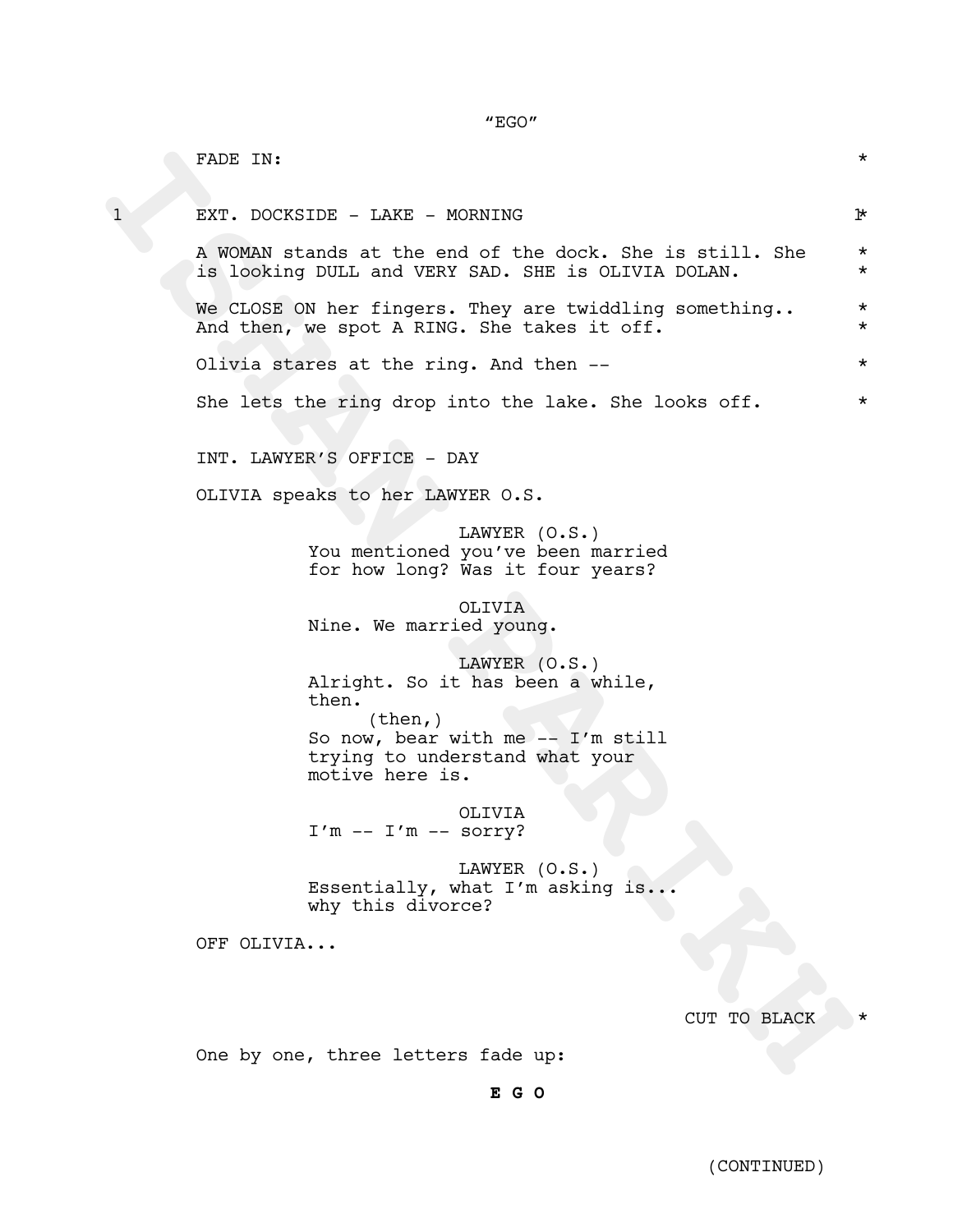|   | EGO 12/18/18 FINAL<br>$2$ .<br>CONTINUED:                                                                                                                                         |                                              |
|---|-----------------------------------------------------------------------------------------------------------------------------------------------------------------------------------|----------------------------------------------|
|   | And as our title FADES OUT                                                                                                                                                        |                                              |
|   | TITLE CARD: I. Owen                                                                                                                                                               | $\star$                                      |
|   | FADE IN                                                                                                                                                                           | $\star$                                      |
| 2 | INT. OWEN'S CAR - NIGHT                                                                                                                                                           | $2^{\star}$                                  |
|   | OWEN KAPPLE, mid-thirties, is taking gulps out of a<br>bottle of VODKA. He's struggling with it -- DESPISES<br>the bitter taste of it. Making faces at every swallow he<br>makes. | $\star$<br>$\star$<br>$\star$<br>$^\star$    |
|   | CUT TO                                                                                                                                                                            | $^\star$                                     |
|   | OWEN breathes. Readies himself. Pats his hair. Takes one<br>last look at himself in the mirror before he exits the<br>car.                                                        | $\star$<br>$\star$<br>$^\star$               |
| 3 | INT. RESTAURANT - NIGHT                                                                                                                                                           | $\mathcal{F}$                                |
|   | OWEN enters the small, and welcoming restaurant. Makes<br>his way to the BACK where he finds                                                                                      | $\star$<br>$^\star$                          |
|   | A WOMAN. Beautiful, with gleaming eyes. This is<br>EVANGELINE GLEASON, also mid-thirties.                                                                                         | $\star$<br>$\star$                           |
|   | <b>OWEN</b><br>Hello.                                                                                                                                                             | $\star$<br>$^\star$                          |
|   | <b>EVANGELINE</b><br>(smles, )<br>Hi. Owen?                                                                                                                                       | $^\star$<br>$^\star$                         |
|   | OWEN<br>Yeah. Evangeline, right?                                                                                                                                                  | $^\star$<br>$^\star$                         |
|   | <b>EVANGELINE</b><br>Evie. You can just call me Evie.                                                                                                                             | $^\star$<br>$^\star$                         |
|   | TIME CUT TO                                                                                                                                                                       | $^\star$                                     |
|   | LATER. The two are talking.                                                                                                                                                       | $^\star$                                     |
|   | <b>EVIE</b><br>You know, surprisingly, I'm<br>enjoying the Gapow tonight.<br>Usually, I'm not one for Thai.                                                                       | $^\star$<br>$^\star$<br>$^\star$<br>$^\star$ |
|   |                                                                                                                                                                                   |                                              |

(CONTINUED)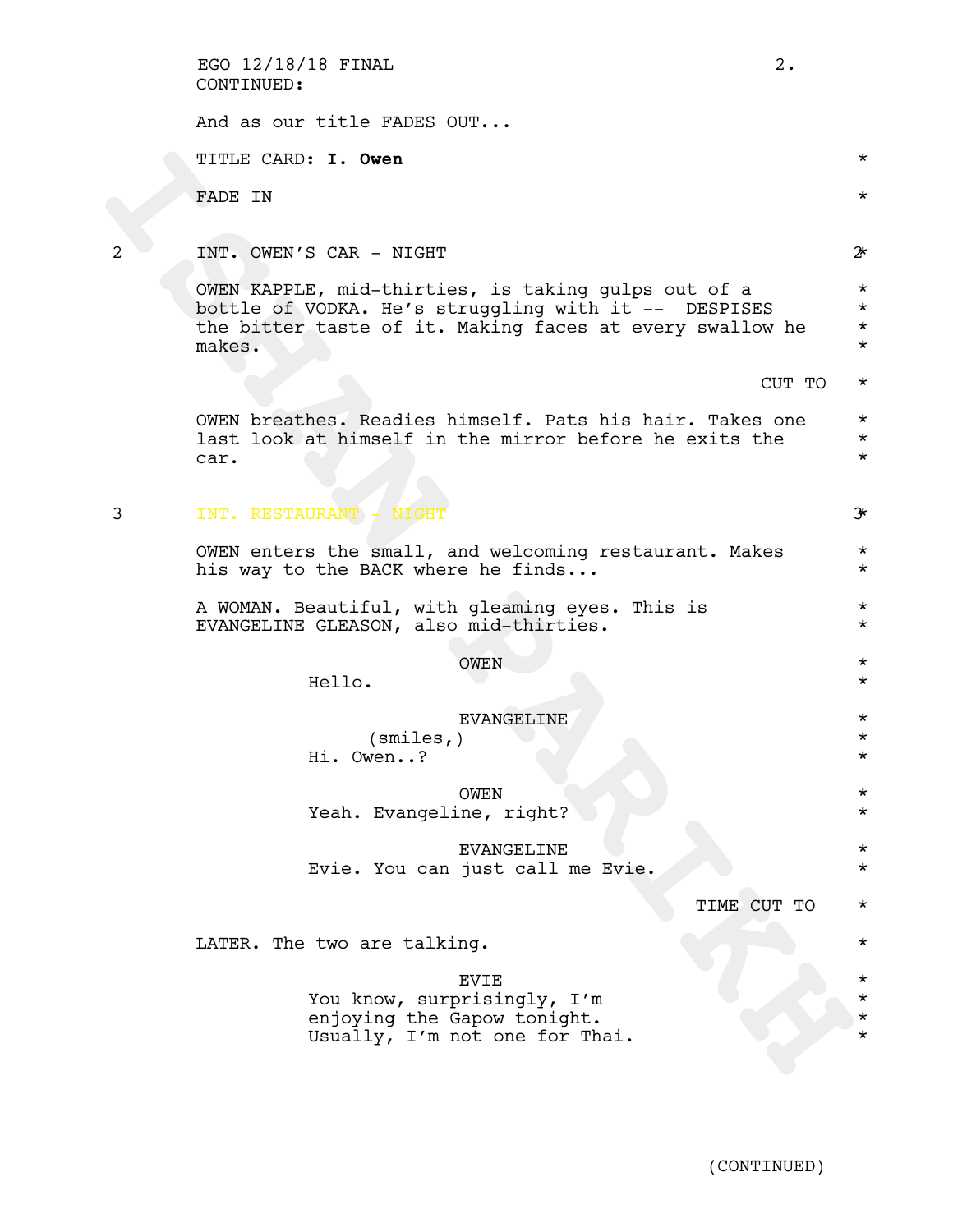| 3 | CONTINUED: |                                                                        | 3                                |
|---|------------|------------------------------------------------------------------------|----------------------------------|
|   |            | OWEN<br>Well, trying something new on a<br>first date is always good.  | $^\star$<br>$\star$<br>$^\star$  |
|   |            | <b>EVIE</b><br>Really? So how many first dates<br>have you been on?    | $^\star$<br>$^\star$<br>$^\star$ |
|   |            | OWEN<br>More than you, I'm guessing.                                   | $^\star$<br>$^\star$             |
|   |            | <b>EVIE</b><br>You're that confident?                                  | $^\star$<br>$^\star$             |
|   |            | OWEN<br>Maybe. Why do you doubt me?                                    | $^\star$                         |
|   |            | <b>EVIE</b>                                                            | $^\star$                         |
|   |            | No I'm not doubting you. I just<br>think you're terrible at first      | $^\star$<br>$^\star$             |
|   |            | dates. No offense.                                                     | $^\star$                         |
|   |            | A BEAT. Owen swallows. Unsure of how to respond.                       | $^\star$                         |
|   |            | <b>OWEN</b>                                                            | $^\star$                         |
|   |            | None taken. Maybe just the whole<br>online dating thing is not my      | $^\star$<br>$^\star$             |
|   |            | thing. I obviously haven't done                                        | $^\star$                         |
|   |            | this a lot like you have.                                              | $^\star$                         |
|   |            | <b>EVIE</b>                                                            | $^\star$                         |
|   |            | Well The internet and I have                                           | $^\star$                         |
|   |            | had some history. But to answer<br>your question, no. This isn't my    | $^\star$<br>$^\star$             |
|   |            | usual thing. I was pretty nervous.                                     | $^\star$                         |
|   |            | I may or may not have used the                                         |                                  |
|   |            | bathroom five times before you<br>walked in.                           | $^\star$<br>$^\star$             |
|   |            |                                                                        |                                  |
|   |            | <b>OWEN</b>                                                            | $^\star$                         |
|   |            | Yeah I'll agree with you on that.                                      | $^\star$<br>$^\star$             |
|   |            | Taking pulls of vodka in the car<br>before coming here wasn't my first | $^\star$                         |
|   |            | plan either.                                                           | $^\star$                         |
|   |            | <b>EVIE</b>                                                            | $^\star$                         |
|   |            | (chuckles, )<br>You could've drank a little more,                      | $^\star$<br>$^\star$             |
|   |            | then.                                                                  | $^\star$                         |
|   |            | OWEN                                                                   | $^\star$                         |
|   |            | I have a high tolerance.                                               | $^\star$                         |

EGO 12/18/18 FINAL 3.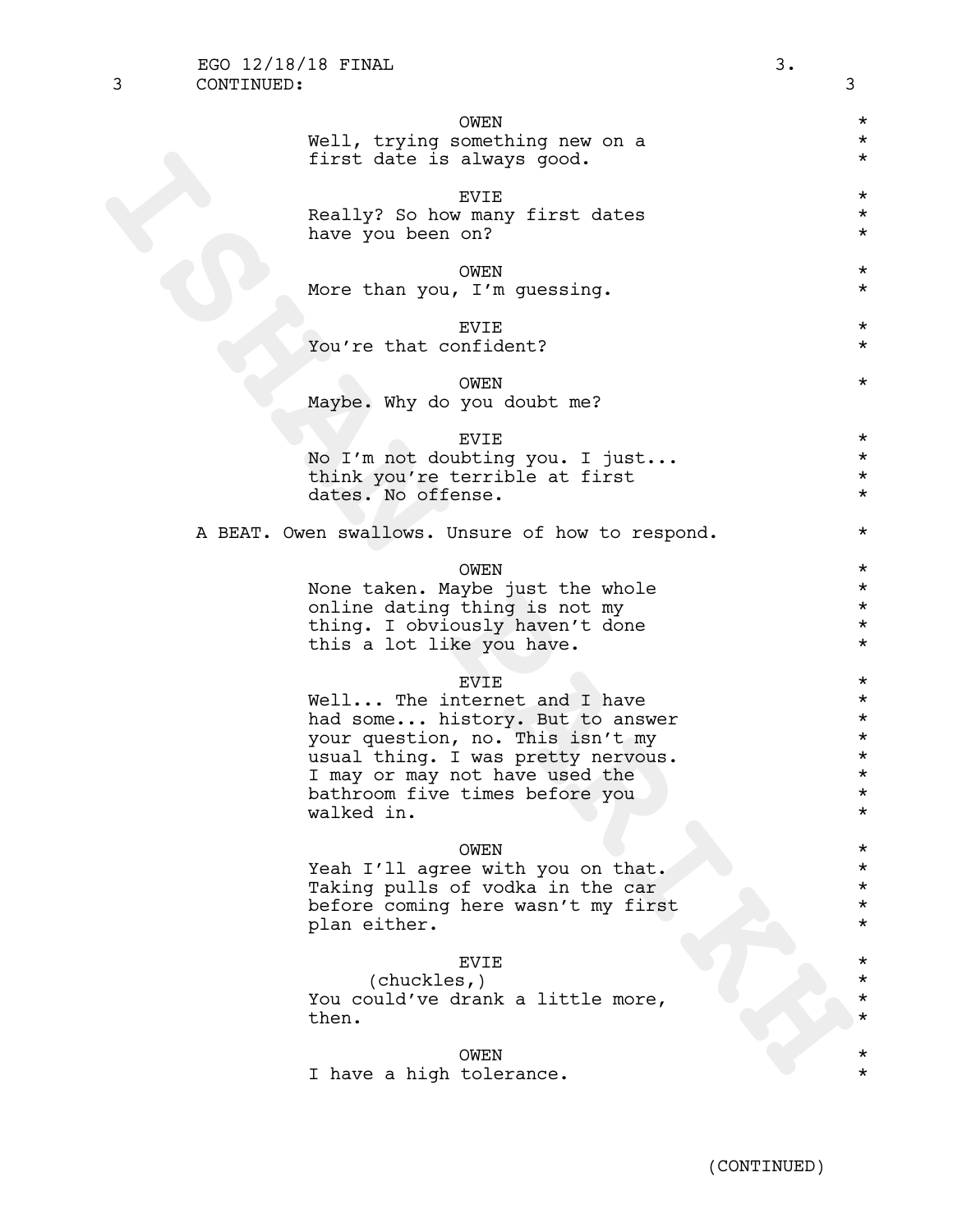| 3 | EGO 12/18/18 FINAL<br>4.<br>CONTINUED: (2)                                                                                                                                                               | 3                                                                   |
|---|----------------------------------------------------------------------------------------------------------------------------------------------------------------------------------------------------------|---------------------------------------------------------------------|
|   | Evie looks off. Owen notices her boredom.                                                                                                                                                                | $^\star$                                                            |
|   | OWEN (CONT'D)<br>Look. I'm sorry. I ah -- I've had<br>a pretty earth shattering<br>couple of weeks leading up to<br>tonight so I apologize if I<br>rubbed you the wrong way                              | $^\star$<br>$^\star$<br>$^\star$<br>$\star$<br>$^\star$<br>$^\star$ |
|   | <b>EVIE</b><br>Oh you didn't give me any wrong<br>impression at all, Owen. I like<br>your honesty. I'm just still<br>confused about who you are.                                                         | $^\star$<br>$\star$<br>$\star$<br>$\star$<br>$^\star$               |
|   | OWEN<br>Who am I?                                                                                                                                                                                        | $\star$<br>$\star$                                                  |
|   | Off Owen --                                                                                                                                                                                              | $\star$                                                             |
|   | CUT TO                                                                                                                                                                                                   | $^\star$                                                            |
|   | A SIGN that reads:                                                                                                                                                                                       | $^\star$                                                            |
|   | <b>OWEN KAPPLE</b>                                                                                                                                                                                       | $^\star$                                                            |
|   | <b>KAPPLE INVESTIGATIONS</b>                                                                                                                                                                             | $^\star$                                                            |
|   | <b>EST. 2009</b>                                                                                                                                                                                         | $^\star$                                                            |
|   | AND WE CUT TO                                                                                                                                                                                            | $\star$                                                             |
| 4 | INT. OWEN'S OFFICE - KAPPLE INVESTIGATIONS - DAY                                                                                                                                                         | 4∗                                                                  |
|   | A messy office setting. On the speaking end sits our<br>private investigator OWEN KAPPLE, the fast-talking yet<br>charming chatterbox. Sitting opposite him are his clients<br>BOB and KATHERINE FISHER. |                                                                     |
|   | <b>OWEN</b>                                                                                                                                                                                              | $\star$                                                             |
|   | Now, Bob, to be honest -- I'm not                                                                                                                                                                        | $^\star$<br>$^\star$                                                |
|   | saying I'm pricey because I like<br>to think of myself as expensive                                                                                                                                      | $^\star$                                                            |
|   | but I do deliver on my work.                                                                                                                                                                             | $^\star$                                                            |
|   | Off THE COUPLE'S SURPRISED LOOK                                                                                                                                                                          | $^\star$                                                            |
|   | WE CUT TO A YOUNGER, SASSY GIRL in the same setting.<br>She's infuriated with Owen.                                                                                                                      | $^\star$                                                            |
|   |                                                                                                                                                                                                          |                                                                     |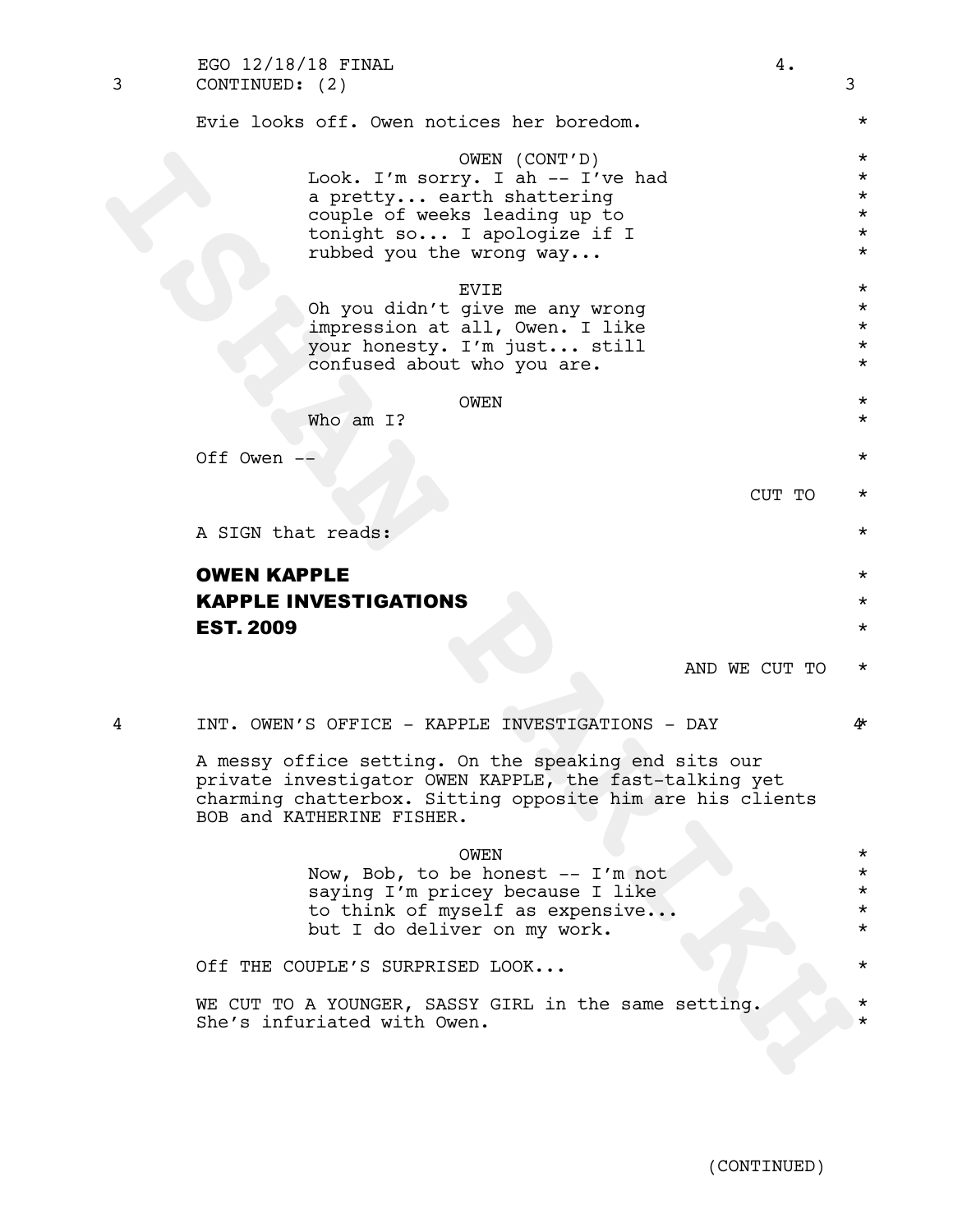| SASSY GIRL<br>Are you fucking kidding me right<br>now? You still haven't got a hold<br>of those phone records?             | $^\star$<br>$^\star$<br>$^\star$<br>$\star$  |
|----------------------------------------------------------------------------------------------------------------------------|----------------------------------------------|
| <b>OWEN</b><br>No ma'am -- I know where I can get<br>them $--$ I've just $--$                                              | $^\star$<br>$^\star$<br>$^\star$             |
| And we CUT TO A LONG-HAIRED MAN trying to talk to Owen.                                                                    | $^\star$                                     |
| LONG-HAIRED MAN<br>I've just been so busy these last<br>few months. And I think I've just<br>moved on you know?            | $^\star$<br>$^\star$<br>$^\star$<br>$\star$  |
| CUT TO A YOUNGER MAN. Same setting. Thinking deeply while<br>OWEN waits for him to answer                                  | $^\star$<br>$^\star$                         |
| BACK TO OWEN. Talking to Bob and Katherine.                                                                                | $^\star$                                     |
| OWEN                                                                                                                       | $^\star$                                     |
| I'm assuming you're here by<br>reference?                                                                                  | $^\star$<br>$^\star$                         |
| KATHERINE<br>Well, we looked you up, and you<br>were just the cheapest.                                                    | $^\star$<br>$^\star$<br>$^\star$             |
| Owen takes that in. CUT TO                                                                                                 | $^\star$                                     |
| LONG-HAIRED MAN<br>Finding my birth parents is not<br>necessarily my number one priority<br>right now                      | $^\star$<br>$^\star$<br>$^\star$<br>$^\star$ |
| BACK TO The Young Man who keeps thinking. Slowly nodding<br>his head. Almost as if he's about to say something.            | $^\star$<br>*                                |
| SASSY GIRL<br>I am done waiting around for you!                                                                            | *                                            |
| KATHERINE<br>We just wanted a mild<br>investigation                                                                        |                                              |
| OWEN<br>By mild you mean?                                                                                                  |                                              |
| LONG HAIRED MAN<br>I mean -- I think we just need to<br>end our -- our business here. Uh,<br>how much do I owe you, again? | $^\star$                                     |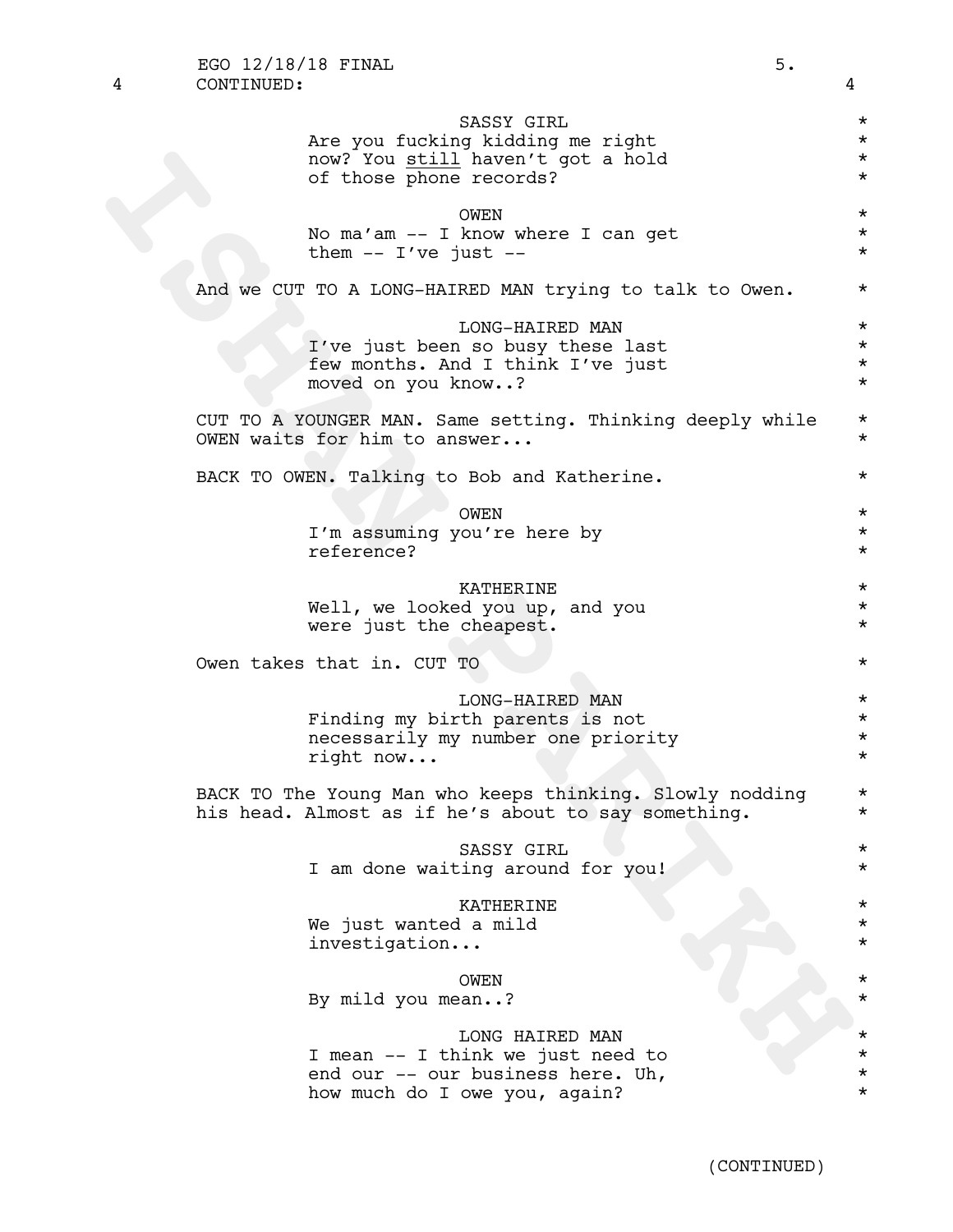| 4 | CONTINUED: (2)                                                                                               | 4                                            |  |  |  |
|---|--------------------------------------------------------------------------------------------------------------|----------------------------------------------|--|--|--|
|   | <b>OWEN</b><br>You do still owe me the remainder<br>of the previous payment                                  | $^\star$<br>$^\star$<br>$^\star$             |  |  |  |
|   | SASSY GIRL<br>I still owe you? Who the hell even<br>are you? You haven't even done<br>your job!              | $^\star$<br>$^\star$<br>$^\star$<br>$^\star$ |  |  |  |
|   | ON The Young Man. Still thinking. He smiles politely at<br>Owen who waits for his answer.                    | $^\star$<br>$^\star$                         |  |  |  |
|   | <b>BOB</b><br>Eleven-hundred dollars -- I mean --<br>I could buy our daughter a used<br>car with that money! | $^\star$<br>$^\star$<br>$^\star$<br>$^\star$ |  |  |  |
|   | Bob and Katherine share a laugh. Owen does not find it<br>funny.                                             | $^\star$<br>$^\star$                         |  |  |  |
|   | SASSY GIRL<br>You know -- you are actually more<br>of a bank than a PI.                                      | $^\star$<br>$^\star$<br>$^\star$             |  |  |  |
|   | ON The Young Man. He keeps thinking.                                                                         |                                              |  |  |  |
|   | LONG-HAIRED MAN<br>I'm sure someone else just like me<br>will come along.                                    | $^\star$<br>$^\star$<br>$^\star$             |  |  |  |
|   | KATHERINE<br>I'm just not convinced that we<br>need a PI yet                                                 | $^\star$<br>$^\star$<br>$^\star$             |  |  |  |
|   | <b>BOB</b><br>Yeah, sorry Mr. Kapple                                                                         | $^\star$<br>$^\star$                         |  |  |  |
|   | LONG HAIRED MAN<br>Really sorry, by the way, man                                                             | $^\star$<br>$^\star$                         |  |  |  |
|   | SASSY GIRL<br>Sorry but not sorry!                                                                           | $^\star$<br>$^\star$                         |  |  |  |
|   | And we're ON OWEN. Still waiting for an answer from the<br>Young Man                                         | $^\star$<br>$^\star$                         |  |  |  |
|   | <b>OWEN</b><br>Well?                                                                                         | $^\star$<br>*                                |  |  |  |
|   | The Young Man contemplates for a beat more. Then, as he<br>starts to shake his head                          | *<br>$^\star$                                |  |  |  |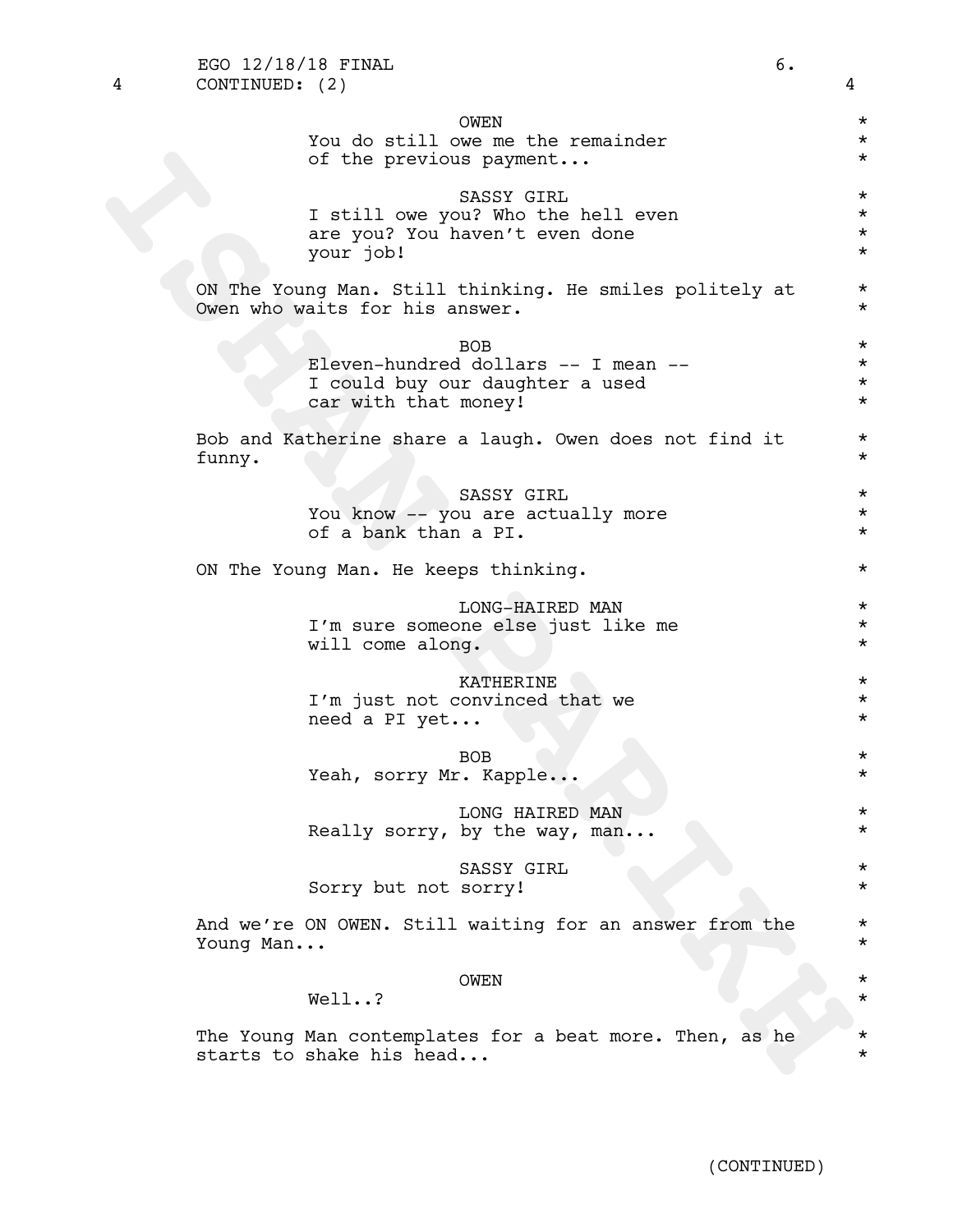4 CONTINUED: (3) 4 EGO  $12/18/18$  FINAL  $7.$ 

(then)<br>
I mean -- you seem like a pretty<br>
need all -- but... I just<br>
probable at my options and...<br>
yield the best does one, you know?<br>
The Young Man riese. Awkwrdly waves to Owen, and then<br>
starts to leave.<br>
Owen is TRUST YOUNG MAN  $\star$ No... sorry.  $\star$  $\times$  (then, )  $\star$ I mean -- you seem like a pretty<br>nice guy and all -- but... I just nice guy and all -- but... I just qotta look at my options and...  $*$ pick the best one, you know? \* The Young Man rises. Awkwardly waves to Owen, and then  $*$ starts to leave.  $\star$ Owen is FRUSTRATED... \* OWEN \* Look -- I am the best. Alright? \* The best there can be. It doesn't  $*$ get any better than me. If the  $*$ sky's the limit, then I am the  $*$ limit.  $\qquad \qquad \star$  $(\text{then},)$  \* My price isn't changing. So if you \* don't want the best... I suggest \* you look elsewhere. Owen stands FIRM on his words. A bit narcissistic. \* The Young Man looks at Owen for a beat. He then shrugs.  $*$ YOUNG MAN  $\star$ Alright. I'll keep you in mind. \* The Young Man turns and leaves.  $\star$ The door shuts. Owen leans back in his chair. Frustrated. CUT TO \* LATER... OWEN kills the lights. Shuts the door to his office. He \* locks eyes with his SIGN on the door. Dejected. \* \* 5 OMITTED 5\*

6 INT. OWEN'S CAR - MOVING - NIGHT 6\*

OWEN drives. \*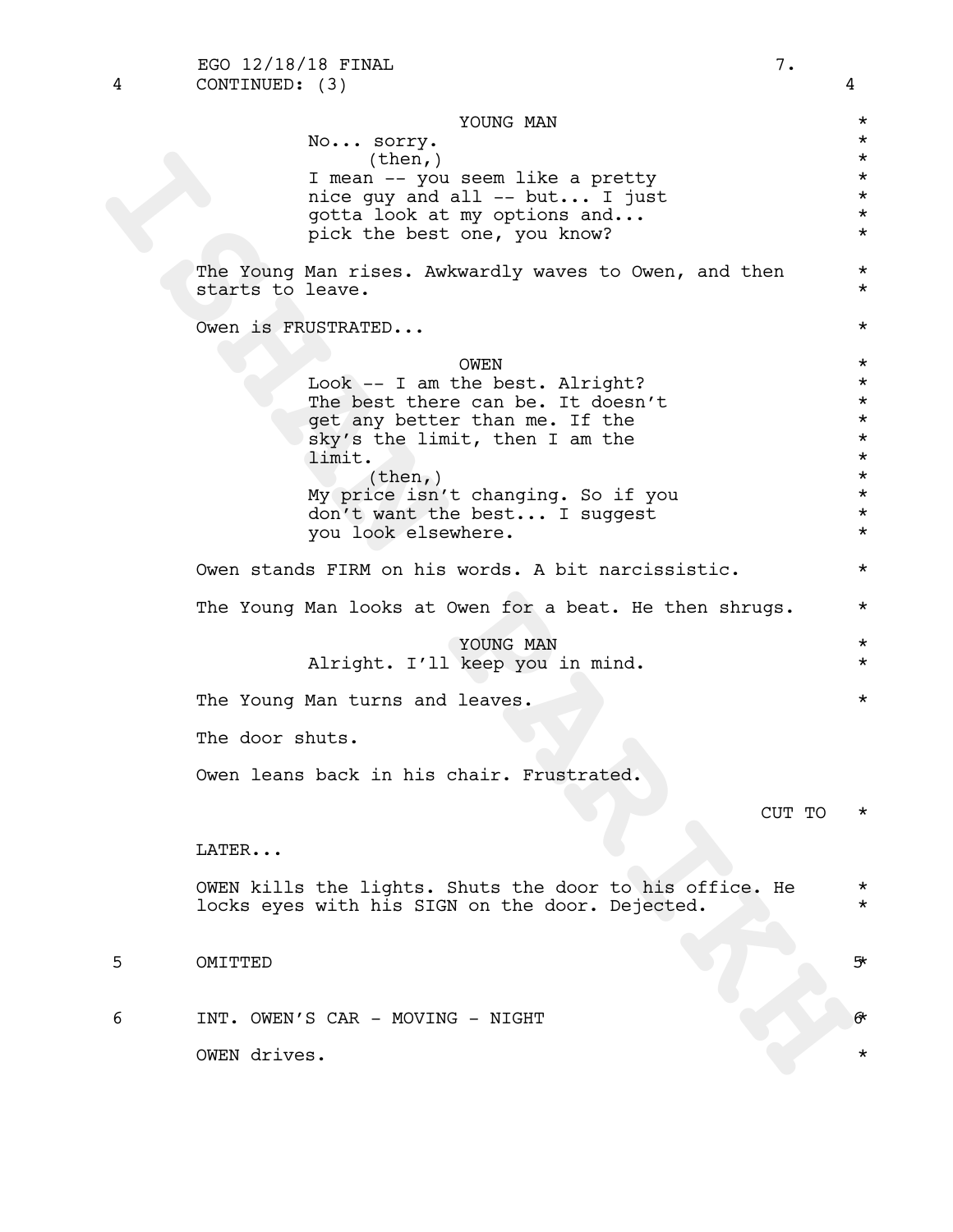## 7 INT. RESTAURANT - NIGHT 7

Owen eats alone. He has his phone plugged to his ear.

Owen exts alone. He has his phone plugged to his ext.<br>
His Instaht ONEX NAMBOON, I'M<br>
Yeah, his this is Owen Kapple from<br>
Xapple Investigations.<br> **ISHAN PARTIFIC INTERENT CONTAINS (CONTAINS AND THE CONTAINS AND FORMAL PART** OWEN Hi. Is this Mr. Johnson, I'm speaking to? (a beat,) Yeah, hi, this is Owen Kapple from Kapple Investigations. (then,) Hi. I'm just calling to follow up on your appointment. I know we scheduled that a while ago, but I thought I'd go ahead and give you a call to -- (cut off; then,) Uh-huh. Okay. Okay.... No yeah, absolutely.  $(then, )$ Oh. Okay. No listen that's great news. Glad you got that worked out with your investors. (then,) No problem. Thanks. Bye.

Owen hangs up. Puts the phone down. Another dead end. He then strikes something out on his note-pad.

|  | TNT. OWEN'S BEDROOM - OWEN'S HOME - NIGHT |         |          |
|--|-------------------------------------------|---------|----------|
|  | Owen sits in his bed and watches TV.      |         |          |
|  |                                           | CIIT TO | $^\star$ |

9 INT. OWEN'S CAR - PARKING LOT - MORNING 9 9

Owen waits alone in his car. He sips his coffee. Then -- \* the door opens. GREG DOLAN gets in.

#### GREG

Morning.

In contrast to Owen, Greg seems pretty UP-BEAT and more importantly, he's AWAKE.

> OWEN Seriously? A parking lot?

GREG Yeah? What's wrong with it?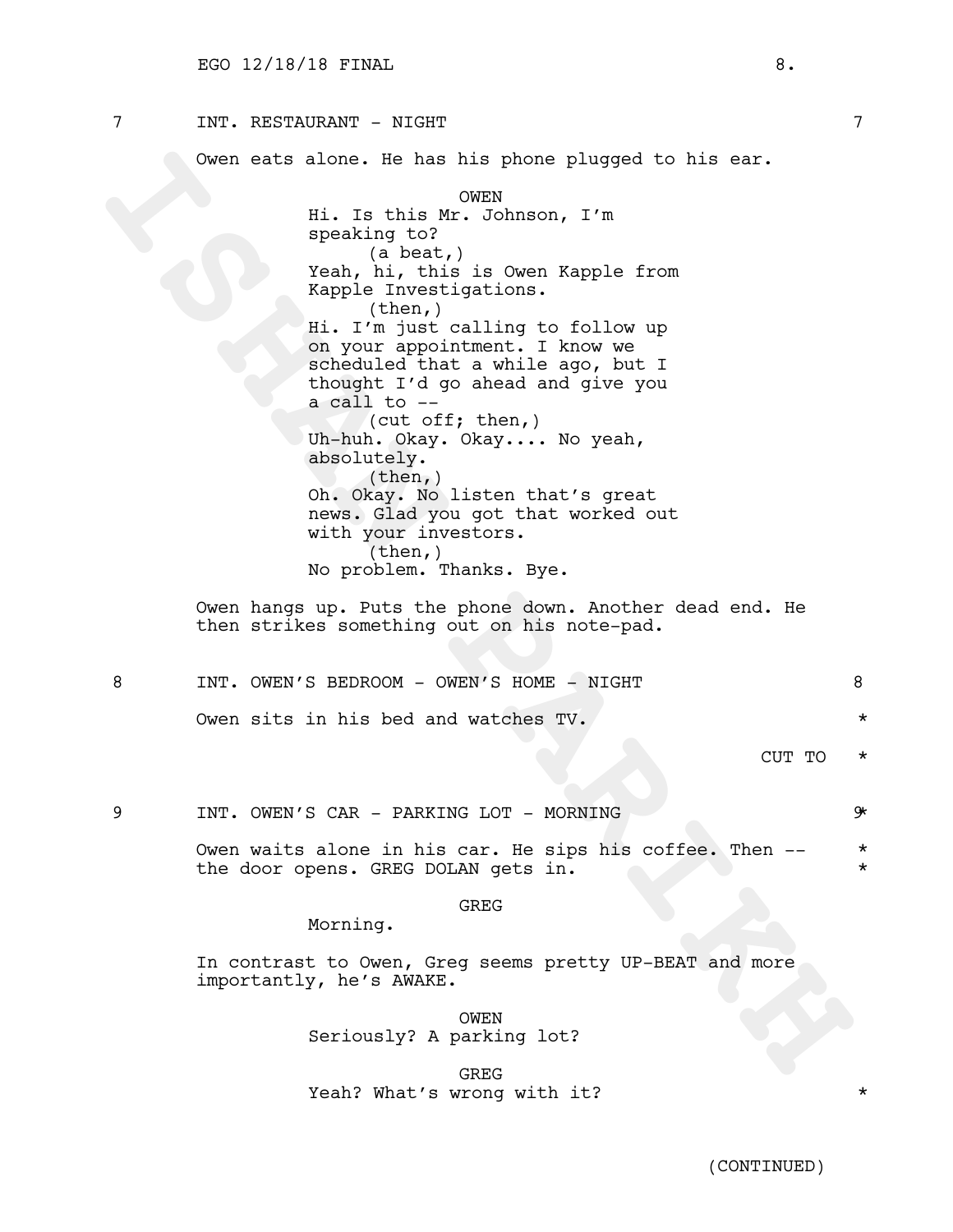#### OWEN

| Could've met in a more proper |  |
|-------------------------------|--|
| place, like a bit more        |  |
| professional.                 |  |

## GREG

| Yeah, well this wasn't like     |         |
|---------------------------------|---------|
| anything like official. Like, I |         |
| didn't call or set up any       | ∗       |
| appointment. Just impromptu.    | $\star$ |

OWEN \* Yeah well this is pretty sketch. Makes me look like some drug \* dealer.

## GREG  $\star$

Well it's a good thing you're not,  $*$ because if you were, I wouldn't be  $*$ here. (a beat,) You get what I asked for?

Owen pulls out an envelope. Hands it to Greg, who takes it.

## OWEN

place like a bit more<br>professional.<br>The second that we set that the second that we set the set of the set of the set of the set of the set of the set of the set of the set of the set of the set of the set of the set of the All the financial breakdown info is in the package. You're gonna  $*$ need one of those lock openers. \* \* Buy the ones that open a 120 volt  $*$ pad lock. <sup>I</sup> checked online, they're like twenty bucks. Or I'm sure you can find one at Lowe's.

GREG

Just a pad-lock? No digital security system?

#### OWEN

There is, I checked. There's a... like a hack code that will, I guess it disables the alarm. It's in the envelope. And there's like legit instructions to it, so make sure you read that.

#### GREG

Damn man, you know how to disable a lock?

#### OWEN

I know a guy.... Who knows a guy.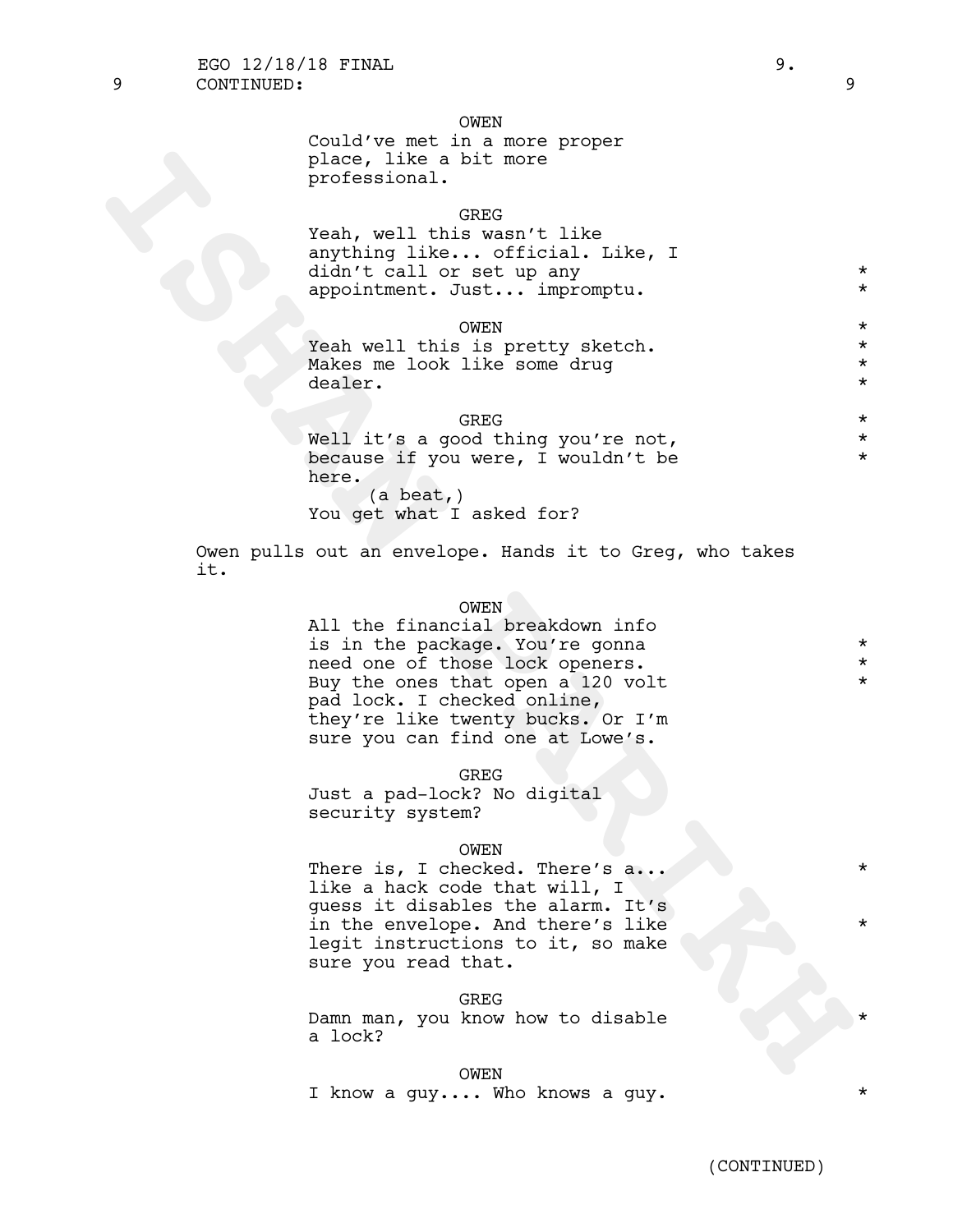Greg's eyes light up.

#### GREG

You serious? \*

OWEN Somewhere around there. Don't take my word for it.  $\star$ 

#### GREG

All cash?

|         | N:TWC                       |  |
|---------|-----------------------------|--|
|         | I assume. I could be wrong, |  |
| though. |                             |  |

GREG  $\star$ No worries. Even if it's under  $*$ twenty grand I'll take it.  $*$ 

And Greg still cannot get over it...  $\star$ 

GREG (CONT'D) \* Damn... Some old dude just has \* that much cash laying around in  $*$ his store?  $\star$ 

GREG (CONT'D) \* Guess he just doesn't trust \* banks... \*

A long beat takes over. Owen seems a little hesitant to \* speak. \*

## OWEN \*

is inside the store?<br>
Probably around forty grand.<br>
Greg's eyes light up.<br>
You aerious?<br>
You aerious?<br>
Somewhere around there. Don't take<br>
my word for it.<br>
All cash?<br>
I assume. I could be wrong,<br>
though.<br>
No worries. Even Listen man... I don't know what \* you're up to... or what you plan \* on doing with this money, but \* just... be careful. Don't... don't \* fuck up and piss Olivia off. \*  $\begin{array}{ccc} \n \text{(a beat,)} \\
 \hline\n \text{(a heat,)} \\
 \text{(b) } \\
 \text{(b) } \\
 \text{(c) } \\
 \text{(d) } \\
 \text{(e) } \\
 \text{(f) } \\
 \text{(g) } \\
 \text{(h) } \\
 \text{(i) } \\
 \text{(j) } \\
 \text{(k) } \\
 \text{(l) } \\
 \text{(l) } \\
 \text{(l) } \\
 \text{(l) } \\
 \text{(l) } \\
 \text{(l) } \\
 \text{(l) } \\
 \text{(l) } \\
 \text{(l) } \\
 \text{(l) } \\
 \text{(l) } \\
 \text{(l) } \\
 \text{(l) } \\
 \text{(l) } \\
 \text{(l) } \\
 \text{(l) } \\
 \text$ Especially don't tell her I hooked you up with this. That's probably going to set her off.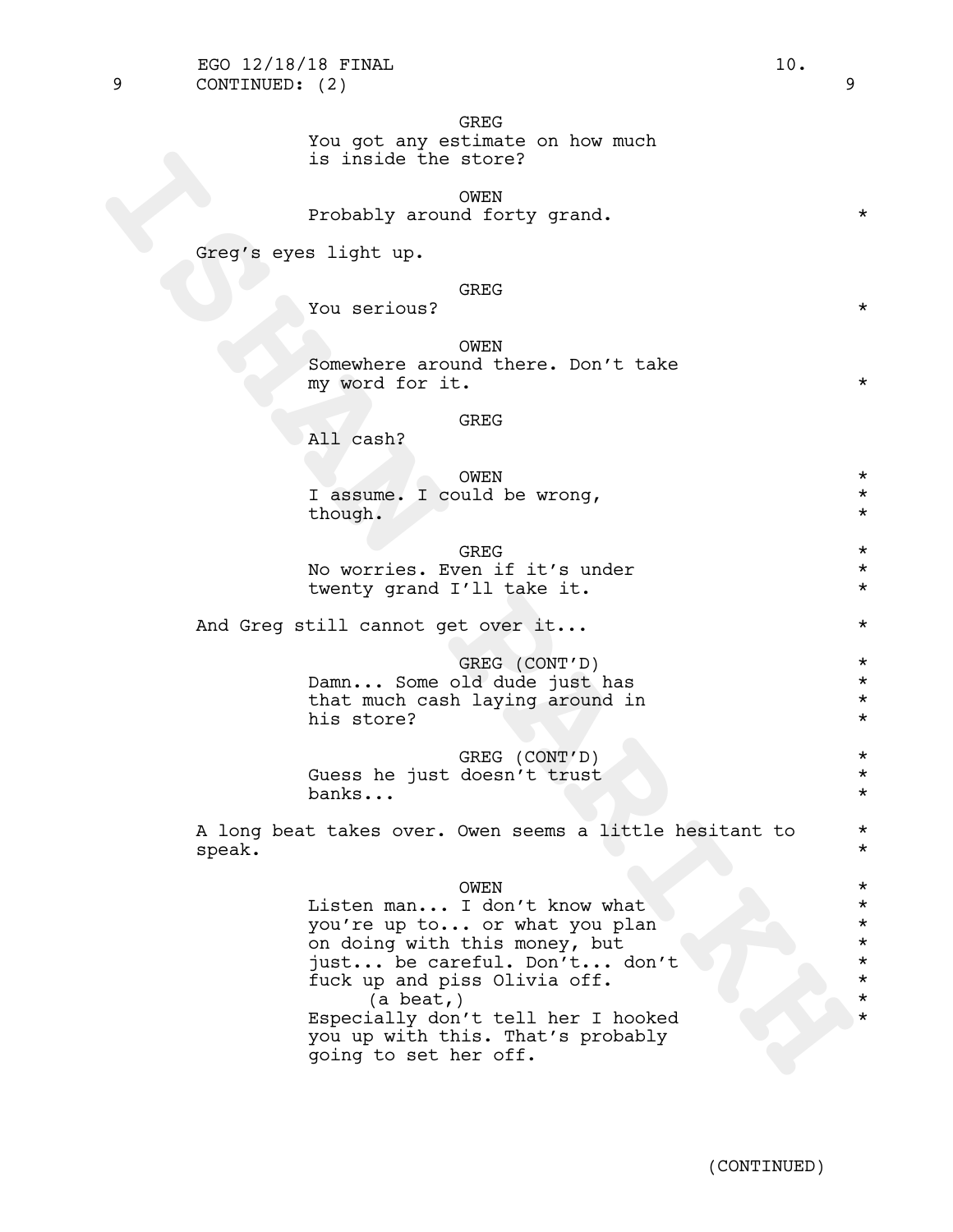9 CONTINUED: (3) 9 EGO 12/18/18 FINAL 11.

> GREG Nah, man, you don't have to worry. I'm not going to tell her \*

> anything. And... thank you. For  $*$ <br>not asking anything. I respect  $*$ not asking anything. I respect \*  $\mathsf{that.}\qquad\qquad\qquad\qquad\qquad\qquad\qquad\qquad\qquad\qquad\star$

Owen nods.

OWEN

Right. Yeah.

Another beat.

OWEN (CONT'D) How's she doing? \*

#### GREG

Olivia? \* (off Owen's nod,) Yeah she's good, man. She's doing well.

Owen nods. *Good to know.*

#### OWEN

Nice.

#### **GREG**

|  | How's everything else going? How's |  |  |  |
|--|------------------------------------|--|--|--|
|  | work? Any interesting cases?       |  |  |  |

## OWEN

It's... Yeah, it's chugging along.<br>Day in, day out, you know. \* (a beat,) \* You? Killing it at TSA still?  $\longrightarrow$ 

## GREG  $\star$

No I actually, uh... I quit. I'm \* kind of transitioning right now. \* \* \* \*

## OWEN \*

Really?  $\qquad \qquad \star$ 

**ISHAN PARIKH** GREG Yeah. Just been looking around. (a beat,) Which... that's not why I need twenty grand.

OWEN Oh no, no. I wasn't saying --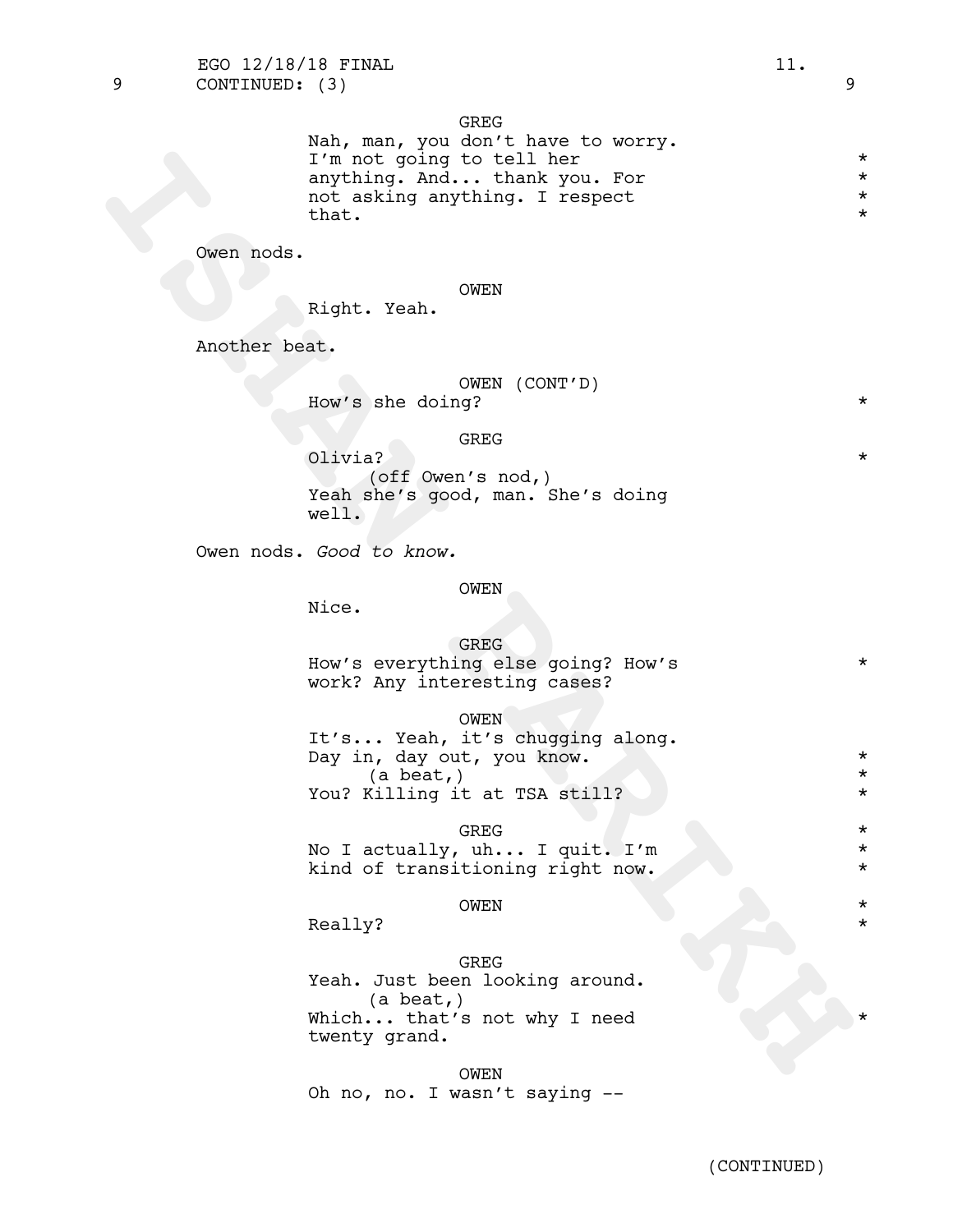GREG

-- Yeah it's nothing to worry about. This is for something else.

Another beat. Owen digs for the best way on how to continue the conversation...  $\star$ 

OWEN

Yeah, no you'll find something. You always have had no problem getting what you want. Right?

**GREG** 

about. This is for something else.<br>
Another best way on how to<br>
continue the conversation...<br>
Yeah, no you'll find something.<br>
Yeah, no you'll find something.<br>
Yeah, no you'll find something.<br>
The setting what you want. Ri Yeah. That's... (a beat,) That's pretty much how I married Olivia.

Greg starts laughing. Owen smirks, but a little bothered by that comment. Greg notices:  $*$ 

> GREG (CONT'D) Hey, I was just kidding, man. Just \* a joke.

#### OWEN

No, yeah I know. (a beat,) I know.  $\star$ 

#### GREG

Alright man, I gotta take off.<br>(a beat,) How much do I owe you?

OWEN

Um... no. Don't... Don't worry about it.

## GREG  $\star$

No seriously --

#### OWEN

On the house.

#### **GREG**

You sure?

Owen takes a beat. Makes sure of himself.

OWEN \* Yeah. Just be careful.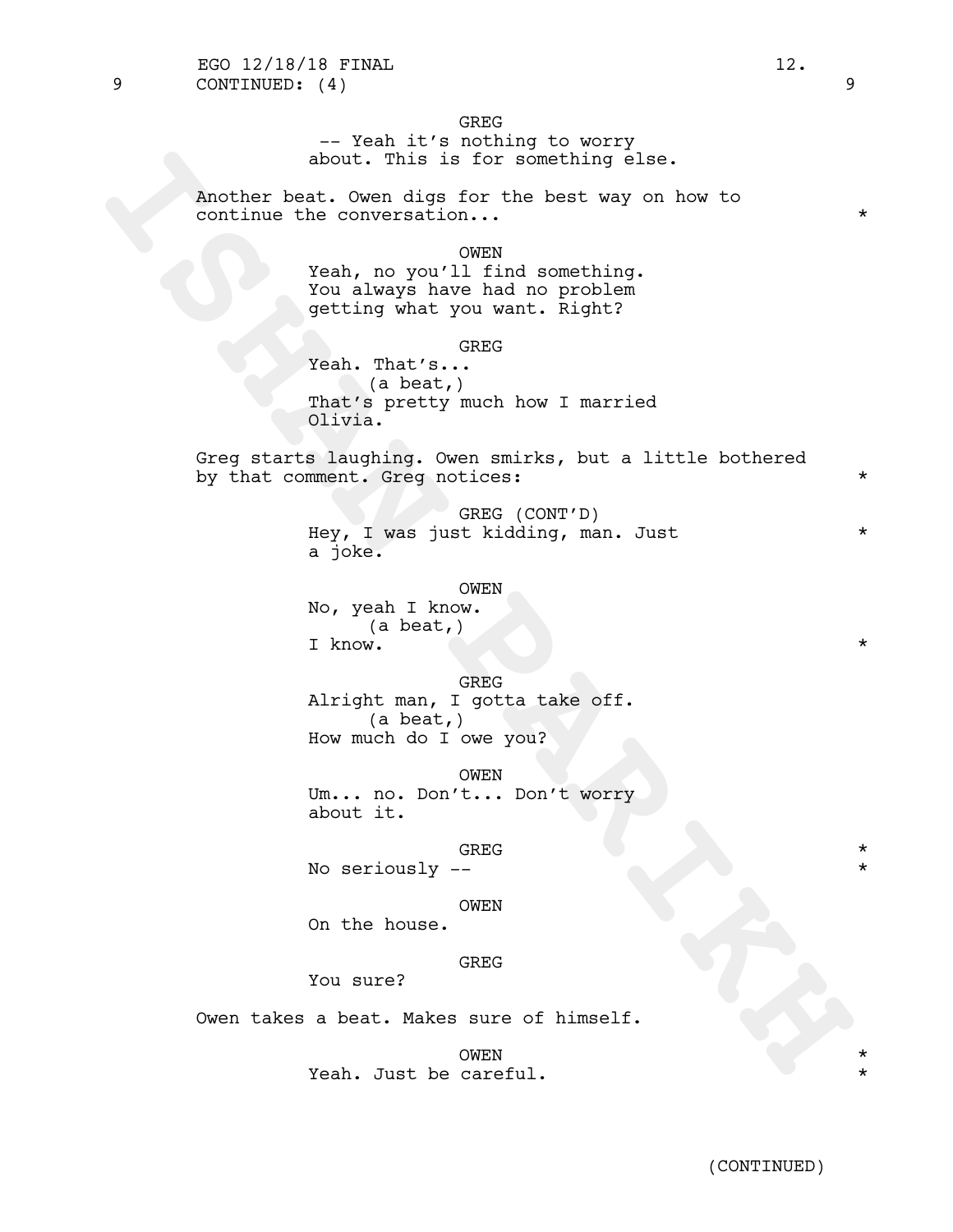GREG  $\star$ I will. Hey, thanks again Owen.  $*$ 

OWEN \*

See ya man.

GREG

See ya.

Greq exits the car. Owen sighs for a beat.  $*$ 

10 INT. OWEN'S CAR - MOVING - LATER 10

Owen drives. His phone rings. He answers nonchalantly.

OWEN

Hello?

VOICE (O.S.) Hello is this Kapple Investigations?

Owen suddenly ignites with anticipation. He pulls over. He goes full-on customer-service mode.

See ya man. CWEN<br>
See ya man. CWENC<br>
CFeg exita the car. Owen sighs for a beat.<br>
10<br>
INF. OWEN'S CAR - MOVING - LATER<br>
Owen drives. His phone rings. He answers nonchalantly.<br>
Hello is this Kaple<br>
"Investigations?<br>
The mode OWEN Ah, yeah, this is Kapple Investigations. I'm Owen Kapple. How are you today?

VOICE (O.S.)

I'm good.

OWEN Good. And who do I have the pleasure of speaking with today?

11 INT. MIA'S HOME - CONTINUOUS 11

On the other end of the phone call, we slowly pull up on MIA BLOOM, a beautiful yet edgy young woman.

INTERCUT PHONE CALL --

MIA My name is Mia Bloom.

OWEN Hi Mia, how can I help you today?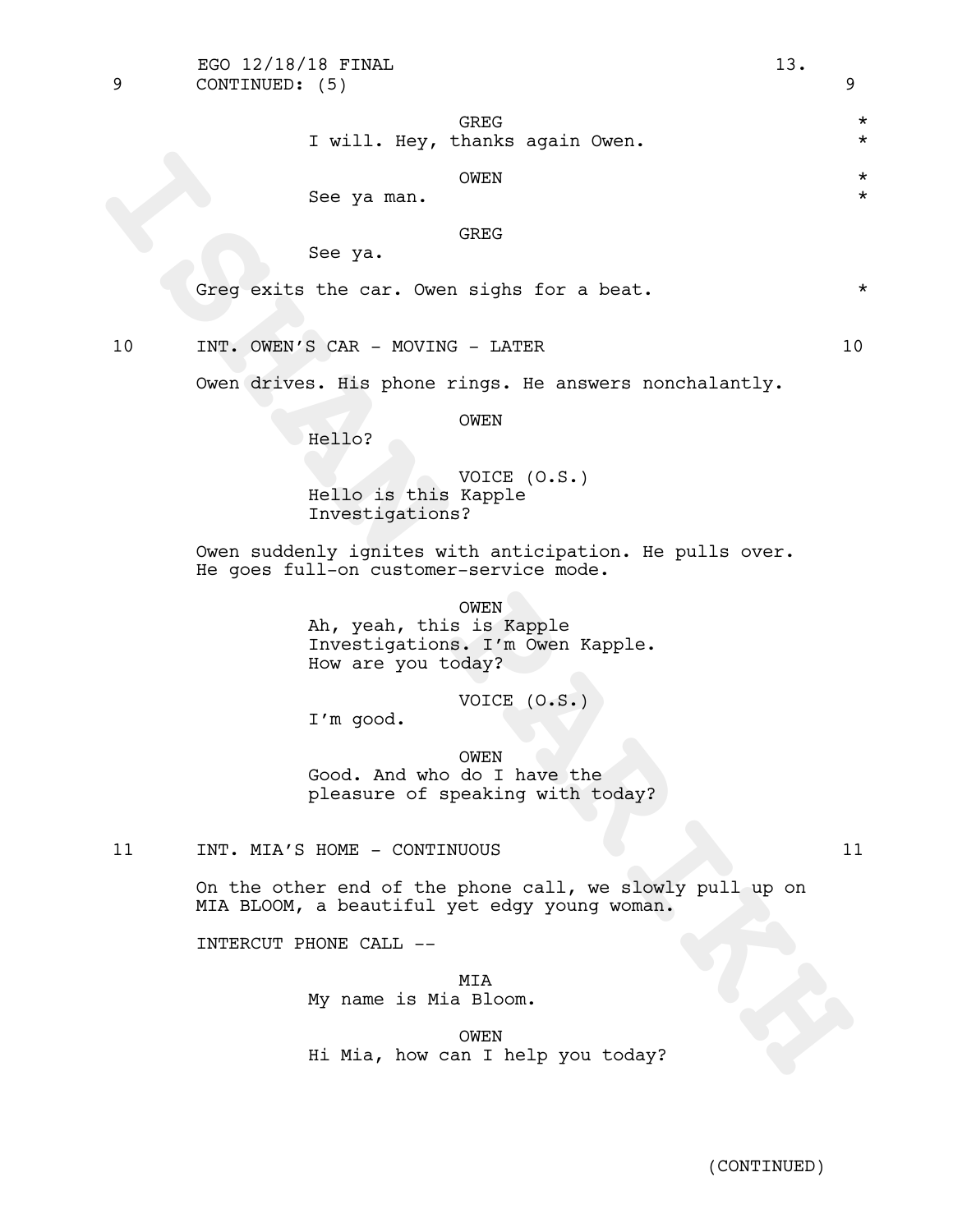Well, I ah, I'm looking for a PI to potentially help me with some suspicions I have.

## OWEN

Yes ma'am, we can certainly help you out with that, we'd just have to set up a consultation appointment first.

MIA

Ah, yes... I... I suppose we can arrange for that.

Owen furrows his eyebrows. *Suppose?*

MIA (CONT'D) I can e-mail you my address. We can meet upon your availability.

Owen still can't follow.

### OWEN

Well, ma'am, just to let you know, I do have my own office, it's located on --

#### MIA

**ISHAN PAPER WAS CONSIDER**<br> **ISHAN PAPER WAS CONSIDER AND CONSIDER AND CONSIDER TO A CONSIDER THE VIOLENCE TO BE THE VIOLENCE OF THE AND AN AVALUATION CONSIDER CONSIDER THE SURFACE OF THIS CONSIDER CONSIDER THE CONSIDER TH** Mr. Kapple, I said we can meet at my residence.<br>(a beat,) If the drive is troubling for you.<br>Then I can compensate you for the  $\qquad$  \* gas cost. \*  $(then, )$ Money is not an issue for me.

And as Owen takes that in...

MIA (CONT'D) Mr. Kapple, are you still there?

#### OWEN

Yeah. Ah... when would you like to meet?

MIA As soon as possible.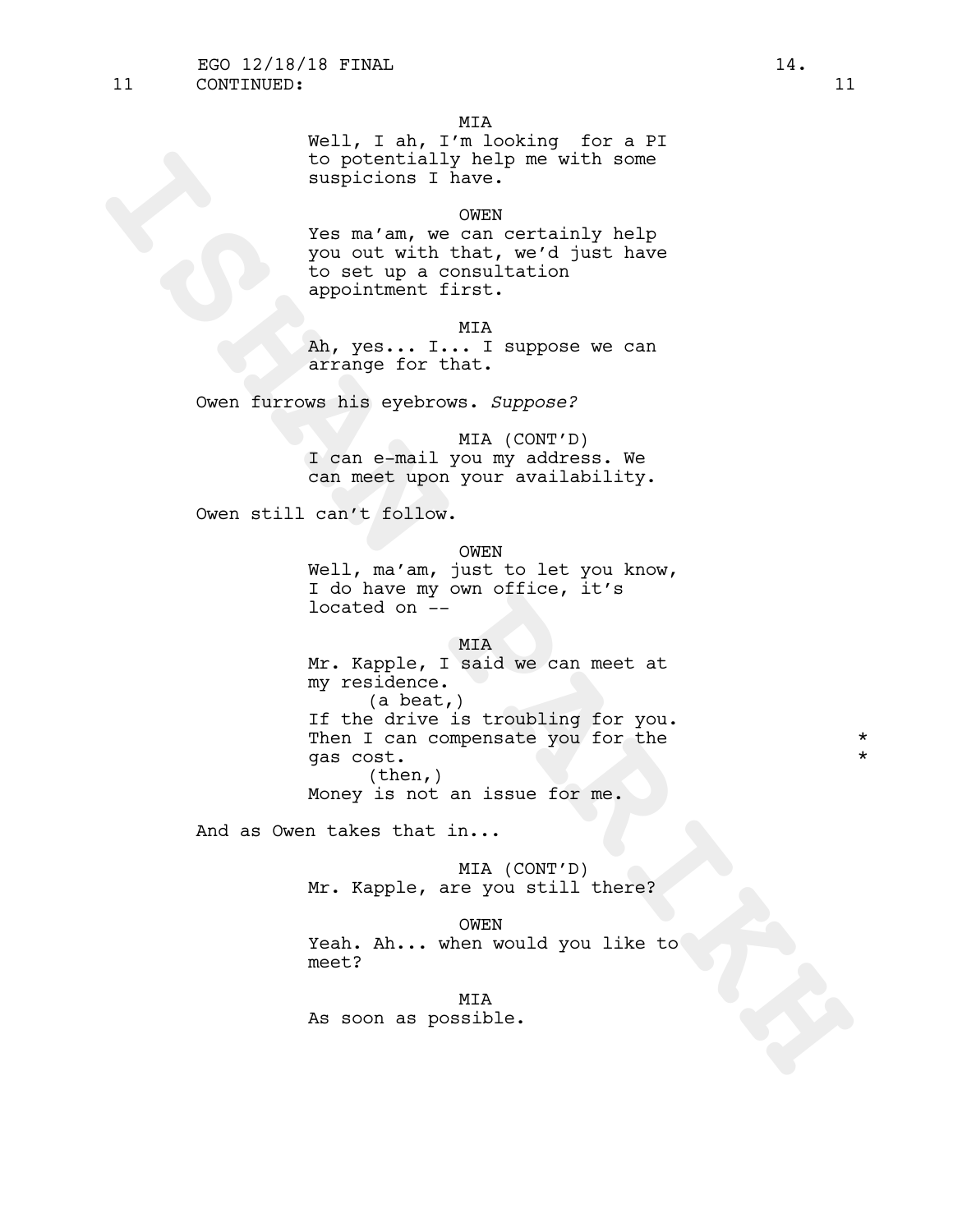## 12 INT. LIVING ROOM - BLOOM HOUSEHOLD - DAY 12\*

A lovely suburban home setting. MIA and OWEN sit across from one another in the living room.

MIA

This counts, I believe, per your  $*$ website, as a consultation?

OWEN

A lovely suburban home setting. KIA and ONEX sit across<br>from one another in the living room.<br>The counts, I helieve, per your<br>website, as a consultation?<br>Whm. That to opt we details down,<br>questions. May be a little<br>grationa Mhm. Just to get the details down, I'm going to have to ask you some questions. May be a little personal.

MIA

(clears her throat,) What kind of questions?

OWEN

Just... you know, if this is a situation of domestic abuse? Have you been contemplating suicide due  $to$   $-$ 

## MIA

No. Never.

Owen notes that down.

OWEN

Okay. Just a set mandate by the  $*$ state that we--

MIA

Yes, I understand. There's nothing of that sort going on.

Owen nods. \*

MIA (CONT'D) Now, I'd just like to get started on the case.

OWEN

Alright, sure. (then,) What seems to be the problem?

MIA Well there is no problem. I think. But...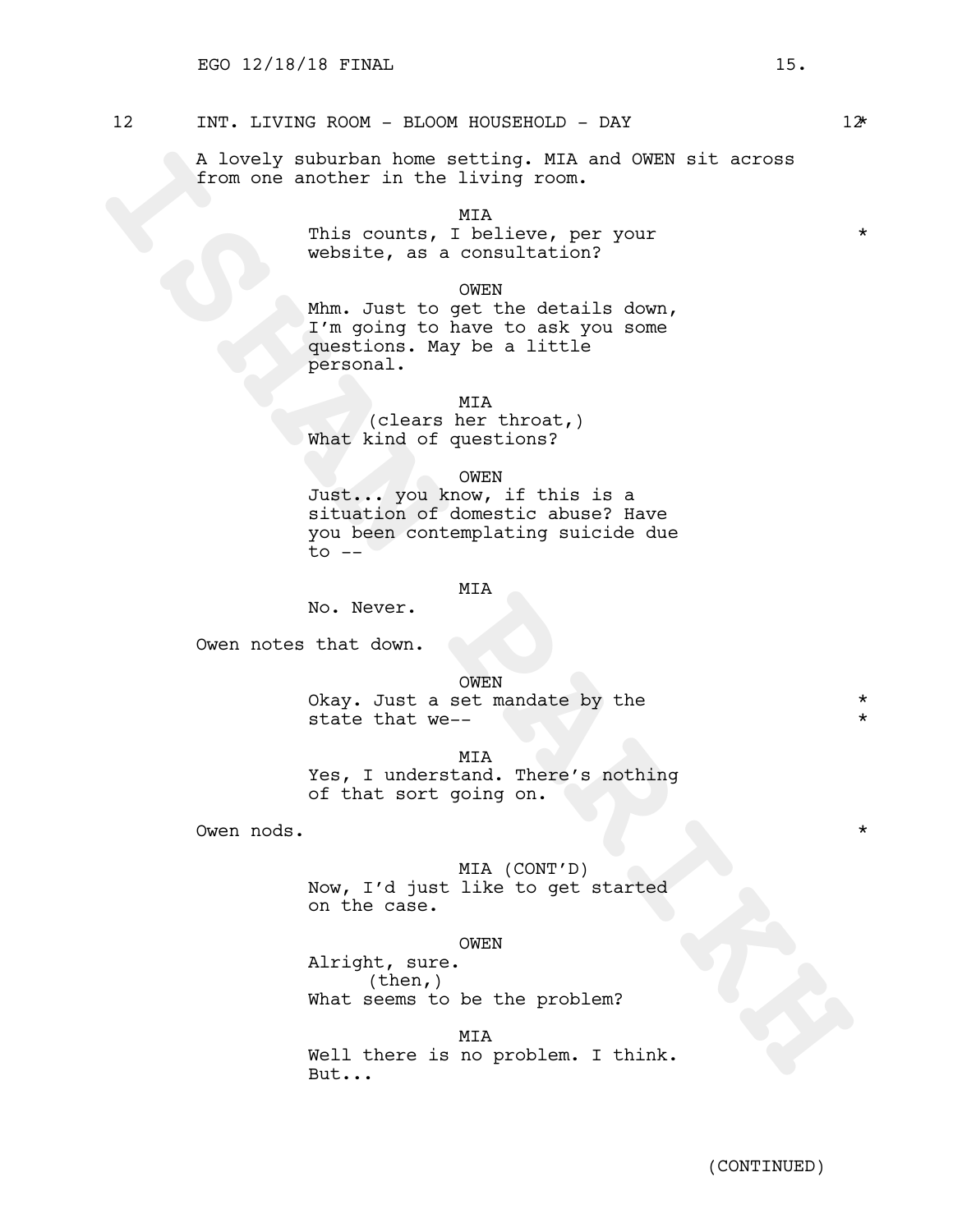## 12 CONTINUED: 12 EGO  $12/18/18$  FINAL  $16.$

And Mia sounds like she's trying to fight back words here. It's like she hates herself for even bringing it up.

> MIA (CONT'D) But I am suspecting my husband...

## OWEN

Of?

Mia tries to fight back her words. Trying to find a more proper word...

## MIA

Infidelity.  $*$ 

#### OWEN

Okay. And any reasonable doubts that I should be aware of beforehand?

#### MIA

up.<br> **ISH I** an suspecting wy husband...<br>
of?<br> **ISHAN THE CONSTAN PART CONSTANT**<br> **ISHAN PART CONSTANT**<br> **ISHAN PART CONSTANT CONSTANT CONSTANT OR CONSTANT CONSTANT OR CONSTANT DRAMALL SUSPECT DAMA PART AND DRAMALL IN THE** Well, it's not exactly... I just \* have a hunch. (a beat,) I think that his long hours at work... you know, what he refers to as late nights at the office... I think that he may be seeing someone else.<br>
(then,) \* But I mean -- god forbid that he \*  $\frac{1}{x}$  is.  $\frac{1}{x}$ 

Owen notes it down.  $\star$ 

OWEN And have you seen anything?

#### MIA

I'm sorry?

OWEN Any hard evidence that may be contributing to this?

MIA Well... I don't  $--$  I don't spy on him.

(CONTINUED)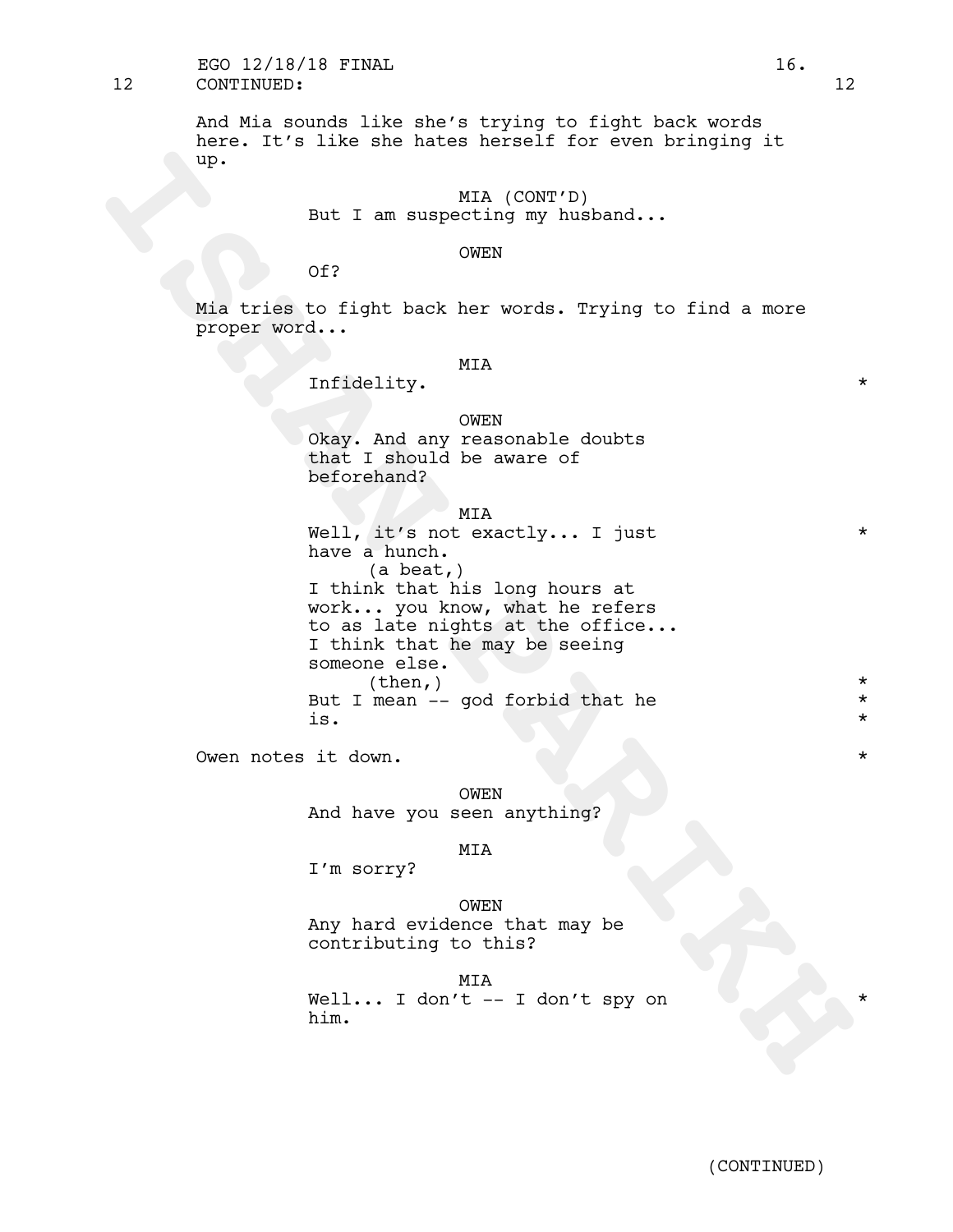Right, but ma'am -- see I'm just asking for something to grasp on besides just doubt. Maybe any texts on his phone, his call log, have you talked to any of his peers, his co-workers --

And Mia takes some serious umbrage to that.

#### MIA

Lemme stop you right there, Mr. Kapple.  $\star$ (then,) My husband and  $I$  -- we respect each other's privacy. Sneaking onto his phone because I think he's dating someone else. I --  $*$ would never want to even entertain the idea. Ever.

OWEN

But you are. That's... why I am here?

MIA

I just want to make sure that I am wrong.

Owen pauses for a beat, not being able to catch onto Mia's intent here.

OWEN

And what if you're not?

MIA

saking for somewhing to grasp on<br>
headde just donbt. Maybe any<br>
texts on his phone, his call log,<br>
have you talked to any of his<br>
pents, his co-workers -<br>
And Mia takes some eerdous unbrage to that.<br>
Log and  $\mathbf{I} = \mathbf{w}$ Ah... Mr. Kapple, my husband and I have been happily married for \* seven years  $-- I -- I$  am the best thing that's happened to him. My father arranged for him to have the highest position at his company. He is very grateful. Even if he's not...<br>(then,) He should be. (then,) And I sacrificed my very promising career in cosmetics for him -- to make him happy -- so what reason would he possibly have to be unfaithful to me, his wife, the \* \* love of his life?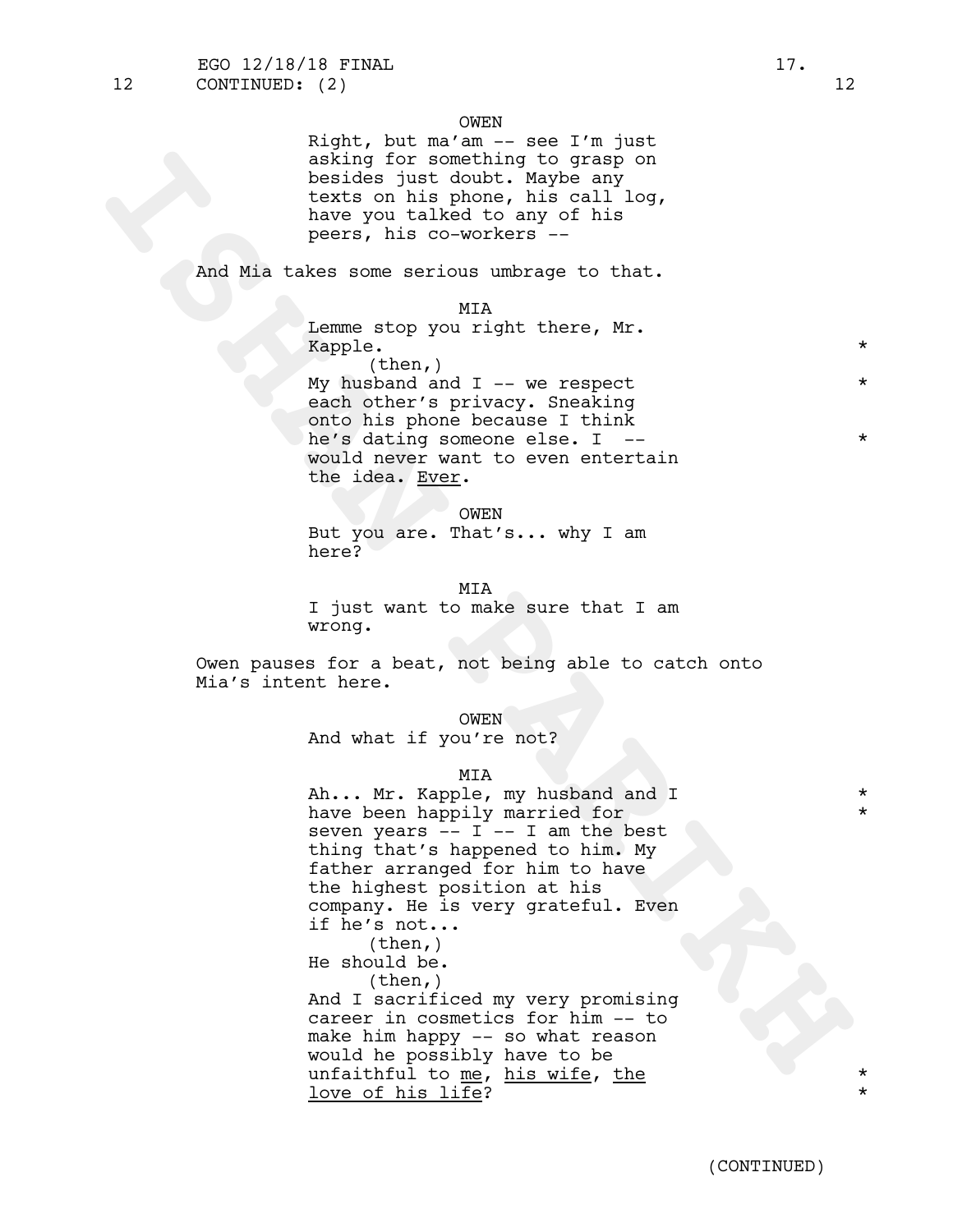#### OWEN

I don't mean to veer off into private territory here ma'am, but you reduced your household to a single income -- and he should be grateful to you for that?

#### MIA

Um... first off  $--$  all due  $*$ respect, *If* that was any of your business, which, you're right, it is not, then I would advise you to step back and look at the bigger picture.

I don't mean to be main that by the main that your scalar of the main that you related your boatehold be spatial to you find the should be spatial to you find that was any of purific the should be spatial to you first that (then,) A girl coming from a wealthy background. She marries a man who  $*$ becomes the CEO of a large multimillion dollar marketing agency... and his wife runs a nail salon? I mean -- that, just screams absurdity, come on.

TIGHT ON MIA. Incredibly DIGNIFIED of herself and her \* words. And Owen is kind of mildly disgusted of her at this point.

OWEN \* So then what details are you able  $*$ to provide me with to help me start the investigation? (then,)

I'm looking for his routine. What time does he leave the house? Does he fill you in on what his day's going to be like? Does he stop anywhere on his way to work? On his way home? Those kind of details. Anything helps.

#### MIA

Ah, yes. I -- I can tell you where he's going to be tomorrow at four o'clock. He's meeting with a client. Existing client, we even know their family.

#### OWEN

This client a male or a female?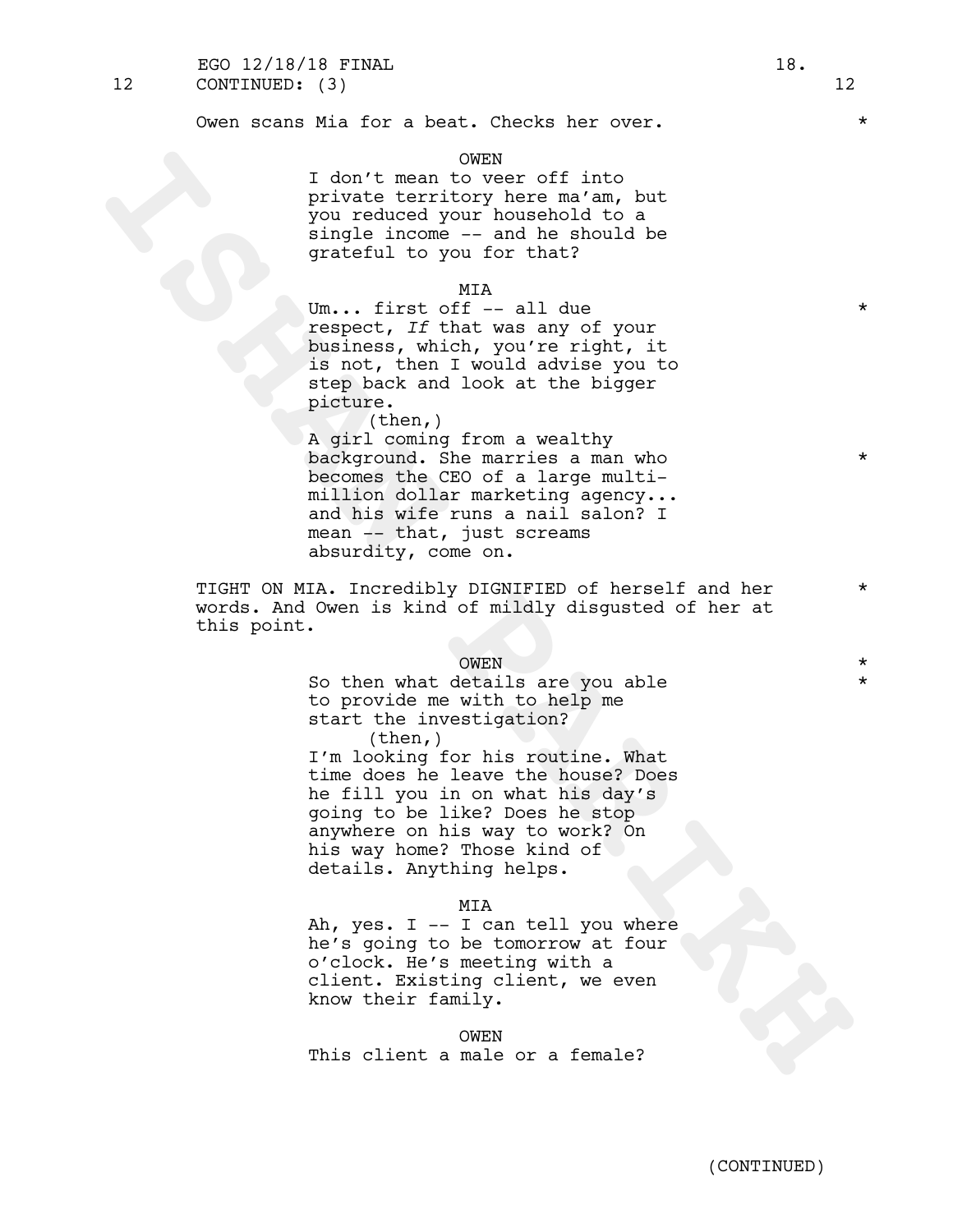## MIA

Male.

Owen notes it down.

OWEN

And you're sure of this meeting?

#### MIA

Yes. He told me.

#### OWEN

And why do you suspect this relates to him cheating on you?

Mia looks off, irritated.

#### MIA

Could we, um... not use that word please? Again, I don't think he's che...

(stops herself,) I don't think he's actually involved in it... I know he's not... but I'm just making sure. \* \*

#### OWEN

You're contradicting yourself here at every corner, ma'am. If I'm investigating your husband --

Coven notes it down.<br>
May you're sure of this meeting?<br>
Yes. Se told me.<br>
May why do you suspect this<br>
relates to him cheating on you?<br>
May why do you suspect this<br>
relates for him cheating on you?<br>
Min looks of the irrita MIA<br>-- checking. Mr. Kapple. This is not a formal investigation. You're just checking on him. All you need \* to do is go into the cafe, and make sure that he is with a client.

#### OWEN

I can do that ma'am, it's no issue, but I just need you to consider the idea that if he's not, then --

#### MIA

Then he will have betrayed the most beautiful woman he's ever laid eyes on.

Owen raises his eyebrows. *Wow. Okay...* \*

Mia stands clear on her words, leveling Owen's argument. \*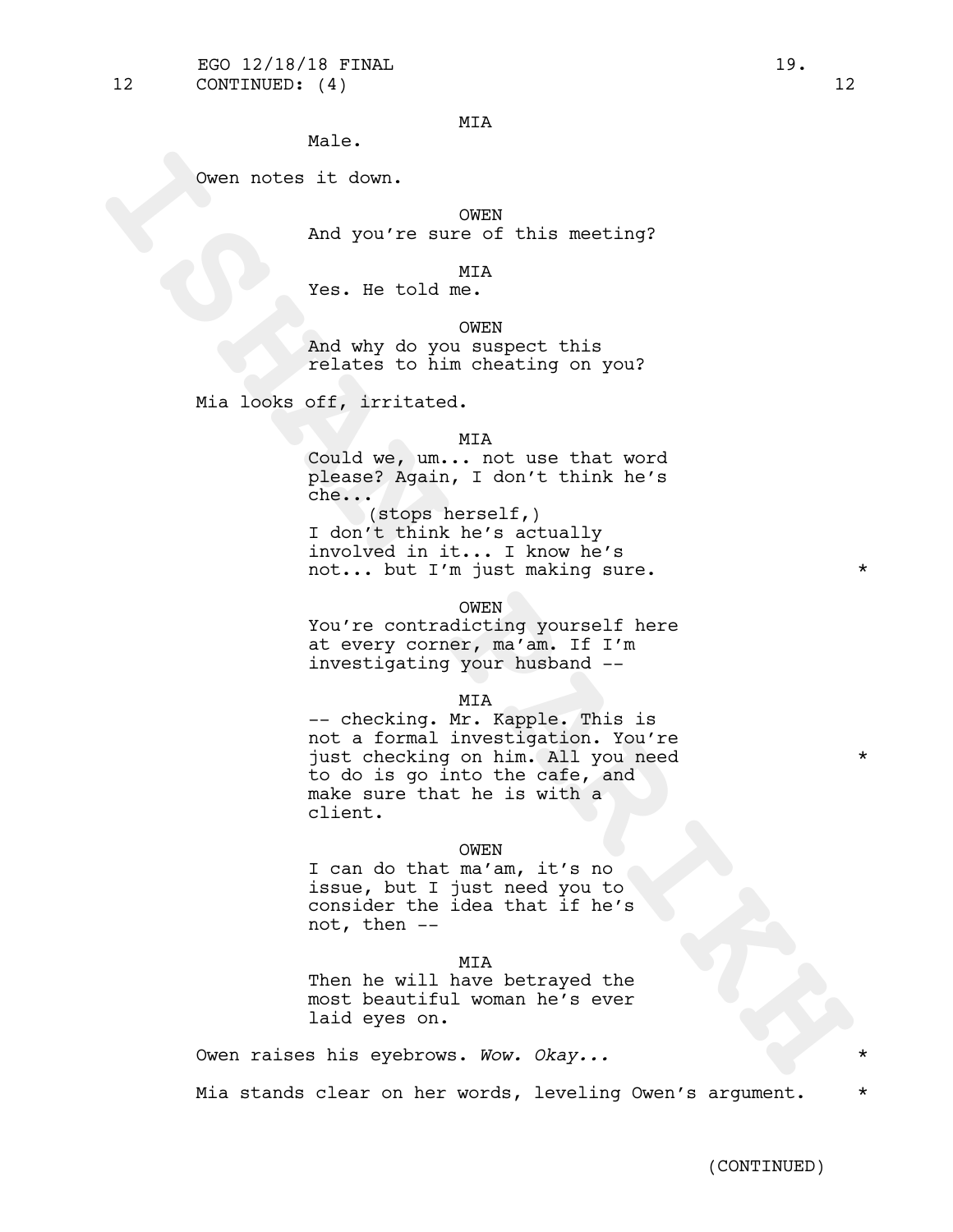OWEN I'll need the address of the cafe,

and a picture of him.

13 EXT. PARKING LOT - CAFE - DAY 13

OWEN parks his car in the lot.

## 14 INT. OWEN'S CAR - DAY 14

OWEN is on the lookout. His eyes FOCUSED on the entrance and anybody that enters.

and a picture of him.<br>
IS EXT. PARKING LOT - CAFE - DAY<br>
IS OWERN parks his car in the lot.<br>
INTER parks his car in the lot.<br>
INTER ANSWER CAR - CAY<br>
INTER AND A SUPER STAND AND THE STAND ON THE STANDOM,<br>
And now a MAN IN And now a MAN IN A SUIT walks up to the entrance. Owen checks the picture that Mia gave him. This is RAY BLOOM, her husband. And he's the exact match of the man in the suit we just saw.

Owen gets out of his car and heads for --

15 INT. CAFE - DAY 15

OWEN walks in, eyeing RAY who is seated at a table. Slyly, Owen seats himself caddy-corner to Ray, who is waiting patiently.

ON RAY. He eyes around the cafe. No signs of wrongdoings from him.

ON OWEN. His eyes remain fixed on Owen as he looks over his shoulder.

Ray's eyes circle around the room and finally land on Owen who quickly looks back over from his shoulder. Now his face is turned to Ray.

And now, A WOMAN approaches Ray. Her face turned to both US and OWEN.

The Woman and Ray hug one another affectionately. Owen slowly peers over his shoulder and sees Ray and the Woman.

#### OWEN

(to himself,) Who would've thought...

Owen now pulls out his phone. He angles the front-camera of the phone in such a way that it captures both Ray and the Woman. CLICK. CLICK. CLICK. He takes pictures.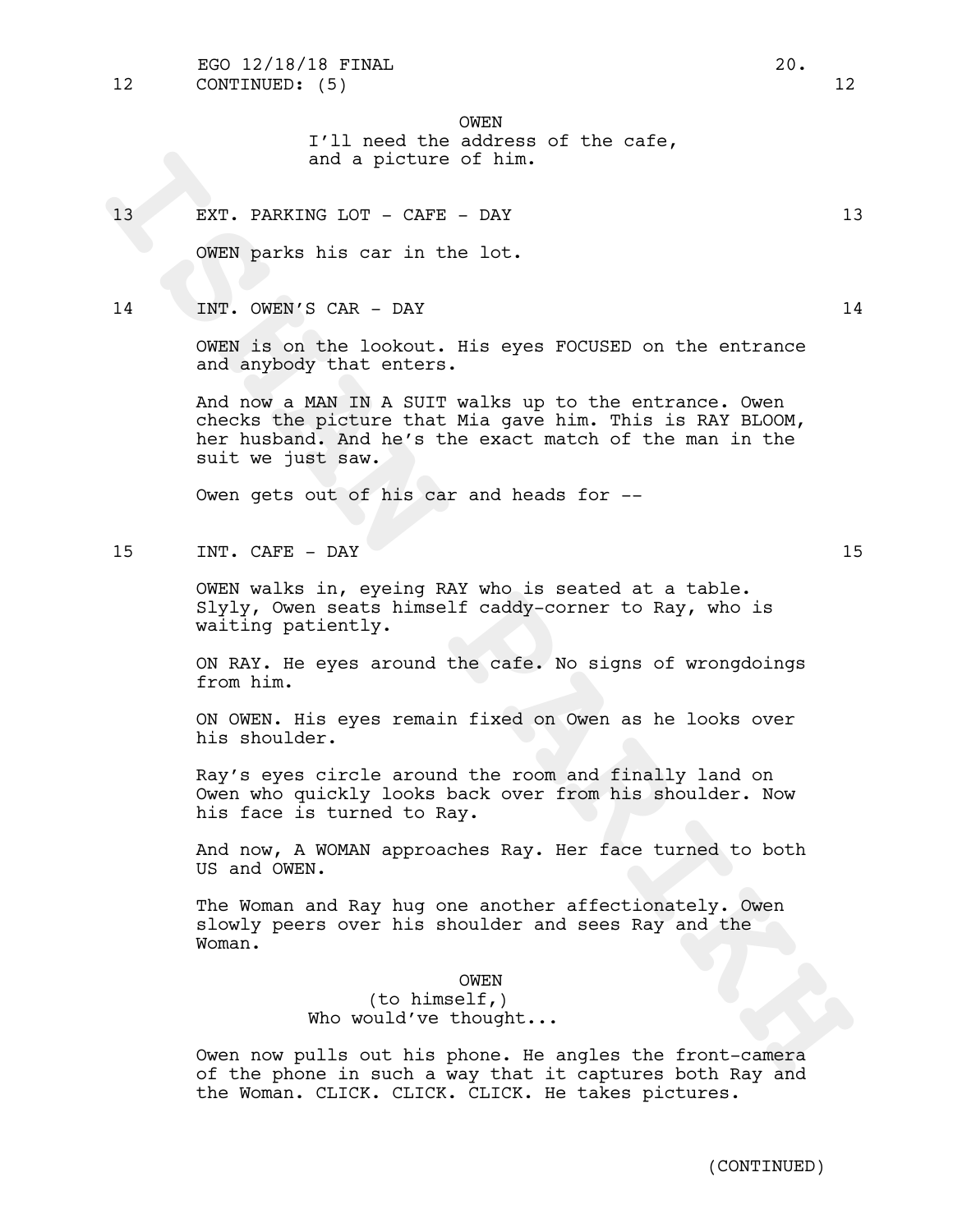15 CONTINUED: 15 EGO 12/18/18 FINAL 21.

Owen looks through the pictures. Unsatisfied.

## OWEN (CONT'D) (to himself,) Nah... we gotta see the face.  $*$

(to himself) (control)<br>
Nah... we gotte see the face.<br>
Come stands up and makes his way around Ray and The<br>
Woman's table. He decear't quite see her face yest. He<br>
quickly makes a generic with his hand, sticks his phone<br>
o Owen stands up and makes his way around Ray and The Woman's table. He doesn't quite see her face yet. He quickly makes a gesture with his hand, sticks his phone out and quickly CLICKS a photo of the Woman who doesn't notice Owen...

Owen now does a 180 and goes back for his table. He pulls up the picture he just took.

> OWEN (CONT'D) (to himself,) Did we get it..?

CLOSE ON OWEN. His eyes ENLARGE. He can't believe what he's seeing.

Owen now TURNS and goes back for Ray's table. We FOLLOW ALONG with him, TURNING to finally see the Woman's face from Owen's POV.

## ON OWEN. His face falls flat. HE KNOWS HER.  $*$

Owen stands there. Behind Ray, but facing The Woman. The  $*$ Woman's eyes then come upon Owen's.  $*$ 

A BEAT. They lock eyes. Not knowing what the other is  $*$ doing there.  $\star$ 

And now Ray, noticing where Emily is looking off to, \* TURNS to see Owen.  $\star$ 

Owen's gaze remains on The Woman...  $\star$ 

And now he DARTS out of the cafe. Angry.  $*$ 

Ray turns to Emily.  $\star$ 

# RAY \*

# You know that guy?

A BEAT. Emily is slightly confused.  $*$ 

EMILY  $\qquad$  \* Ah, excuse me. I'm sorry, I have \*\* to go. \*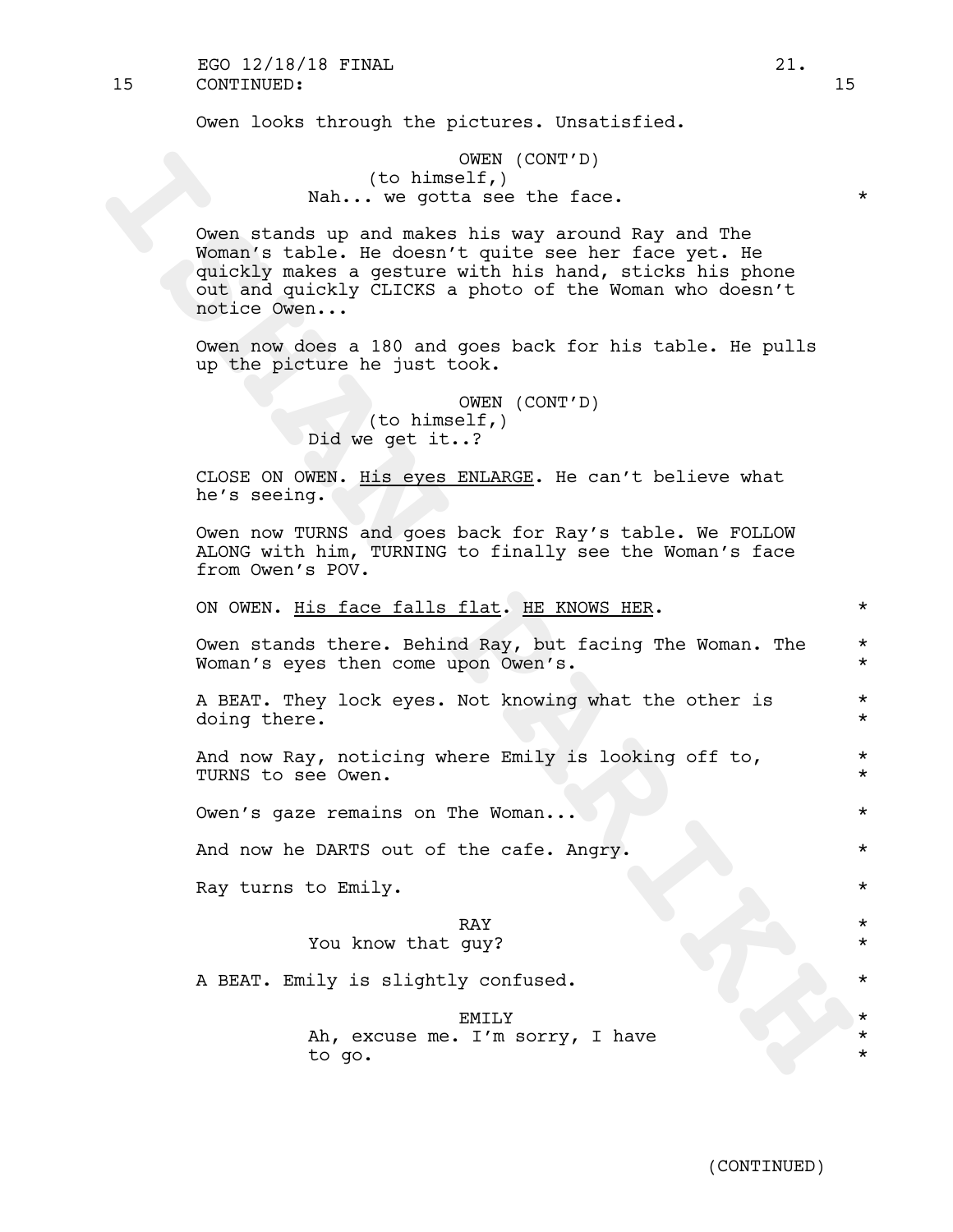| 15 | EGO 12/18/18 FINAL<br>CONTINUED: (2)                                                                                                                                    | 22. | 15                                  |  |  |  |  |
|----|-------------------------------------------------------------------------------------------------------------------------------------------------------------------------|-----|-------------------------------------|--|--|--|--|
|    | Before Ray can stop her, Emily gets up from the table,<br>and goes for the exit, and to --                                                                              |     | $^\star$<br>$\star$                 |  |  |  |  |
| 16 | EXT. PARKING LOT - CAFE - DAY                                                                                                                                           |     | 16                                  |  |  |  |  |
|    | OWEN storms to his car, staggered in the worst way<br>possible. His whole CORE JUST SHATTERED.                                                                          |     | $^\star$                            |  |  |  |  |
|    | EMILY comes after him, just as angry.                                                                                                                                   |     | $^\star$                            |  |  |  |  |
|    | She looks ahead to Owen who is walking away.                                                                                                                            |     | $^\star$                            |  |  |  |  |
|    | EMILY<br>Owen!                                                                                                                                                          |     | $^\star$<br>$^\star$                |  |  |  |  |
|    | ON OWEN. He stops. SHAKY MAD. And when he turns:                                                                                                                        |     | $^\star$                            |  |  |  |  |
|    | His eyes meet Emily's and they just stare at each other.<br>Angst. Anger. INTENSITY.                                                                                    |     | $^\star$<br>$^\star$                |  |  |  |  |
|    | Owen is mad.                                                                                                                                                            |     | $^\star$                            |  |  |  |  |
|    | Emily stares back with no words.                                                                                                                                        |     |                                     |  |  |  |  |
|    | And we CUT WIDE to see these two stand feet apart from<br>one another and we FADE TO:                                                                                   |     | $^\star$<br>$^\star$                |  |  |  |  |
|    | THE SKY. TILT DOWN to find:                                                                                                                                             |     | $^\star$                            |  |  |  |  |
|    | We're in the same parking lot. We now come upon Owen's<br>car to see OWEN turned to us, and Emily standing by him,<br>leaning against the car to face US.               |     | $^\star$<br>$^\star$<br>$^\star$    |  |  |  |  |
|    | Things have calmed now. Or that's how it looks.                                                                                                                         |     | $^\star$                            |  |  |  |  |
|    | EMILY (CONT'D)<br>So I'm on your hit list now?                                                                                                                          |     | $^\star$<br>$^\star$                |  |  |  |  |
|    | <b>OWEN</b><br>I had no clue you were going to be<br>here.                                                                                                              |     | $^\star$<br>$^\star$<br>$^\star$    |  |  |  |  |
|    | <b>EMILY</b><br>You had to have been stalking me                                                                                                                        |     | $^\star$<br>$^\star$                |  |  |  |  |
|    | OWEN<br>God $--$ This is my job $--$ I am<br>working. Emily. Okay? HIS wife<br>contacted me saying her husband<br>was cheating on her.<br>(then, )<br>And as we can see |     | *<br>*<br>$^\star$<br>*<br>$^\star$ |  |  |  |  |

(CONTINUED)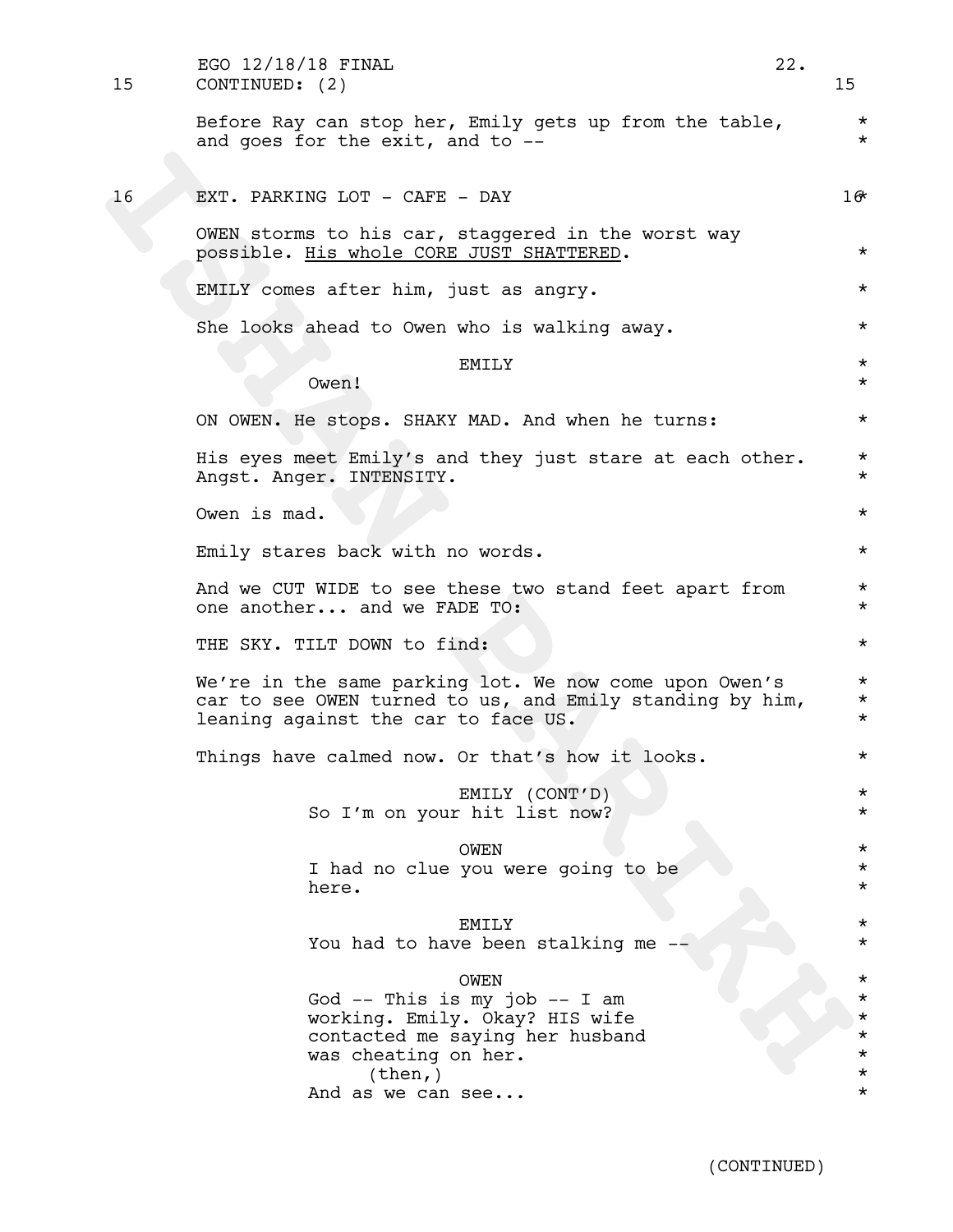| 16 | CONTINUED:                                                                                                                                          | 16                                                       |
|----|-----------------------------------------------------------------------------------------------------------------------------------------------------|----------------------------------------------------------|
|    | Owen glares at Emily who shakes her head.                                                                                                           | $^\star$                                                 |
|    | OWEN (CONT'D)<br>Had I known it was going to be you<br>in there, I would have referred<br>her to another PI.                                        | $^\star$<br>$^\star$<br>$^\star$<br>$^\star$             |
|    | EMILY<br>Oh so you hate me that much.                                                                                                               | $^\star$<br>$^\star$                                     |
|    | <b>OWEN</b><br>Who walked away from the<br>relationship?                                                                                            | $^\star$<br>$^\star$<br>$^\star$                         |
|    | <b>EMILY</b><br>Oh. Great, yeah, let's just jump<br>back into the past because things<br>weren't meant to be.                                       | $^\star$<br>$^\star$<br>$^\star$<br>$^\star$             |
|    | OWEN<br>Or you didn't want them to.                                                                                                                 | $\star$<br>$^\star$                                      |
|    | <b>EMILY</b><br>That is not true at all --                                                                                                          | $^\star$<br>$^\star$                                     |
|    | <b>OWEN</b><br>Well, I don't know, I should check<br>because you looked pretty fucking<br>serious with a married man in<br>there, so you tell me -- | $^\star$<br>$^\star$<br>$^\star$<br>$\star$<br>$^\star$  |
|    | <b>EMILY</b><br>Owen. I didn't know he was<br>married. Okay?                                                                                        | $^\star$<br>$^\star$<br>$^\star$                         |
|    | And she stops him right there. Owen looks off, irritated.                                                                                           | $^\star$                                                 |
|    | EMILY (CONT'D)<br>I didn't know he was married.                                                                                                     | $^\star$<br>$^\star$                                     |
|    | OWEN<br>You didn't know a lot of things,<br>Emily.<br>$(a \text{ beat,})$<br>You still don't know.                                                  | $^\star$<br>$^\star$<br>$^\star$<br>$^\star$<br>$^\star$ |
|    | <b>EMILY</b><br>You're right. I don't know how to<br>let go of the past.                                                                            | $^\star$<br>$^\star$<br>$^\star$                         |
|    | <b>OWEN</b><br>I was investigating him! Not                                                                                                         | $^\star$<br>$^\star$                                     |

EGO 12/18/18 FINAL 23.

stalking you! Okay? \*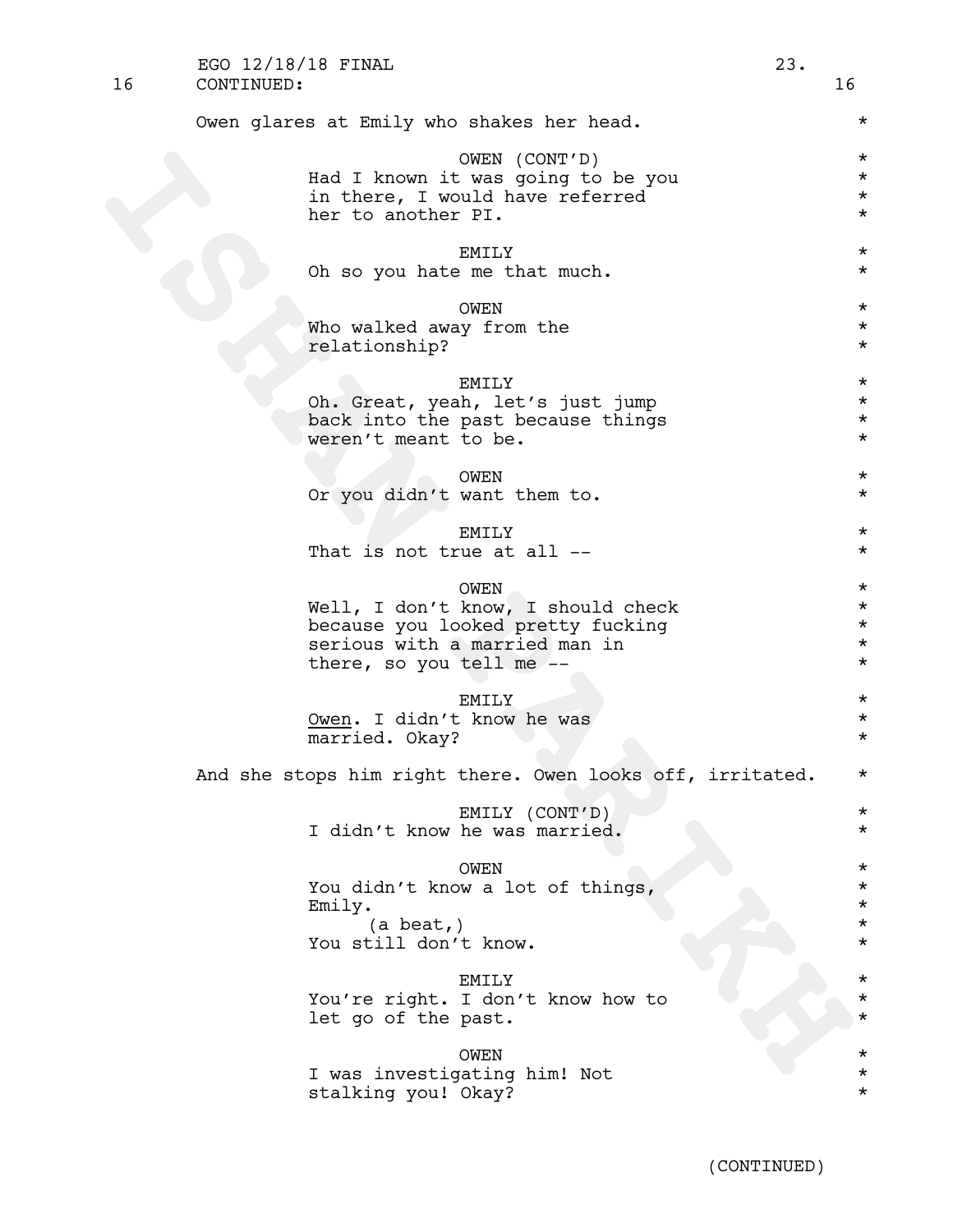| 16 | CONTINUED: (2)                                                                                                                                                                                                                                                                                                                                                                                                                                                                                                                                                                                                                                                                                                                                                                                   | 16                                                                                                                                                                                                                                                                                                                                                   |
|----|--------------------------------------------------------------------------------------------------------------------------------------------------------------------------------------------------------------------------------------------------------------------------------------------------------------------------------------------------------------------------------------------------------------------------------------------------------------------------------------------------------------------------------------------------------------------------------------------------------------------------------------------------------------------------------------------------------------------------------------------------------------------------------------------------|------------------------------------------------------------------------------------------------------------------------------------------------------------------------------------------------------------------------------------------------------------------------------------------------------------------------------------------------------|
|    | And now Owen looks back at Emily. PAIN in his eyes --                                                                                                                                                                                                                                                                                                                                                                                                                                                                                                                                                                                                                                                                                                                                            | $^\star$                                                                                                                                                                                                                                                                                                                                             |
|    | OWEN (CONT'D)<br>Why'd you follow me out here?                                                                                                                                                                                                                                                                                                                                                                                                                                                                                                                                                                                                                                                                                                                                                   | $^\star$<br>$^\star$                                                                                                                                                                                                                                                                                                                                 |
|    | EMILY<br>Because I know you're mad.                                                                                                                                                                                                                                                                                                                                                                                                                                                                                                                                                                                                                                                                                                                                                              | $^\star$<br>$^\star$                                                                                                                                                                                                                                                                                                                                 |
|    | <b>OWEN</b><br>Two years. Two years, and you just<br>dropped me.                                                                                                                                                                                                                                                                                                                                                                                                                                                                                                                                                                                                                                                                                                                                 | $^\star$<br>$^\star$<br>$^\star$                                                                                                                                                                                                                                                                                                                     |
|    | A LONG BEAT. Emily tries to figure out the best way to<br>start this                                                                                                                                                                                                                                                                                                                                                                                                                                                                                                                                                                                                                                                                                                                             | $\star$<br>$^\star$                                                                                                                                                                                                                                                                                                                                  |
|    | EMILY<br>Do you remember my twenty-seventh<br>birthday, Owen?<br>(then, )<br>It was right after I passed the<br>bar. I remember I gave the news to<br>you -- and you just -- the only<br>thing you said was "Oh that's<br>good, Em, now you gotta work<br>harder" and then something about<br>your agency --<br>OWEN<br>That is dead wrong. I was thrilled<br>for you. You just needed someone<br>like me to push you, so you could<br>go farther --<br><b>EMILY</b><br>See? That's what I'm talking<br>about. It's always about you. YOU<br>had to push me. I felt like --<br>like I was just some -- some side<br>character in the Owen Kapple show.<br>Cue the crowd applause -- yay!<br>It's all about Owen -- Owen, Owen,<br>Owen!<br><b>OWEN</b><br>It's called having some self<br>worth. | $^\star$<br>$^\star$<br>$^\star$<br>$^\star$<br>$^\star$<br>$^\star$<br>$^\star$<br>$\star$<br>$^\star$<br>$^\star$<br>$^\star$<br>$^\star$<br>$^\star$<br>$^\star$<br>$^\star$<br>$^\star$<br>$^\star$<br>$^\star$<br>$^\star$<br>$^\star$<br>$^\star$<br>$\star$<br>$\star$<br>$\star$<br>$^\star$<br>$^\star$<br>$^\star$<br>$^\star$<br>$^\star$ |
|    | EMILY<br>Once again -- Owen's right. Owen's<br>always right.                                                                                                                                                                                                                                                                                                                                                                                                                                                                                                                                                                                                                                                                                                                                     |                                                                                                                                                                                                                                                                                                                                                      |
|    |                                                                                                                                                                                                                                                                                                                                                                                                                                                                                                                                                                                                                                                                                                                                                                                                  |                                                                                                                                                                                                                                                                                                                                                      |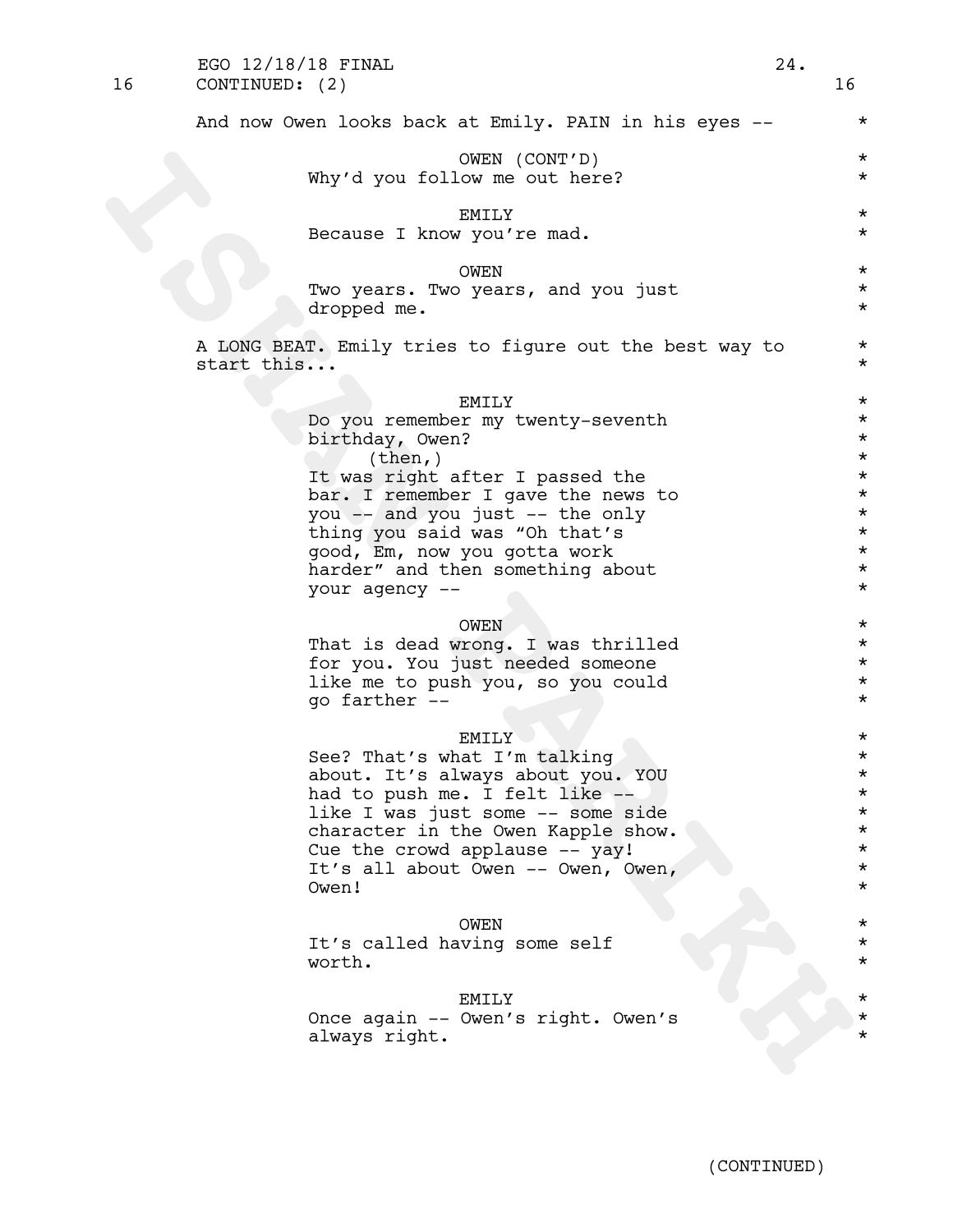| <b>OWEN</b>                                                                                                                                                             | $^\star$                                                                                     |
|-------------------------------------------------------------------------------------------------------------------------------------------------------------------------|----------------------------------------------------------------------------------------------|
| You know what -- this conversation                                                                                                                                      | $^\star$                                                                                     |
| is pointless. I'm over you,                                                                                                                                             | $^\star$                                                                                     |
| anyway.                                                                                                                                                                 | $^\star$                                                                                     |
| A BEAT. As Emily takes that in. She looks at Owen who                                                                                                                   | $^\star$                                                                                     |
| just looks off.                                                                                                                                                         | $^\star$                                                                                     |
| EMILY                                                                                                                                                                   | $^\star$                                                                                     |
| Look at me and say it.                                                                                                                                                  | $^\star$                                                                                     |
| OWEN                                                                                                                                                                    | $^\star$                                                                                     |
| What?                                                                                                                                                                   | $^\star$                                                                                     |
| <b>EMILY</b>                                                                                                                                                            | $^\star$                                                                                     |
| Look me in the eye and tell me                                                                                                                                          | $^\star$                                                                                     |
| you're over me.                                                                                                                                                         | $^\star$                                                                                     |
| Owen looks at her. Right in the eye. But nothing happens.                                                                                                               | $^\star$                                                                                     |
| He merely flickers his eyes and looks away again.                                                                                                                       | $^\star$                                                                                     |
| OWEN                                                                                                                                                                    | $^\star$                                                                                     |
| There's no point in saying it.                                                                                                                                          | $^\star$                                                                                     |
| <b>EMILY</b>                                                                                                                                                            | $^\star$                                                                                     |
| Or maybe you're just too proud to                                                                                                                                       | $^\star$                                                                                     |
| say it.                                                                                                                                                                 | $^\star$                                                                                     |
| And then $--$                                                                                                                                                           | $^\star$                                                                                     |
| OWEN                                                                                                                                                                    | $^\star$                                                                                     |
| I really did care about you. Just                                                                                                                                       | $^\star$                                                                                     |
| for the record.                                                                                                                                                         | $^\star$                                                                                     |
| EMILY<br>Maybe you did.<br>$(a \text{ beat}, )$<br>But not as much as you do<br>yourself.<br>(then, )<br>Just for the record.<br>(then, )<br>Enjoy your paycheck, Owen. | $^\star$<br>$^\star$<br>$^\star$<br>$^\star$<br>$^\star$<br>$^\star$<br>$^\star$<br>$^\star$ |
| Emily walks away, leaving Owen. A LONG BEAT Then                                                                                                                        | $^\star$                                                                                     |
| Owen gets in his car and drives away.                                                                                                                                   |                                                                                              |
| And now we INTERCUT with both OWEN AND EMILY driving out                                                                                                                | $^\star$                                                                                     |
| of the cafe. Emily, in her car and Owen, in his, COLLIDE                                                                                                                | $^\star$                                                                                     |
| as they go opposite ways.                                                                                                                                               | $^\star$                                                                                     |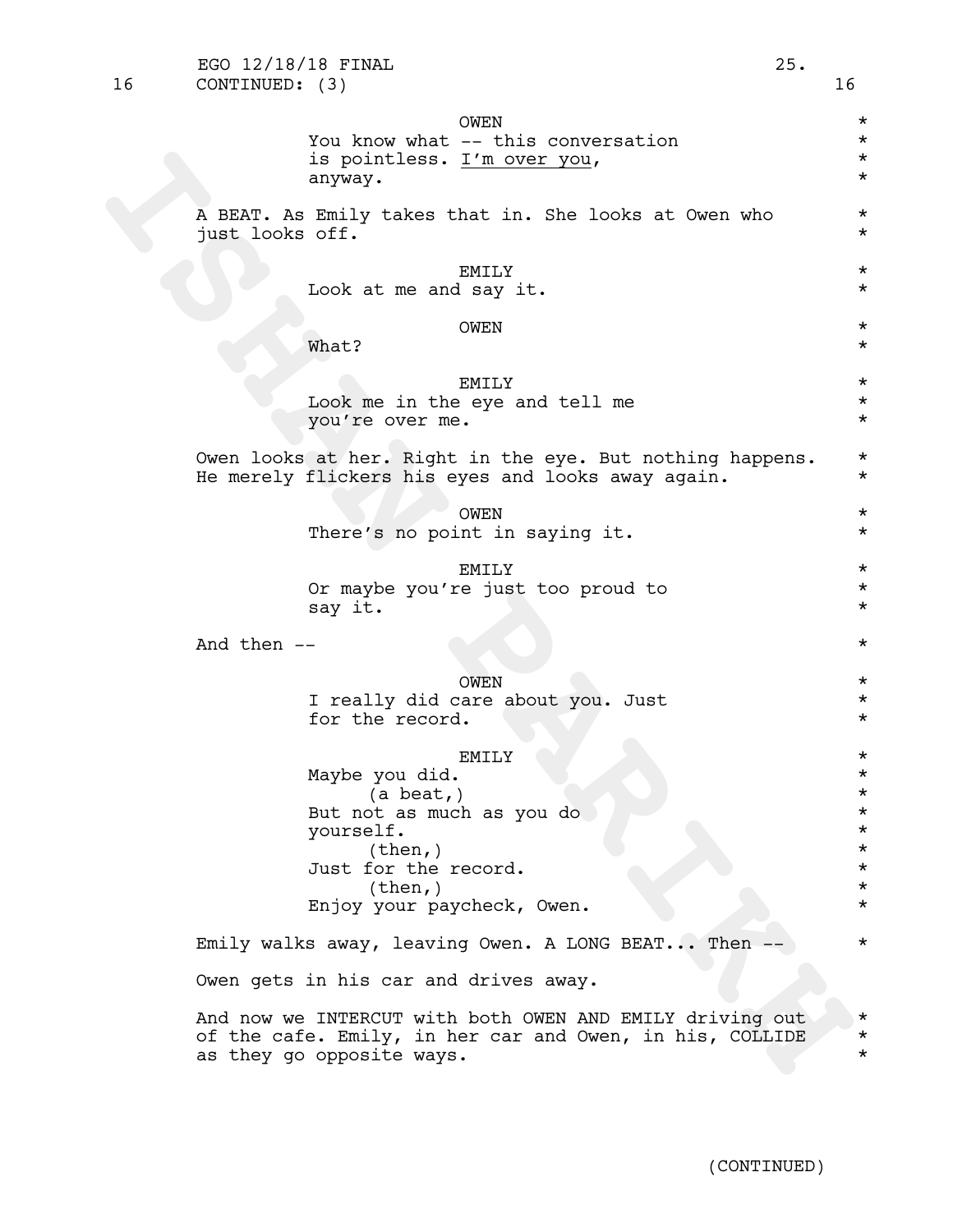16 CONTINUED: (4) 16 EGO 12/18/18 FINAL 26.

> Owen and Emily exchange one FINAL LOOK with each other \* through the glass windows. An ugly past having come back to HAUNT them both... especially Owen.

> We STAY WITH OWEN in his car. CLOSE on his eyes. They're  $*$ SCREAMING HURT.

17 OMITTED 17\*

18 INT. OWEN'S OFFICE - KAPPLE INVESTIGATIONS - DAY 18\*

OWEN and MIA sit across from each other. Mia looks  $*$ through the photos. She is stunned.

> MIA Are these all the photos?

Owen seems distressed. He's out of it.

OWEN Should be all of them.

A BEAT. Mia stacks up the photos. Gives Owen a BLANK LOOK. She's not ready to admit it.

> MIA Mr. Kapple, I need you to be completely sure.

OWEN Ma'am -- your husband is cheating on you.

The word "cheat" pains Mia.

**ISABY THE OWEN IN SERVER INVESTIGATION**<br> **ISHAN PARK WITHER ONE OF A STATE ONE OF A SERVER INTERENT CONTINUES IT ONLY A SUPPLE INTERENT INTERENT INTERENT INTO THE THE CONTINUES IN THE CONTINUES OF A SUPPLE THE PARK CONTIN** OWEN (CONT'D) I'm sorry you have to go through this Mrs. Bloom...<br>(then,) I personally think you have every right to throw your husband out of the household. But again, that's --<br>that's your business entirely, not my place to discuss.

Mia SNIFFS a couple of tears. She may be starting to crack. We're seeing her emotions take over.

> MIA I might as well.  $(then, )$ (MORE)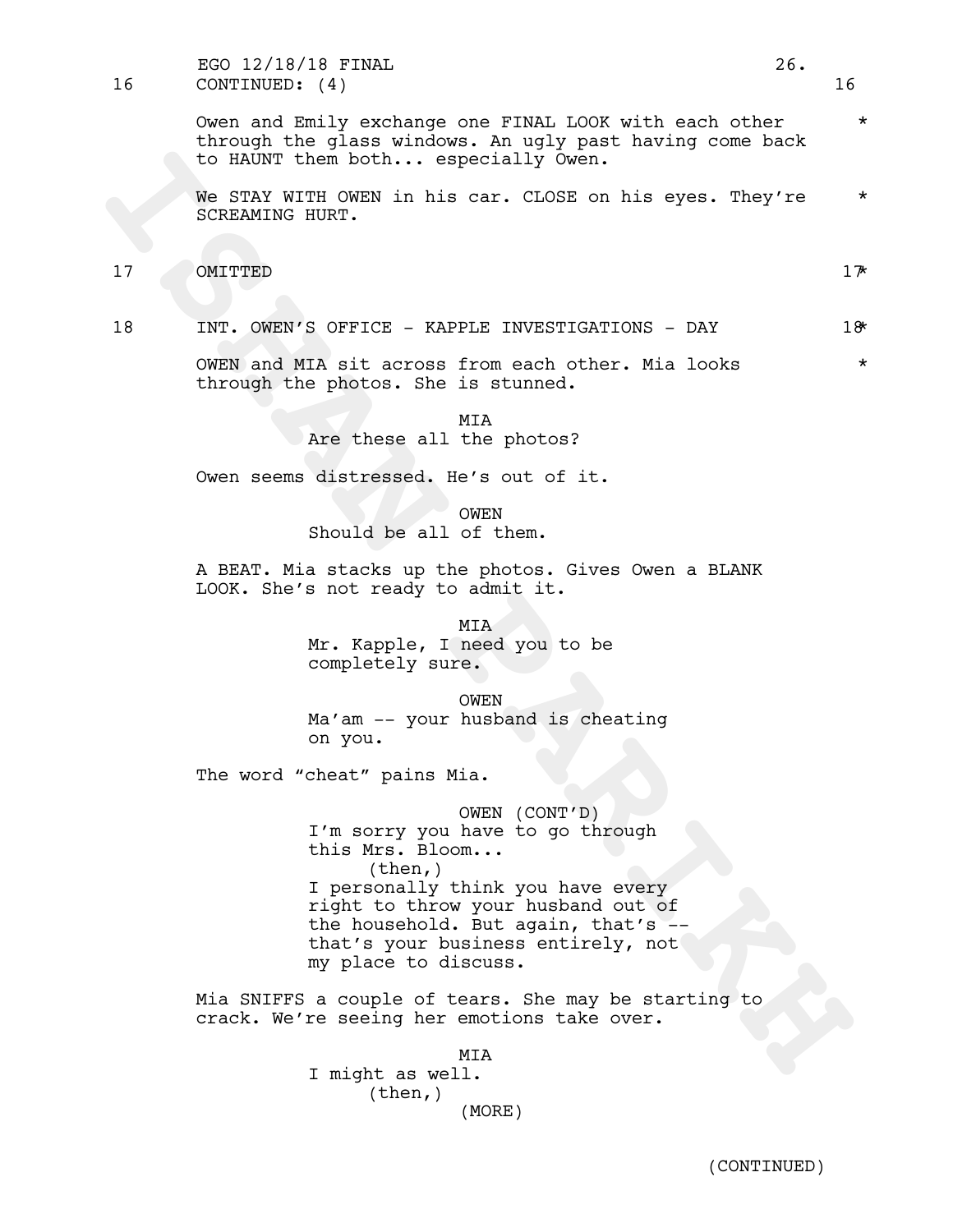18 CONTINUED: 18 EGO 12/18/18 FINAL 27.

> That's alright, he's not going to find anyone better than me. MIA (CONT'D)

Owen stays quiet.

Coven stays quiet.<br> **ISHAN PARTS (CONTPT)**<br>
No one that... will a smooth the plaza, wearing a louis vitton<br>
parts... with a nice string of<br>
parts... The parts...<br>
Bay the base...<br>
I bought him the three most recent<br>
Theory MIA (CONT'D) (tears swelling,) No one that... walks around the plaza, wearing a Louis Vuitton purse... with a nice string of pearls on her neck...  $\star$ (a beat,) Buys him rolexes...  $(then, )$ I bought him the three most recent models. I don't even think he wore the second one.

A long beat.

MIA (CONT'D) (tears streaming,) Or maybe he did, I can't remember. \*

Mia sniffs up her tears. She takes the photographs and  $*$ slips them into her purse.

> OWEN Can I ask you an honest question?

MIA Well... I suppose. It's not inappropriate is it?

OWEN Why were you in denial of it?

MIA

Of what?  $\star$ 

OWEN Your husband cheating on you?

MIA Can you not say that word --

OWEN

Mrs. Bloom... (then,) Can we be honest here? You knew what he was up to before you even called me.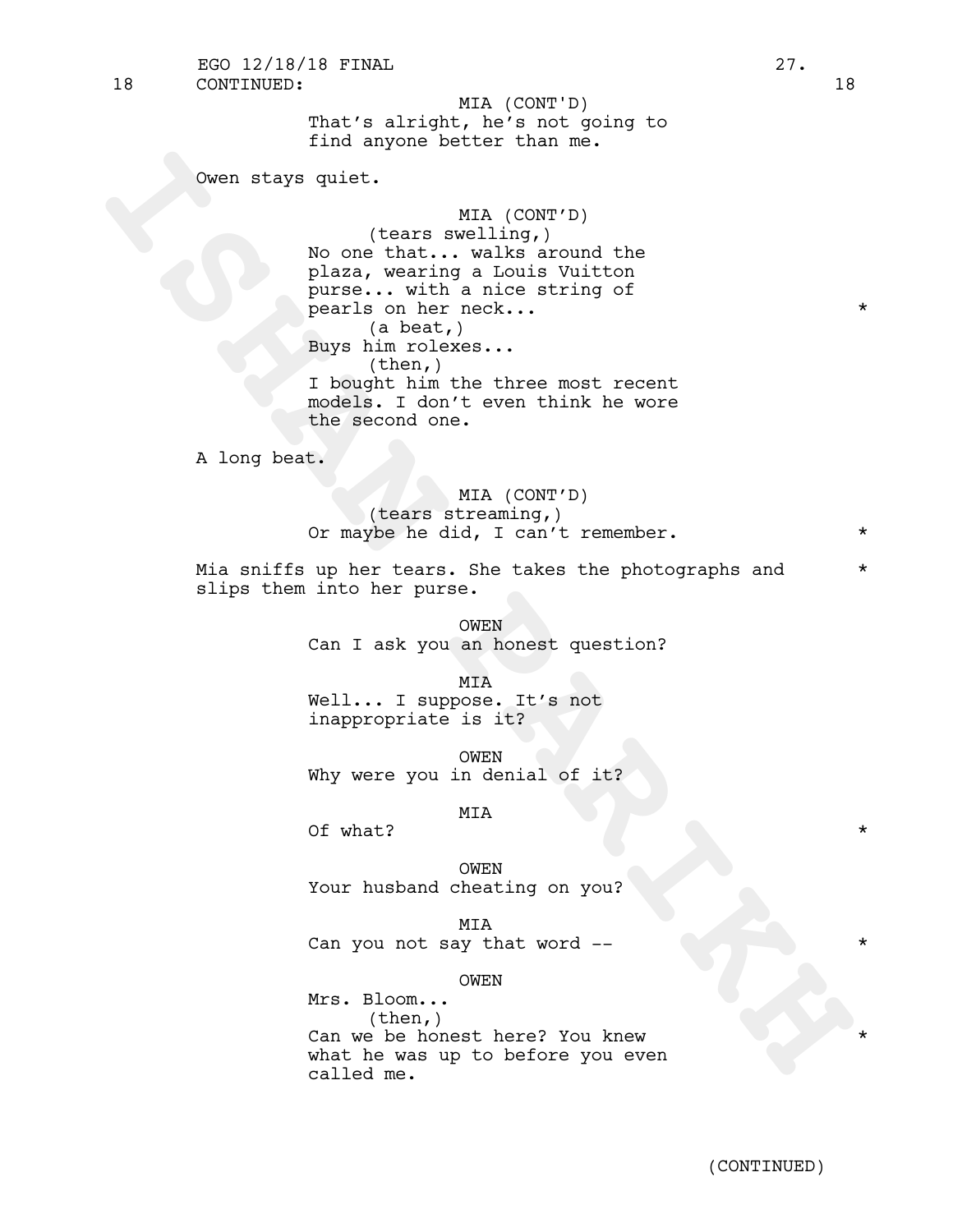18 CONTINUED: (2) 18 EGO 12/18/18 FINAL 28.

> Mia freezes. She thinks. She KNOWS the answer, but just struggles to let it out.

> > **MTA**

Maybe I am too good to admit it.

Mia shrugs. And it's the most OPEN and FRANK we've seen her thus far.

OWEN

I take checks, or via pay-pal --

Mia pulls out an envelope and slides it over to Owen's side.

## MIA

It's all in the one check.

A beat. Owen puts his fingers over the envelope. Mia rises.

> MIA (CONT'D) I believe you didn't find out \* anything more about the woman?

And we're on Owen as he says:  $\star$ 

OWEN \* No. I did not. Sorry.

MIA

Thank you Mr. Kapple.

They exchange nods. Mia exits.

Owen sits back in his chair. Angry, frustrated, annoyed -- \*

19 INT. RESTAURANT - NIGHT 19 19

Owen and Evangeline continue to talk --  $\uparrow$ 

OWEN \*

Maybe I am to good to admit it.<br> **Ela shrongs.** And it's the most OFEN and FRANK we've seen<br>
her thus far.<br> **I** take checks, or via pay-pal --<br> **I** take checks, or via pay-pal --<br> **I** take checks, or via pay-pal --<br> **II** t So to satisfy your intrique in  $*$ me... I'm a small time, wannabe successful PI -- who's ex ended up \* \* \* in a case and currently I'm on a \* date crying about it. And I'm  $*$ <br>also a crook who breaks the law also a crook who breaks the law from time to time. Not proud of  $*$ that one, but...  $\star$ (shrugs) \*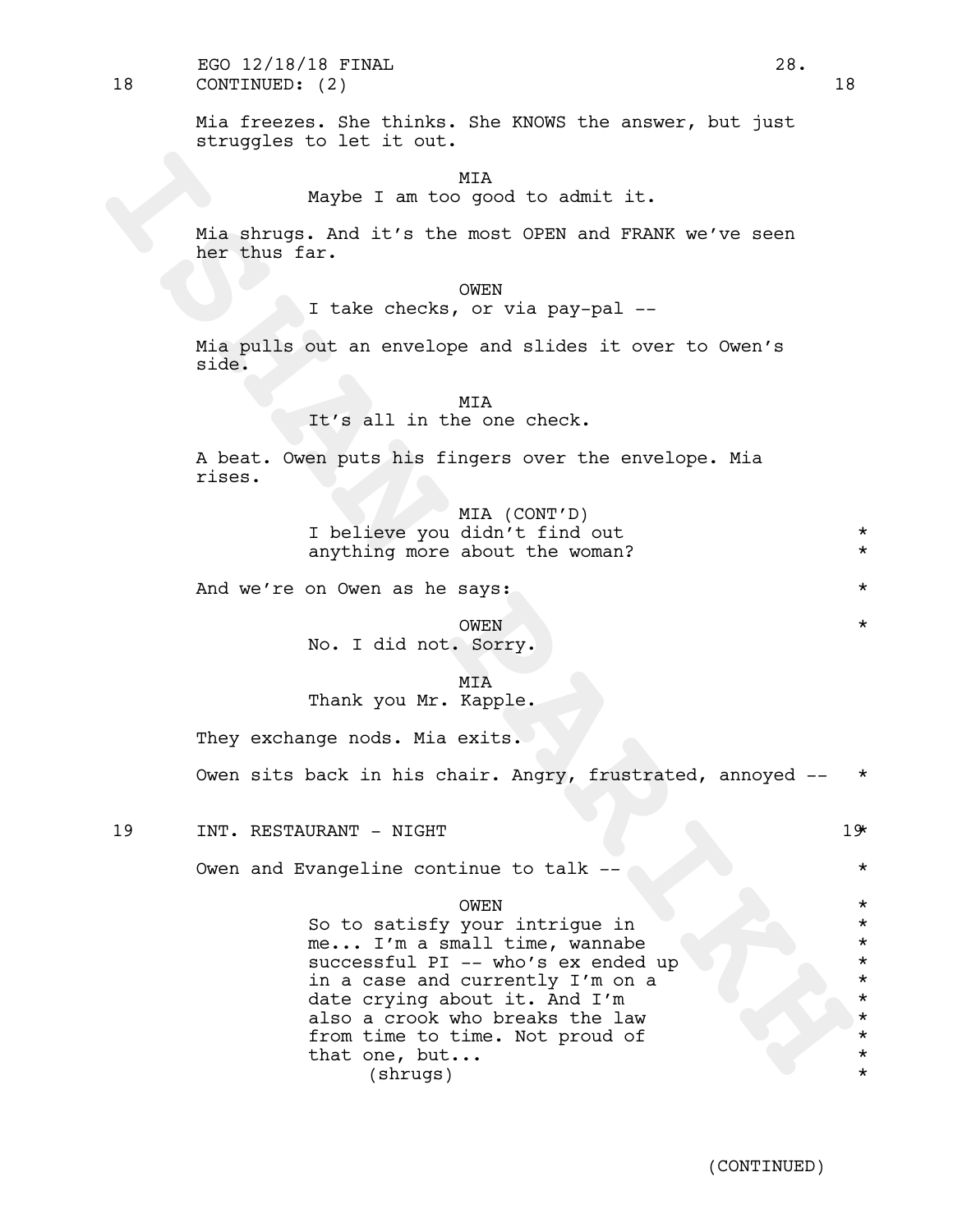| <b>EVIE</b>                               | $^\star$                  |  |  |  |  |  |
|-------------------------------------------|---------------------------|--|--|--|--|--|
| But. I am intrigued.                      | $^\star$                  |  |  |  |  |  |
| (then, )                                  | $^\star$                  |  |  |  |  |  |
| And also honored that you've just         | $^\star$                  |  |  |  |  |  |
| shared your criminality with me.          | $^\star$                  |  |  |  |  |  |
|                                           | $^\star$                  |  |  |  |  |  |
| OWEN<br>It's the handle of Tito's from    | $^\star$                  |  |  |  |  |  |
| earlier talking.                          | $^\star$                  |  |  |  |  |  |
|                                           |                           |  |  |  |  |  |
| Evie raises her eyebrows. Oh. Okay.       |                           |  |  |  |  |  |
|                                           | OWEN (CONT'D)<br>$^\star$ |  |  |  |  |  |
| Not the whole handle, just a              | $^\star$                  |  |  |  |  |  |
| few gulps.                                | $^\star$                  |  |  |  |  |  |
| <b>EVIE</b>                               | $^\star$                  |  |  |  |  |  |
| So before you separated this              | $^\star$                  |  |  |  |  |  |
| girl was your whole entire life?          | $^\star$                  |  |  |  |  |  |
|                                           |                           |  |  |  |  |  |
| <b>OWEN</b><br>(chuckles, )               | $^\star$<br>$^\star$      |  |  |  |  |  |
| Emily. My entire life?                    | $^\star$                  |  |  |  |  |  |
|                                           |                           |  |  |  |  |  |
| <b>EVIE</b>                               | $^\star$                  |  |  |  |  |  |
| Am I reading too much into it?            | $^\star$                  |  |  |  |  |  |
| OWEN                                      | $^\star$                  |  |  |  |  |  |
| No, but I can see why you would           | $^\star$                  |  |  |  |  |  |
| though.                                   | $^\star$                  |  |  |  |  |  |
|                                           |                           |  |  |  |  |  |
| <b>EVIE</b>                               | $^\star$                  |  |  |  |  |  |
| And why would I?                          | $^\star$                  |  |  |  |  |  |
| OWEN                                      | $^\star$                  |  |  |  |  |  |
| Because maybe I did have                  | $^\star$                  |  |  |  |  |  |
| someone                                   | $^\star$                  |  |  |  |  |  |
|                                           |                           |  |  |  |  |  |
| A BEAT. Evie studies him closely. Then -- | *                         |  |  |  |  |  |
| <b>EVIE</b>                               | $^\star$                  |  |  |  |  |  |
| So there was another?                     | $^\star$                  |  |  |  |  |  |
|                                           |                           |  |  |  |  |  |
| OWEN                                      |                           |  |  |  |  |  |
| (a beat; then, )                          | $^\star$                  |  |  |  |  |  |
| There still is.                           |                           |  |  |  |  |  |
| HOLD ON OWEN as we CUT TO                 |                           |  |  |  |  |  |
|                                           |                           |  |  |  |  |  |
|                                           |                           |  |  |  |  |  |
|                                           |                           |  |  |  |  |  |
|                                           |                           |  |  |  |  |  |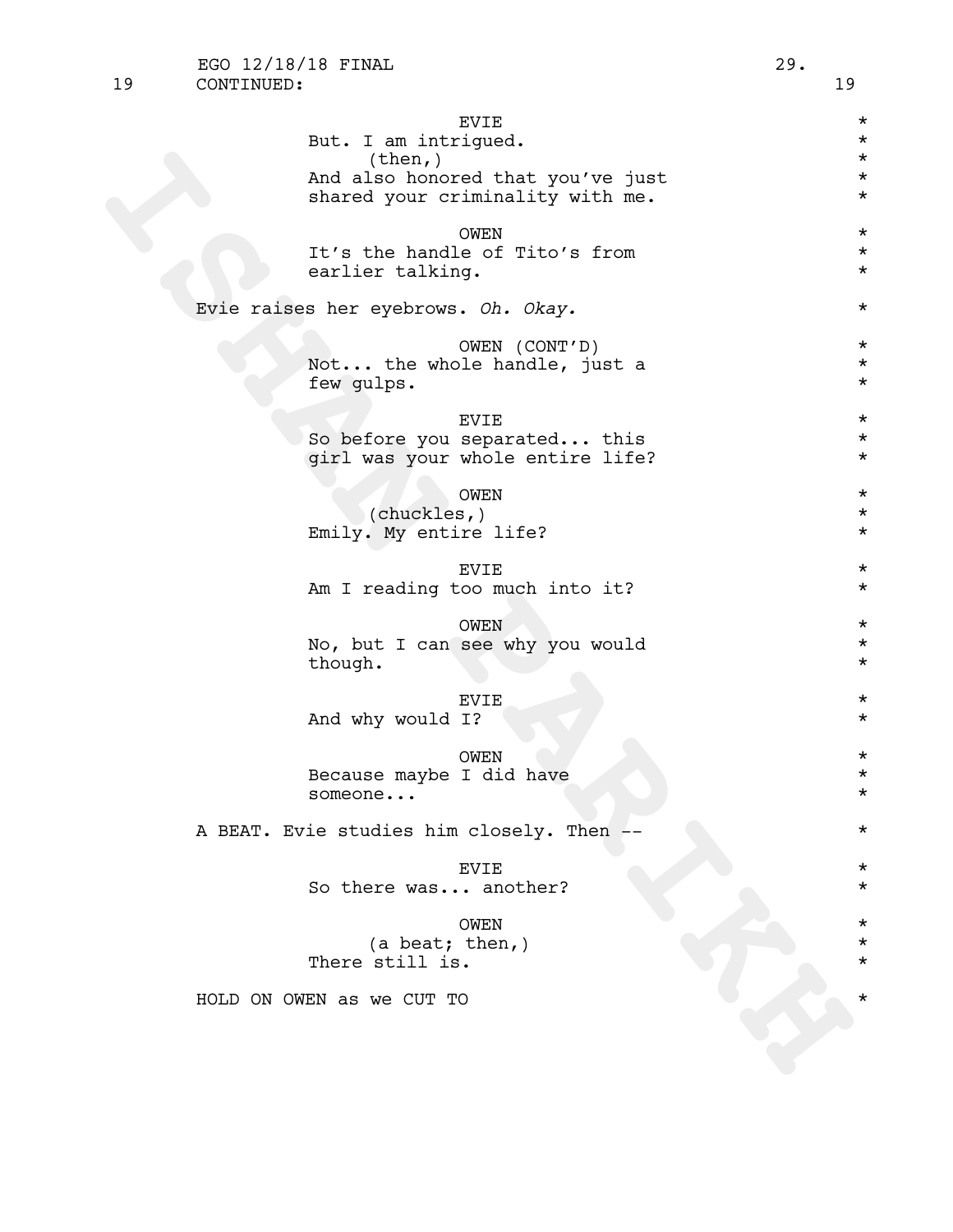## $20$  INT. OWEN'S HOME - DAY 20\*

OWEN walks in his home. Despondent. He puts away his keys and wallet. A BEAT. He lies on his bed, staring up at the ceiling. And suddenly --

His phone rings. He reads the CID, and he's pleasantly surprised. He answers:

OWEN

Hello? (a beat,) Yeah hi. No, no, no, not at all. Ah, I was just...

Owen looks around. He's got nothing to do. He stays put.

OWERY walks in his bone. Despondent. He puts away his keys<br>and wallet. A BRAN. He lies on his bed, staring up at the<br>ceiling. And suddenly ---<br>His phone rings. He reads the CDD, and he's pleasantly<br>surprised. He answers:<br>H OWEN (CONT'D) How are you?  $(then, )$ Good, good. That's good.  $(then, )$ So... what's going on? What's up? (a beat,) Ah-huh. Yeah..? (a long beat;) So you know about that..? (then,) Yeah...  $\qquad \qquad \star$  $(then, )$ No, um... it's funny he actually offered, but I... I didn't take it. (a beat,) Well, no, not just because of that, I just... I don't know. It didn't feel right, and I think whatever it was for... it was for you. So...

An awkward pause. \*

OWEN (CONT'D) So anyway... Um...<br>(a beat,) Yeah everything is... everything is good, just busy with work and all. Same old, same old. (another beat;) Ah, no... no we actually broke up a few months ago, so... um... (then,) Yeah, it just... didn't work out. \* (MORE)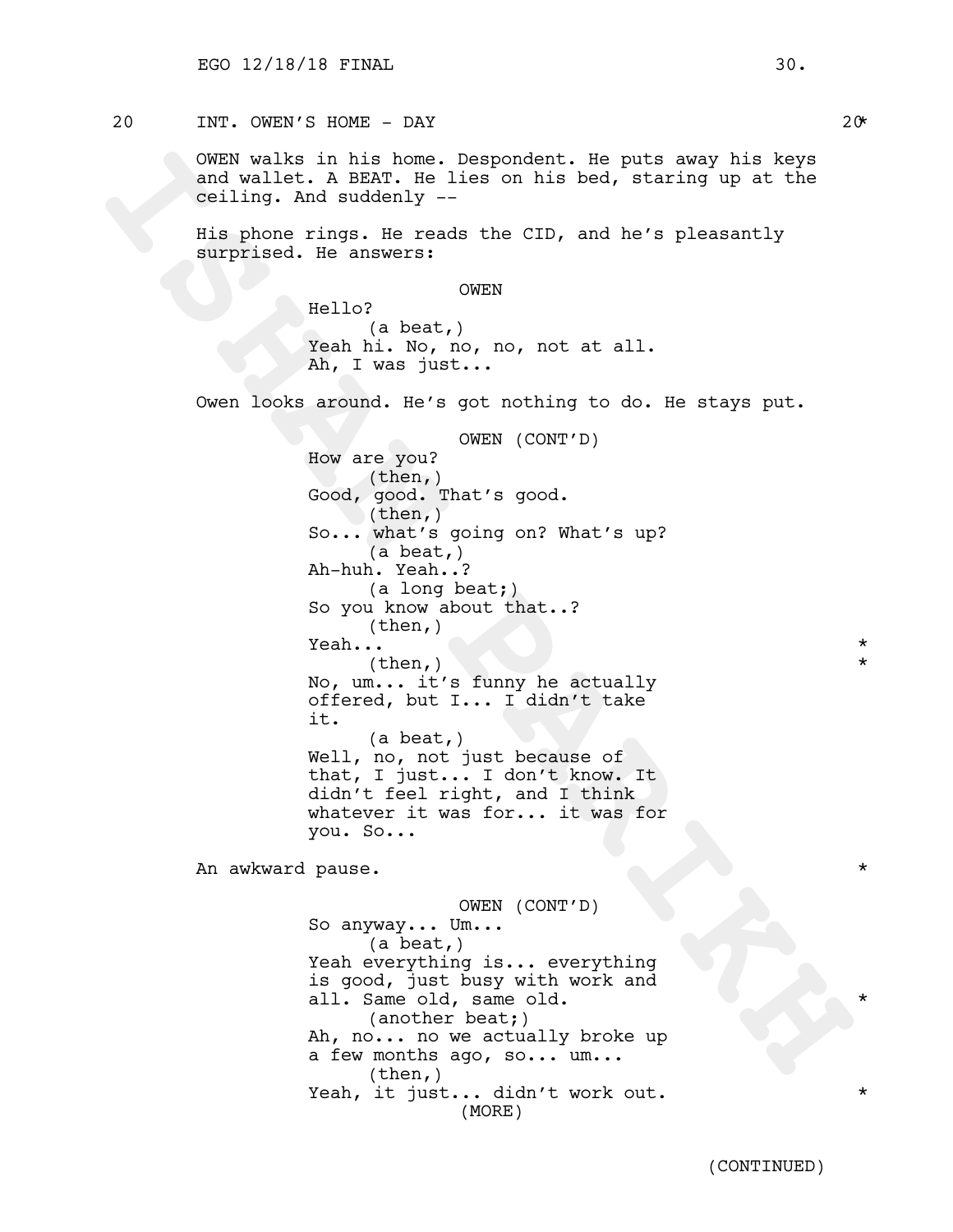20 CONTINUED: 20 EGO 12/18/18 FINAL 31.

**ISHAN PARIKH** But you know... life is life.  $*$  $(then, )$ Alright, well I, uh... I was about to head out to the gym, so... if there's anything else that -- (gets interrupted,) Sure. Yeah. (then,) Okay. Bye. OWEN (CONT'D)

Owen hangs up. He lingers for a beat. Clearly AFFECTED by that conversation.

CUT TO

OWEN opens a drawer. He pulls out a folded photograph, an old one. On one side, is HIM, much younger. He studies it. And as he flips it over, we CUT TO:

A LOWER ANGLE. Looking up at Owen, touched by whoever's on the other half of the photograph whom we do not get to see.

And we CUT TO A HIGHER ANGLE OF OWEN, looking down at him...  $\star$ 

21 EXT. STREETS - NIGHT 21 21 22

OWEN is walking EVANGELINE to her car.  $*$ 

OWEN  $\star$ So this is where I'll leave you, I  $*$ guess. \*

EVIE \* Sounds good. I will...  $\qquad \qquad *$ 

OWEN \* ...Not see me later? \*

## EVIE \*

(smiles,) \* I think this was more necessary  $*$ for you than for me, Owen.  $*$ Whatever demons you needed to \* battle, I think you covered them all tonight.  $\star$ 

And now Owen looks at Evie. GENUINE and with HONESTY --  $*$ 

(CONTINUED)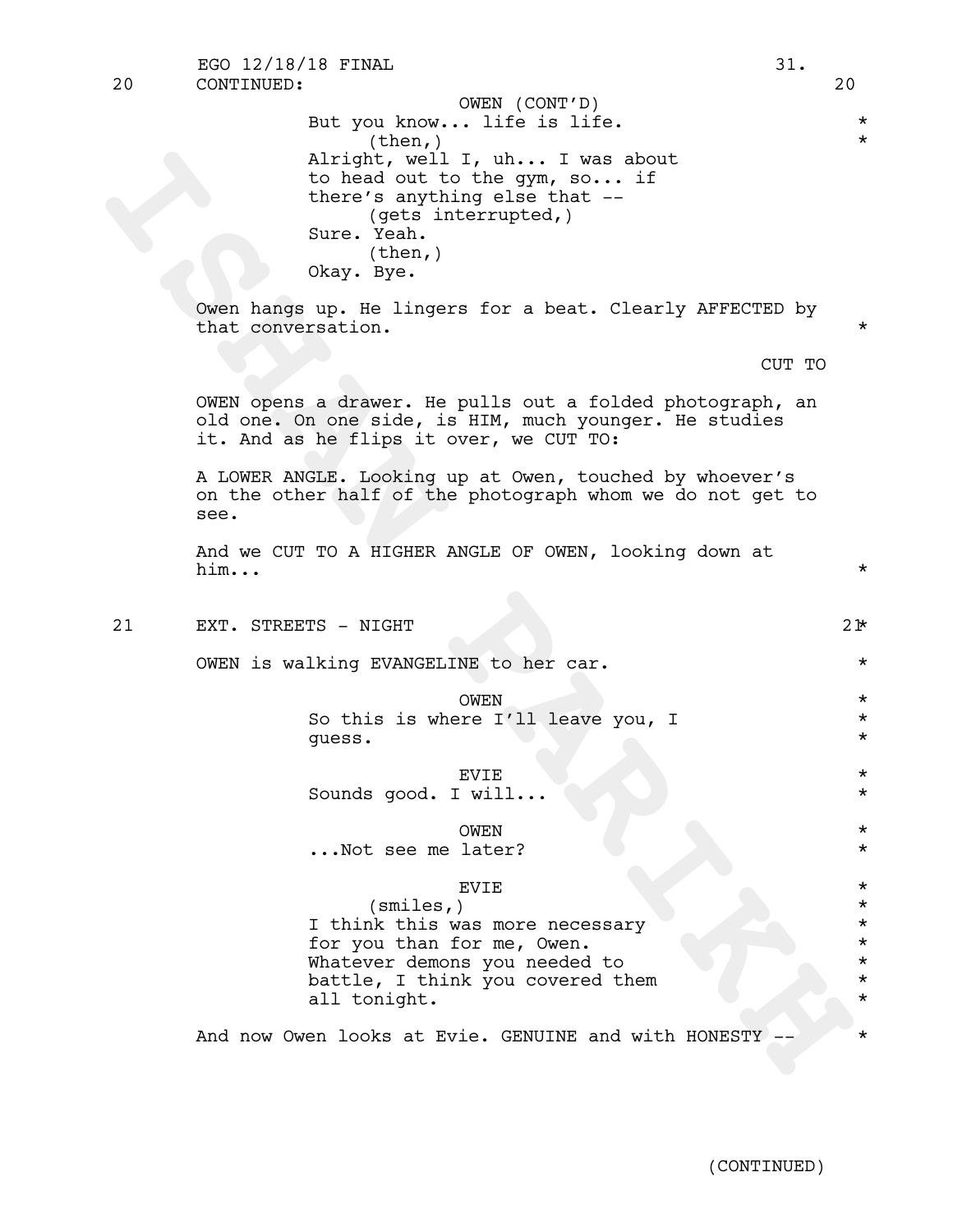|    | EGO 12/18/18 FINAL                                                                   | 32. |                      |
|----|--------------------------------------------------------------------------------------|-----|----------------------|
| 21 | CONTINUED:                                                                           |     | 21                   |
|    | OWEN                                                                                 |     | $\star$              |
|    | I'd be interested in helping you                                                     |     | $\star$              |
|    | with yours, anytime you'd have me.                                                   |     | $\star$              |
|    | Evie nods. Continues to smile politely.                                              |     | $^\star$             |
|    | <b>EVIE</b>                                                                          |     | $^\star$             |
|    | I already put mine to rest a while                                                   |     | $\star$              |
|    | back.<br>(then, )                                                                    |     | $^\star$<br>$^\star$ |
|    | Please don't get me wrong. You're                                                    |     | $^\star$             |
|    | a nice guy. It's just for now,                                                       |     | $^\star$             |
|    | I'm happy with where I'm at.                                                         |     | $^\star$             |
|    | OWEN                                                                                 |     | $^\star$             |
|    | I wish I could say the same.                                                         |     | $\star$              |
|    |                                                                                      |     |                      |
|    | Evie looks off. Then back at Owen.                                                   |     | $\star$              |
|    | <b>EVIE</b>                                                                          |     | $\star$              |
|    | Owen. Before I go I want to                                                          |     | $\star$              |
|    | give you my two cents.                                                               |     |                      |
|    | (then, )                                                                             |     | $^\star$             |
|    | Don't ever lie to yourself about<br>who you are. Who you really are.                 |     | $\star$<br>$^\star$  |
|    | Because when you start living                                                        |     | $^\star$             |
|    | honestly you'll be the same as                                                       |     | $^\star$             |
|    | me. And you'll know the feeling                                                      |     | $^\star$             |
|    | when it comes. So let it come.                                                       |     | $^\star$             |
|    | (then, )<br>Bye.                                                                     |     | $\star$<br>$\star$   |
|    |                                                                                      |     |                      |
|    | Evie turns to leave. Owen raises his hand to wave. It                                |     | $\star$              |
|    | freezes in midair. He's left staring at her. CUT TO                                  |     | $^\star$             |
|    |                                                                                      |     |                      |
| 22 | INT. OWEN'S CAR - NIGHT                                                              |     | $22*$                |
|    | OWEN sits in the car. Breathes. Then, he starts to FEEL                              |     | $\star$              |
|    | something. A disqusting feeling                                                      |     | $\star$              |
|    | OWEN                                                                                 |     | $\star$              |
|    | Oh god no No -- please no --                                                         |     | $\star$              |
|    |                                                                                      |     |                      |
| 23 | EXT. STREETS - NIGHT                                                                 |     | 23                   |
|    | Outside his car, Owen PUKES. A BEAT. He lies against his                             |     | $\star$              |
|    | car. Mouth seeping with saliva. And then --                                          |     | $\star$              |
|    | His phone rings. Owen wipes his face. Sniffs. Readies<br>himself. Answers the phone: |     | $\star$<br>$\star$   |

(CONTINUED)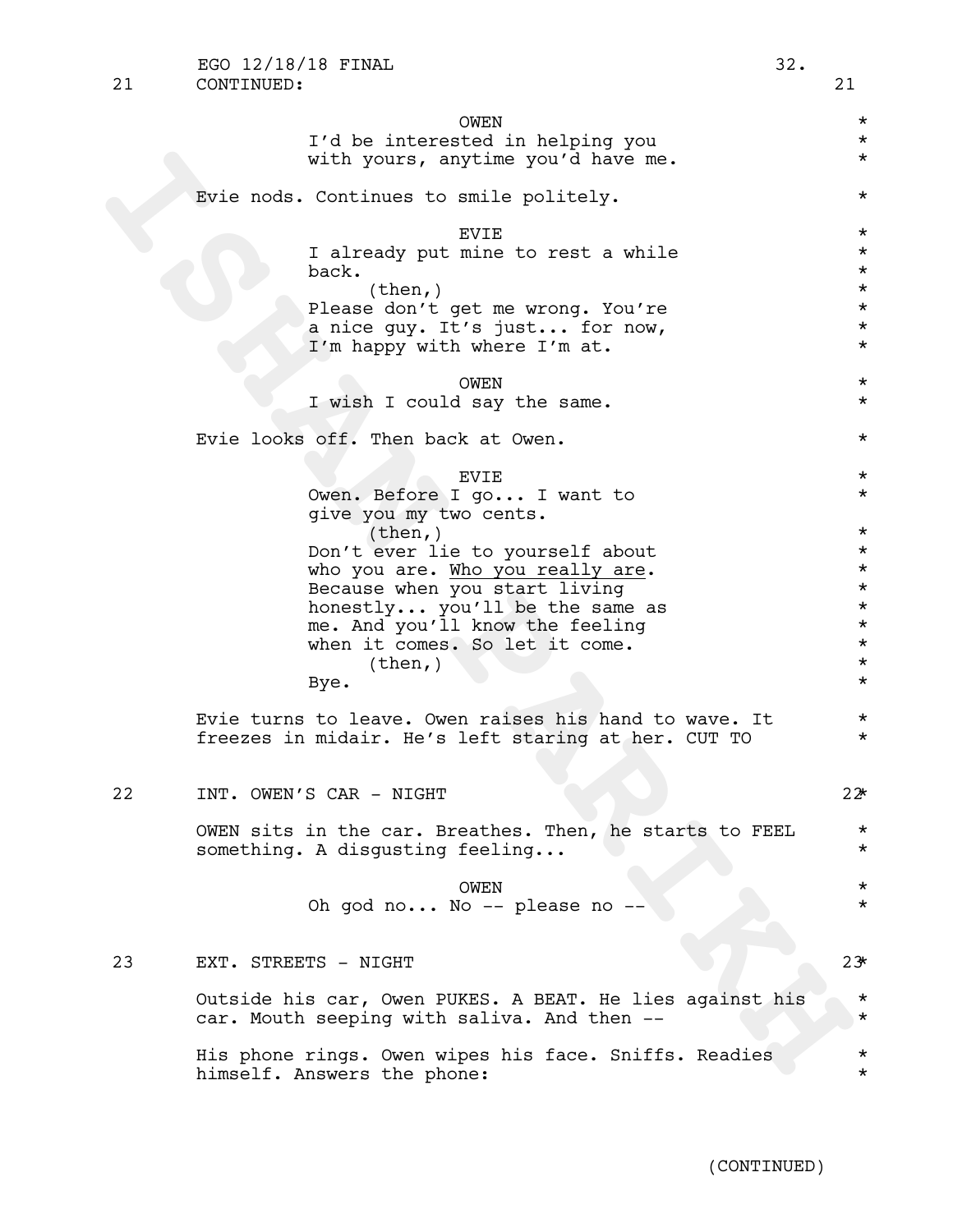OWEN \* Kapple Investigations. This is  $*$ Owen Kapple, what can I do for you \* tonight? \*

OFF OWEN  $- *$ 

CUT TO BLACK \*

TITLE CARD: **II. Greg**

FADE IN  $\star$ 

## 24 INT. GREG'S CAR - MOVING - EVENING 24

See COT ITO BLACK<br>
TITLE CARD: II. Greg<br>
TITLE CARD: II. Greg<br>
TITLE CARD: II. Greg<br>
TITLE CARD: II. Greg<br>
TITLE CARD: II. Greg<br>
TITLE CARD: II. Greg<br>
TITLE CARD: II. Greg<br>
TITLE CARD: II. Greg<br>
TITLE CARD: II. Greg<br>
TITLE In the driver's seat, we find GREG who is jamming out to music while his wife, OLIVIA, sits in the driver's seat, nonchalant.

We already have a good idea of what Greg's like. But we FOCUS on...  $\star$ 

OLIVIA. His wife. But her mind is somewhere else in this \* moment. She's definitely not into the music.

It's a clear and visible contrast here. Greg is enjoying the hell out of himself while Olivia seems bored.

Greg notices Olivia looking off. He turns the music down.<br>They sit in silence for a beat. And then:

GREG <sup>I</sup> don't know if you noticed but... <sup>I</sup> didn't tip her.

And Olivia looks over.

## OLIVIA

Huh?

GREG The waitress. I didn't tip her.

Olivia takes that in for a beat. Not sure how to respond.

OLIVIA (*Your point..?*) Okay... I -- I didn't look.

GREG

Yeah. I just... (then,) (MORE)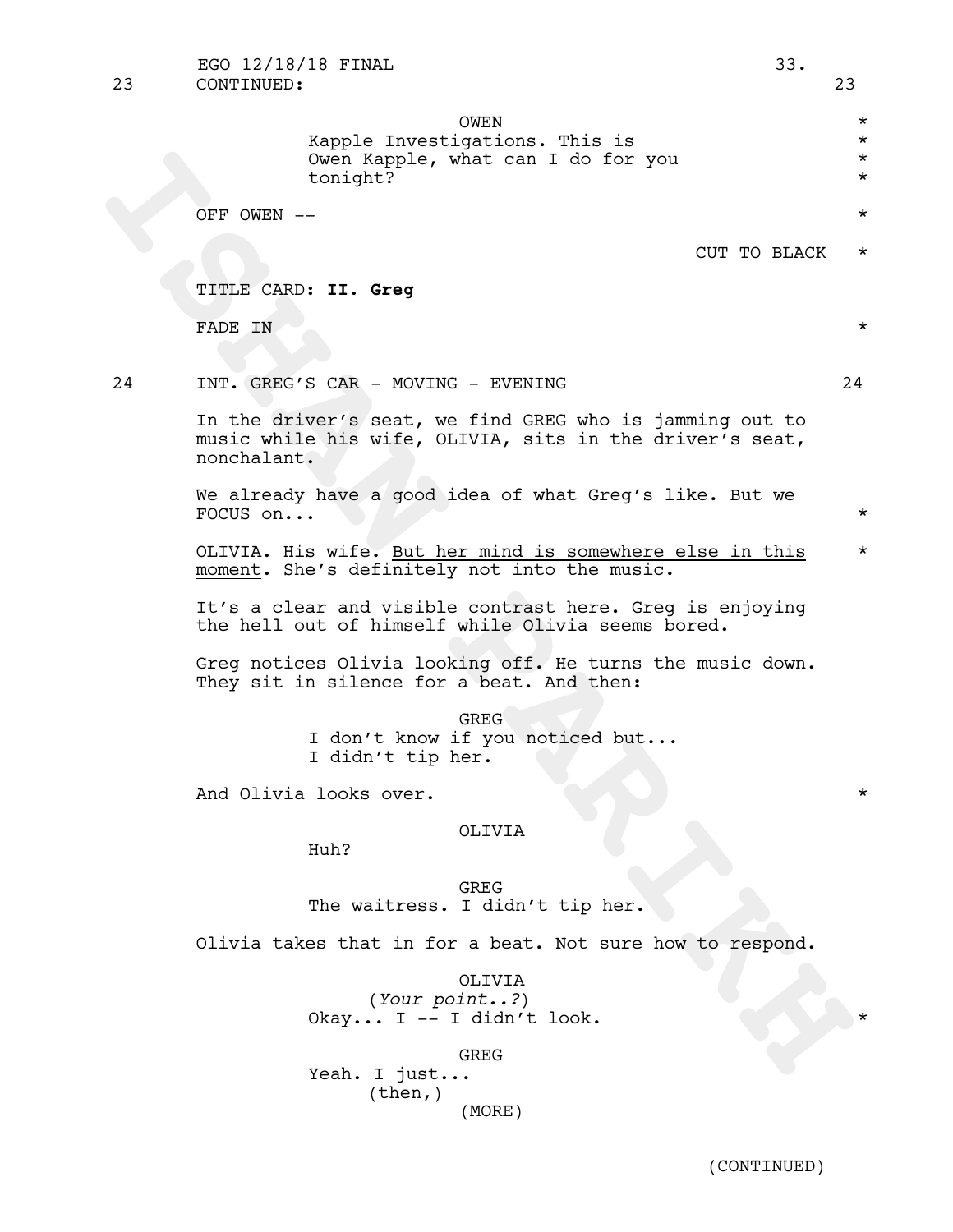24 CONTINUED: 24

## GREG (CONT'D)

is we need note with the main of the main of the main of the main of the main of the main of the main of the main of the main of the set of the main that we come here all the time of the main that we come here all the time She was so fuckin' inconsiderate, you know? I mean -- doesn't even ask if we need more water? I'm over here using nice, complimentary words like "Thank you" and "sure ma'am" and... Oh and I even said "we love this place." You remember when I told them that we come here all the time?

OLIVIA

Ah, I think I did.

GREG

No?

## OLIVIA Like I didn't note it down verbatim, but yeah I heard you.

#### GREG

I mean I'm being a -- a good \* gentlemen if I do say so myself, and it's just very... rude of her to not reciprocate, you know what I'm saying?

### OLIVIA

Mhm.  $\star$ 

#### GREG

And it's time for us to leave,<br>she... she doesn't even have --<br>the courtesy -- THE COMMON COURTESY -- to say "thank you", or we'll see you next time," just the common things servers say when...<br>you know what I mean?

## OLIVIA

Yeah...

Off Olivia, out of touch...

25 INT. BEDROOM - GREG AND OLIVIA'S APARTMENT - NIGHT 25\* ON GREG -- HE IS ASLEEP.

From behind, OLIVIA watches him sleep. CUT TO:  $*$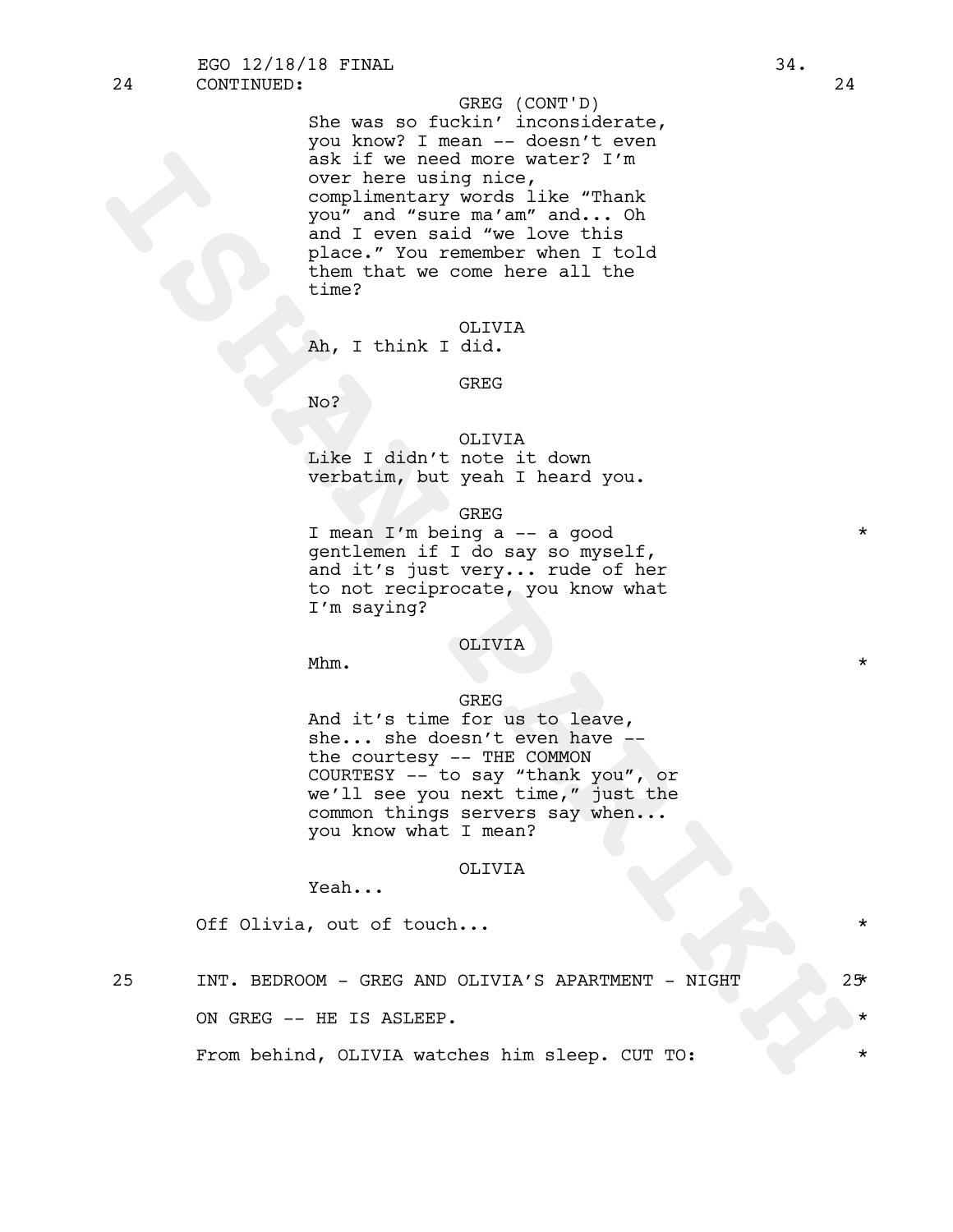26 INT. KITCHEN - GREG AND OLIVIA'S APARTMENT - NIGHT 26\* OLIVIA holds a box in her hands. It's a pregnancy tester. \* OFF OLIVIA... \*

FADE TO \*

27 EXT. STREETS – DAY  $27$ 

GREG walks down the streets. He passes A LIQUOR STORE.

28 INT. GRANT'S OFFICE - DAY 28

We're CLOSE ON a COMPUTER SCREEN. It's one of GREG staring at the camera.

GREG

CLIVIA holds a box in her hands. It's a pregnancy tester.<br>
OFF CLIVIA...<br>
INDE TO<br>
INDE TO<br>
INDE TO<br>
INDE TO<br>
INDE TO<br>
INDE TO<br>
INDE TO<br>
INDE TO<br>
INDE TO<br>
INDE TO<br>
INDE TO<br>
INDE TO<br>
INDE TO<br>
INDE TO<br>
INDEE TO<br>
INDEE TO WAR (from footage,) *I'm saying it because it's true. Inside of us, we both know you belong with Victor. You're part of his work, the thing that keeps him going. If that plane leaves the ground and you're not with him, you'll regret it. Maybe not today. Maybe not tomorrow, but soon and for the rest of your life.*

OLIVIA (O.S.) (from footage,) *But what about us?*

## GREG

(from footage,) *We'll always have Paris. We didn't have, we... We lost it until you came to Casablanca. We got it back last night.*

And the screen freezes. We PULL BACK to find GREG and his agent, GRANT STELTMAN. They sit across from each other at Grant's desk.

> GREG (CONT'D) That's great right?

GRANT Well, I wish you hadn't gone and ripped the end of Casablanca.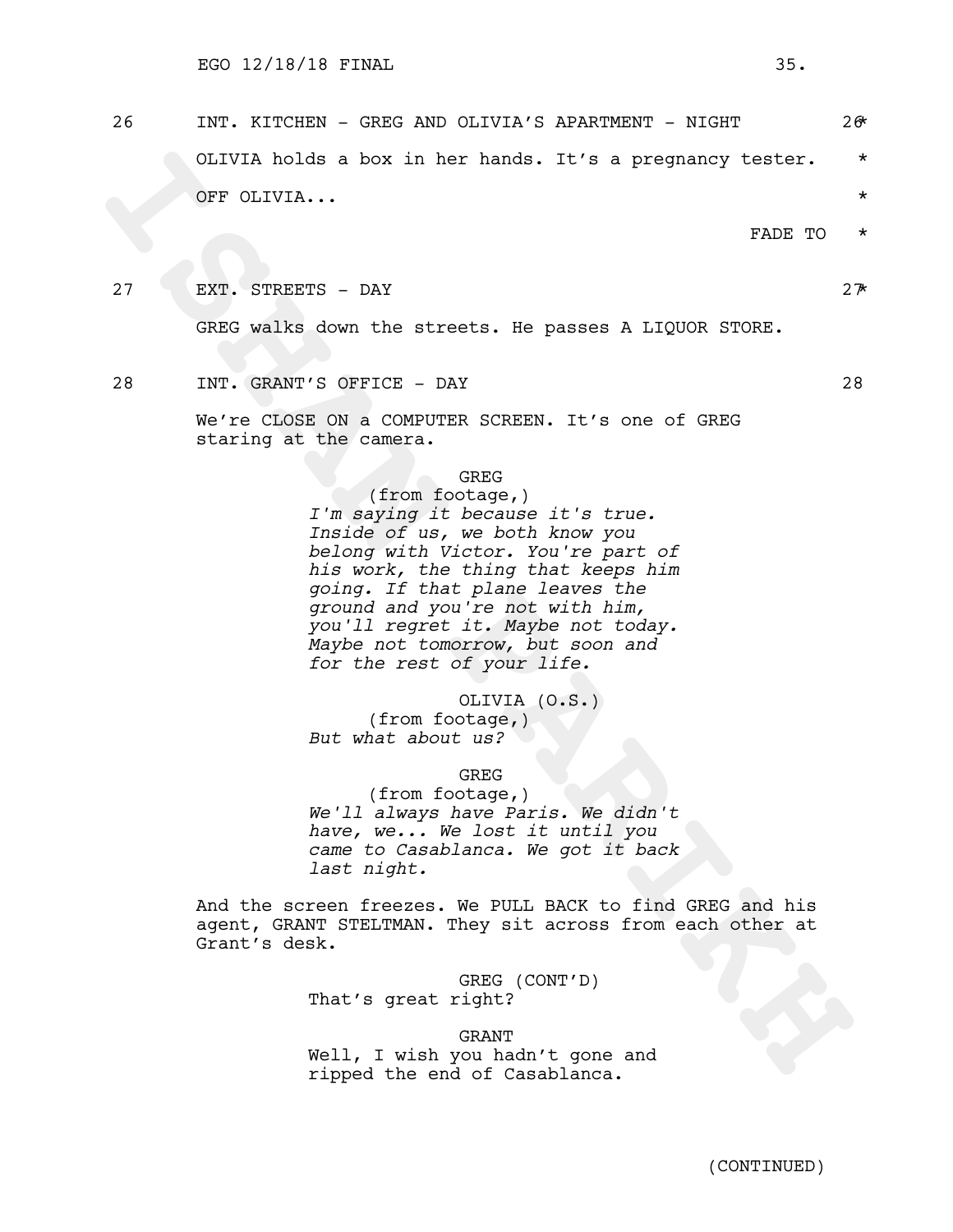# GREG

|  |  |                     | Hey, it's a classic. Classics |
|--|--|---------------------|-------------------------------|
|  |  | always work, right? |                               |

## GRANT

Greq. I can't send this out. \* People in the business look for  $*$ experience. And since you don't \* have any... we're going to have to  $*$ rely on your head shots.  $*$ 

GREG  $\star$ 

Fairest of them all, right? \*

GRANT  $\star$ <br>
amothing Found Not I found you *something*. Found. Not \* booked. Okay? \*

#### GREG

Alright, hit me.

Grant pulls out a printout. Reads it.  $*$ 

## GRANT

Los Angeles. Paid gig. Shoots in \* two weeks. It's a small side-role in a TV show. You know that medical drama on NBC that's two seasons in? *Reeves Medical*?

#### GREG

Can't say that I have.

you go from there.

## GRANT

always work, right?<br>
Seeple in the seadlness look for<br>
sepperimes. And since you don't<br>
sexperimes. And since you don't<br>
several in the seadlness look for<br>
several on your head shots.<br>
Farest of them all, right?<br>
Farest of It's a stable show. They're halfway through production on their third season. And they need a male, your age range, to play an Anesthesiologist in one scene.  $*$ (then,) It's -- I think, five lines, and thirty seconds of screen time. I \* think something small like this \* can help you start. And as people \* see this, and you meet people...

Greg is disappointed.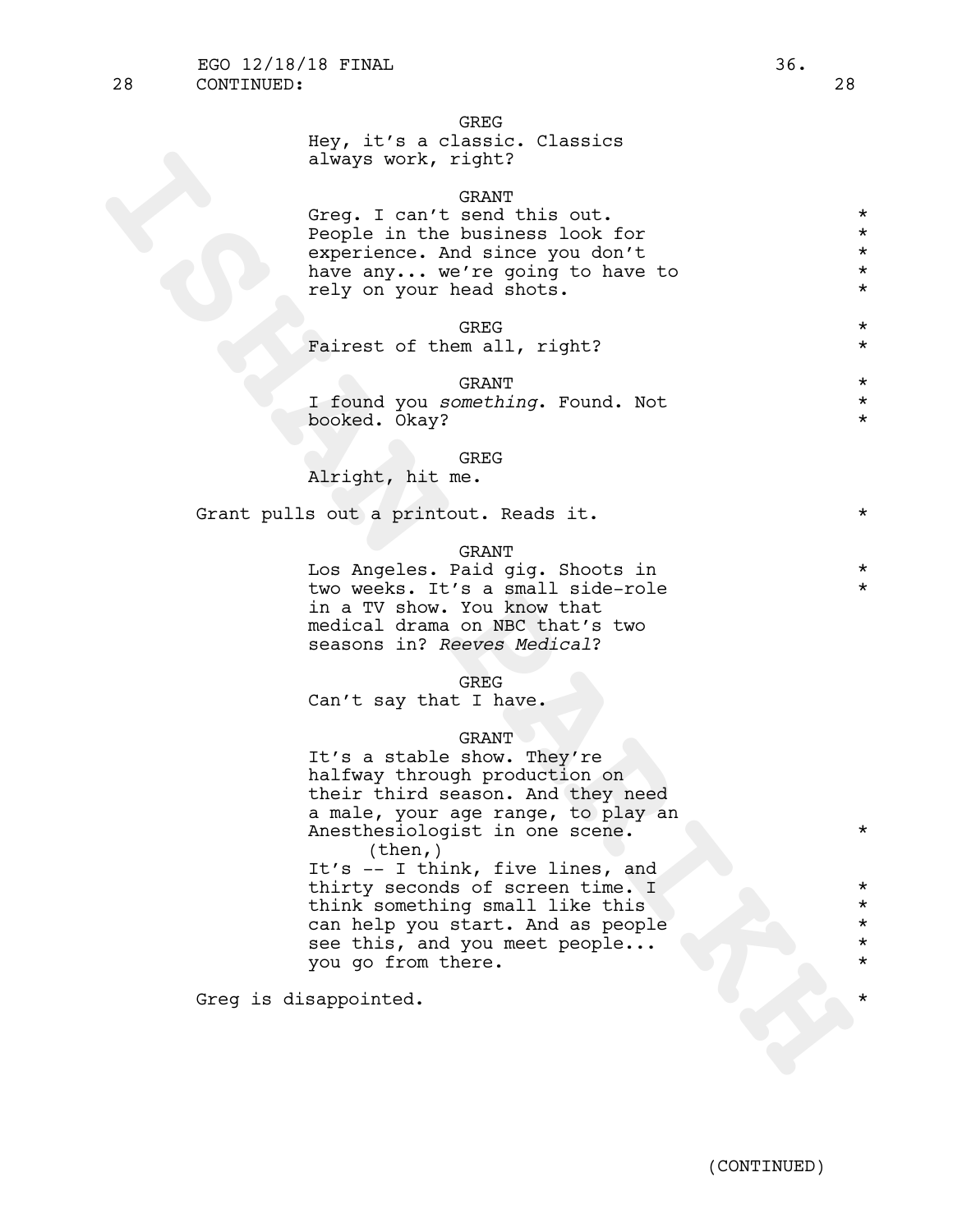the wind was some recouring<br>part. Like - a three or five<br>opisode arc.<br>Crant laughs that one of f.<br>
We can chive a stoward work<br>
North Mark is a few of the solution of the state of the state of the state<br>
one of the state o GREG Thirty seconds, no  $--$  Grant, I  $-$ thought, this was some recurring part. Like -- a three or five episode arc. Grant laughs that one off. GRANT Three or five? Ha! (then,) No that's -- that's a fever dream for you right now, Greg. You won't get something like that this early, you're just starting out.  $\star$  $(a \text{ beat,})$ Look at this thing, it's a great  $*$ first gig, it's shot in LA. If  $*$ they like you, they'll fly you out \* for two days, all expense paid. You just show up and get the work done. (slides the printout over,) This is a rarity. And I think it's  $*$ a good start for someone like you. Greg cracks up. He still thinks this is a joke. GREG What..?  $\star$ (then,) Grant, I told you what kind of gig I was looking for. I -- worked hard on my head shots -- my tape? GRANT You copied Humphrey Bogart. GREG And I did a pretty fuckin' good \* \* \* \* \* job. I mean -- that takes skill. GRANT Listen Greg... this is the best I can get you right now. I sent your head shots to seven different casting agencies, and none have \* responded. \*  $(then, )$ All you just gotta do is say yes, and I'll do the rest.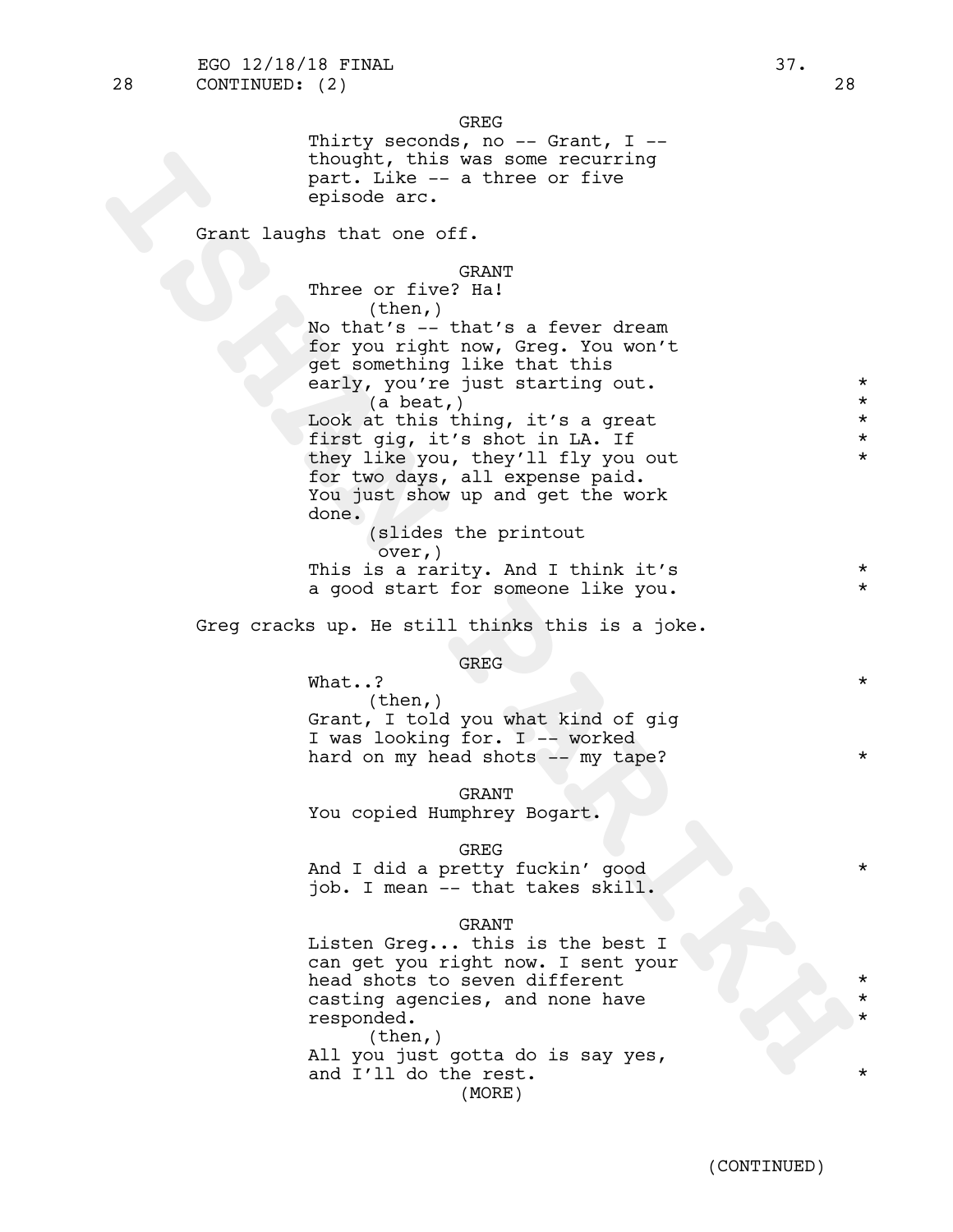**GREG** 

No, no, no Grant -- Grant, look. I can't be doing a side role.

## GRANT

Why not? That's how you start out. And THEN, when more people see you on this, on TV, you'll get more calls.

# GREG

But I could be doing other things, bigger things, and get even more calls.

#### **GRANT**

| Greq. Come on. Be serious here.    | $\star$ |  |
|------------------------------------|---------|--|
| $(a \text{ beat.})$                |         |  |
| You have a great opportunity here. |         |  |
| Better than I had hoped to find,   | $\star$ |  |
| especially with someone like you,  |         |  |
| who's starting out.                |         |  |

A BEAT. Greg looks off. He smirks. Nods. Takes in Grant's words. And then, he looks up -- A CHARM in his eyes:

#### GREG

Sho, no, no Grant<br>
can't be doing a side role.<br>
Can't be doing a side role.<br>
Why not<sup>2</sup> That's how you start out.<br>
Mindridges, when are people see you<br>
on this, on TV, you i'll get more<br>
calls.<br>
Bigger things, and get ther Focus on me for a sec, Grant.<br>(then,) In this world... there are two  $*$ types of people. Alright? (then,) There are the tiny fish... and \* then there are the sharks...<br>(then,) There are cubs... and wolves.  $*$ (then,) There are normal people... and \* then there are the kings and queens.

## GRANT

Yeah I get it.

GREG Good. So there are the minorities... and the superiorities.  $(then, )$ Now... (MORE)

tape, put it out there --  $*$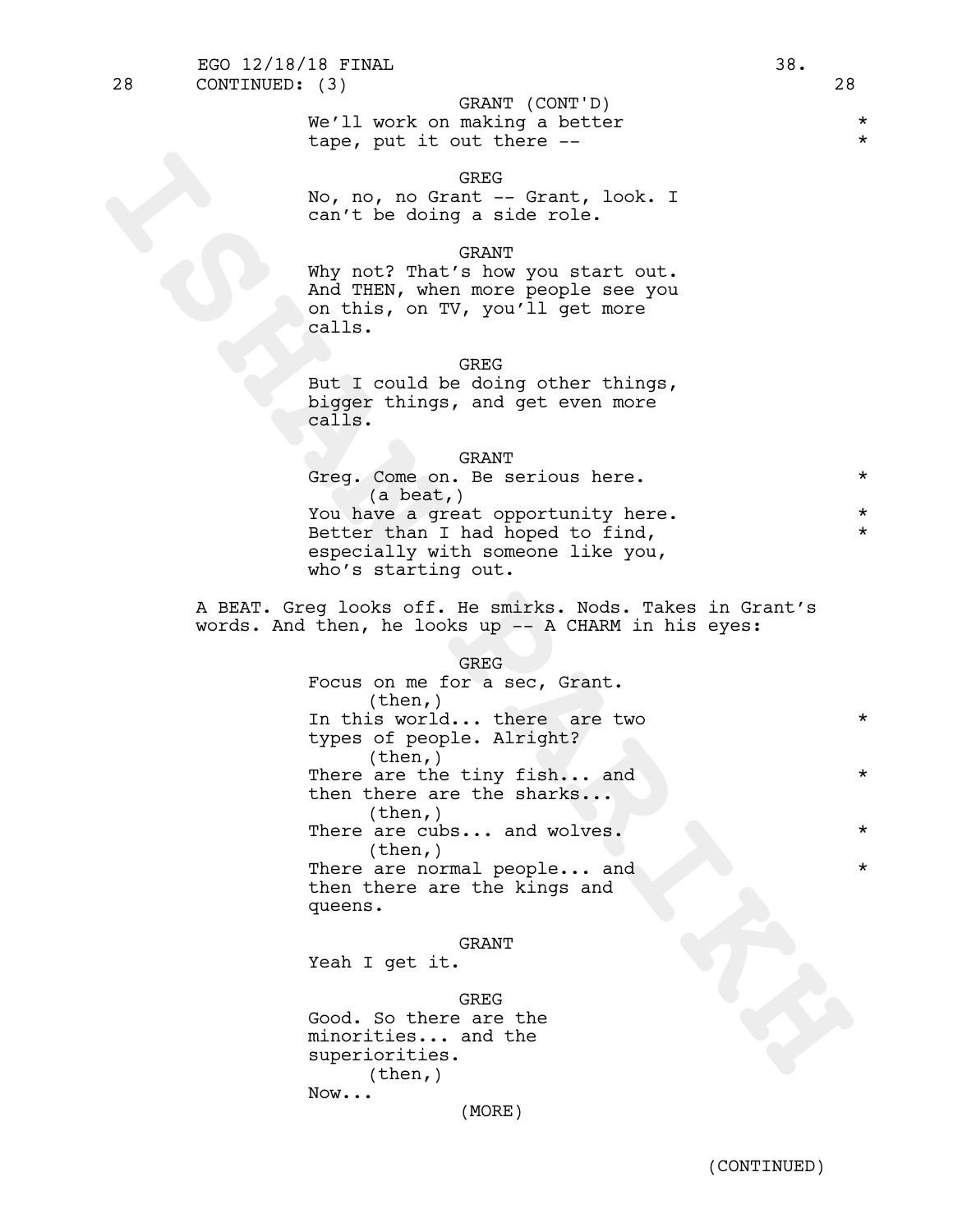I'm going to be brutally honest, here, man. I don't want to be a minority.

## GRANT

You're not going to be a minority, Greg --

GREG

minority.<br>
You're not going to be a minority,<br>
Then there have the most vert of<br>
The intervention with the most vert of<br>
The intervention of the great. I want to<br>
I just twart to be great. I want to<br>
I just twart to be gre I don't care how you try to justify this... this small-sized TV role here... (then,) I just want to be great. I want to be one of the greats.

## GRANT

I know you do.

#### GREG

So when I'm PAYING you to deliver me the bigger roles, I expect more than just a minor gig.

Grant nods it off.  $\star$ 

# GRANT

Yeah, But, Greg, nobody ever just \* gets the best right away. People work for their worth in the industry, it's not --

GREG

We'll talk when you have something great, Grant. GREAT. G. R. E. A.<br>T. (then,)

Great.

Greg rises.

GREG (CONT'D) \* So do I need to search for better  $*$ offers, or  $-$ 

#### GRANT

No, that's me, I'll take care of it.

Grant is compliant. Greg, meanwhile, walks to the door \* with immense pride. He turns to Grant --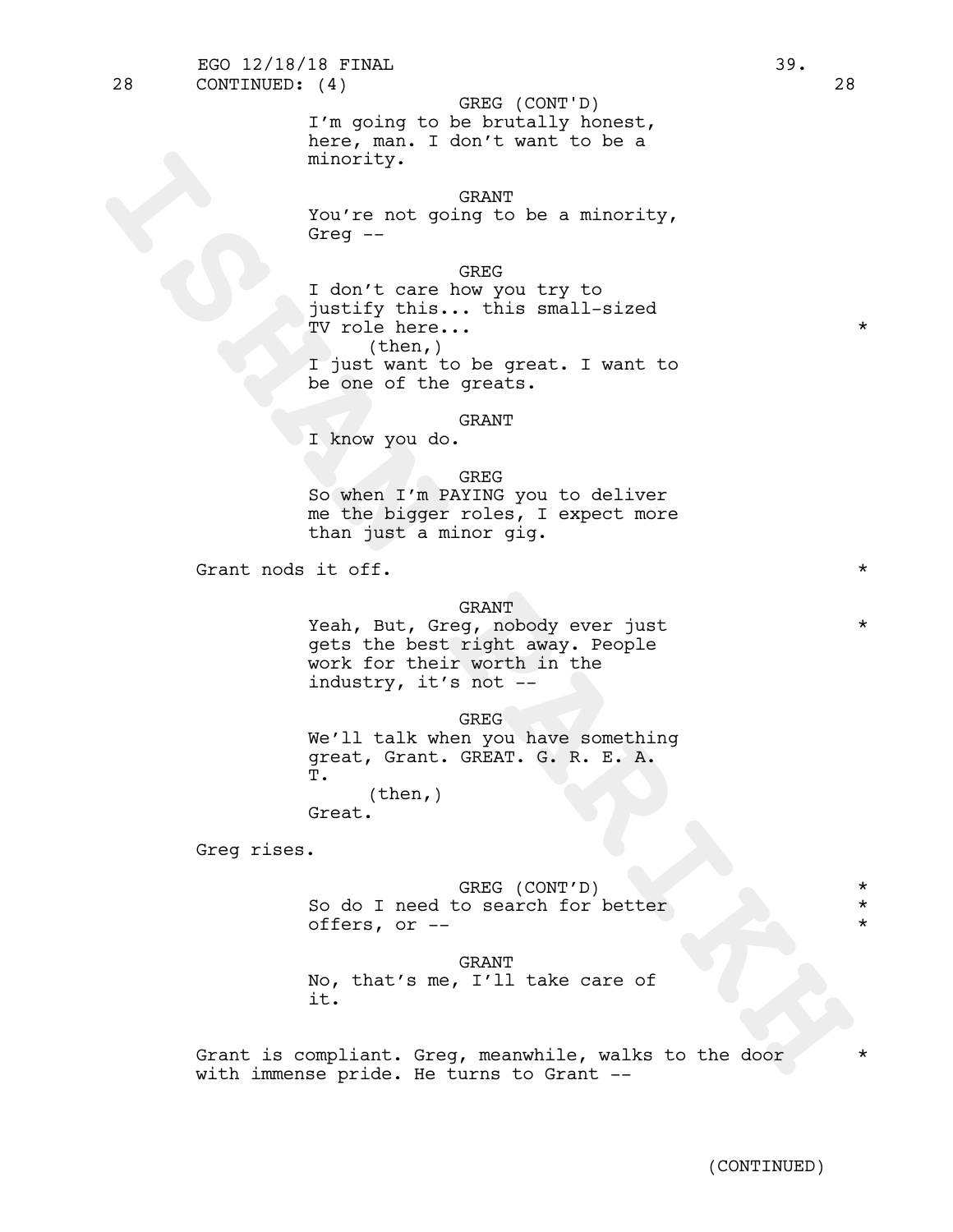# GREG

# GREAT, Grant. I want something  $*$ great. Okay?

GRANT I'll keep looking, I guess.

Greg nods with a smile, then exits.

29 INT. GREG AND OLIVIA'S APARTMENT - DAY 29\*

great. Okay?<br>
I'll keep looking, I queaa.<br>
Greg nods with a smile, then exits.<br>
29 INF. GREG comes home. OLIVIA is in the kitchen, cutting salad.<br>
CGDC comes home. OLIVIA is in the kitchen, cutting salad.<br>
CGDC. She cuts t GREG comes home. OLIVIA is in the kitchen, cutting salad. CHOP. She cuts the carrots.  $\star$ 

Greg comes into the kitchen. Taps Olivia on the shoulder.

GREG

Hey babe.

OLIVIA Hey. How did it go?

GREG

Huh?

OLIVIA The meeting with Grant? He get a role for you?

Greg takes an APPLE from the fruit bowl and starts plays catch with it.  $\star$ 

GREG

Eh, it was... it was fine. He \* didn't really have anything. I mean, he had something, but nothing worth taking.

OLIVIA

So he found you something?

GREG

Yeah. Just... it was some sidegig. Just for two days. Nothing big.

## OLIVIA

For TV?

# GREG

Yeah.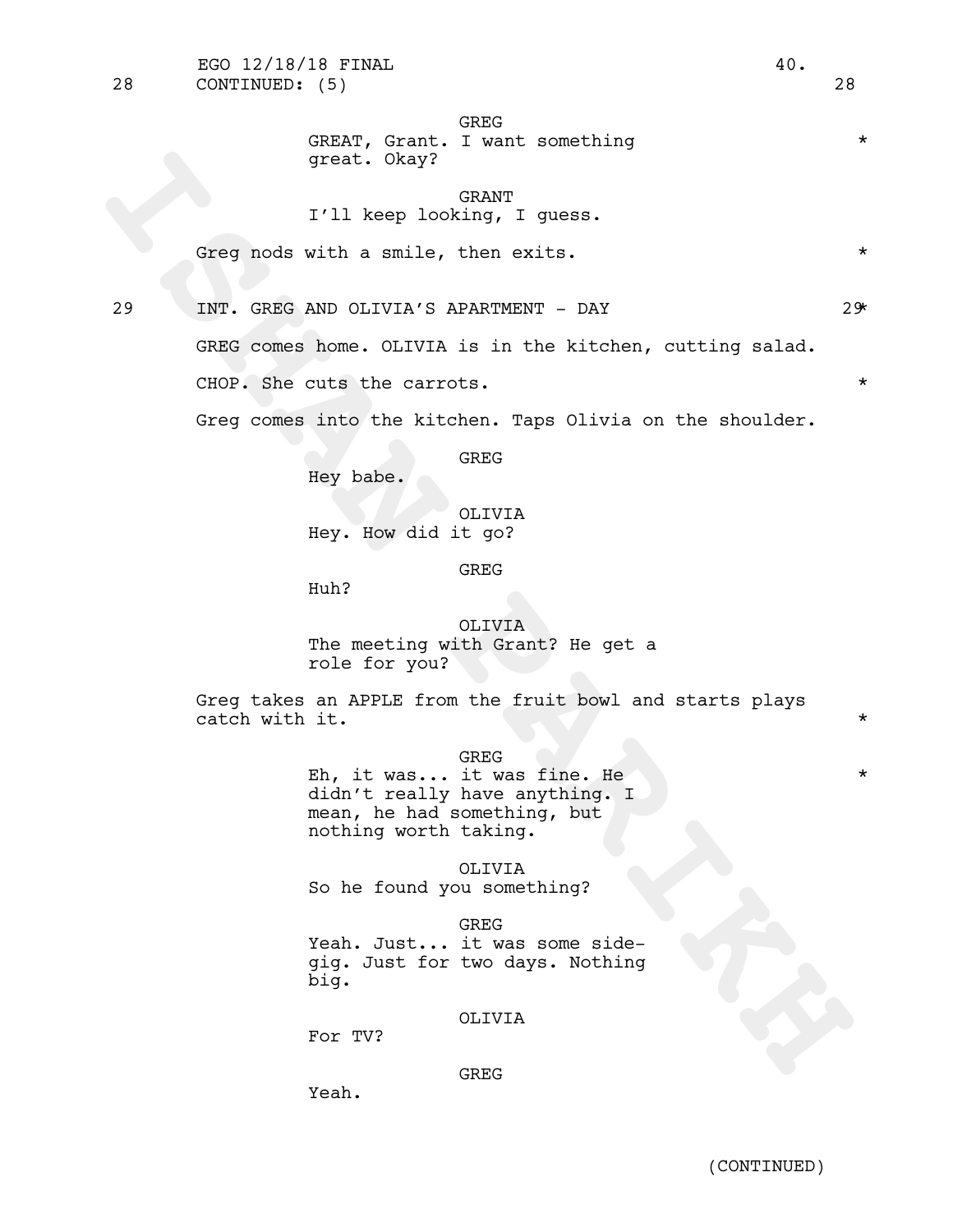## OLIVIA

What show?

# GREG

Some, medical show on NBC... Like, Reeves Medical? I'd have to \* audition for it. Not a sure thing  $*$  $y$ et.  $*$ 

# OLIVIA

Greg, that's a hard yes, why wouldn't you want to go for that? \*

GREG I don't know, it just -- wasn't what I was looking for.

Olivia can't believe it.  $\star$ 

# OLIVIA

You said no already?

GREG

Yeah. He's going to keep looking, though. I told him, find something more substantial, something that I would enjoy doing --

## OLIVIA

Oh really? Something you'd enjoy more than sitting at home for five months without a job?

Greq stops tossing the apple.  $*$ 

GREG

I don't miss working for airport TSA. That's why I quit.

#### OLIVIA

Some, medical filter on NBC... Like,<br>
Neavas Medical<sup>2</sup> I'd have to like,<br>
Neavas Medical<sup>2</sup> I'd have to hig<br>
suition for it. Not a sure thing<br>
yet.<br>
Yet all the street of series why<br>
wouldn't you want to go for that?<br>
The I just feel like you need to widen your scope <sup>a</sup> little bit. (then,) You said no without even telling me?

GREG

Liv, it's not what I want to do... I'm... I'm worth more than that. I didn't quit my job to... downgrade. I've got dreams too. \*

Greg looks at Olivia. Honest and humane.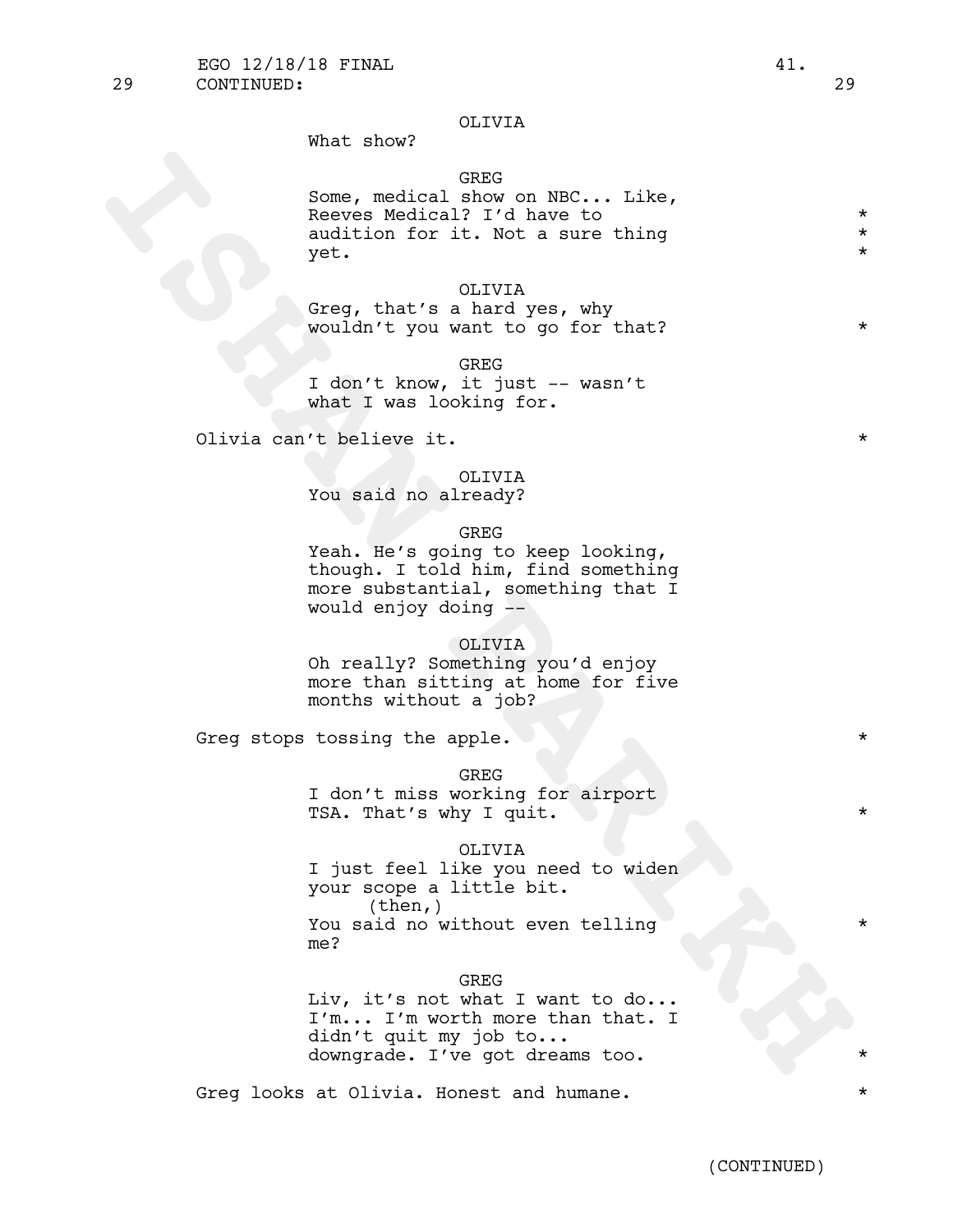GREG (CONT'D) Just like you. You wanted be at a higher position at your company. You made it, right? Vice president?

## OLIVIA

# I did. *Finally.*

Olivia goes back to cutting the salad. OFF the couple... \*

30 INT. LIVING ROOM - GREG AND OLIVIA'S APARTMENT - NIGHT - 30 LATER

> Greg is watching TV while Olivia is browsing on her  $*$ computer. It's silent between them.

> > GREG

Nothing good is on tonight...

## OLIVIA

igher position at your company.<br>
You made it, right? Vice<br>
president?<br>
I did. Finally.<br>
OLIVIR (Direction 17)<br>
OLIVIR ROOM - GREG AND OLIVIR'S APARTMENT - NIGHT<br>
LATTER<br>
INTER A WALLER ROOM - GREG AND OLIVIR'S APARTMENT - Oh. I totally forgot to tell you. Emma's in town, so tomorrow and I was thinking we should have her over for dinner. And she is a serious wine fanatic, so do you mind picking up a bottle?

GREG

Emma, your friend from college?

OLIVIA Yeah. You've met here before. \*

GREG

I was gonna say, I feel like I've \* heard the name. (then,) So she's in town huh?

## OLIVIA

Yeah. She's here for work and has no other night open so I thought I'd invite her over this weekend.

GREG

Hmph.

## OLIVIA

What?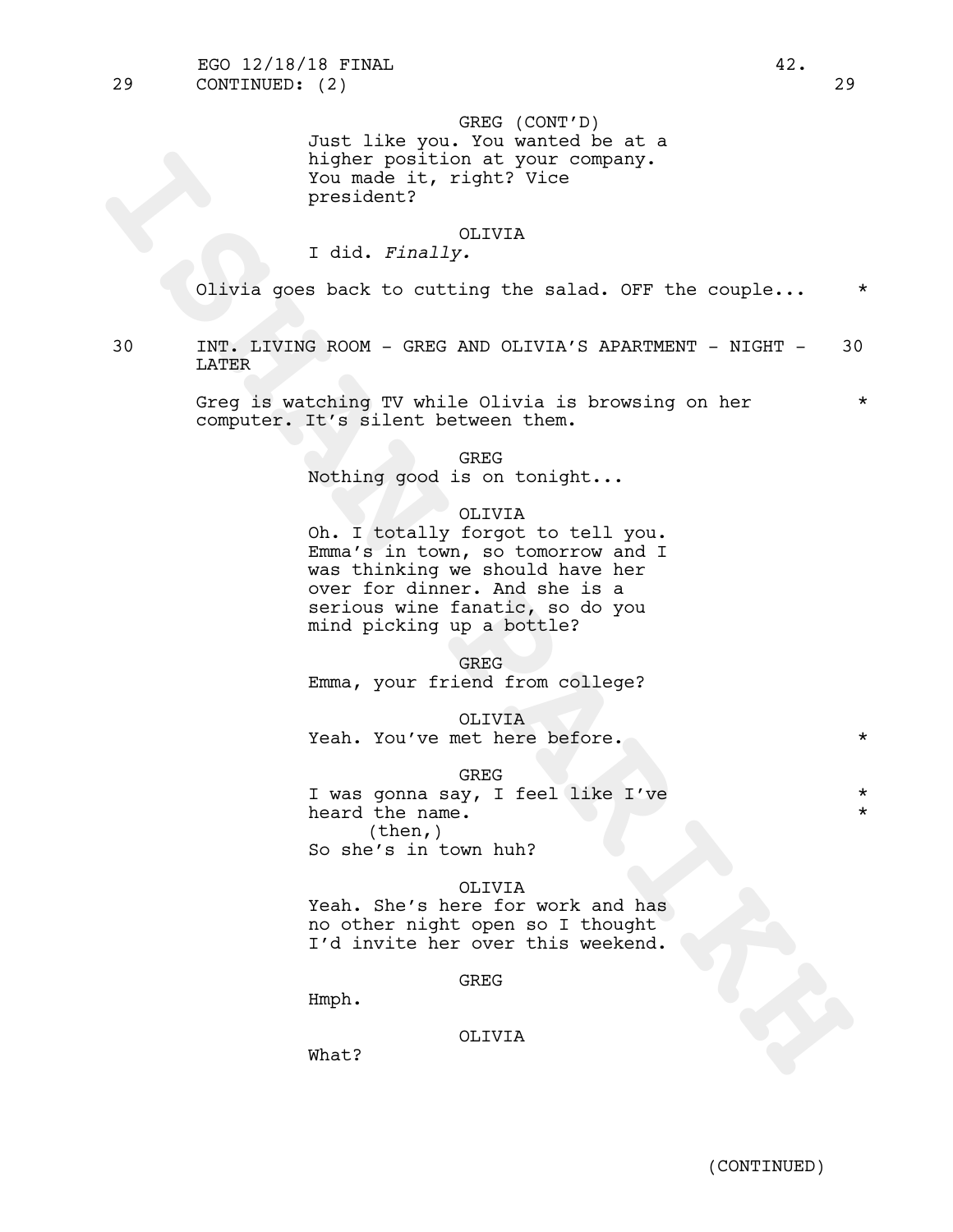GREG

Nothing... just... if she's the one in town, maybe she should be the one calling.

A beat. Olivia looks at Greg -- *Seriously?*

OLIVIA Well I've already decided I'm calling her. So...

Greg nods. *Do what you want.* Then: \*

GREG

So... you think you can save that vacation for the end of the year? (then,) We can take that cruise around the Greek Islands...  $\star$ 

Olivia takes a beat to respond.

#### OLIVIA

one in twom, maybe she should be<br>the one calling.<br>A beat. Olivia looks at Greq -- Seriously?<br>Well I've already decided I'm<br>calling her. So...<br>Creg nods. Do what you want Then:<br>We can asset the value of the spare?<br>We can ta When we have the money, we will. Until then, I'm going to use my vacation for the holidays. I talked to my mom yesterday, and I think she's pretty set on doing Christmas in Ohio this year so we're probably going to end up go there.

Greg nods slowly. *Alright.*

GREG \* Nice. So you've got Christmas all  $*$ planned out too. \*

Olivia disregards Greg's comment. Continues on her \* laptop. \*

And we go into ANOTHER LONG BEAT between the couple.  $*$ 

GREG (CONT'D) When's your doctor's appointment?

OLIVIA

Um, it's actually tomorrow. Fourthirty. I'll probably just leave work early and go straight there.

GREG

Do I need to come?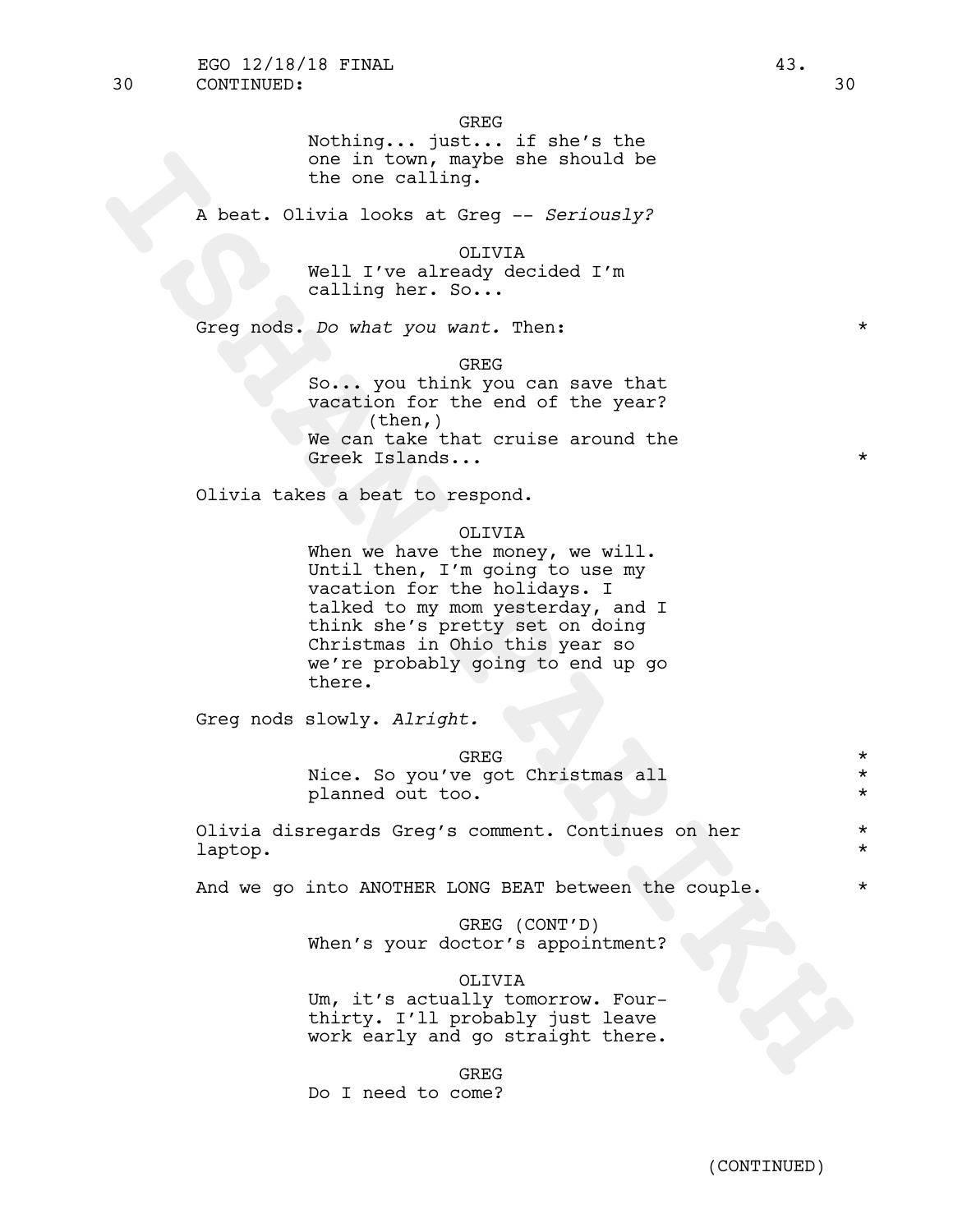Greq does NOT seem okay with that.  $*$ 

go.<br> **ISHAN PARTICULA (CONT'D)**<br>
I'm not trying to intentionally<br>
not have you come, I'm just... if<br>
there's anything, I'll tell you on<br>
No I get it. GREG<br>
A beat. Then...<br>
No I get it. GREG (CONT'D)<br>
EAR: A man...<br>
Rave y OLIVIA (CONT'D) I'm not trying to intentionally not have you come, I'm just... if there's anything, I'll tell you on my own.

**GREG** 

No I get it.

A beat. Then...

GREG (CONT'D) Have you felt anything lately? Like... nausea, or...

OLIVIA No. Not as of late.

Olivia looks up from her computer.

OLIVIA (CONT'D)

What's wrong?

GREG

Nothing. Um...  $\star$ (then,) If... we need to try again... we  $\mathsf{can} \ldots$  \*

OLIVIA Let's just see what the doctor says tomorrow and then we can talk. Okay?

Greg nods. *Great.* He then goes back to the TV. Olivia goes back to her computer, looking nervous. \*

31 INT. THEATER AUDITORIUM 31

We TILT DOWN from BRIGHT SHINING LIGHTS and find GREG at the center of an EMPTY THEATER stage.

> GREG *Last night we said a great many things. You said I was to do the thinking for both of us.* (MORE)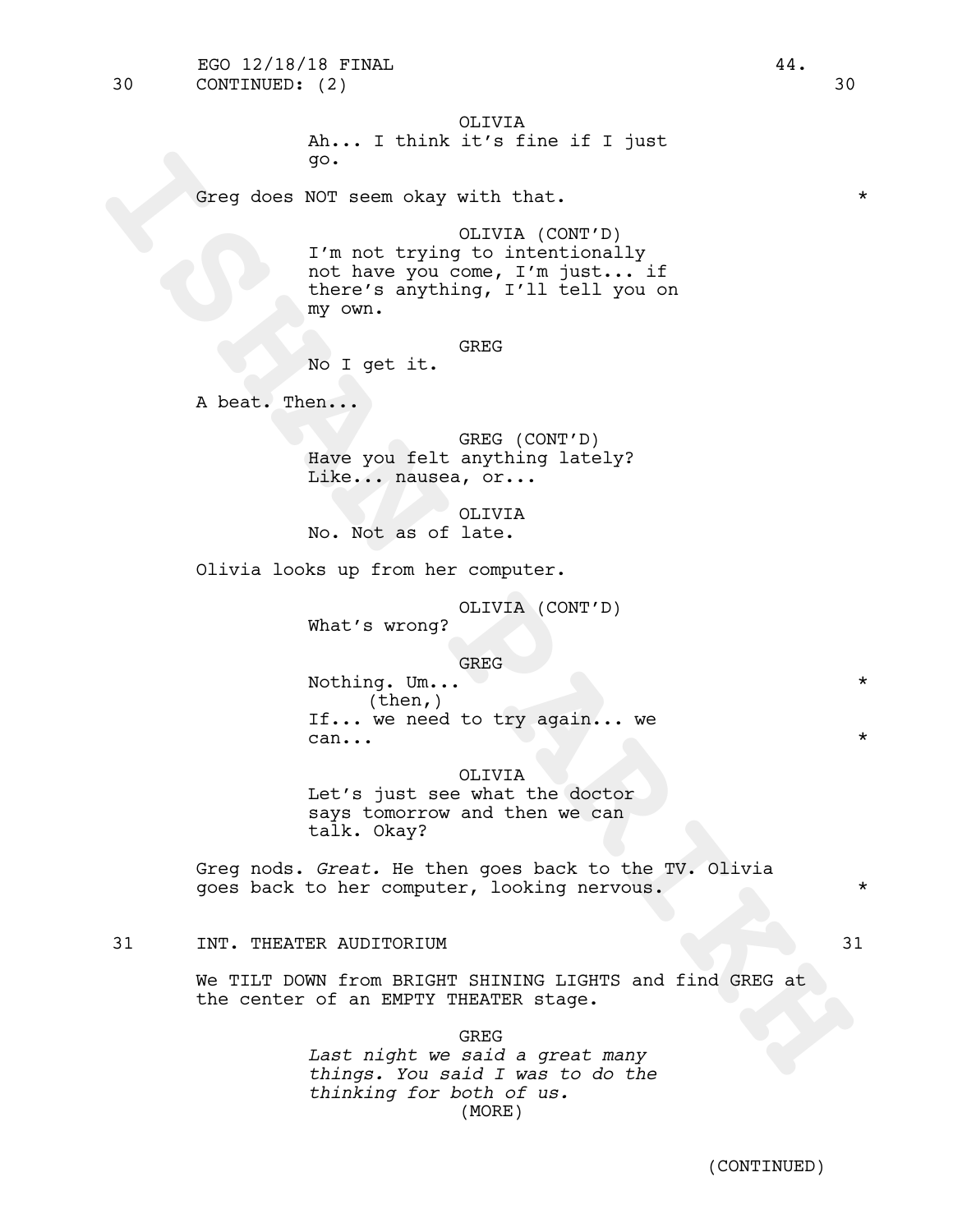*Well, I've done a lot of it since then, and it all adds up to one thing: you're getting on that plane with Victor where you belong.* GREG (CONT'D)

# JUMP CUT TO \*

GREG (CONT'D) *Now, you've got to listen to me! You have any idea what you'd have to look forward to if you stayed here? Nine chances out of ten, we'd both wind up in a concentration camp. Isn't that true, Louie?*

## JUMP CUT TO \*

## GREG (CONT'D)

thing you're getting on that<br>
plane with Victor where you<br>
belong.<br> **INNE CUT TO**<br>
Now, you're gett to listen to me!<br>
You have any idea what you'd have<br>
to listen to if you dispute<br>
to listen the state of the state of the *I'm saying it because it's true. Inside of us, we both know you belong with Victor. You're part of his work, the thing that keeps him going. If that plane leaves the ground and you're not with him, you'll regret it. Maybe not today. Maybe not tomorrow, but soon and for the rest of your life.*

JUMP CUT TO \*

## GREG (CONT'D)

*We'll always have Paris. We didn't have, we... we lost it until you* \* *came to Casablanca. We got it back last night.*

And as he concludes the last part of the line, we PAN AROUND to see GREG standing on a platform facing an EMPTY THEATER. Off his finishing look, PROUD, we MATCH-CUT TO: \*

| I       |  |
|---------|--|
|         |  |
| ×<br>۰. |  |

INT. KITCHEN - GREG AND OLIVIA'S APARTMENT - MORNING  $32^*$ 

-- GREG. His eyes SNAP OUT of a fantasy moment. We hear \* the microwave go DING!

Greg pulls out a cinnamon roll from the microwave.

GREG

 $Li<sub>v</sub>$ ?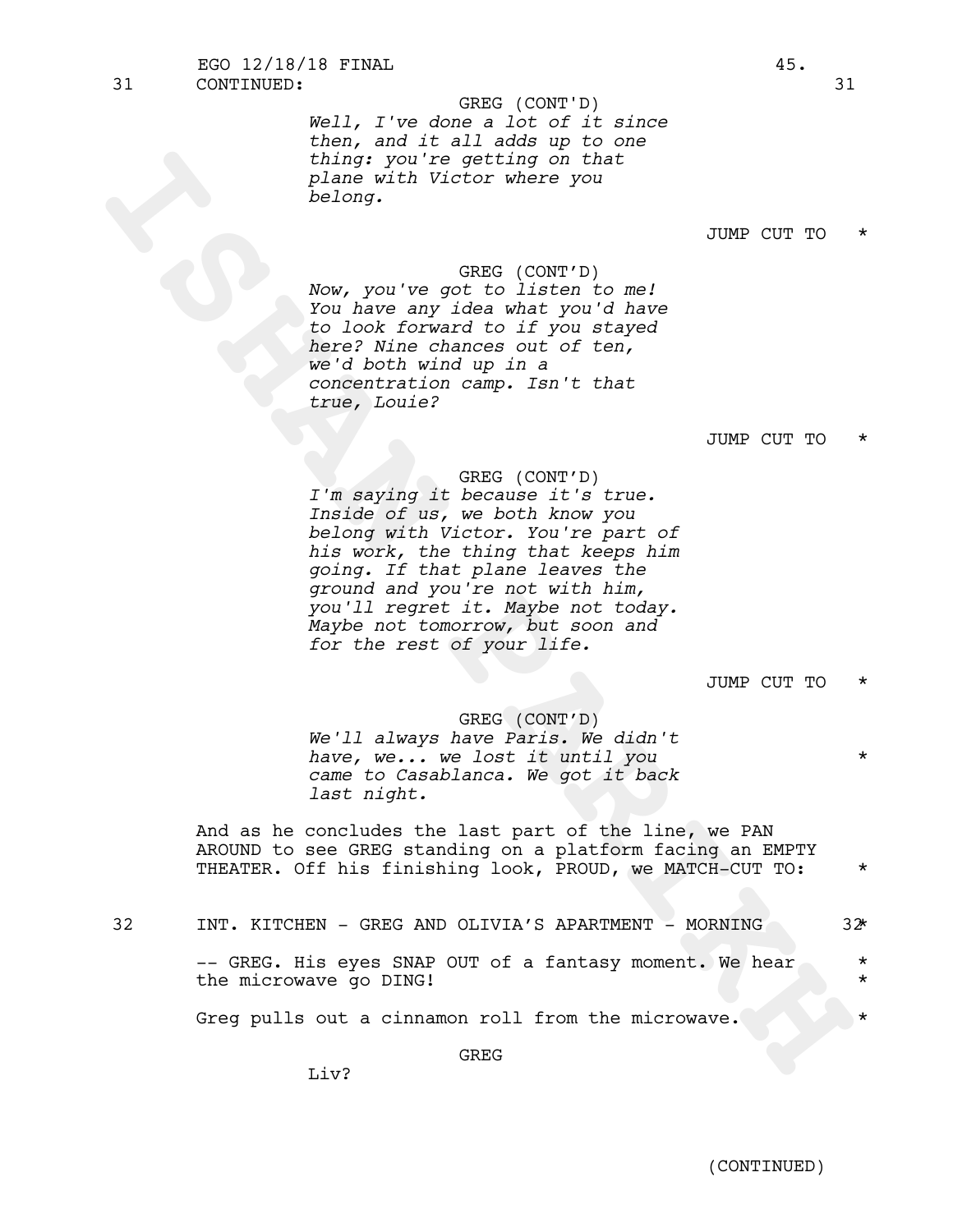32 CONTINUED: 32 EGO 12/18/18 FINAL 46.

> Greg goes over to the table. Finds a note:  $*$ *Don't forget the wine. - Liv.* Greg crumples the note up.

Don't forget the wine. - Liv.<br>
Greg crumples the note up.<br>
INT. LIVING ROOM - GREG AND OLIVIN'S RPARITMENT - DAY<br>
We CUT INTO A mini-montage of GREG.<br>
On the end...<br>
On the green.<br>
On the green.<br>
On the green...<br>
Throwing 33 INT. LIVING ROOM - GREG AND OLIVIA'S APARTMENT - DAY 33 We CUT INTO A mini-montage of GREG.  $*$ On the sofa...

On the ground...

Throwing a ball against the wall...  $\star$ 

Pacing around the room...

Watching TV...

Doing jumping jacks...

THIS is a day in HIS UNEMPLOYED LIFE. He's fucking bored out of his mind. It's the kind of life people inevitably \* get STUCK WITH it at times, not the one you would necessarily WANT.

34 INT. LIQUOR STORE - DAY 34

Greg walks into the most average of average liquor stores. Isles filled with winery and an assortment of alcohol.

Greg browses the wine shelf. He sees a price tag. It reads: \$95.00

ON GREG. An idea starts to form.

35 INT. GREG'S CAR - DAY 35

GREG gets into his car. Thinks for a beat. He then pulls out his phone. Dials a number. A beat. It rings. Then --

VOICE (O.S.)

Hello?

(CONTINUED)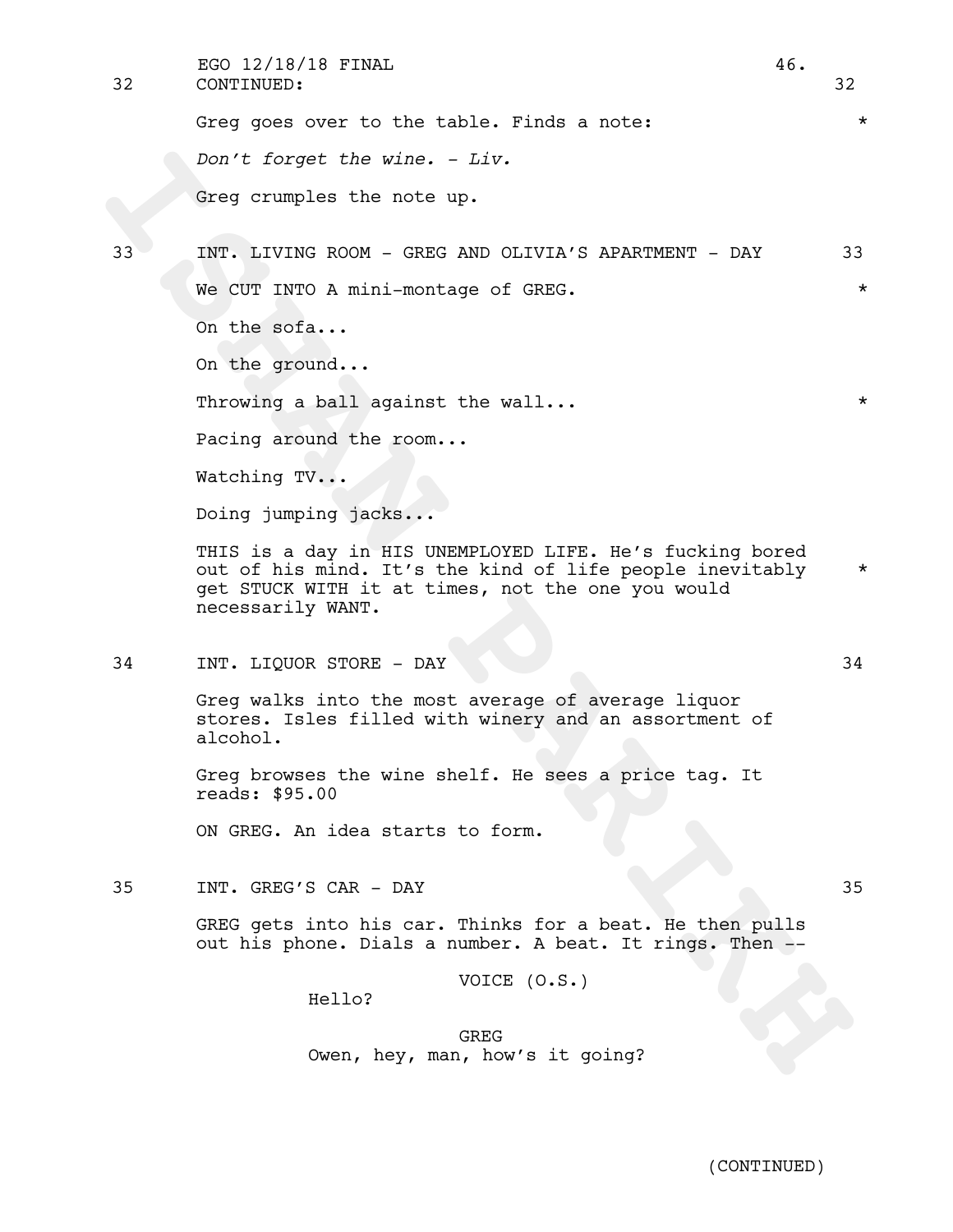# 35 CONTINUED: 35 EGO  $12/18/18$  FINAL  $47.$

And the voice from the other end of the call is in fact  $*$ OWEN. \*

> OWEN (O.S.) Oh... hey Greg. I'm alright, how are you?  $\star$

GREG Oh, I'm good man. Just, ah... (then,) I, um, I actually needed a favor. If you didn't mind.

A long beat. Owen takes his time to answer.

GREG (CONT'D) Hello? Owen, You there?

OWEN (O.S.) Yeah. Um... what do you need?

A beat. Greg takes a breath. Not sure how to put this.

GREG I was wondering if you could do some digging for me. It's, um... it's this liquor store.

Off Greq, we CUT TO  $\star$ 

INT. GROCERY STORE - DAY

OLIVIA makes her way through the grocery store aisle, popping things in her cart as she needs. She is on the phone with her college friend EMMA.

## OLIVIA

Company (c.s.)<br>
Oh... hey Greg: T'm alright, how<br>
are you?<br>
Oh, I'm good man. Just, ah...<br>
I, um, i actually needed a favor.<br>
I, um, i actually needed a favor.<br>
A long beat. Owen takes his time to answer.<br>
A long beat. Owe So I was thinking, if you're not doing anything Sunday evening,<br>Greg and I would love to have you over. We haven't seen you in a while. Thought it'd be nice to catch up.<br>(then,) I even told Greg to get some wine

since I know you're a fanatic.

EMMA

Oh absolutely. That would actually work perfectly because I have to catch a flight back later that night.

(CONTINUED)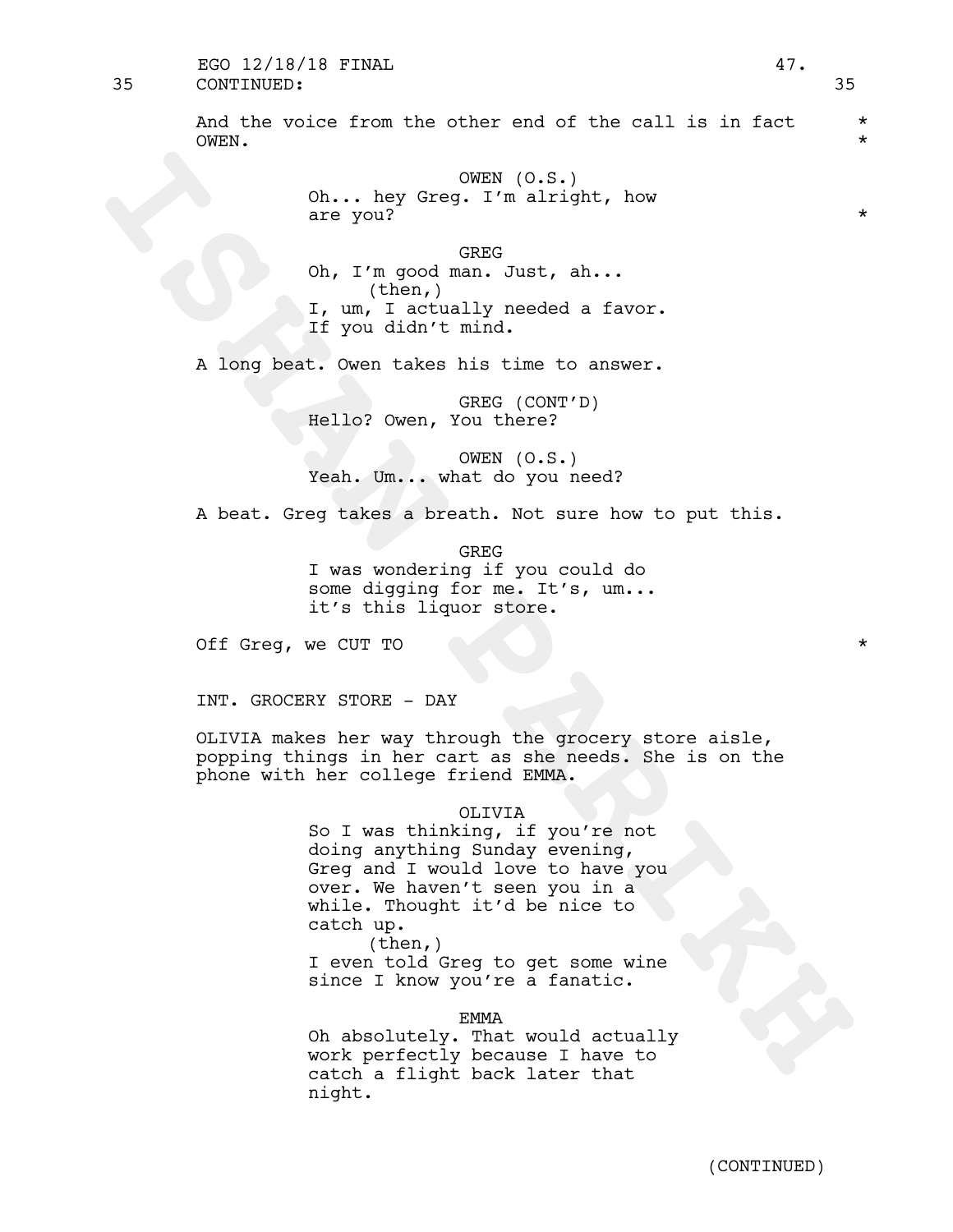OLIVIA

Great. Greg or I could drop you at the airport afterwards, if need be.

## EMMA

the airport afterwards, if need<br>
News (then,<br>
News (then,<br>
News Greg doing? He still working<br>
at TSAR<br>
(D. .. ah, no, for any more. He<br>
actually quit a new Armorthe back.<br>
SHAN Paris in the airport of the still<br>
(D. ..<br>
Th Awesome... (then,) How's Greg doing? He still working at TSA?

OLIVIA Oh... ah, no, not anymore. He actually quit a few months back.

## EMMA

Oh.

OLIVIA Yeah, he's trying to pursue an acting career now.

EMMA

Huh. Wow. That's -- Yeah, I could see Greg doing that.

# OLIVIA Yeah, we'll see how it goes.

A beat.

EMMA So... just between us... when's the baby due?

Olivia tries to laugh this one off.

# OLIVIA

(chuckles,) Oh...

## EMMA

Liv. Come one. I'm the closest friend from college, I can be in on this.

OLIVIA Well, I'm not pregnant.

## EMMA

Yet.

Olivia takes that in for a beat...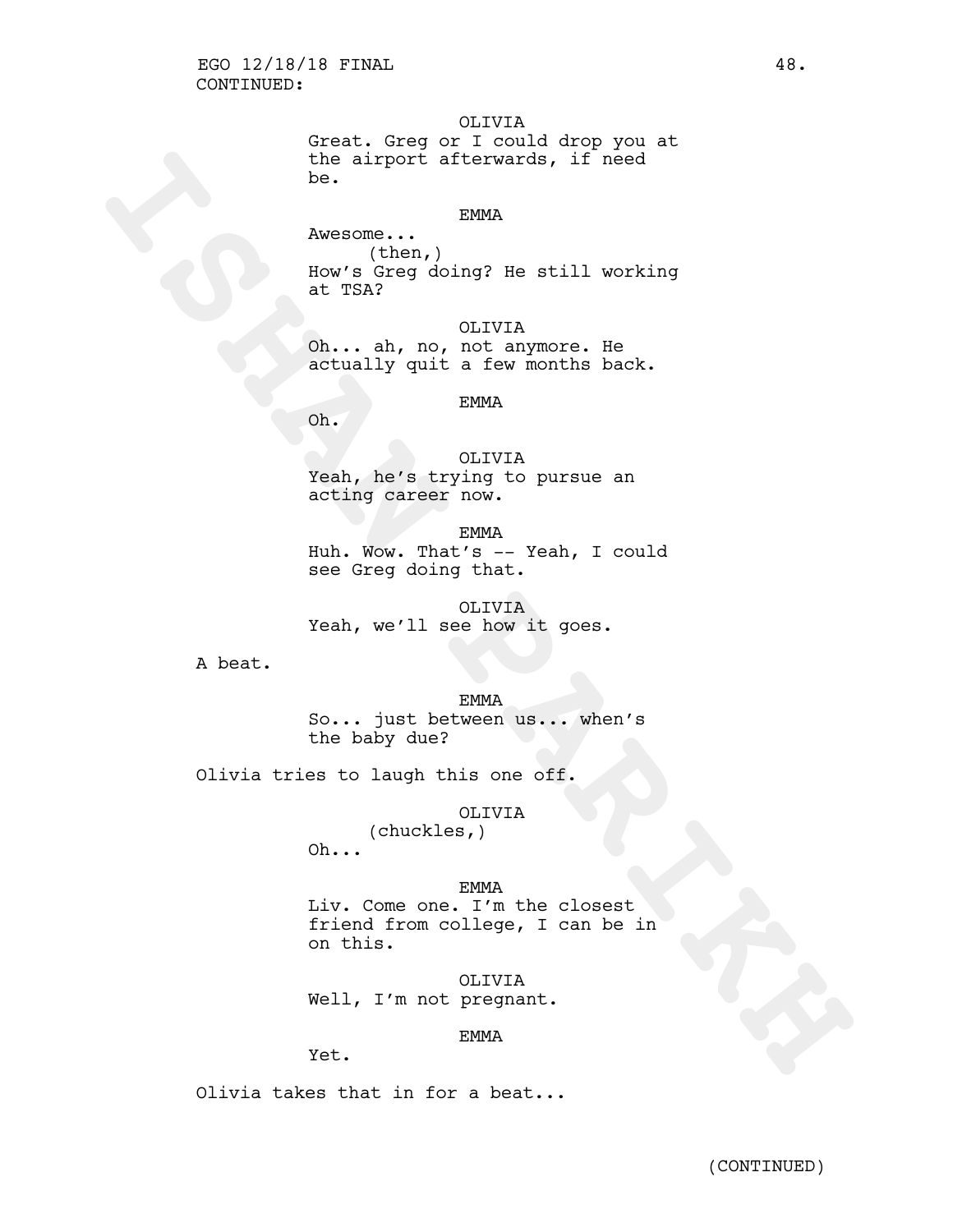# OLIVIA

Right...

# EMMA

So let me rephrase that... when can I *expect* a little Greg Jr., or princess Olivia?

ON OLIVIA. She IMMEDIATELY looks up. *Shit.* This is something she wants to avoid.

OLIVIA

(politely,) You remind me of my mother right now.

Emma laughs.

## EMMA

**ISHAN PARTICLE IS A SET AND AN INTERFERANCE OF A SET AND TRINGER OF A SOMETIME IN A SOMETHING THE SOMETHING AND THE SOMETHING WAS SOMETHING THE SOMETHING THE SOMETHING THE SOMETHING THE SURFACE INTERFERANCE INTERFERANCE I** Sorry. Maybe I jumped the gun there. But I'm just saying... when it happens, I'm going to be the first one at the hospital.

# OLIVIA

You would be.

## EMMA

Alright, I gotta head to a meeting now. I'll see you Sunday. Bye.

OLIVIA

Okay. See you then. Bye.

Olivia hangs up. She looks at a TOMATO in her hand. She puts it back on the shelf.

CLOSE ON OLIVIA. She's stressed. Worried.

37 INT. KITCHEN - GREG AND OLIVIA'S APARTMENT - MORNING  $3\frac{1}{\sqrt{2}}$ 

GREG is impatiently on the phone.

GREG You got what I asked for right?

OWEN (O.S.)

Yeah..?

GREG

You sure?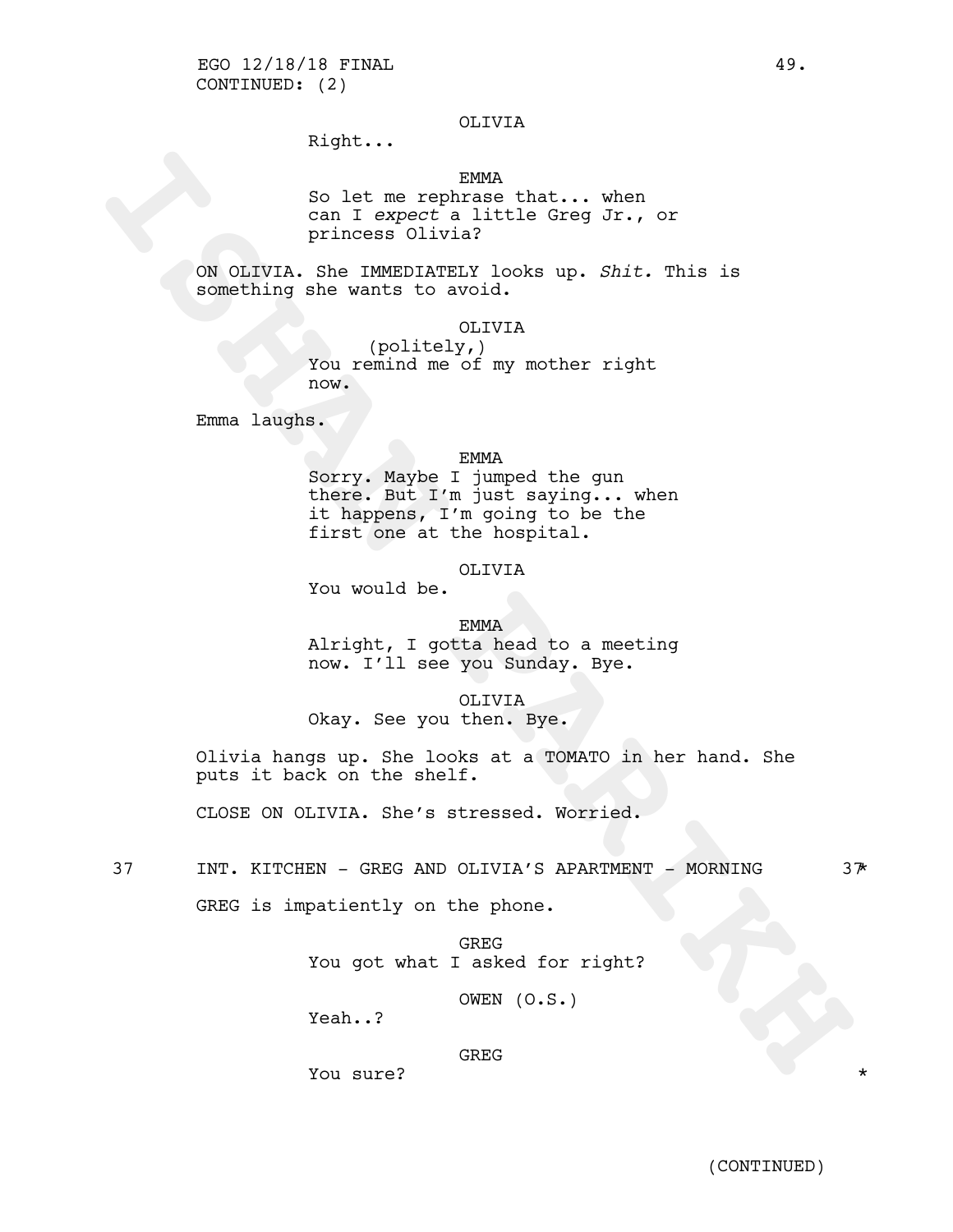(CONTINUED)

OWEN (O.S.) Yeah. I said I'd get it to you.

GREG Okay, how soon can you meet me?

OWEN (O.S.) Well... You want it now? Like nownow or..?

GREG ASAP, Man. Can you meet at nine?

OWEN (O.S.) I mean, it might take me an hour or so... get ready, eat something, then head to the office.

Greg rolls his eyes. Impatient.

GREG

Okay, how soon can you meet me?<br>
Well... You want it now? Like now-<br>
Well... You want it now? Like now-<br>
MeXRP, Man. Can you meet a niner<br>
MEXRP, Man. Can you meet a niner<br>
ONE of the source of the sole<br>
or mo... quark tha Alright, well make it quick. And, um... we can just meet in front of Wal-Mart or something. In the parking lot.

OWEN (O.S.)

What? Why?

GREG Just... that's where I want to meet. I'll see you there in an hour. 0kay?  $*$ 

OWEN (O.S.) Okay... fine. Yeah. I'll see you then.  $\star$ 

Greg hangs up with anticipation. OLIVIA comes into the kitchen.

## OLIVIA

Who was that?

## GREG

Oh, it was... just Grant. I just called him to see about work.

## OLIVIA

Um... I had my appointment two days ago.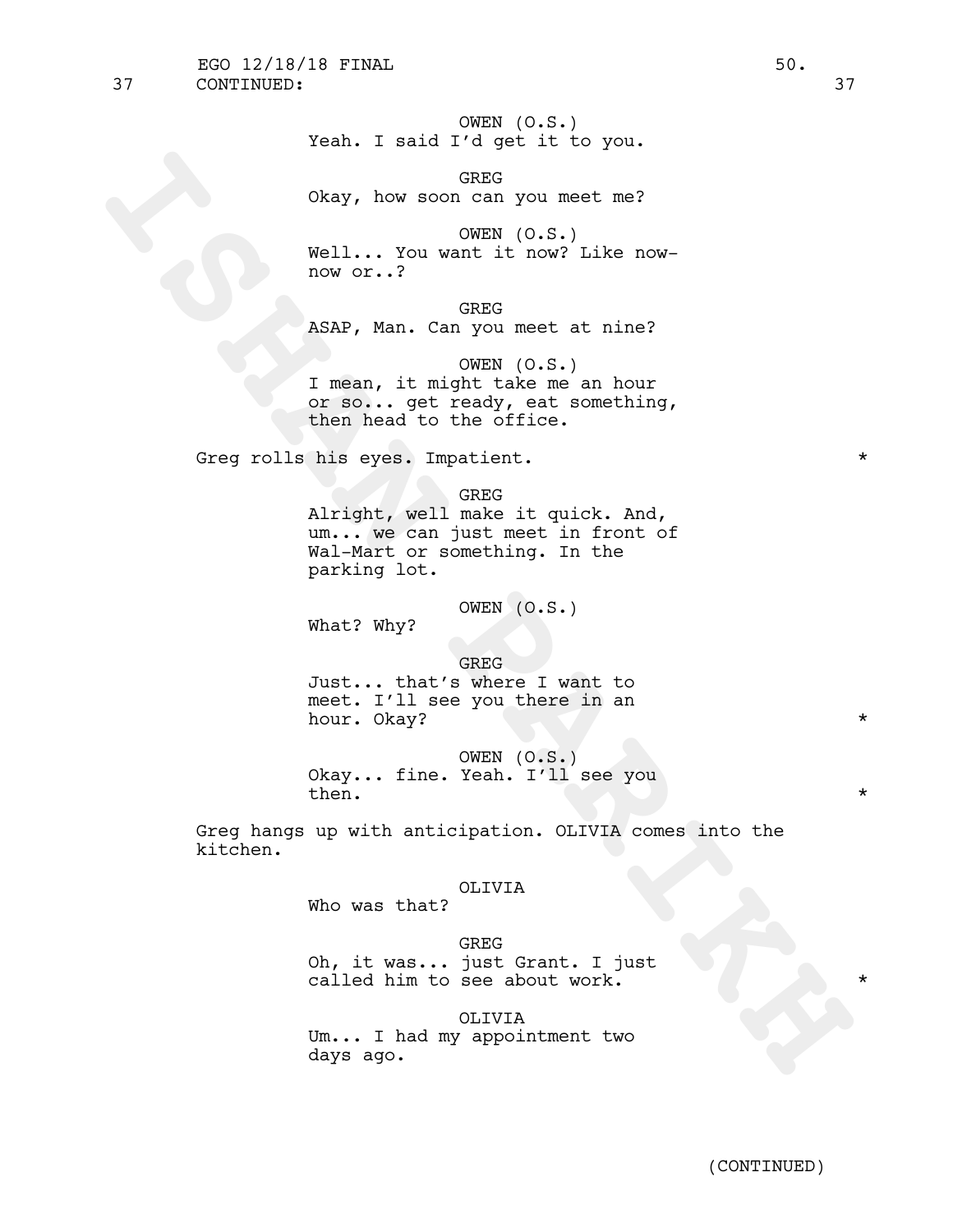(CONTINUED)

GREG Oh right... that's right... \*

(then,) So... what did the doctor say?

Olivia takes a beat to respond. Nervous.

OLIVIA We can, um, we can discuss it later. I'm getting late for work.

Olivia exits frame, leaving us with Greg. He's confused. \*

38 INT. LIVING ROOM - GREG AND OLIVIA'S APARTMENT - DAY 38

So... What did the doctor eay?<br>
Clivia takes a beat to respond. Nervous.<br>
We can, um, we can discuss it<br>
later. I'm getting late for work.<br>
Olivia exits frame, leaving us with Greg. He's confused.<br> **INT:** LIVING ROOM - GRE GREG rips open a package (We assume it's from Owen). We get VARIOUS CUTS of him scanning the documents inside - a couple of INVOICES, SALES REPORTS, and an INSTRUCTION MANUAL. And finally --

ON GREG. He gathers all the papers. Tidies it up. We CLOSE ON HIM, pretty CONFIDENT in himself.  $*$ 

39 INT. BEDROOM - GREG AND OLIVIA'S APARTMENT - NIGHT 39

GREG is putting on his tennis shoes. OLIVIA enters the room.

# OLIVIA

Where are you going?

GREG Oh. I was just gonna go to the gym for a bit.

## OLIVIA

The gym?

## GREG

Yeah.

OLIVIA It's ten o'clock.

GREG Yeah, well... I just, need to get loosened up.

OLIVIA Greg. You have all day tomorrow.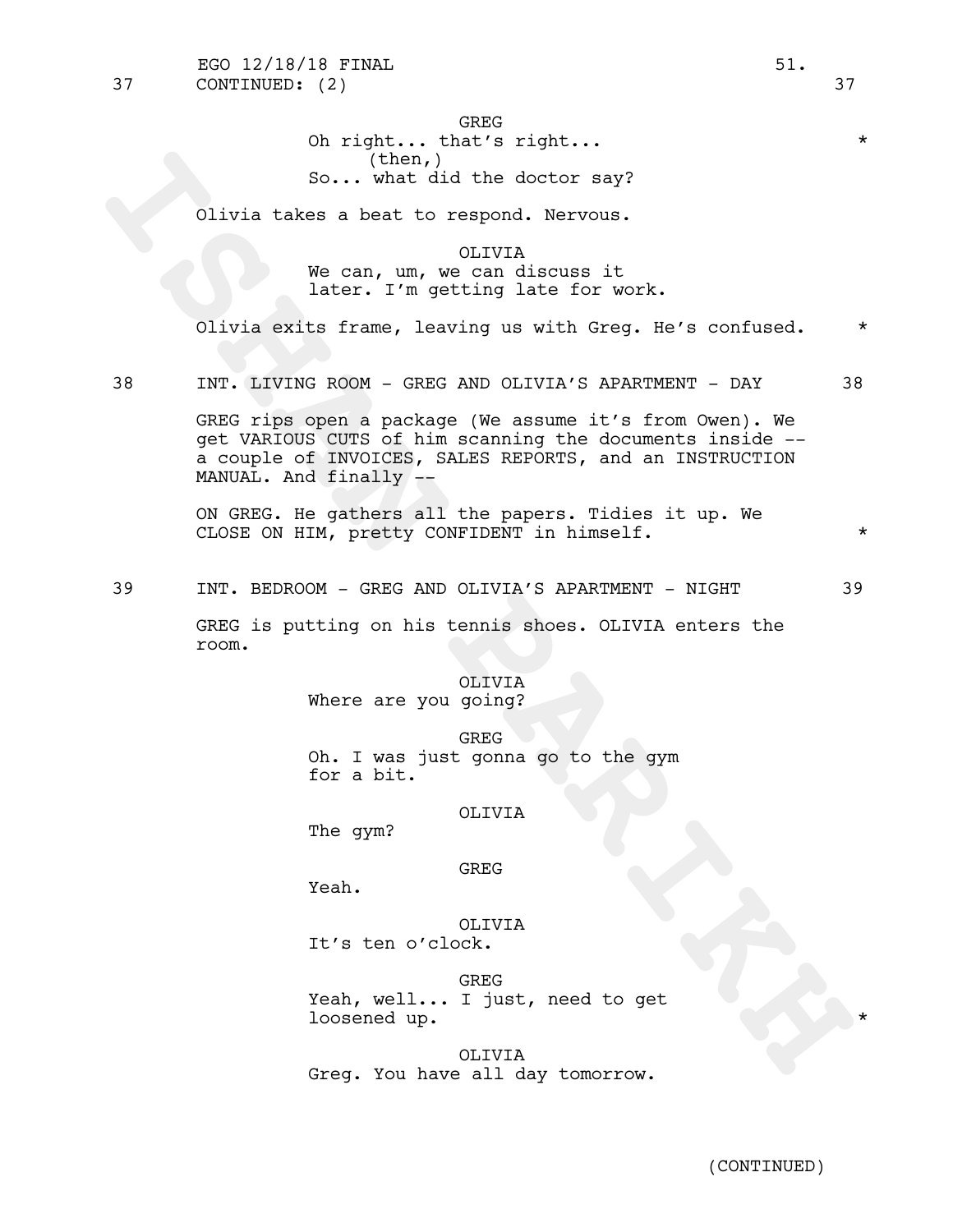I know, but I... I gotta look for a job and... so most of my day is going to be spent doing that...

GREG

# OLIVIA

(*Seriously?*)

Okay... (a beat,) I was... hoping we could talk... you know...

**ISHAN The Solution of the second of the second of the second of the second of the second of the second of the second of the second of the second of the second of the second of the second of the second of the second of the** GREG Yeah. We can tomorrow. I promise. (then,) Alright, I'll see you in a bit. Or actually, you can go to bed if you want to. You don't need to wait for me.

Greg leaves. Olivia grows a wee bit suspicious.

40 INT. GREG'S CAR - NIGHT 40

GREG sits in his car. Nervous as hell. CUT TO:

He pulls a SCARY MASK over his face. Breathes.

## GREG

(to himself,) All or nothing.

With that, Greg grabs AN EMPTY BLACK DUFFLE BAG, and GETS OUT OF HIS CAR --

 $C$ UT TO  $\star$ 

TIME-LAPSE. The night sky defuses from dark to morning.

41 INT. KITCHEN - GREG AND OLIVIA'S APARTMENT - NIGHT 41

OLIVIA is sitting at the kitchen table on her phone, sipping her morning coffee. And suddenly --

PLOP. A LARGE BLACK DUFFLE BAG is slammed in front of her. PULL UP to see GREG with an eager smile.

# OLIVIA

What's this?

And we have a pretty good idea of what's in that bag...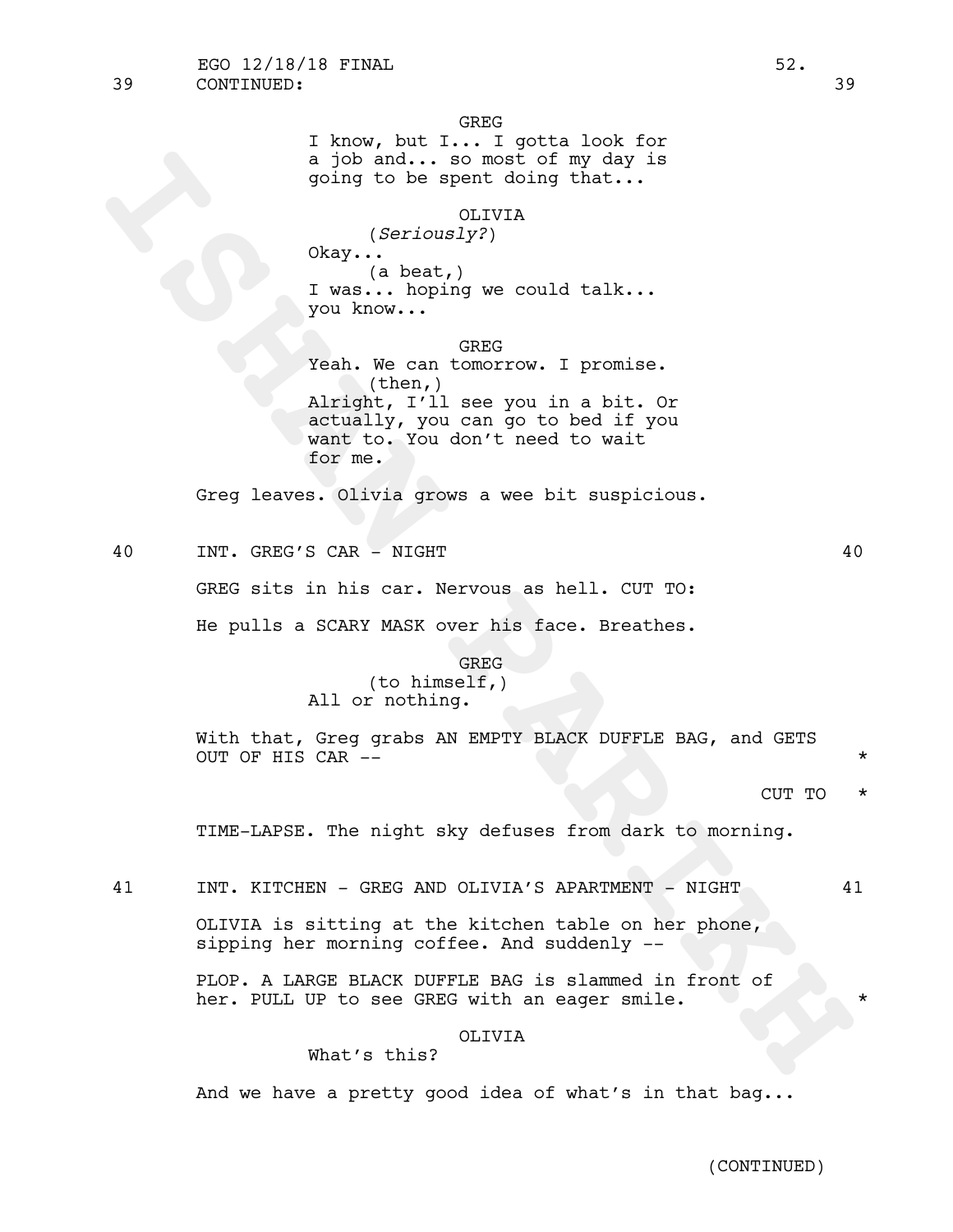41 CONTINUED: 41  $EGO$  12/18/18 FINAL  $53.$ 

Greg smiles. Overjoyed.

# GREG

Open it.

Olivia gets curious. She puts down her coffee mug and UNZIPS the bag to find --

A whole BAG FULL OF CASH. Her face goes in SHOCK.

GREG (CONT'D) That... is Greece. That's our whole cruise right there, babe.

And Olivia can't bear to see it. She FLOPS the top of the bag over, covering the money. Still in disbelief of how much fucking money she just saw.

> OLIVIA Greg. Where. Did you get all this money from?

Greg tries to brush it off.

GREG

open it. GREG<br>
olivia gets curious. She puts down her coffee mug and<br>
olivia gets of ind -<br>
A whole RMS vind - CASH. Her face goes in SHOCK.<br>
<u>That</u>... is Orgets. That's our CASH.<br>  $\frac{m_1m_2}{m_1m_2}$  is expected that ther (proudly) \* Oh, Liv, don't -- you don't need to worry about that, just... hey. We got it. We got Greece now. This? (to the bag,) This is thirty-eight grand right here -- we -- we can even go to Croatia and Spain -- this is a jackpot for us!

And Olivia stares back, PERPLEXED.

OLIVIA

Greg. Where did the money come from?

GREG I said don't worry about it --

OLIVIA No. I want to know, where did this money come from --

GREG

Olivia --

(CONTINUED)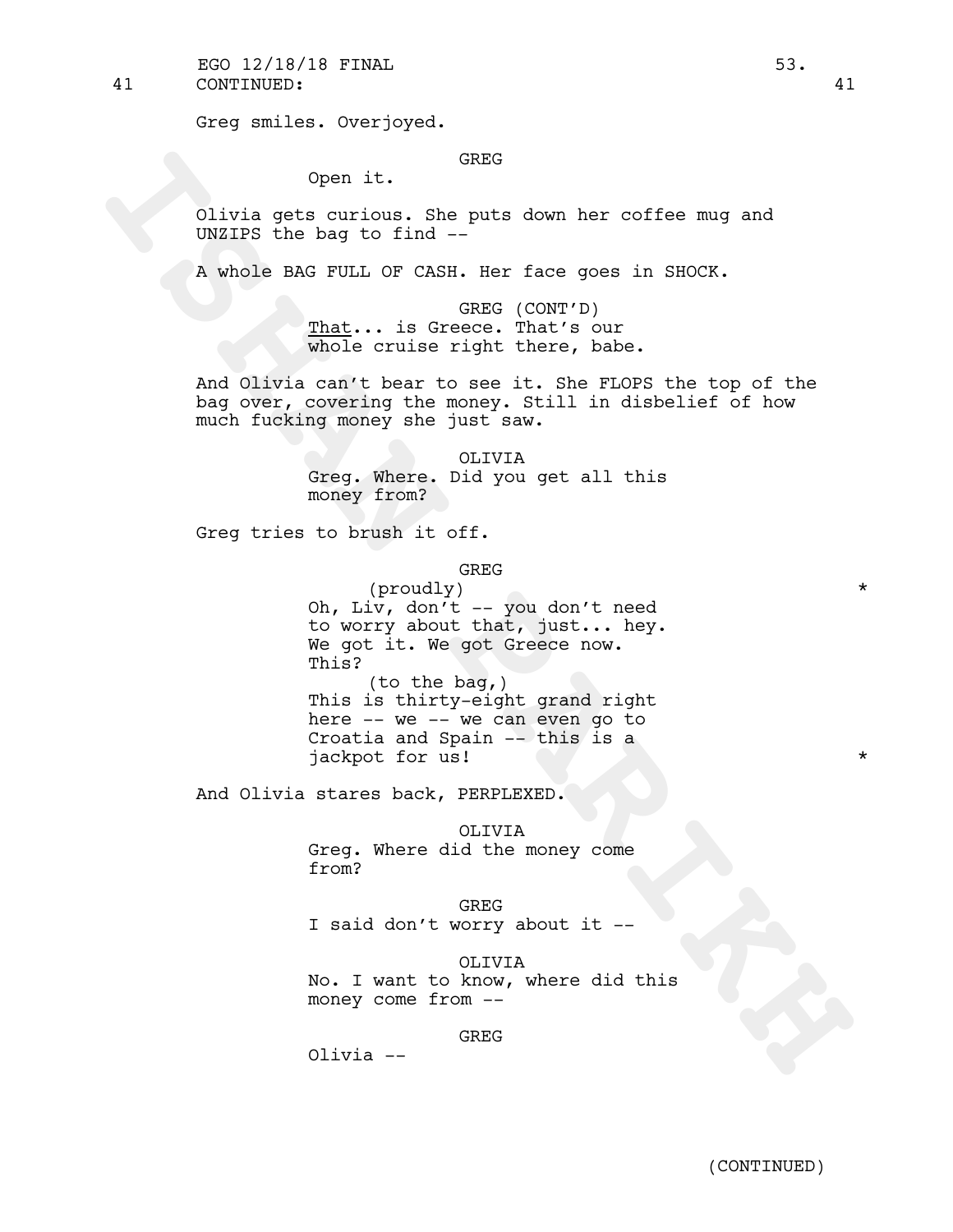**ISHAN PARIKH** OLIVIA \* TELL ME WHERE ALL THIS FUCKING MONEY CAME FROM!!! OLIVIA (CONT'D) \* TELL ME! I WANT TO KNOW \* NOW! GREG It doesn't matter--! \* OLIVIA Yes it does! You don't just come up with all this -- CASH -- all this money on your own, so where \* did it come from? Greg tries to explain. \* GREG I... I know you wanted Greece... so... And Olivia beams at Greg, looking for him continue -- *So what?* Greg is speechless. \* ON OLIVIA. Boom. She figures it out. It hits her. OLIVIA You stole it... ON GREG. At first he tries to play it off. GREG What -- no. It -- Olivia nods her head. She's sure of it now. OLIVIA Yeah... You stole it... from somewhere. GREG Liv -- OLIVIA Where did you steal it from Greg? What -- a casino? Did you rob a casino? GREG 41 CONTINUED: (2) 41

 $No I --$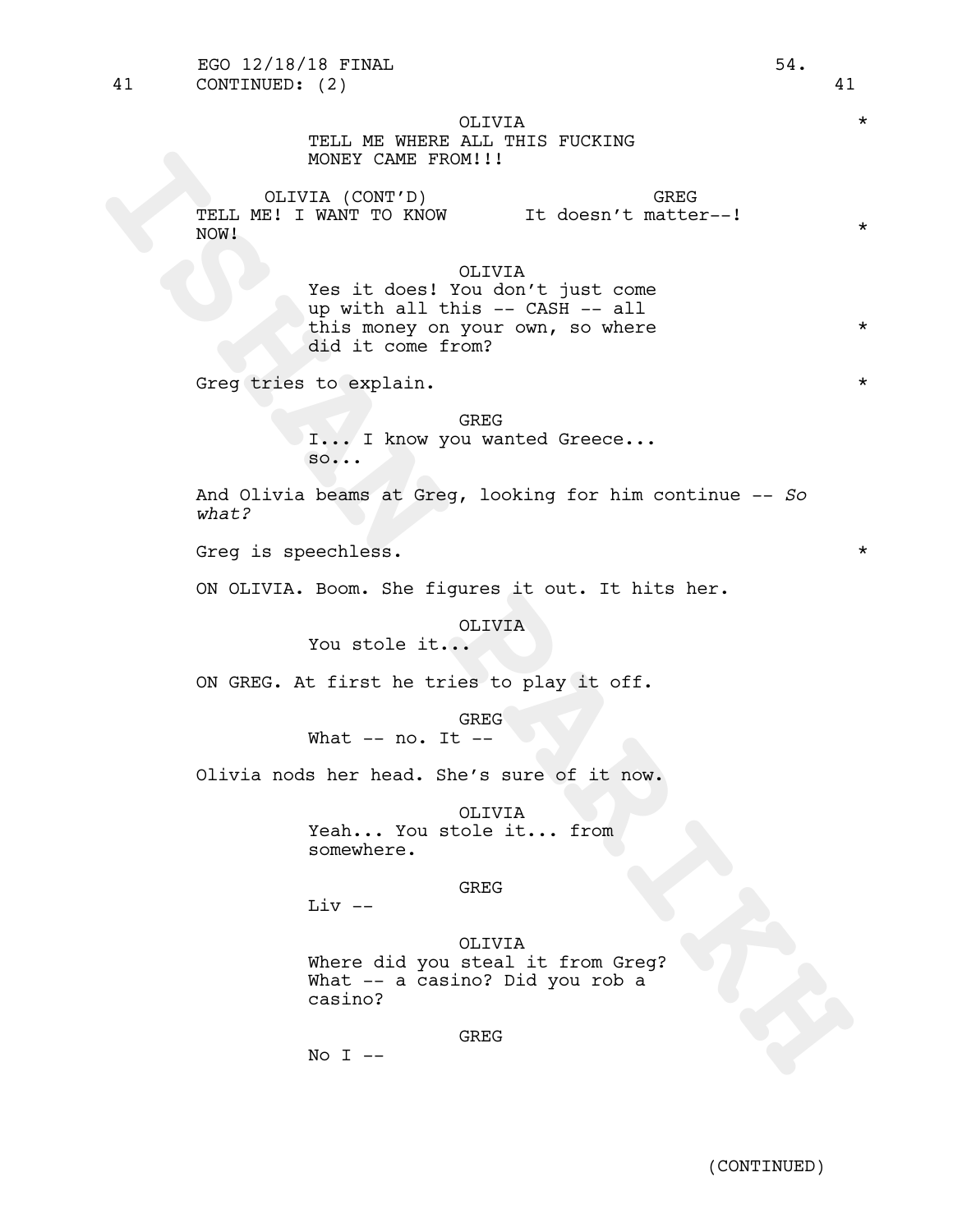41 CONTINUED: (3) 41

# OLIVIA

A bank? Did you sneak into a bank?

# GREG

No, no, no --

OLIVIA Then where the fuck did you rob it from?

GREG

It was just... (a beat,) A liquor store...

Olivia's heart starts to beat FASTER. \*

# OLIVIA

Oh my god...

GREG I didn't leave any traces behind, Liv, I swear, I was careful --

OLIVIA What the fuck Greg --

GREG<br>I disabled the security

I disabled the security \* WHAT THE FUCK! What the fuck is wrong with you? \* alarms -- hid my face -- tuck is wrong with you? OLIVIA (CONT'D) \*

GREG I just want us to be happy!

OLIVIA I married a burglar.

GREG for you!

No, Liv, listen, I did it \* <sup>I</sup> married <sup>a</sup> burglar. <sup>A</sup> con - - <sup>a</sup> fucking con -- OLIVIA (CONT'D) \*

GREG Liv, Liv, just hear me out. \* You broke into <sup>a</sup> liquor store and stole thirty Just listen -- \*

No, no, no - <sup>GREG</sup><br>
Then where the fuck did you rob it<br>
Then where the fuck did you rob it<br>
IT was just...<br>
It was just...<br>
Divis's hard at attack obeat FASTER.<br>
Olivia's hard at attack did you.<br>
Then the search of the se OLIVIA (CONT'D) \* grand, I married a fucking low-life!

OLIVIA (CONT'D) I married a con! My husband's a con!

(CONTINUED)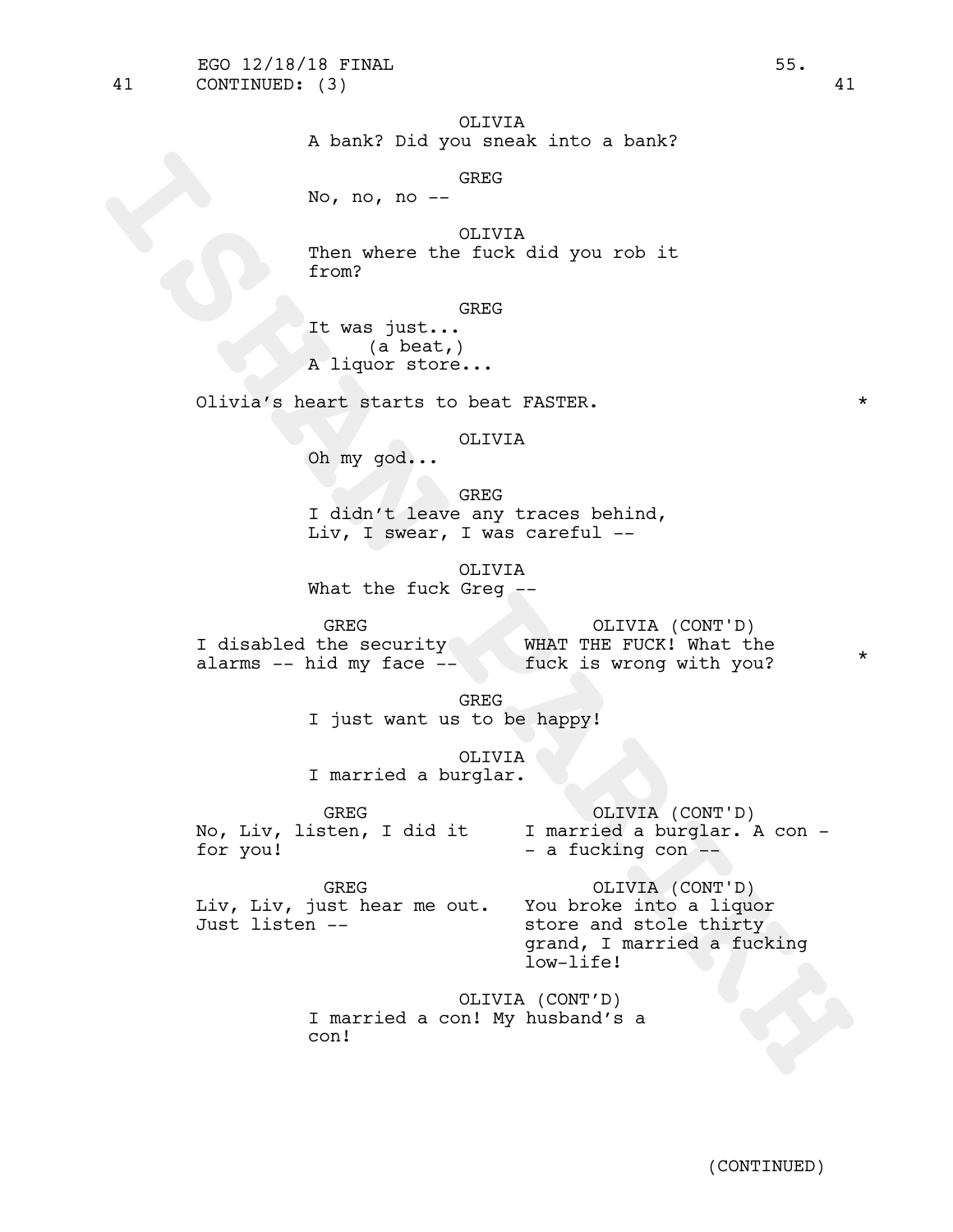GREG

I STOLE FOR THE FIRST TIME! THE FIRST TIME! FOR YOU -- FOR US!!

Olivia stops. Turns. She's had enough.

## OLIVIA

For us? (a beat,) I'm sorry? Did you just say you stole for this US?  $*$ 

**GREG** 

We wanted Greece.

## OLIVIA

FIRST TIME! FOR YOU -- FOR US!!<br>
Olivia stops. Turns. She's had enough,<br>
For us?<br>
Insorry? Did you just say you<br>
The social you just say you<br>
The social of the content<br>
The social state of the base. You wanted<br>
the roomey Fuck Greece, Greg. (then,) You. You wanted Greece. You wanted to steal that money, so YOU stole that money! Everything - everything you've ever done for us... you've really done for yourself! I'm just the person in this marriage that puts up with your shit!

And this TEARS INTO GREG HARD --

GREG

My shit? I'm sorry -- I was trying to make you happy.

OLIVIA

By committing theft?

GREG

You seriously can't appreciate what I just risked my life to do for you! You -- you should be glad \* I'm not in jail right now Olivia!

GREG YOU DID THIS FOR I have held my tongue, I've<br>YOURSELF! I NEVER ASKED YOU spent the last five months YOURSELF! I NEVER ASKED YOU TO STEAL MONEY! as I've been struggling to

OLIVIA GREG (CONT'D) GREG (CONT'D)<br>I have held my tongue, I've<br>spent the last five months<br>as I've been struggling to<br>put myself out there, trying to pursue something I'm passionate about and you haven't given me an \* ounce of support in that  $-$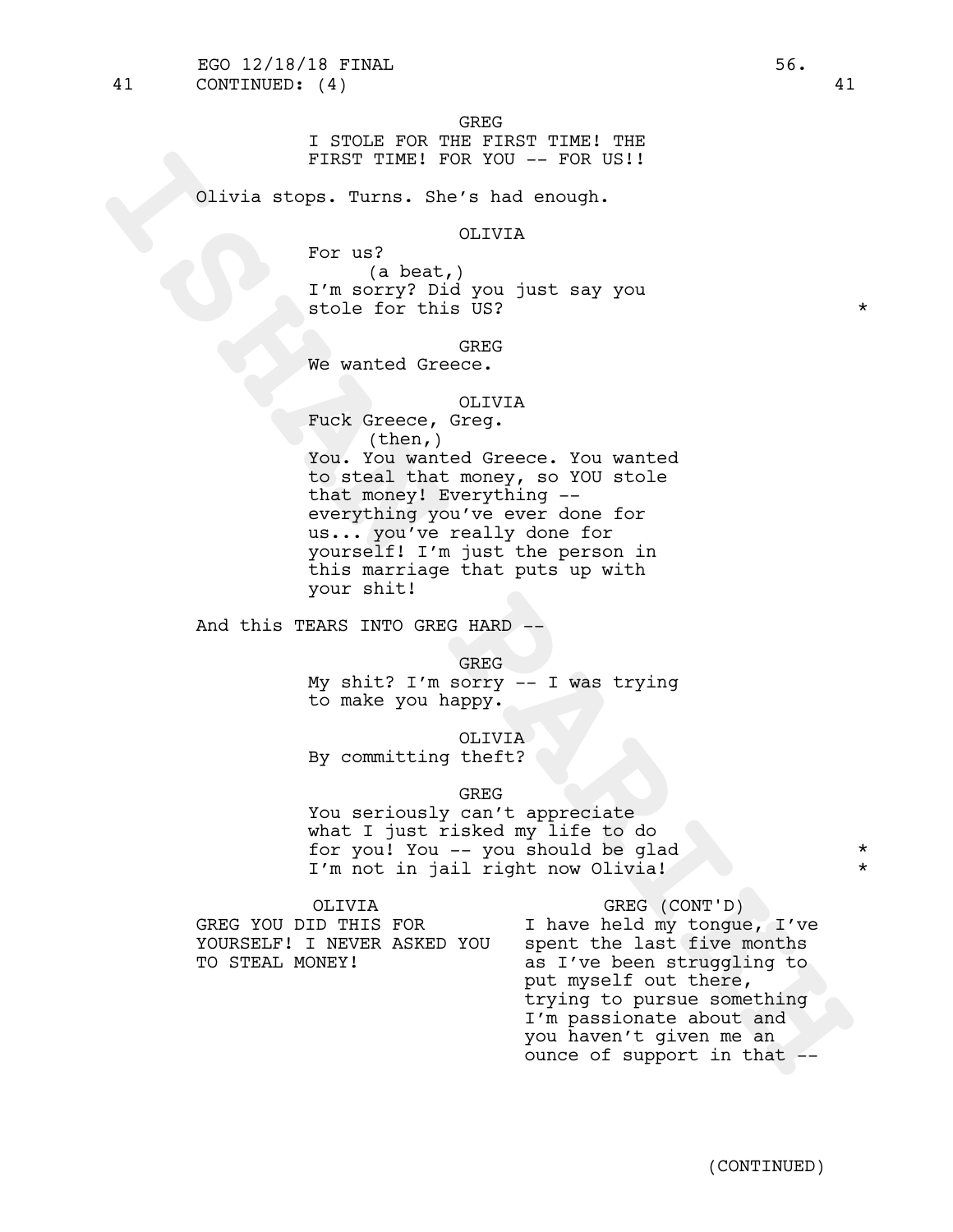## OLIVIA

I have stood by you for five months since you were fired!

# GREG

Fired? What -- What the fuck are you talking about--? \*

## OLIVIA

months since you were fired!<br>
Firad? What  $-\frac{0.580}{1000}$ <br>
Firad? What  $-\frac{0.580}{1000}$ <br>
You talking shout -?<br>
Tought this I figured that<br>
you take you that if ignore and you<br>
becausing should for finals.<br>
Separation and You don't think I figured that out, Greg? The job you were boasting about for YEARS, and you expect me to buy that you just QUIT to become an actor?  $(then, )$ You were fired from that job. They GREENGER: (5)<br>
I have stood by you for five<br>
Fired? What  $-300$ <br>
Fired? What  $-300$ <br>
For a summer that  $-300$ <br>
out,  $-300$ <br>
out,  $-300$ <br>
expect to get back on my trial you just<br>
spaceting mount of the strip my feet again y

let you go... probably because you were too much for them.

#### GREG

Acting has been my dream!

#### OLIVIA

It's your hobby. Greq. It's just your hobby. So, go, Live it out! \* What's next, huh? Stealing more money?

## GREG

You're absurd --  $\star$ 

## OLIVIA

Oh I am absurd? Are you serious? \* Are you fucking serious right now? I AM the one that's being absurd?

# GREG

You are being exceptionally unappreciative of what I am trying to do for our marriage -- (then,) The one that you haven't been there for? Right, that one.

Excuse me  $--$  what  $--$  I  $--$  long as I could, and I am but I AM the one who's on my feet again! supporting this -- this household financially -- \*

OLIVIA GREG (CONT'D) I haven't been there for? -- I supported it for as correct me if I'm wrong, trying my best to get back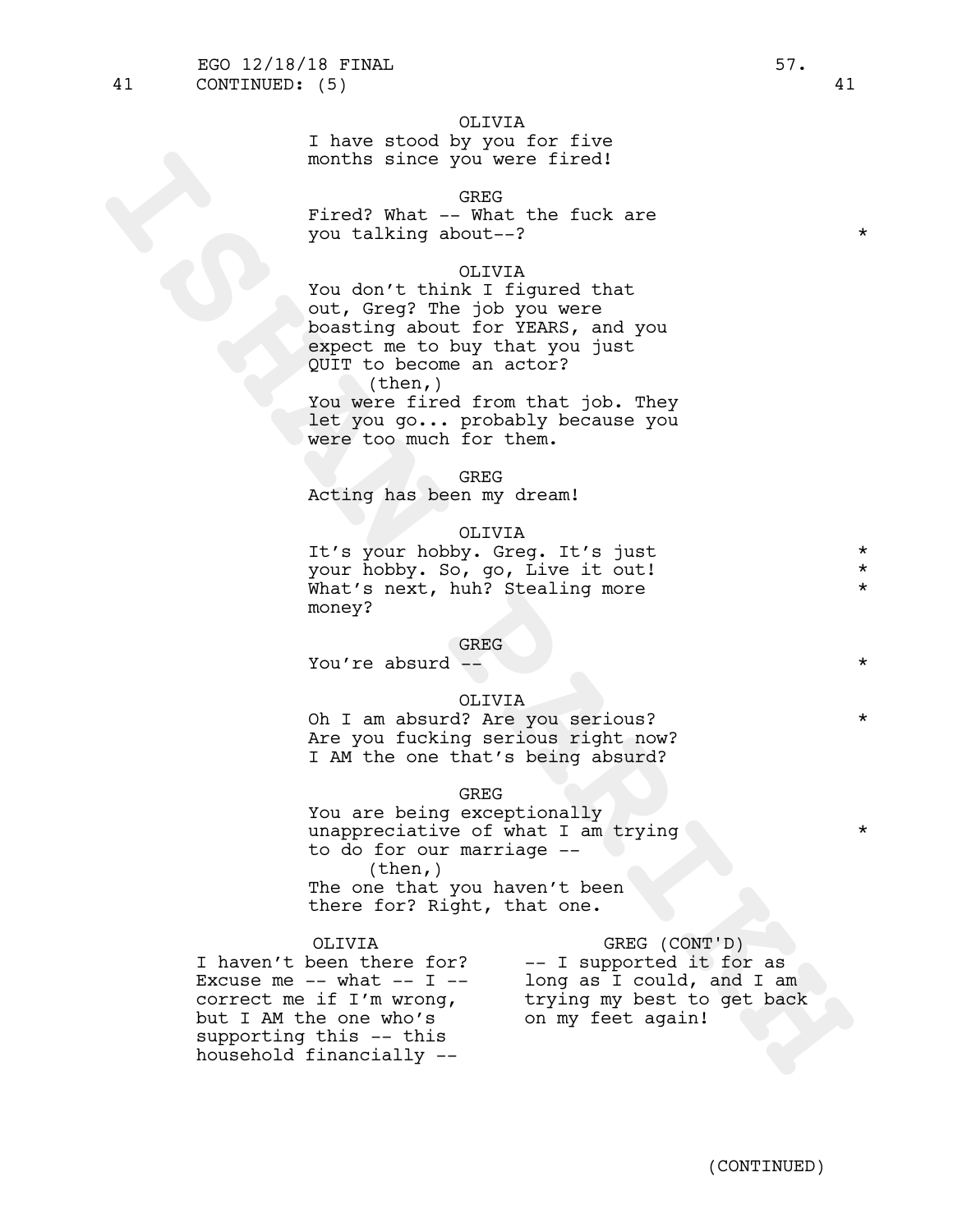wake in this house,<br>
wake in this chose of this<br>
despite working full time - house -- you have to list<br>
1 still contour, I out everything you do--1<br>
is the case of the state of any of the<br>
you do--1<br>
you do--1<br>
you do--1<br> OLIVIA \* I AM the one who still  $\qquad$  Oh great, thank you Olivia! walks in this house,  $\frac{1}{100}$  You're the goddess of this despite working full time  $--$  house  $--$  you have to list I still cook for you, I wout everything you do--! take care of any of the bills that come in  $-$ - while you go out and dream and \* accomplish nothing! And \* yet, despite all that I do, \* everything is always about \* you! "I didn't tip the \* waitress, I want a bigger role, I want to go steal \* money, I want to go to Greece!" IT'S JUST ALL ABOUT YOU! GREG (CONT'D)<br>Oh great, thank you Olivia!<br>You're the goddess of this<br>house -- you have to list<br>out everything you do--! But Greq's not ready to accept...  $\star$ GREG (CONT'D) No -- NO -- I love you, and that's why I did it! I did it for you! And I was careful every goddamn step of the way, you should be glad it was me who planned it  $*$ properly, and not some other  $*$ idiot! \*  $(then, )$ And the  $--$  THE FACT  $--$  that you  $*$ start leaning into me about my struggles, it is heartbreaking,<br>Olivia. It is absolutely heartbreaking! Olivia tries to contain herself. \* OLIVIA Who helped you with this? (then,) There's no possible way you planned this out all by yourself. Who was your -- your partner in this? Are you sure he's not going to rat to the police on you? Am I \* going to have to worry about cops raiding our home? GREG No there's no -- there aren't 41 CONTINUED: (6) 41 EGO 12/18/18 FINAL 58.

going to be any cops. Okay? I MADE SURE OF IT.

(CONTINUED)

\*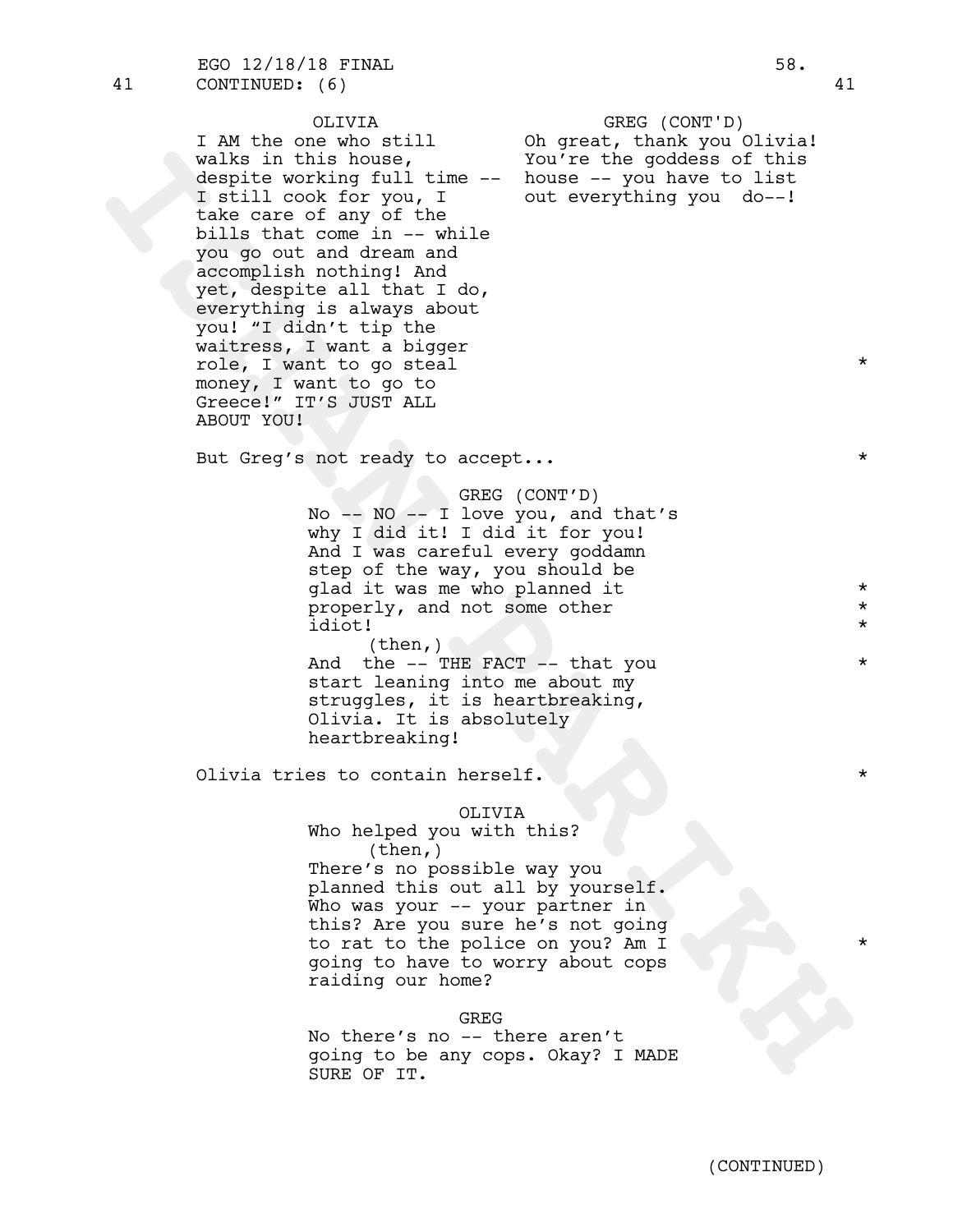How?

Greq is hesitant to say it...  $\star$ 

GREG

Owen helped me.

ON OLIVIA. Her mouth falls open.

# OLIVIA

You talked to Owen?

# GREG

Yeah. He helped me with this. But it doesn't look like it did anything, because obviously, you have some sort of --

## OLIVIA

*You. Talked. To Owen*? \*

Greg doesn't see anything wrong with that --

GREG

What. I can't talk to him? I don't know him? I can't even ask a favor of him?

## OLIVIA

How dare you use Owen for something like this?

## GREG

Greg is hesitant to say it...<br>
Owen helped me.<br>
ON OLIVIA. Her mouth falls open.<br>
You talked to OLIVIA<br>
Tou talked to OLIVIA<br>
The helped me with this. But<br>  $\frac{1}{2}$  weak .<br>
It doenn't look like it did<br>
anything, because o It was his choice to help me! And \* quite frankly -- If you're still \* that possessive of him, let me  $*$ <br>know next time, and I'll just  $*$ know next time, and I'll just \* delete his number off my phone  $*$ 

Olivia nears towards Greg. \*

## OLIVIA

What do you mean I'm possessive of \* him? \*

#### GREG

Let's not try to cover it up, Liv. You still have feelings for him. Deep down, you still wish that you ended up with him instead of me!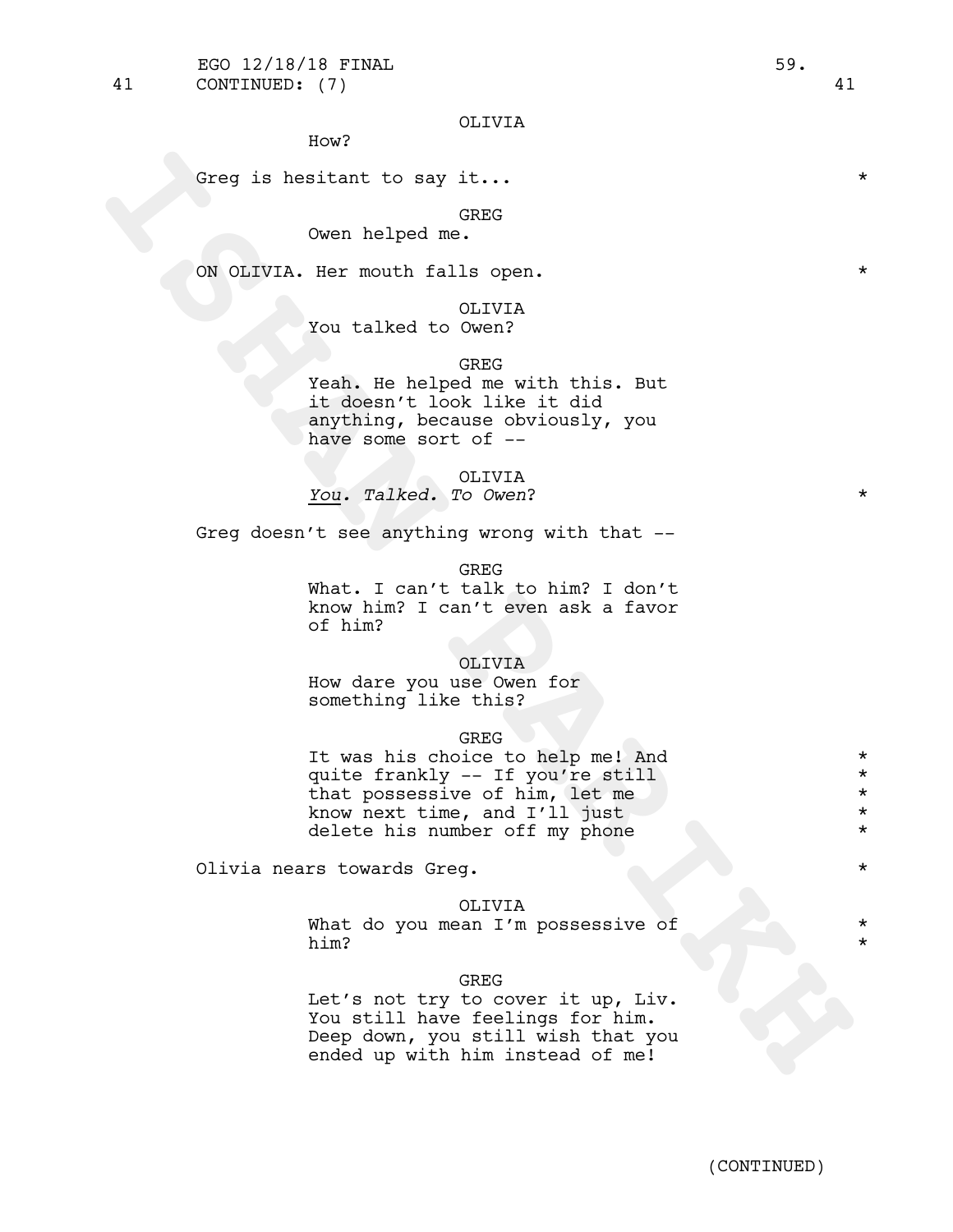Jesus Greg that was thirteen years ago! It's in the past!! You can't just let it go, you just have to keep it all with you so you can attack me with it when it's convenient for you!

## GREG

spoil it's in the past!! You can't!<br>
Note that the spoil and the spoil and the spoil and it wish it went to a<br>
series of the spin investment for your can<br>
convenient for you is a<br>
convenient for you is a<br>
convenient for yo You still love him more than you do me, I've never brought it up because I don't want to ever admit to myself it's true, but it's true, Liv, and you and I both know that!

## OLIVIA

That's bullshit! If I did, I \* wouldn't have married you!

GREG

Oh great -- thanks Olivia! You \* really did me a solid!

Olivia turns away. Tries to calm herself. She's had it.

Greg takes a pause. He looks at the duffle bag. He breathes. And in a beat, turns to near toward Olivia.

> GREG (CONT'D) I'm sorry <sup>I</sup> said that. (a beat,) I'm sorry.

He gets close to Olivia. He's right behind her. She has her face turned to him.

> GREG (CONT'D) Liv... I'm sorry.

Olivia closes her eyes. She can feel him right behind \* her, and she doesn't like it.

> GREG (CONT'D) We love each other... (a beat,) We love each other... I know we do... and so do you.

A LONG BEAT. They linger. Greg looking off as he's RIGHT BEHIND Olivia who looks like she's suffocating inside.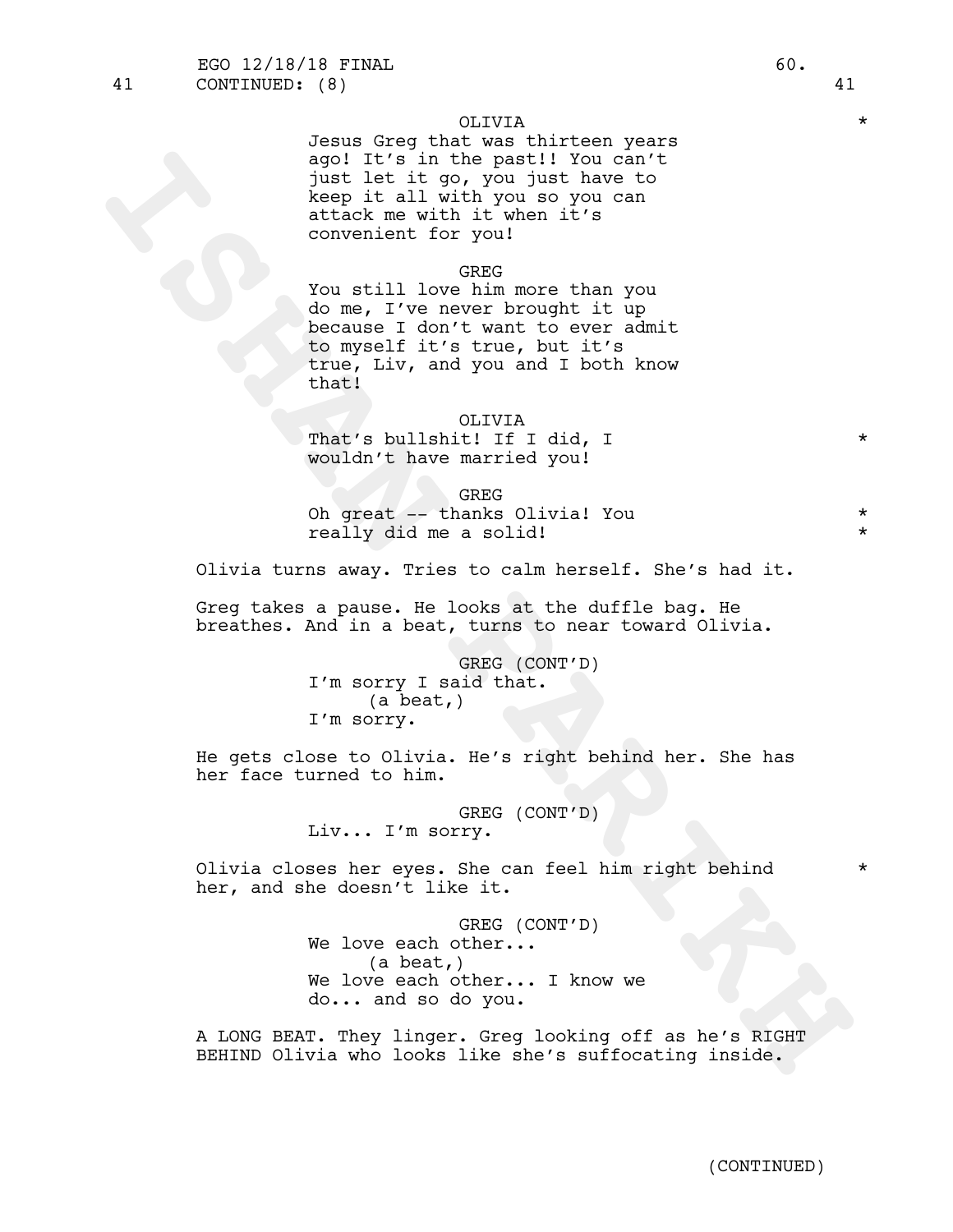OLIVIA

What do you love about me, Greq?

# GREG

What?

Olivia turns. Looks Greg STRAIGHT in the eye --

```
OLIVIA
```
What? GREAT<br>
Clivia turns. Looks Greg STRATGHT in the eye —<br>
Mat do you love about me?<br>
Not time incorporation and the mean of them also made in the mean of the mean of the same that is a<br>
such that more in your when<br>
such What do you love about me? (then,) Not the me from college... not the me that you thought would be head over heels in love with you when she saw that money... (then,) But me right now. What do you love about me? Your wife?

And Greq is quiet. He can't speak. \* \* \* \* \*

GREG Liv... we can have this. I got that money for us.

OLIVIA

 $No$   $--$ 

## GREG

I got it for us. We can have Greece. We can have it all. You just have to believe me. I did it for us. (then,) This is our little world... here.<br>You and me. \*

Olivia looks off. She's now tearing up.

GREG (CONT'D) We've still got a big future ahead of us... right? We'll go to Greece... then start a family...<br>right, we got our baby to think about. We have each other. We can have our world, Just like we want it.

And now Olivia turns back to Greg. She's ready to hand it to him --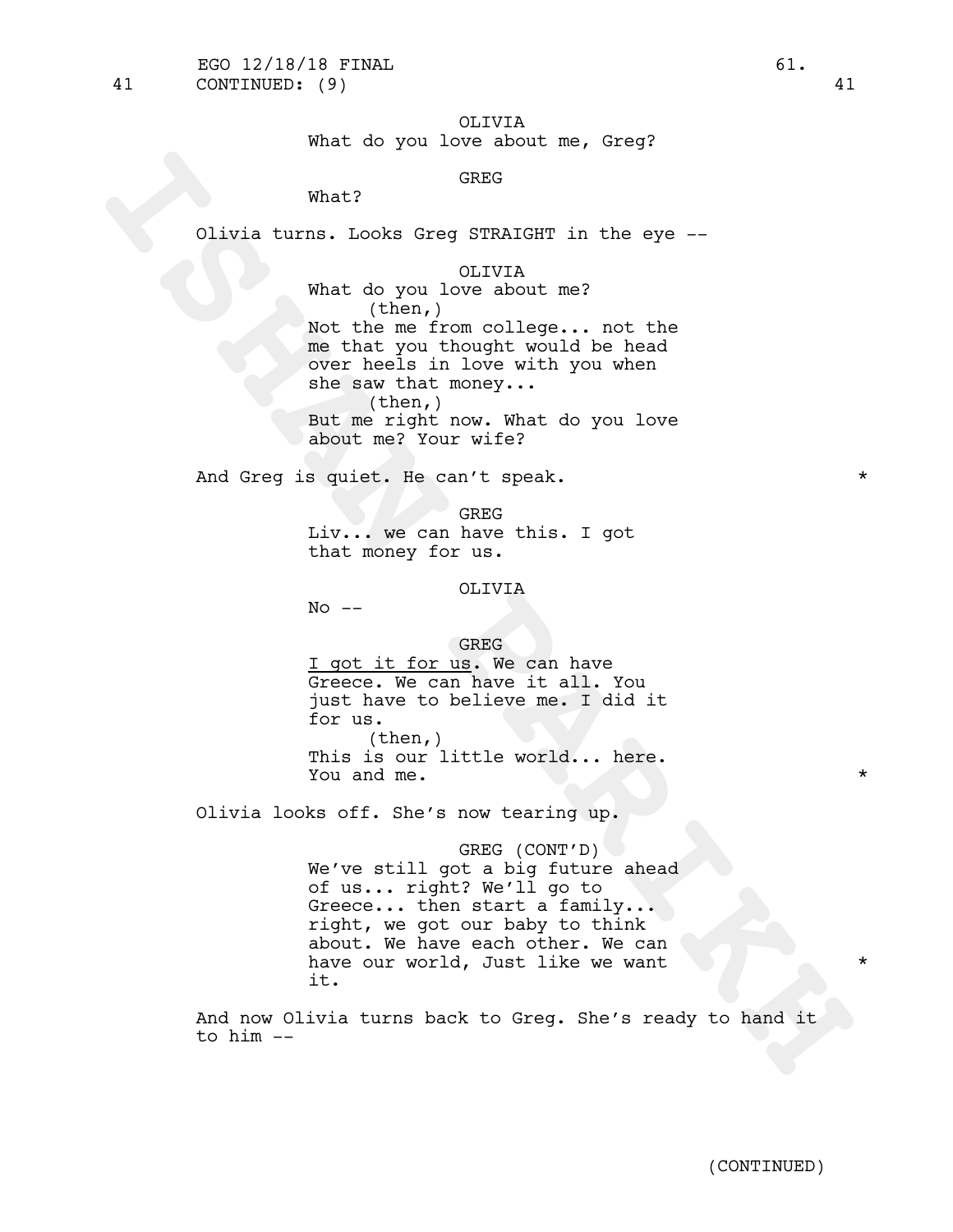(then,)<br>
Yand for the record, we can't have<br>
your world. We can't <u>wee</u> have<br>
your world.<br>
Olivia's looks straight into Greg's face --<br>
Olivia's looks straight into Greg's face --<br>
Olivia's looks straight into Greg's face Olivia's looks straight into Greg's face -- \* \* OLIVIA (CONT'D) Because *you* can't have kids, Greq. Greg's face goes cold. OLIVIA (CONT'D) I had my appointment. And the  $*$ results from when you tested are  $*$ in my drawer in the bedroom if you  $*$ want to see them. (then,) I think you should see them. Greg says nothing. He's still blank, trying to take in what he just heard. That was the last nail. OLIVIA (CONT'D) I think you should see them. A long beat. Greg and Olivia beam INTO each other.<br>Intense, bitter, and RAW. And now Olivia BACKS OUT of the frame. She then leaves the kitchen. Greq stays put. Numb.  $\star$ 

OLIVIA

(then,)

your world.

*Your* world, Greg. \*

And for the record, we can't have  $*$ your world. We can't <u>ever</u> have \*

42 INT. BEDROOM - GREG AND OLIVIA'S APARTMENT - DAY 42

OLIVIA enters the room. Shuts the door quietly. Backs up against the door.

Maybe she felt good about what she just did, but it PAINS her all the same.

She takes a breath. It's the most devastatingly relieving breath she's ever taken.  $\star$ 

She begins to cry.

CUT TO \*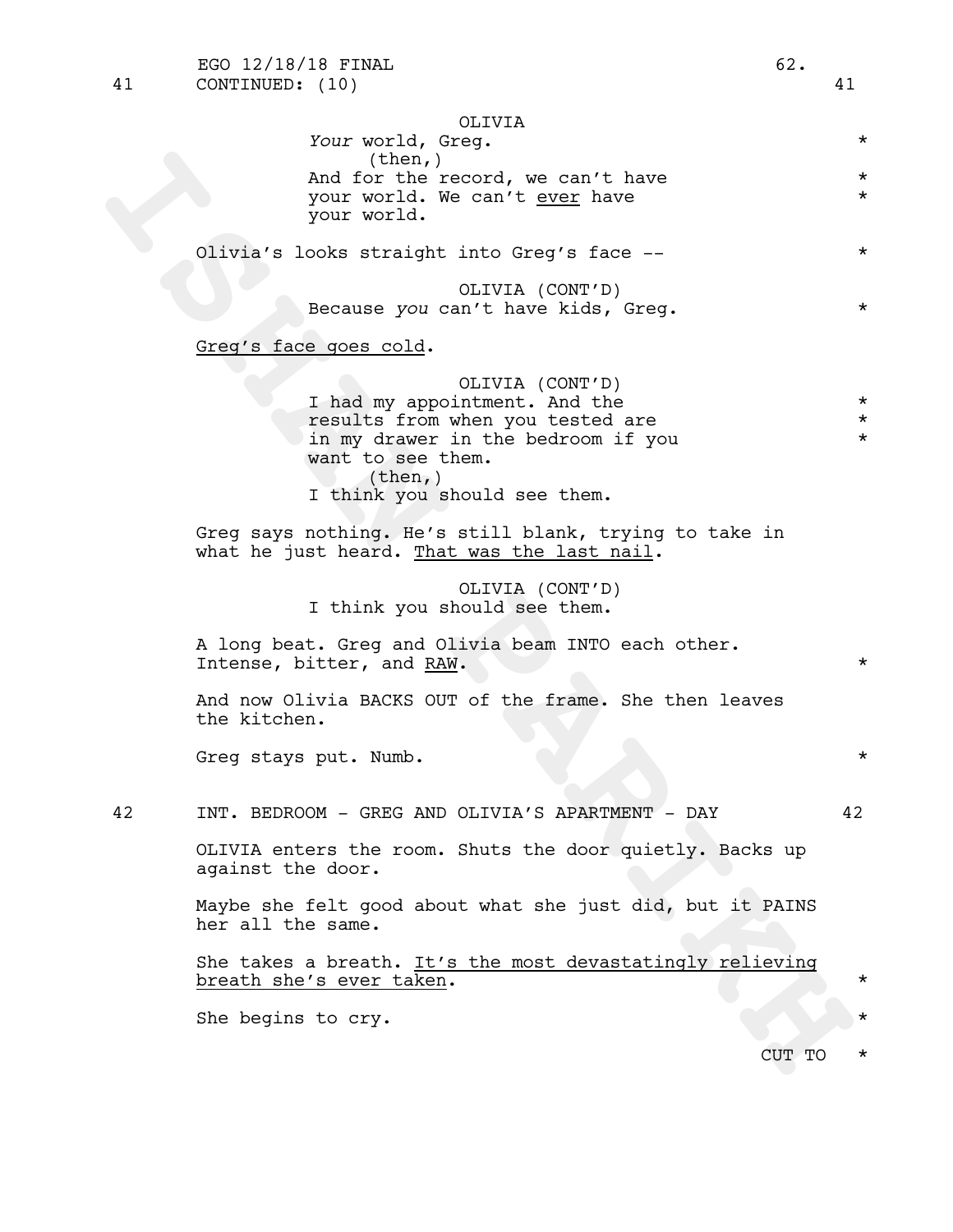# 43 INT. LIVING ROOM - GREG AND OLIVIA'S APARTMENT - DAY 43

GREG plops down on the sofa. He grabs the remote. Flips on the TV. And he just watches plainly. We CLOSE ON HIM - filled with ANGST and DESPAIR as we CUT TO:

GREO plops down on the sofa. He grabs the seconds on the TV. And he just watches plainly, we close on unit<br>illed with ANGST and DESPAIR as we CUT TO:<br>THE KITCHEN PARIES.<br>We find the bag of money SITTING THERE. Its' existen THE KITCHEN TABLE... We find the bag of money SITTING THERE. Its' existence in this household is, by all means, completely and totally PURPOSELESS.

BACK ON GREG. Ravaged.  $\star$ 

And now here comes OLIVIA. She's got her purse in hand, and she slips her shoes on. She heads for the door. Greg looks up at her.

> GREG Where are you going?

# OLIVIA

Out.

A beat. Olivia goes to open the door. And she stops. She shuts it. Looks back at Greg.

> OLIVIA (CONT'D) I want you do something about that money, Greg. Quick and fast. I don't care what -- tip it to the<br>police, donate it, spend it -just get it out of this apartment.

And with that, Olivia returns to the door. She leaves.

The door shuts.

Greg leans back in the sofa. His eyes shut.

44 INT. OLIVIA'S CAR - DAY 44

Parked somewhere in a parking lot, we find OLIVIA sitting in her car. Looking ahead out through her windshield.

We TAKE HER IN for a good beat. FEEL her stress. And now...

She pulls out her phone. She dials a number.

Before pressing DIAL, Olivia stops. Hesitant. *Should she really make this call?*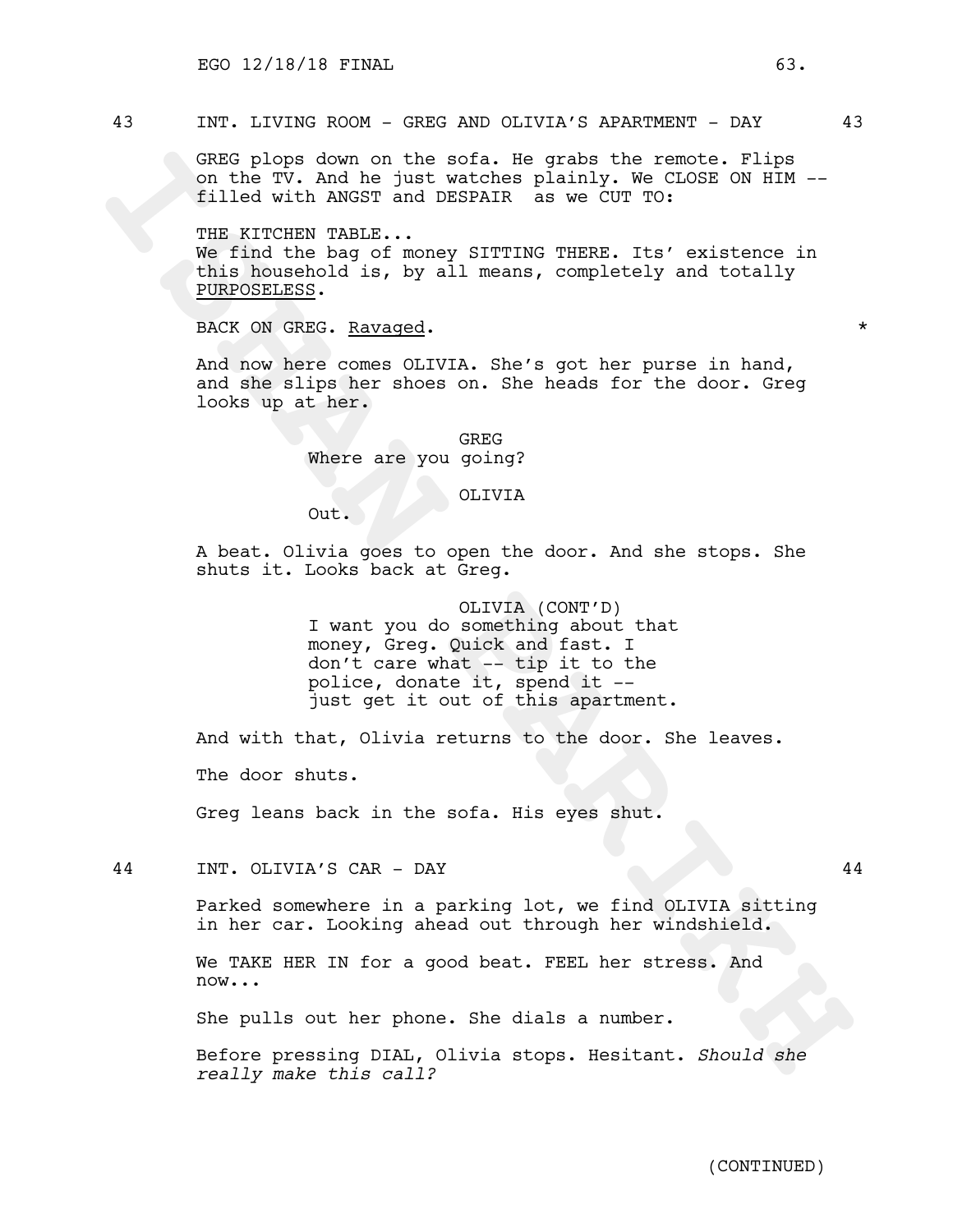44 CONTINUED: 44 EGO 12/18/18 FINAL 64.

And she pushes DIAL. It rings for a beat. And then --

We hear a voice. Oh so familiar. It is Owen.

OWEN (O.S.)

Hello?

And Olivia is surprised, but suddenly nervous. She  $*$ gathers her words... \*

We STAY with OLIVIA'S SIDE this time...  $\star$ 

OLIVIA Ha-hi Owen. How are you? Sorry -- I hope I'm not bothering you.

We hear a voice. On so familiar, <u>It is over</u>,<br>
Hello? (97EN (0.5.)<br>
And Ollivia is surprised, but suddenly nervous. She<br>
gathers her words...<br>
We sTAY with OLVIX'S SIDE this time...<br>
We sTAY with OLVIX'S SIDE this time... OWEN (O.S.) Yeah hi. No, no, no, not at all. Ah, I was just... (a beat,) How are you?

OLIVIA

I'm good. Really good. Just... a long time since we've talked. So I thought I'd... (then,)

No, but yeah, everything's good.

OWEN  $(0. S.)$  \* Good, good. That's good.<br>(then,) So... what's going on? What's up?

OLIVIA Ah... not much... just... normal routine... Work... That's basically it.

OWEN (O.S.) Ah-huh. Yeah...

A long beat. Olivia is a bit fidgety. \*

OLIVIA I, uh... I heard you and Greg met up.

ANOTHER LONG BEAT. We remember this one from Owen's end.

OWEN (O.S.) (a long beat;) So you know about that..?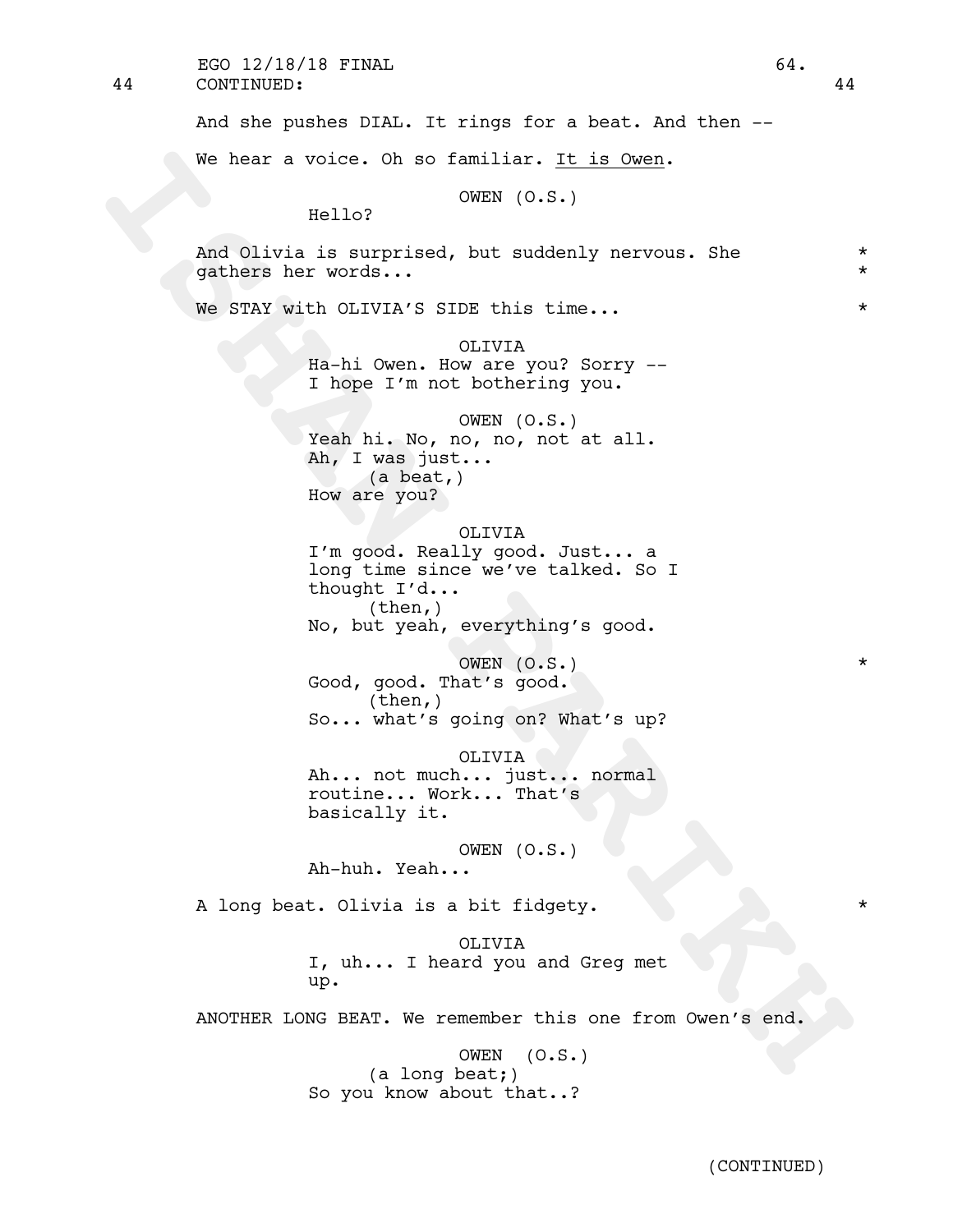Yep. I know. (then,) He can't lie to me easily. Not with something like that.

OWEN (O.S.)

Yeah... yeah... \*

OLIVIA So I'm sure he paid you, right? To... you know, do that?

OWEN (O.S.) No, um... it's funny he actually offered, but I... I didn't take it.

Olivia scoffs. She looks off. Affected. \*

# OLIVIA

Because of me?

**ICANT**<br> **ISHAN PARTIME TO THE CALL INTEREST IN THE CANADON DURING DESCRIPTION (5.5.)<br>
Yeah... yeah... ICANT (5.5.)<br>
Yeah... yeah... ICANT (5.5.)<br>
<b>ISBAN PARTIME PARTIME PARTIME PARTIME PARTIME PARTIME PARTIME PARTIME PART** OWEN (O.S.) Well, no, not just because of that, I just... I don't know. It didn't feel right, and I thought \* whatever it was for... it was for you. So...

An awkward pause. Olivia takes his words in. They WARM the hell out of her.

> OWEN (O.S.) (CONT'D) So anyway... Um...

OLIVIA So how is everything else?

## OWEN (O.S.)

(a beat,) Yeah everything is... everything is good, just busy with work and all. Same old, same old.

# OLIVIA

Yeah... (then,) Are you -- are you and that girl still together? I saw on Facebook a while ago that you were...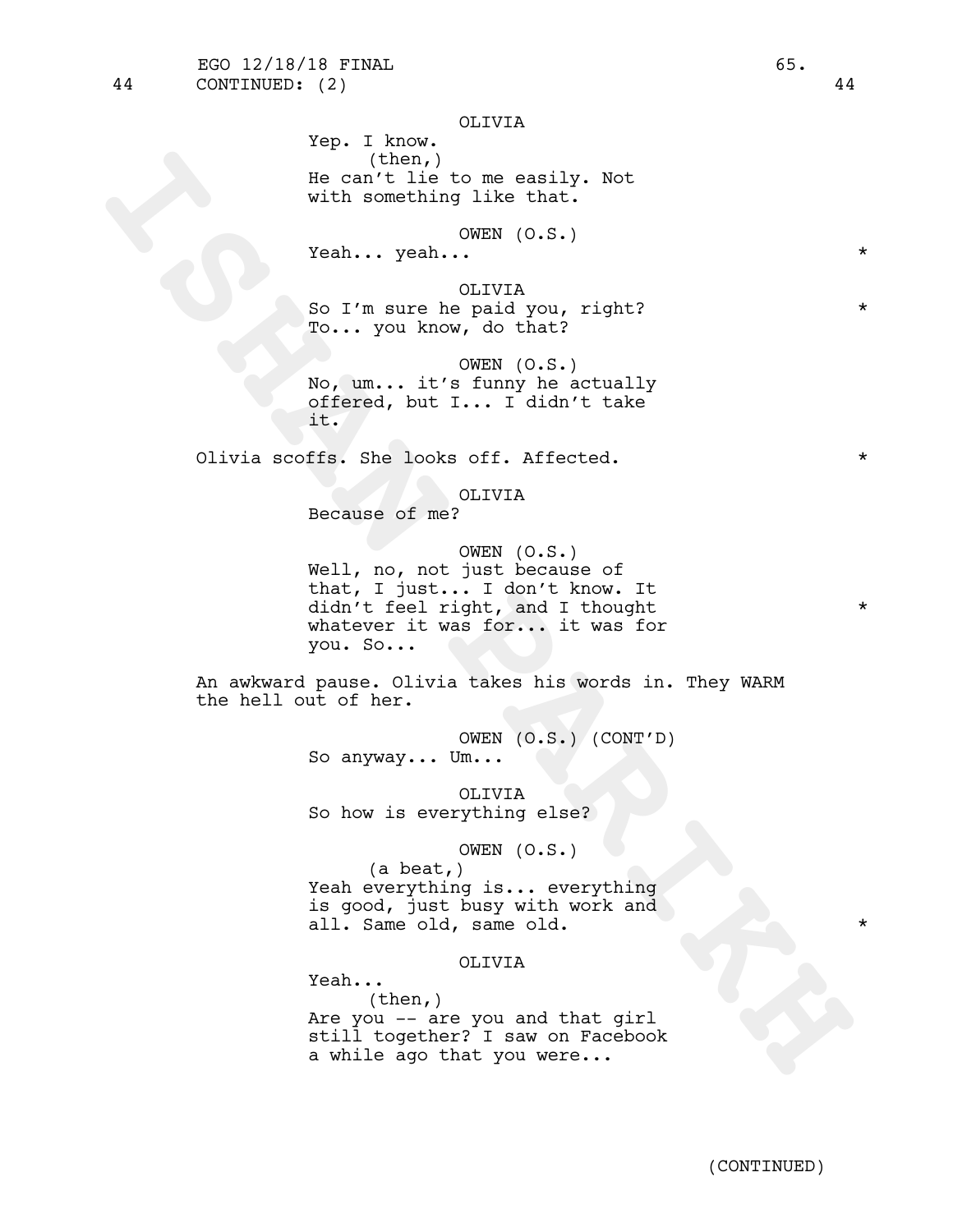```
Ah, no... no we actually broke up<br>
a few months ago, so... ah...<br>
clivia scolas herself silently.<br>
Oh. I'm - Gosh I'm really sorry<br>
Owen.<br>
(then,) OFFUR (0.5.)<br>
Yeah, it just... didn't work out.<br>
But you know... life is li
                                OWEN (O.S.)
                       (another beat;)
                  Ah, no... no we actually broke up
                  a few months ago, so... ah...
        Olivia scolds herself silently. *
                                OLIVIA
                  Oh. I'm -- Gosh I'm really sorry *
                  Owen.
                                OWEN (O.S.)
                       (then,)
                  Yeah, it just... didn't work out.
                  But you know... life is life. *Olivia closes her eyes for a beat. Saddened. Then, *nodding: *
                                OLIVIA *
                  Yeah. Life is life... \starA beat. Olivia is silent. \starOWEN (O.S.)
                  Alright, well I, uh... I was about
                  to head out to the gym, so... if
                  there's anything else --
        Olivia immediately jumps to respond as she INTERRUPTS *
        OWEN --OLIVIA
                  Oh no, I just called. Just to see
                  what you were up to. It was...<br>really nice talking to you.
                                OWEN (O.S.)
                  Sure. Yeah.
                               OLIVIA
                  Okay. Take care. Bye.
                                OWEN (O.S.)
                  Okay. Bye.
        Olivia hangs up. She sits back in her car. Breathes.
        Impacted. *
        She then opens her purse. She pulls out an old
        photograph. *
```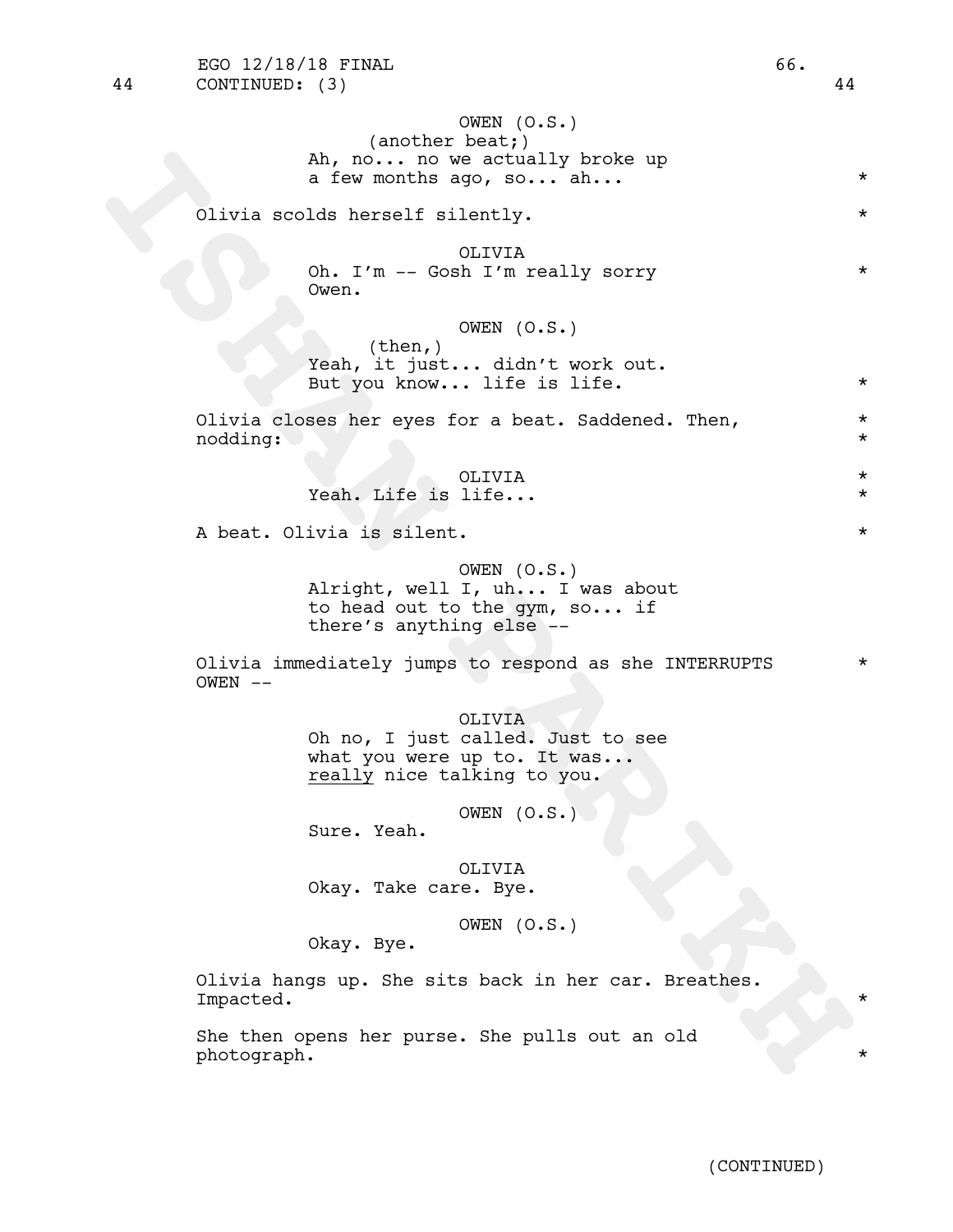We still bo NOT get to see the full thing. In fact, right<br>now, we don't every donget to see ARY of it. But now.<br>Neverto COOS ON OLIVIA'S HANDS as she now has the<br>photograph turned over to its' blank side. Written on it<br>is. ON OLIVIA. She stares at the photo with EMOTION. It's like a FOUNTAIN OF MEMORIES pouring back into her. We still DO NOT get to see the full thing. In fact, right now, we don't even get to see ANY of it. But now... We're CLOSE ON OLIVIA'S HANDS as she now has the photograph turned over to its' blank side. Written on it is... **2005** \* And now she turns the photo over for us to see... HER and OWEN. From long ago. In their college years.  $*$ They're younger... and HAPPIER. Olivia stares at the picture fondly. Lingering on the memory. Off Olivia, stirring with sentiment, we CUT TO  $*$ 45 EXT. LAKESIDE - EVENING 45\* GREG walks up to the edge of the lake. Stares intensely  $*$ at the shimmering lake water. The black duffel bag is in  $*$ his hand.  $\star$ INSERT CUT: \* *GREG in the bedroom. He's reading the fertility test* \* *results from the gynecologist. Despondent.* \* BACK ON GREG. He opens up the duffel bag. Starts CHUCKING \* cash bundles out into the water.  $\star$ We HOLD TIGHT ON him as he throws stack after stack...  $*$ and off his FLAMING SILENCE... FADE TO \* 46 INT. BAR - EVENING 46\* OLIVIA enters this empty and DEAD bar. She seats herself. Signals for A DRINK. WE HOLD ON OLIVIA. Looks around, scanning the bar. Until... 44 CONTINUED: (4) 44 EGO 12/18/18 FINAL 67.

BOOM. Her eyes STOP at...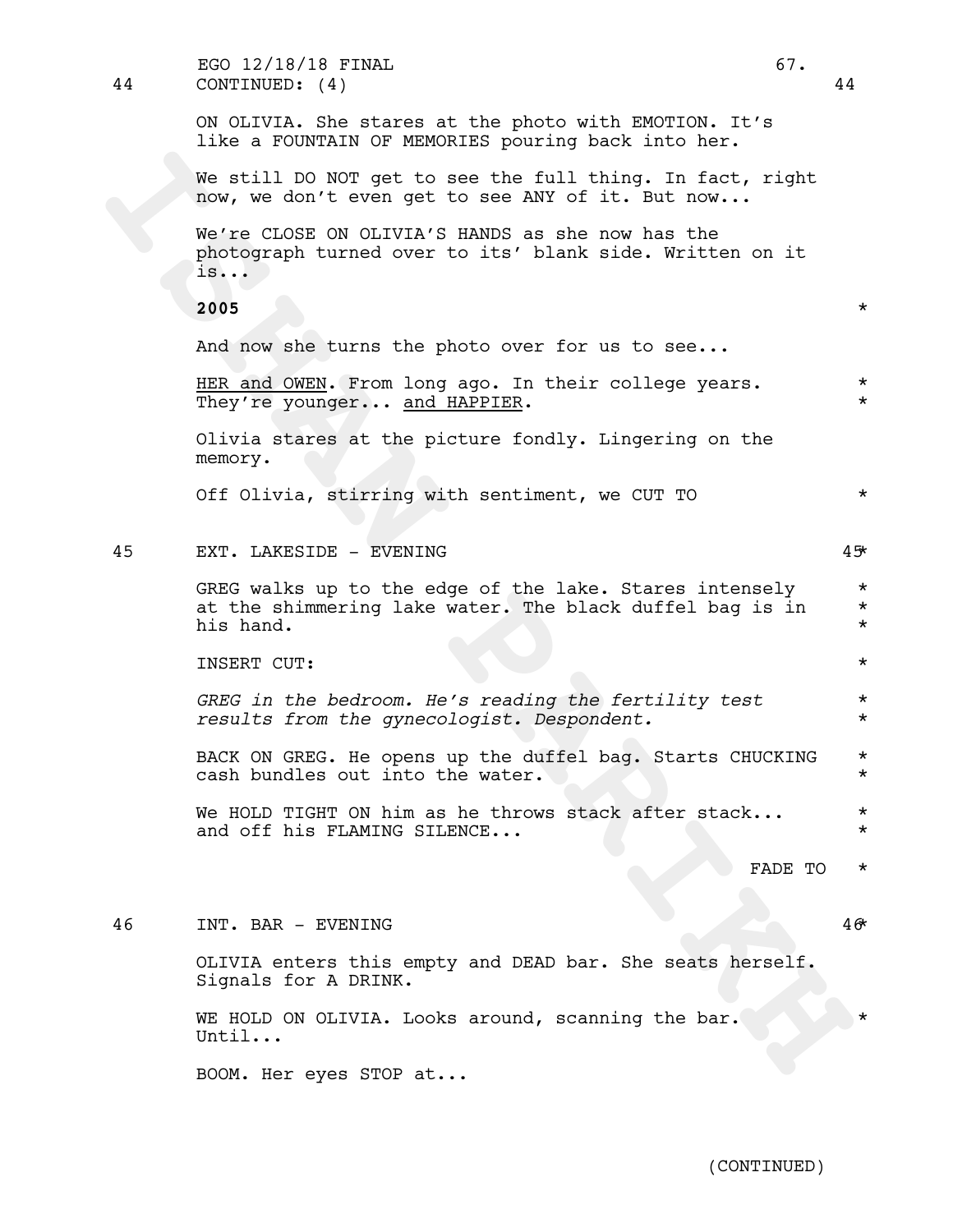46 CONTINUED: 46  $EGO$  12/18/18 FINAL 68.

A WOMAN. Olivia double checks her curiously. \*

But WE already know this woman. <u>She is BVANGEITNE</u>.<br>
Evic looks at Olivia.<br>
IS there.<br>
IS the WEST INTER SOLUTE SUITS SUITS And the New York of the Solution of the Solution of the Solution of the Solution of the Solution But WE already know this woman. She is EVANGELINE.  $*$ Evie looks at Olivia.  $\star$ 

# $EVIE$   $\star$

Hi there.

# OLIVIA

Hello.

The Woman turns back to her drink. Then looks back at Olivia who keeps eyeing her.

- $EVIE$   $\star$ Are you going for a shot or pint?
	- OLIVIA

I'm -- I'm sorry?

 $EVIE$   $\star$ Hard liquor or beer?

Off the Evie's look. She is a bit day-drunk.  $*$ 

## OLIVIA

Just beer. \*

EVIE TOASTS her glass to Olivia, who manages to offer a \* smile at her. And then, she TURNS back to The Woman.  $*$ 

OLIVIA (CONT'D)

I'm sorry, I'm probably wrong, but<br>-- you seem really, really familiar. Have we met before?

# EVIE  $\qquad \qquad \star$

No ma'am. \* (a beat,) \* But you've probably seen me around.

Olivia goes confused. Then, she quickly has an epiphany. \* Her eyes LIGHT UP --

OLIVIA

Oh my god. Of course -- you're - you're Evangeline Gleason! From Evie Talks!

And she seems excited, but Evangeline simply nods quietly. Almost as if her name is a curse.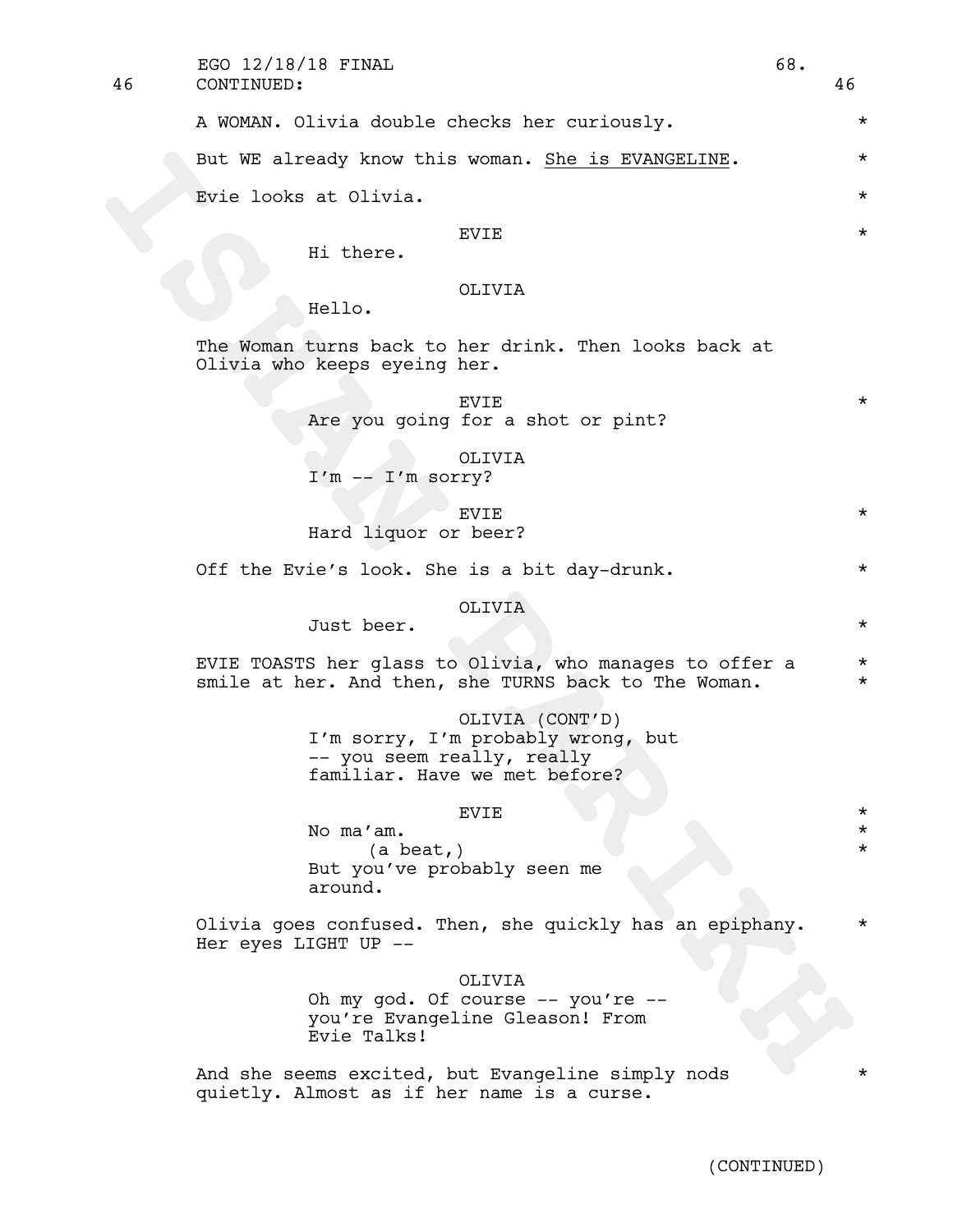# EVIE

# Yep. Guilty.

And the smile suddenly disappears from Olivia as she realizes something.

> OLIVIA Oh yeah... I heard what happened... or what... you did...

EVIE (sarcastically,) Did you now?

## OLIVIA

Yeah, I -- that was some shocking stuff. No offense.

EVIE

Yeah. Yeah it... it happened for sure...

OLIVIA \* Sorry  $-$  I  $-$  didn't mean to bring it up like that --

EVIE No, it's fine. I brought it on myself so...

Olivia turns back to her beer that has been set in front of her. She takes a sip. Evie notices her down mood.

> EVIE (CONT'D) Can I ask what's wrong?

A BEAT. Olivia looks back at Evie.

And the smile auddenly disappears from Glivia as she<br> **ISHAN PARIKHAN Disappears from Glivia**<br> **ISHAN PARIKHAN PART ARE WITH AND MORE START AND MORE START (SACCACLORITY)**<br> **ISHAN PART ARE START AND START AND START AND STAR** EVIE (CONT'D) Sorry. It's just... after years of talking to people -- <sup>I</sup> can tell 'em by the face now.

Olivia shares <sup>a</sup> look with Evie. She starts to crack up. Even Evie laughs.

OLIVIA You would find it crazy.

## EVIE

(chuckles,) You can try me, honey. I dare you.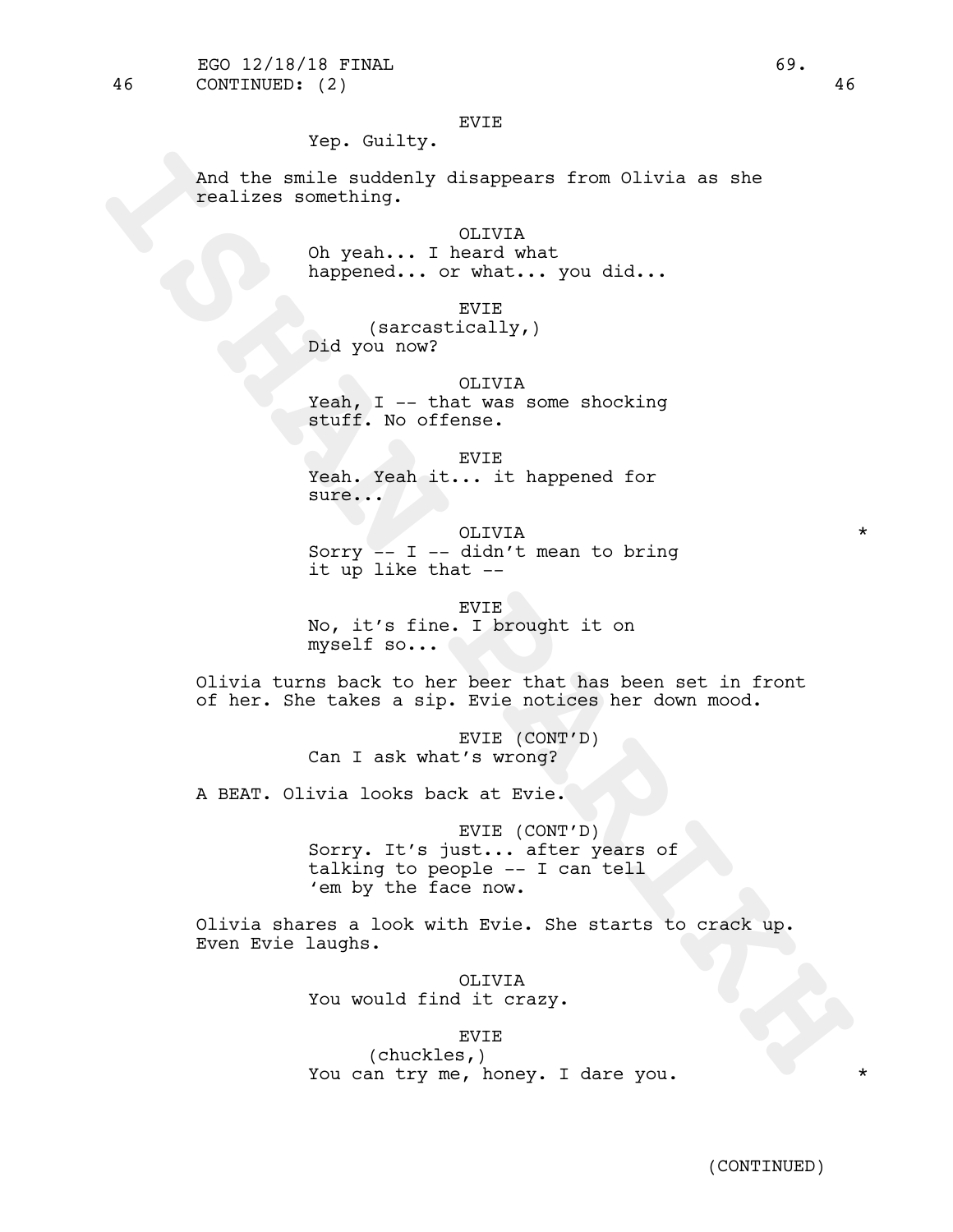46 CONTINUED: (3) 46 EGO  $12/18/18$  FINAL 70.

Olivia laughs it off. Then -- seriously --

OLIVIA My husband stole thirty-eight grand for us to go on vacation.

Olivia sips her pint of beer.

OLIVIA (CONT'D) He thought we were going to have a baby... but he's... we're never \* going to have any kids. \*

Evie nods. Takes it in. She's really not shocked by it.

EVIE

Is that all?

# OLIVIA As of recent. Yeah.

A beat. They both drink. Evie remains glued to Olivia's words. *Go on...*

> OLIVIA (CONT'D) It's just... (a beat,) Too much pride to deal with. You

know... <sup>I</sup> feel so -- so suffocated -- you -- have you ever been married?

EVIE Uh, well  $I$  --

Evie awkwardly shakes her head as Olivia realizes \* something.

> OLIVIA Oh wait, yeah, never mind. Sorry. \* \* \* \*

Evie nods. Keeps listening --

# OLIVIA (CONT'D)

**ISHAN PARTICULAR CONTINUATION**<br> **ISHAN PARTICULAR PARTICULAR PARTICULAR PARTICULAR PARTICULAR PARTICULAR PARTICULAR PARTICULAR PARTICULAR PARTICULAR PARTICULAR PARTICULAR PARTICULAR PARTICULAR PARTICULAR PARTICULAR PARTIC** So yeah, anyway he went and stole -- all that money. And -- expects me to be all hoo-hah about it. And I'm over here trying to get him to leave la la land and --

EVIE Did you say something about pride?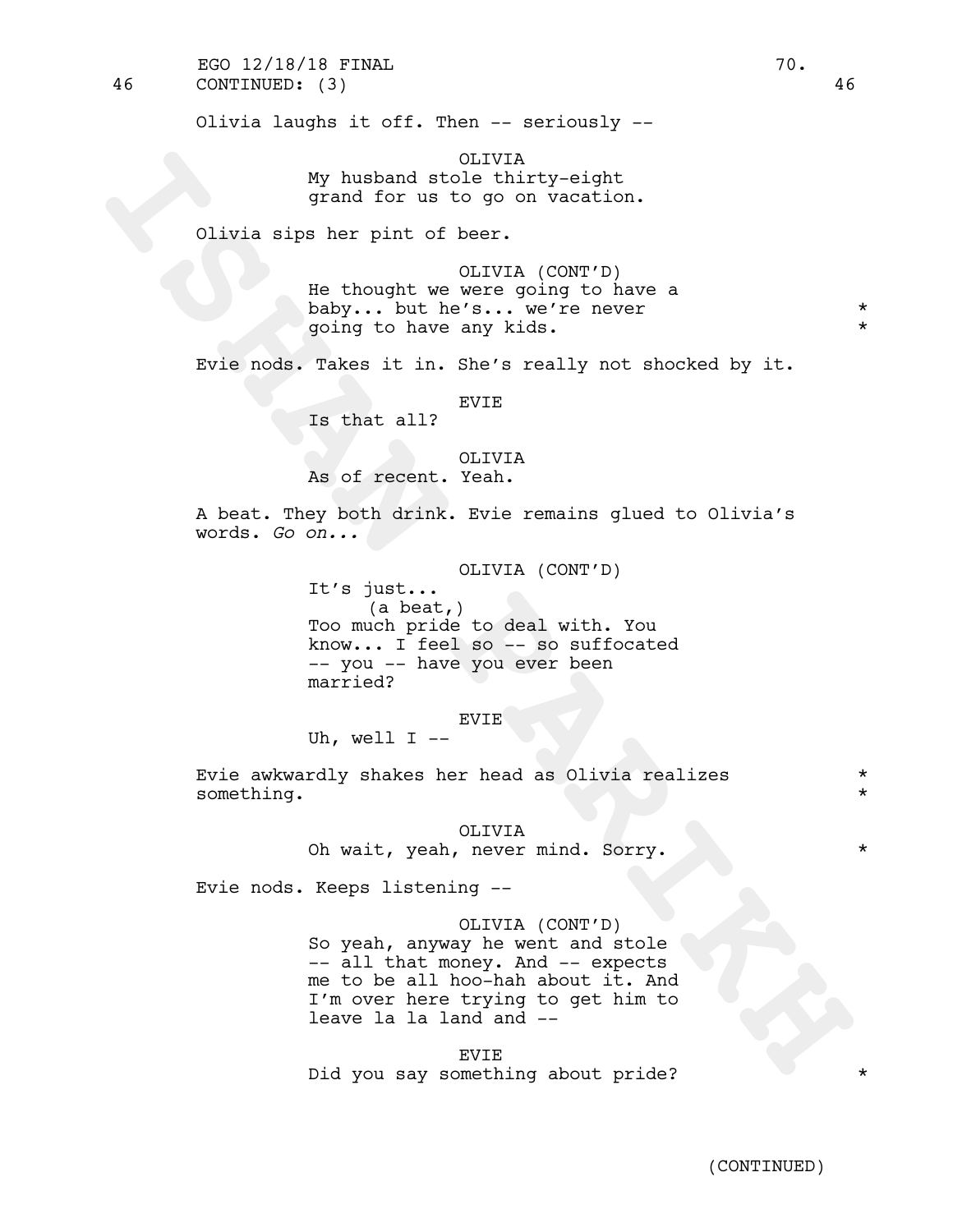46 CONTINUED: (4) 46

# OLIVIA

What?

# EVIE You said "too much pride?"

**ISHAN PARIKH** OLIVIA Oh, yeah. Yeah, just -- I married \* a narcissist, you know?  $*$ 

# EVIE

Yeah..?

INSERT CUT: \*

*Somewhere in an open field, GREG throws the cash bundles* \* *into a pond of water...* \*

> OLIVIA (V.O.) \* Like the kind of freak that's  $*$ lost... can't see how pathetic he \*  $\overline{\mathbf{a}}$ ...  $\overline{\mathbf{b}}$

*He throws the rest of the bag with the rest of the money* \* *into the water.* \*

BACK ON OLIVIA. She's looking at Evie, who is smiling all  $*$ <br>the way through. the way through.

## OLIVIA

It's like -- he can't wake up...  $\star$ you know? \*

## EVIE

Are you happy?

Olivia stops herself from answering.

EVIE (CONT'D) With your husband? Are you happy with him?

OLIVIA Um... I mean, I've known the guy forever, so, like --

EVIE That's not what I asked. (a beat,) I asked are you happy with him?

A BEAT. Olivia is unsure of herself.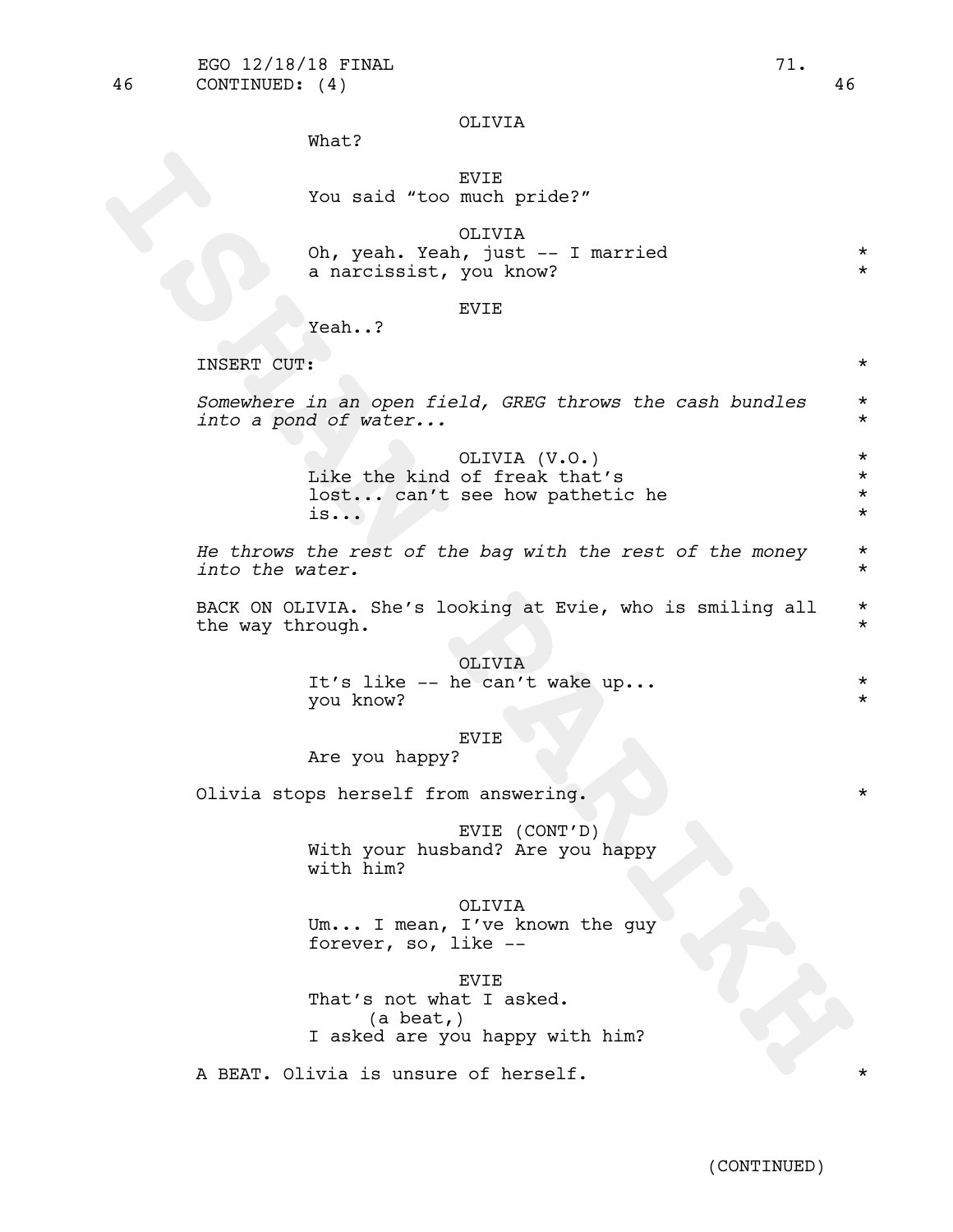46 CONTINUED: (5) 46 EGO 12/18/18 FINAL 2002.

Evie smiles at her. She takes a sip of her beer.

EVIE (CONT'D) You know... I don't really have any credibility right now to advise you. For the... obvious reasons...

# OLIVIA

No. Please, go ahead...

You know... Tank (control)<br>
Nationary credibility right now to<br>
any credibility right now<br>
acrise you for the... obvious<br>
reacons...<br>
ISL if going and ...<br>
But if  $\frac{1}{2}$  and  $\frac{1}{2}$  and  $\frac{1}{2}$ <br>
ISL if  $\frac{1}{2}$  and EVIE But if I did have any...  $(then, )$ It sounds like your husband and I \* are more alike than you would think...

### OLIVIA

Huh. Really..?  $\star$ 

EVIE (nods; smiling,) \* Yep... (a beat,) So if I were you, I would leave the man.

A LONG BEAT. Olivia and Evie lock eyes on that. And then...

They both start laughing. Shallow humor. \* \*

OLIVIA \*

You. You are living your best \* life.  $\qquad \qquad \star$ 

# EVIE \* \*

It sure is one hell of a life! For  $\uparrow$ sure...  $\star$ 

#### OLIVIA

Aw, Gosh... Anybody tells you to \* plan your life, don't do it. \* You'll make a fool of yourself.  $*$ 

#### EVIE

(chuckles,) \* You're not a fool.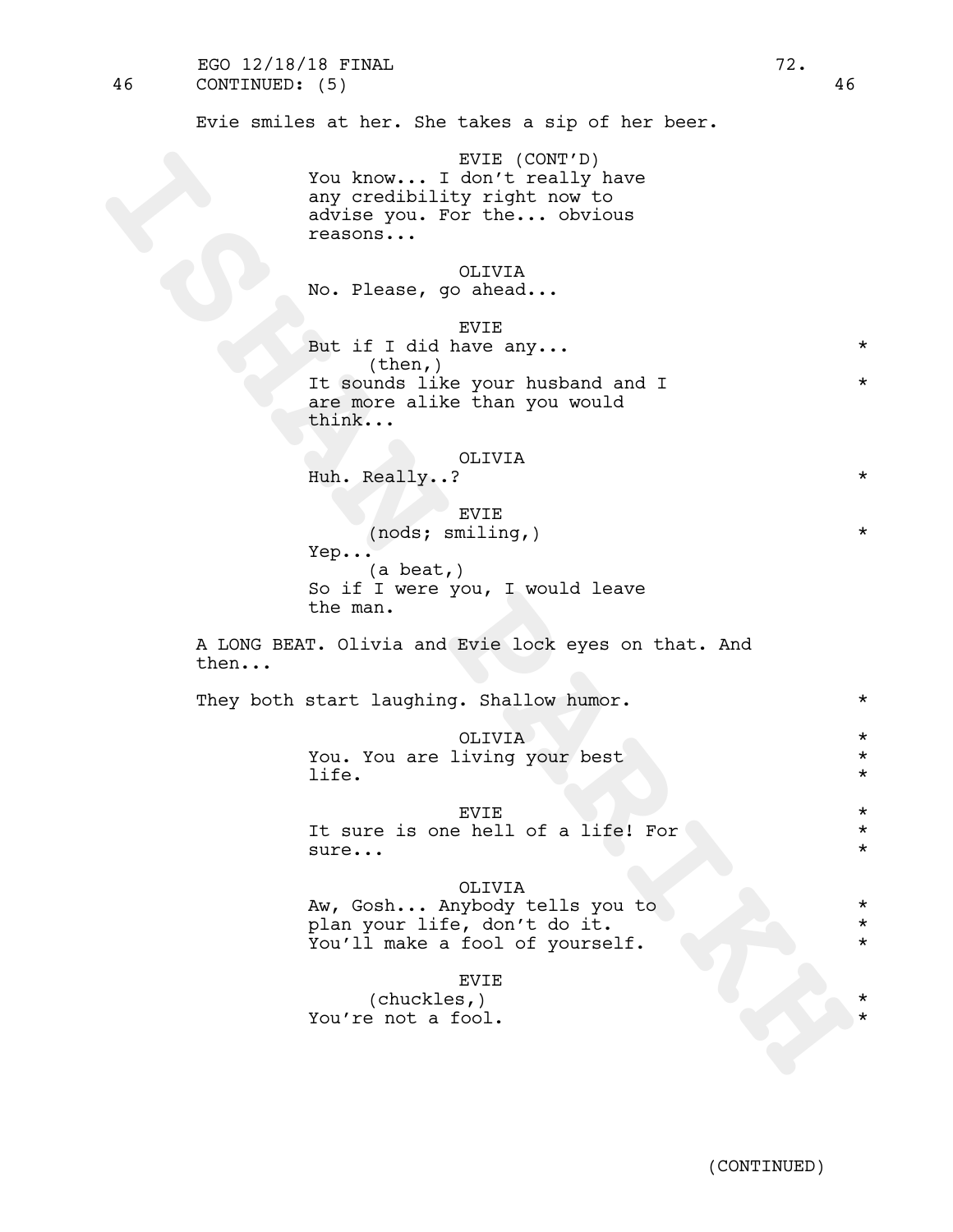**ISHAN PARIKH** OLIVIA \* Do you see me right now? \* (holds up her beer,) \* Pre mid-life crisis. \* Evie smiles. Nods. Then -- \* EVIE \* (a beat,) \* Plan again. \* And as Evie goes back to her beer, we HOLD ON OLIVIA who takes a big gulp. The smile fades from her face and \* becomes more serious. She is considering something... \* 47 INT. LIVING ROOM - GREG AND OLIVIA'S APARTMENT - DAY 47 OLIVIA walks in. Finds GREG sitting on the couch right where she left him. She puts her purse down and sits on the couch. Silent. Greg, noticing her silence, leans forward. A beat Looks \* at her -- *How to begin?* \* GREG You okay? OLIVIA Where is the money? Greg looks off. Breathes. OLIVIA (CONT'D) Is it still in the house? GREG Liv, can we talk about us first? OLIVIA Is the money still in the house, Greg? Greg doesn't answer. OLIVIA (CONT'D) Is it? And then -- GREG No. I got rid of it.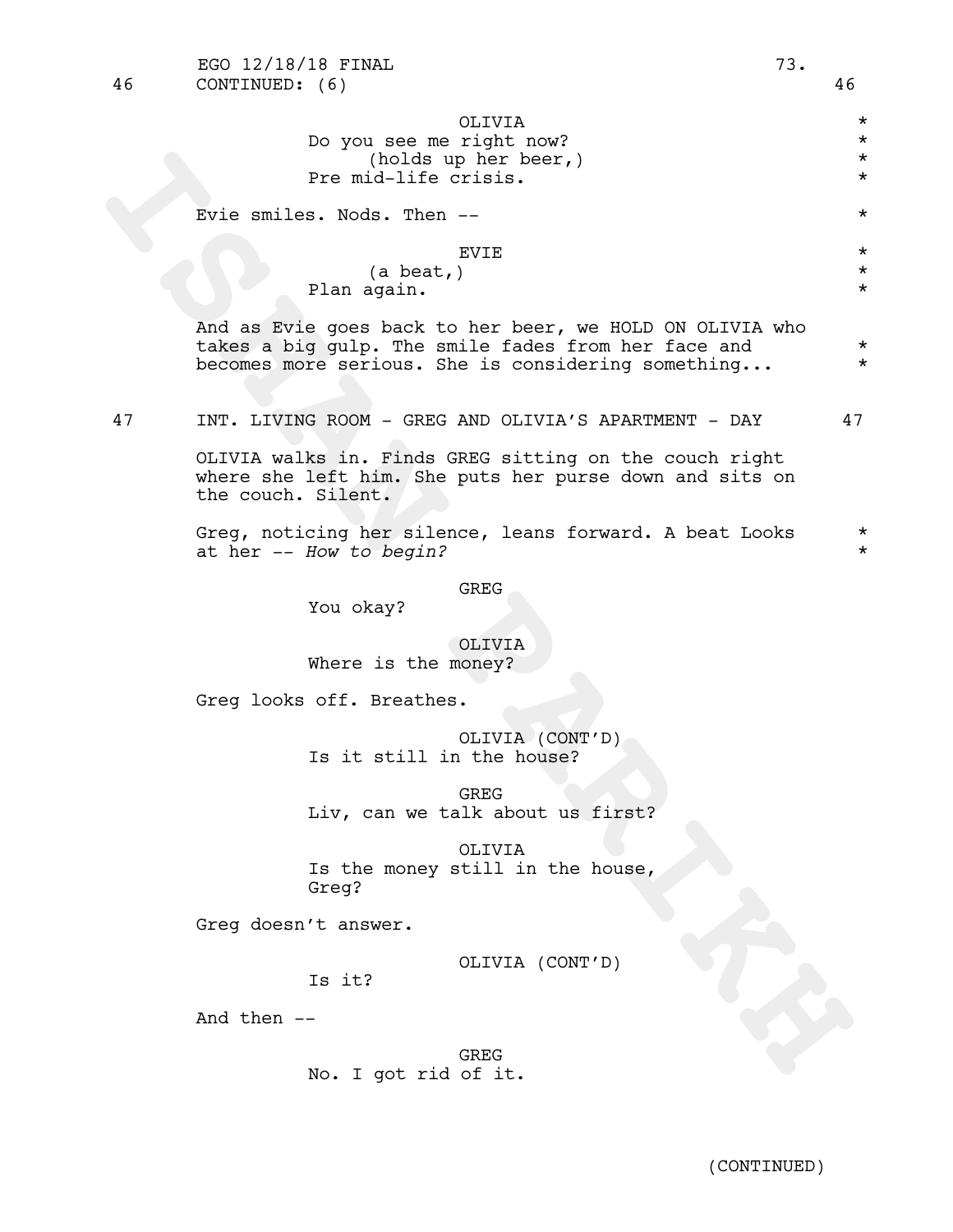Olivia nods.

Listen, I.V... GREE (CONT'C)<br> **ISHAN PARTIC CONTEXT**<br> **ISHAN PARTIC THE TRANSPARENT ON A STAR PARTIC THE STAR PARTIC THE VALUE TO THE AND STAR PARTIC THE VALUE TO A THE PARTIC THE TRANSPARENT IN THE STAR PARTIC THE TRANSPA** GREG (CONT'D) Listen, Liv... about what we said to each other earlier... I... (then,) I didn't mean everything that I said, I just -- it was in the heat of the moment -- I didn't mean to hurt you. I just -- (then,) You throwing that in my face. I --I didn't appreciate it at all. No -- no spouse would have. And that... was unfair. That you stuck that in my face while we were mad at each other --

As Greq talks Olivia is plain. And right in the middle of  $*$ him talking, she speaks, cutting him off entirely --

GREG (CONT'D) OLIVIA GREG (CONT'D)<br>I mean, we could have saved -- I want a divorce. that conversation for another time, some time when we weren't yelling in each other's faces --

And Greg STOPS. Not fully understanding what he just heard from her...

### GREG

Wh-What?

And now Olivia looks directly into Greg's eyes... His \* soul...  $\star$ 

### OLIVIA

I want a divorce.

Off Olivia -- PITIFULLY COLD AS CAN BE -- \*

CUT TO BLACK

INT. CAFE - DAY

Find GREG sitting at a table, speaking to a WOMAN O.S.

GREG

Listen, I just want to say, I'm glad we were able to do this. It's great that Megan introduced us.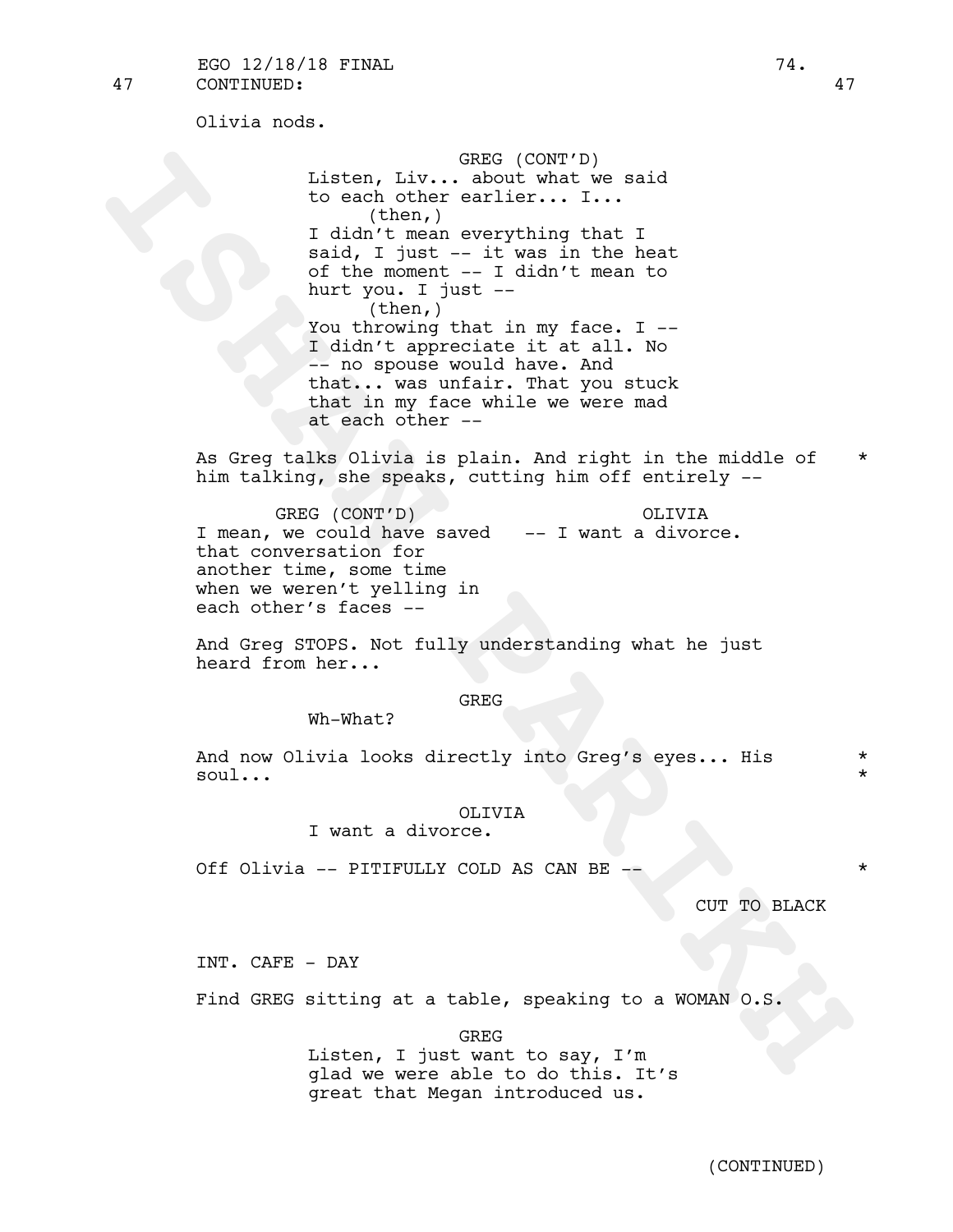WOMAN (O.S.) Likewise. Megan been a friend of mine for quite some time.

And now we ARM AROUND to find that Woman's voice belongs to...

MIA BLOOM. She sits, faintly smiling.

GREG It's amazing how mutual friends can do so much!

MIA

Yes.  $(then, )$ Yes it is.

Greg smiles. Clearly he's enjoying this date.

MIA (CONT'D) So... Greg. I hope you don't mind. I have to get this out of the way.

GREG Oh of course, go ahead.

# MIA So you mentioned you were married before?

And we HOLD ON GREG. His smile starts to fade just a little, and before he can answer, we --

BLACK OUT.

# TITLE CARD: **III. Evangeline**

OVER BLACK, we hear the sound of WIND SWAYING... the \* faint astir of NATURE...  $\star$ 

FADE IN:

48 EXT. UNKNOWN OPEN FIELD - DAY 48

mine for quite some time.<br>
And now we A2M AROUND to find that Woman's voice belongs<br>
to...<br>
MIX BLOOM. She sits, faintly smiling.<br>
It's amazing Anov mutual friends<br>
(RIS = 10 0 60 much)<br>
MIX<br>
Yes, (Then,)<br>
Yes it is.<br>
Oreg We're CRAWLING UP ON A FEMALE BODY laying on the ground. And we get closer and closer... and closer... and we HALT on her FACE to see --

It's Evie. \*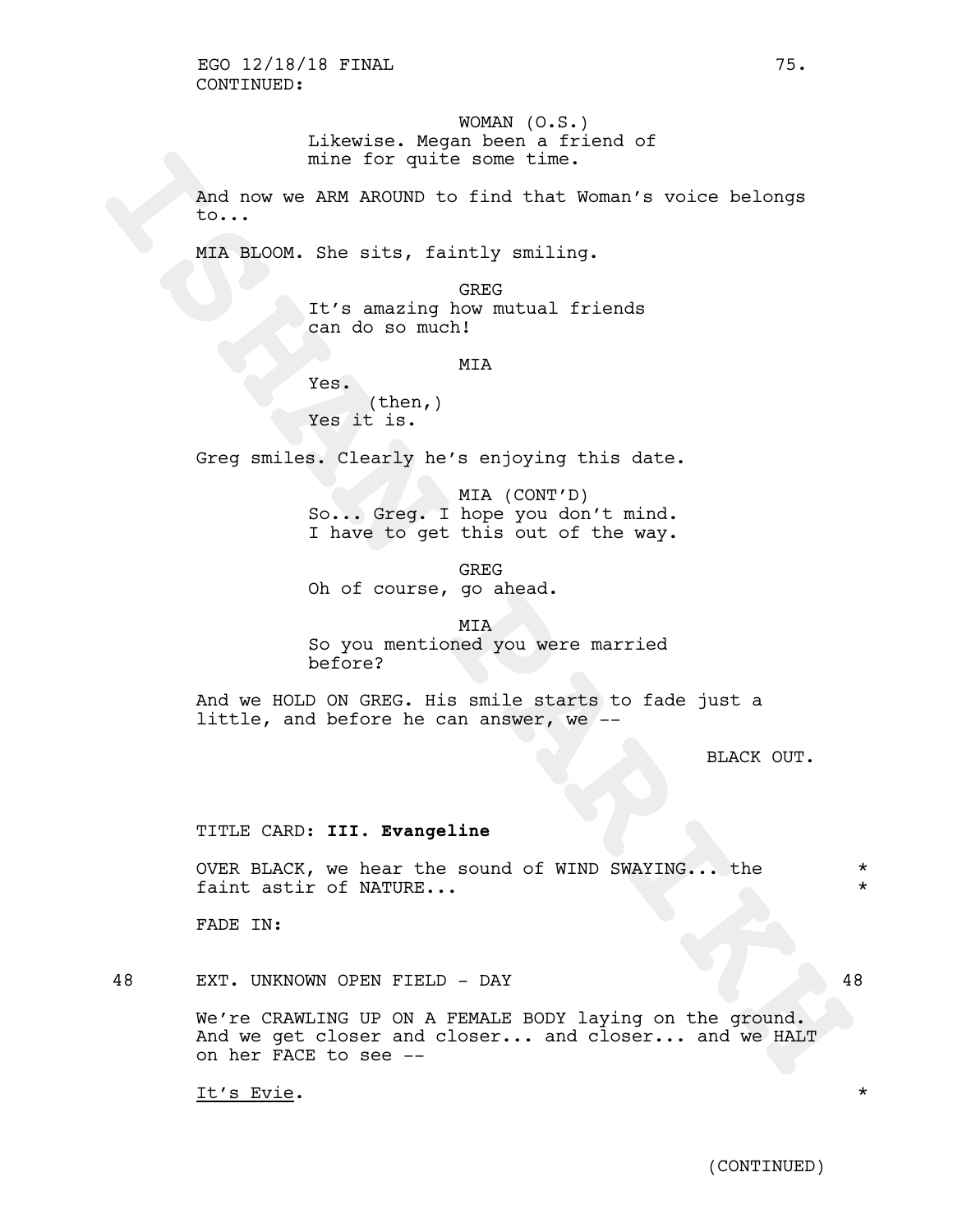| 48 | EGO 12/18/18 FINAL<br>76.<br>CONTINUED:                                                                                          | 48      |
|----|----------------------------------------------------------------------------------------------------------------------------------|---------|
|    | She awakes. INHALES a large breath. She's just had a<br>startling awakening.                                                     | $\star$ |
|    | Evie looks at her view. It's just plain BLUE SKY. She now<br>pulls up -- AS DO WE ALONG WITH HER -- to find herself<br>in:       |         |
|    | AN OPEN FIELD. Ahead of her is endless GREEN GRASS with<br>NOTHING around her. Evie's eyes glance beside her to                  |         |
|    | A GUN. Sitting a few feet away from her CUT TO:                                                                                  |         |
|    | Evie picks up the gun. Holds it. Has no idea what it's<br>here for. She hears something                                          |         |
|    | WHIS-WHIS-WHIS-WHIS WHIS-WHIS-WHIS-WHIS                                                                                          |         |
|    | A loud whispering sound. And now Evie TURNS to see --                                                                            |         |
|    | EVIE'S POV<br>Far across the field A FIGURE, BLURRED OUT, is<br>standing on the field. Neither us, or Evie can see who it<br>is. | $\star$ |
|    |                                                                                                                                  |         |
|    | OFF EVIE                                                                                                                         |         |
|    | CUT TO                                                                                                                           | $\star$ |
| 49 | INT. BEDROOM - EVIE'S APARTMENT - MORNING                                                                                        | 49      |
|    | EVIE wakes up. Just a strange dream. She shakes the<br>feeling off.                                                              |         |
|    | Evie gets out of bed and walks into --                                                                                           |         |
| 50 | INT. KITCHEN - EVIE'S APARTMENT - MORNING - CONT'D                                                                               | 50      |
|    | EVIE hits the coffee machine. It starts running.                                                                                 |         |
|    | She pours herself a glass of orange juice. Drinks it.                                                                            |         |
|    | She then CRACKS an egg and lets the yolk fall into a cup.<br>CUT TO:                                                             |         |
|    | Evie beats two eggs.                                                                                                             |         |
|    | She scrambles the eggs.                                                                                                          |         |

She grabs the coffee from the coffee machine.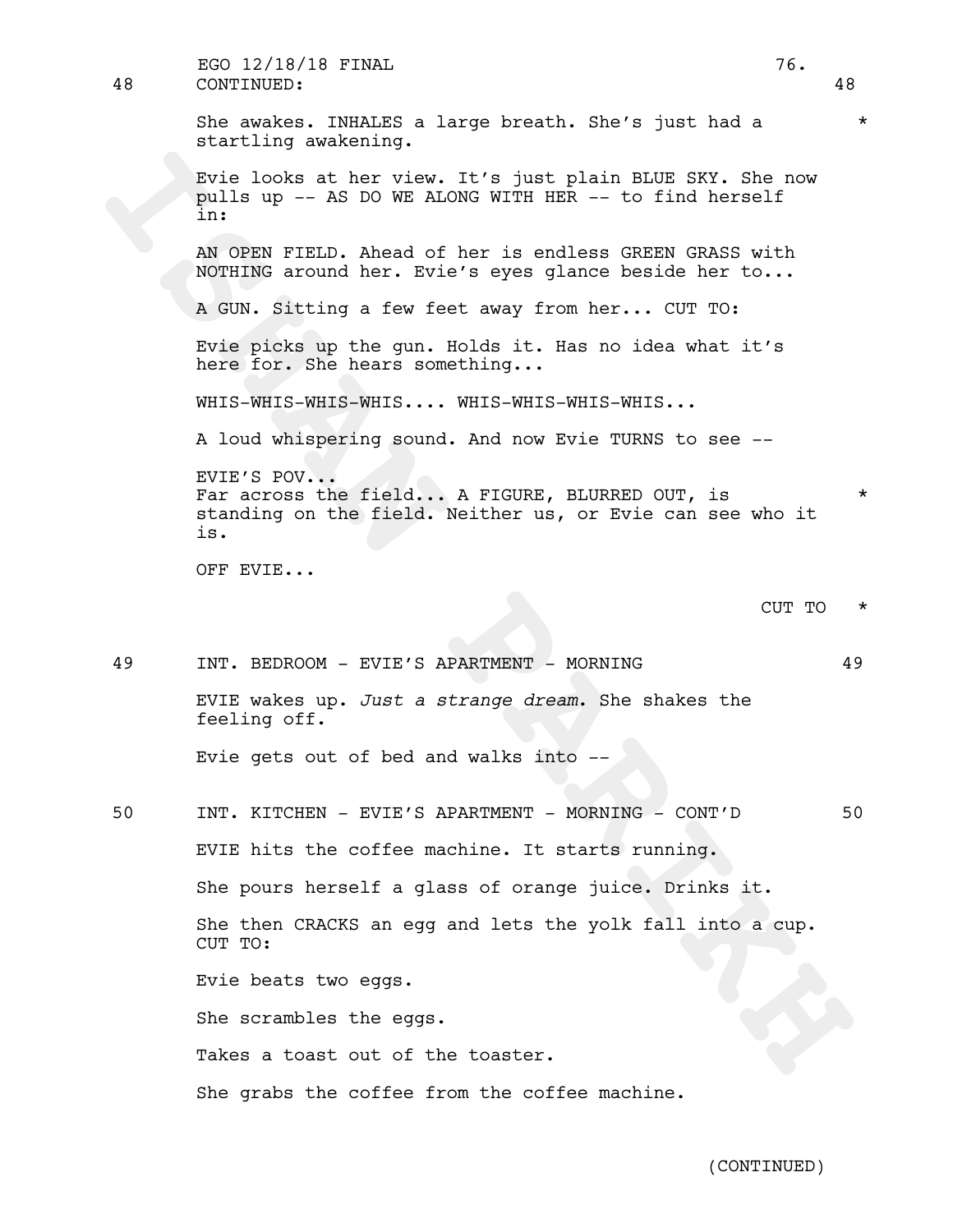50 CONTINUED: 50 EGO 12/18/18 FINAL 77.

> Evie eats her breakfast while on her laptop. We CUT TO HER LAPTOP.

She's on YouTube, checking VIEWS on her video.

We CUT TO a note pad on her table. It has all sorts of notes and paragraphs written. Some of the headings read:

**ADVICE** \*

**ANSWERING QUESTIONS**

**TUESDAY VIDEO**

**AGENDA**

CUT TO \*

50A INT. LIVING ROOM - EVIE'S APARTMENT - MORNING 50A\* EVIE. She is on the phone. Fed up.  $\star$ 

EVIE

She's on YouTube, checking VIEWS on her video.<br>
We CUT TO a note pad on her table. It has all acrts of<br>
notes and paragraphs witten. Some of the headings read:<br> **ABYONE MIXEMAL PARTNERS**<br> **ISHAND PARTNERS**<br> **ISHAND PARTNER** No -- Mom... Mom..? (then,) MOM. You don't need to be overcomplicate things.  $(then, )$ Yes... yes... I did. No I did.<br>Mom, I promise you, I did.<br>(a beat,) Okay, well if it's that easy, then maybe they can pick up the phone and call too. I mean -- I did, I did call a few times. I called them both after Dad's funeral, and I got tired of being the one who just kept giving.<br>(then,) No. I'm not saying  $-$  (then,) I'm not saying there's tension, it's just... we don't talk that much. We're just... not close. (a beat,) No... mom -- no it's not like that. You just always have to take everything out of context.

CUT TO: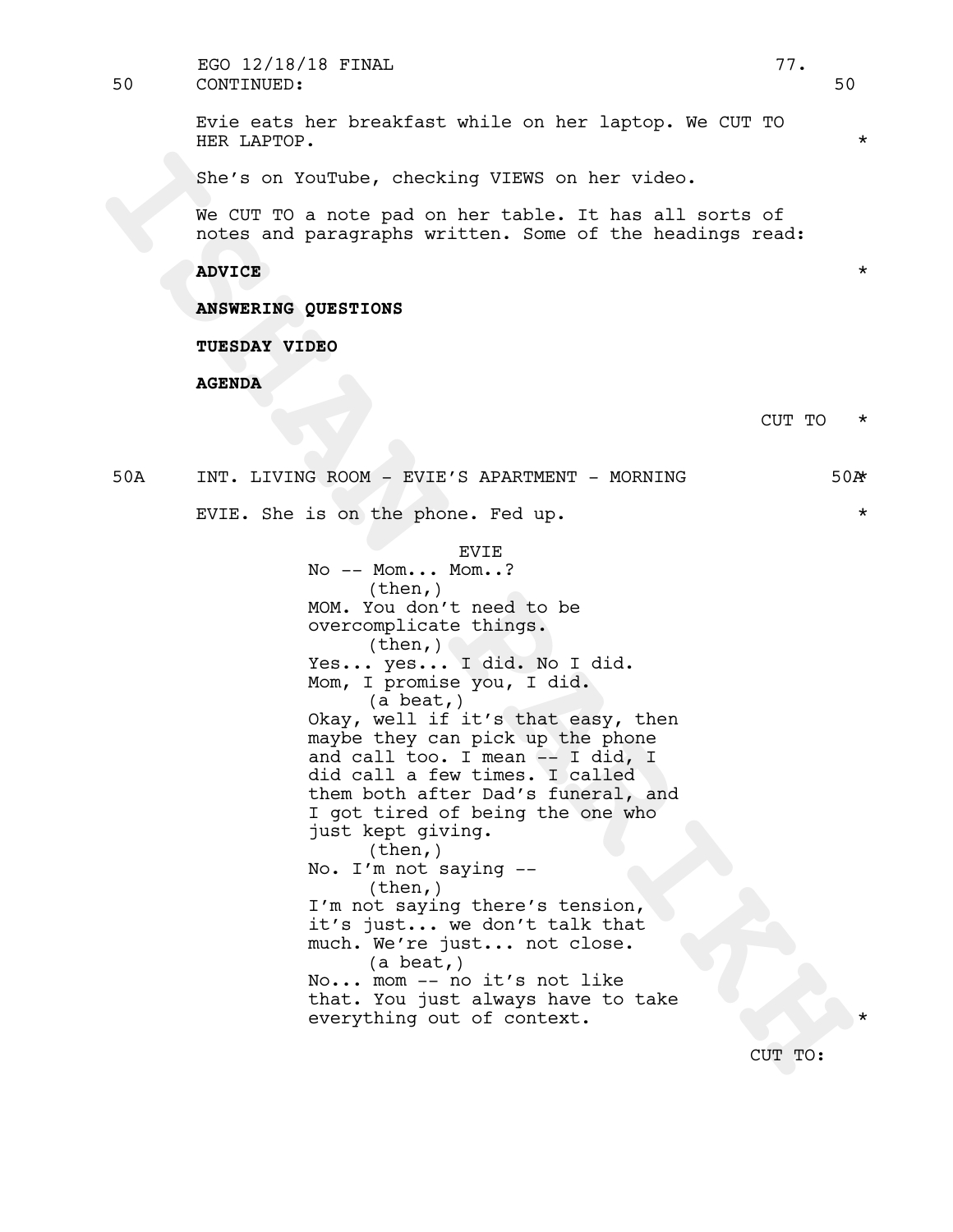# 51 INT. BATHROOM - EVIE'S APARTMENT - DAY 51

EVIE is in front of the mirror. She's applying her makeup. We CUT ON VARIOUS ANGLES OF her putting on eyeliner, mascara, lipstick, etc.

And finally, at the end of it, we GLIMPSE her in the mirror in FULL BEAUTY. \*

# 52 INT. KITCHEN - EVIE'S APARTMENT - DAY 52

EVIE, dressed up and in full glamor, sits in front of a \* laptop. She fastens a MIC on her sweater. She hits RECORD on the camera. She begins recording herself.

A BEAT. And now EVIE puts on a smiling face.

#### EVIE

Hi there! Welcome to Evie Talks! As always, I'm Evangeline, call me Evie -- Evie Gleason here. And every week, we're here to think, discuss, and learn about all things life.

EVE is in fract of the mirror. She's applying her<br>
ankenp. We CUT ON VANTOUS ANNGLES of her putting on<br>
evaluating, act, the end of it, we GLINERSE her in the<br>
And finally, at the end of it, we GLINERSE her in the<br>
mirror (a beat,) So just a few words for any new  $*$ viewers on this podcast, welcome! \* \* I'm excited to talk to you all, and hopefully you get something worth your time out of this. And if you do, then I'd love for you to hit subscribe and be back next week. This is totally nonprofit. I  $*$ do this for fun, because I do love \* talking to you guys. I try to get  $*$ these videos out every Tuesday for you all. Um, so with that, let's \* get started with this week's topic, which is, ah -- things to  $*$ avoid when you're feeling low. (then,)

And this is one, coming from personal experience that I can really attest to. I mean, for those of you that are familiar with my history -- I really -- I really learned lots of big lessons from that time in my life that I feel really confident in sharing with you in this video.

CUT TO \*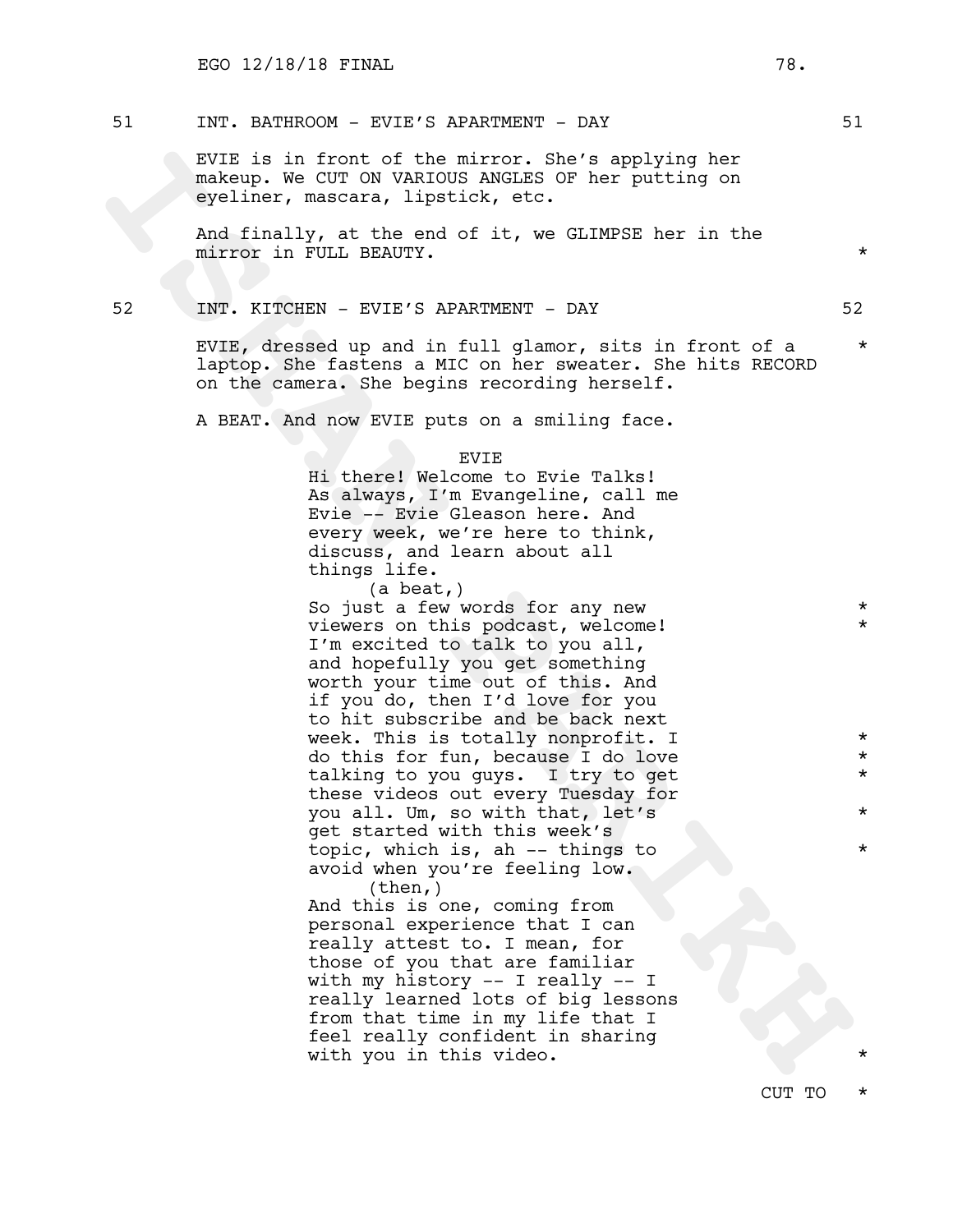53 LATER... 53

EVIE is on her laptop. She is finished recording her video, and watches the playback.

We HOLD ON EVIE. Watching herself -- SMILING -- \*

### EVIE

EVER is on her laptop. She is finished recording her<br>
video, and watches the playback.<br>
We HOLD ON EVIE. Watching herself -- SMILING --<br>
(from recording,)<br>  $SO$  then  $Mx$  squire at  $x$  or in proposition and<br>
from the condin (from recording,) \* *So thanks again, everyone -- and for our newcomers for joining me* \* *today. I appreciate it a lot. As* \* *always, I wish I had time to get more of your questions -- it's just -- I can only make these things so long..! Anyway, comment away, I always love hearing what you all have to say.*  $(then, )$ *So, take care everybody. Thanks for tuning into this week's Evie Talks, and I'll see you next week.*

The video recording ends. Evie closes her laptop and rises from the table.

54 EXT. LAKESIDE – DAY 54\* SAMES SAMES SAMES AT LAKES SAMES AND SAMES SAMES AND SAMES SAMES SAMES SAMES SAMES AND SAMES SAMES SAMES AND SAMES SAMES AND SAMES AND SAMES SAMES AND SAMES AND SAMES AND SAMES AND SAMES AND SAME

We TILT DOWN to a gorgeous setting of a lakeside. Find EVIE and a woman, CARMEN walking alongside the lake.  $*$ 

### CARMEN

Thank you so much for meeting me here Evie. I'm sorry it was on such short notice.

#### EVIE

Oh, it's not a problem, don't worry.

### CARMEN

No, I really do wish I could attend your sessions. It's just... with work and all, it just gets to chaotic. And I wouldn't even be able to get there on time, because --

EVIE No -- no worries Carmen. Anything I can do to help out. (then,) (MORE)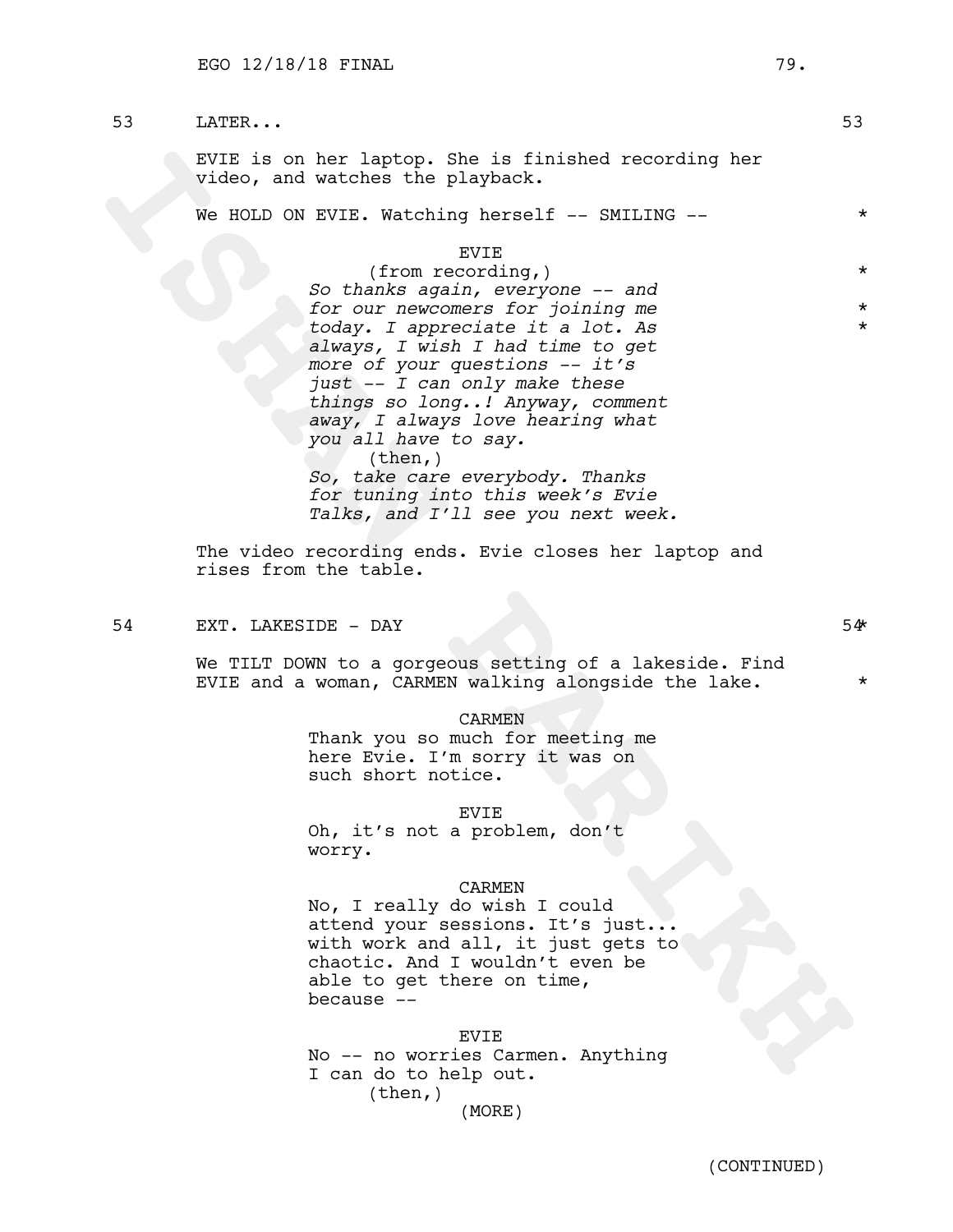# EVIE (CONT'D)

How have you been? I think last, we spoke on the phone.

# CARMEN

Um, yeah, it's been pretty smooth. For the most part. We're still working out the paperwork, my husband and I. These lawyers are... it's always gotta be on their time, you know?

### EVIE

Mhm. Yeah.

### CARMEN

And just -- really, I feel like I'm in my mid-life crisis. With, moving out, and trying to get the house on the market...

# $EVIE$   $\star$

Yeah. I know it can be hard.  $(\text{then},)$ So have you thought about what you can do after? Like -- some alternatives?

### CARMEN

Like, alternatives, as in..?

### EVIE

Casser (1991)<br>
ISH, yeah, it's been pretty smooth.<br>
Northa mont hart we have the fittil<br>
husband and I. These classress<br>
their time, you know?<br>
their time, you know?<br>
And just - really, I feel like<br>
Xhm. Teah.<br>
Name of the By alternatives, I mean,<br>activities. As in, interacting<br>socially. Like, for example, joining a book club... or a yoga class. Those can always be helpful. I know, after Tyrell passed, I joined one and it really, really helped.

Carmen takes that in. Nods.

### CARMEN

God, that must have been so hard for you. I can't imagine -- I mean, my husband and I, we ended on terrible terms, but... you and your fiancee...

And Evie is being hit with all KINDS of emotions...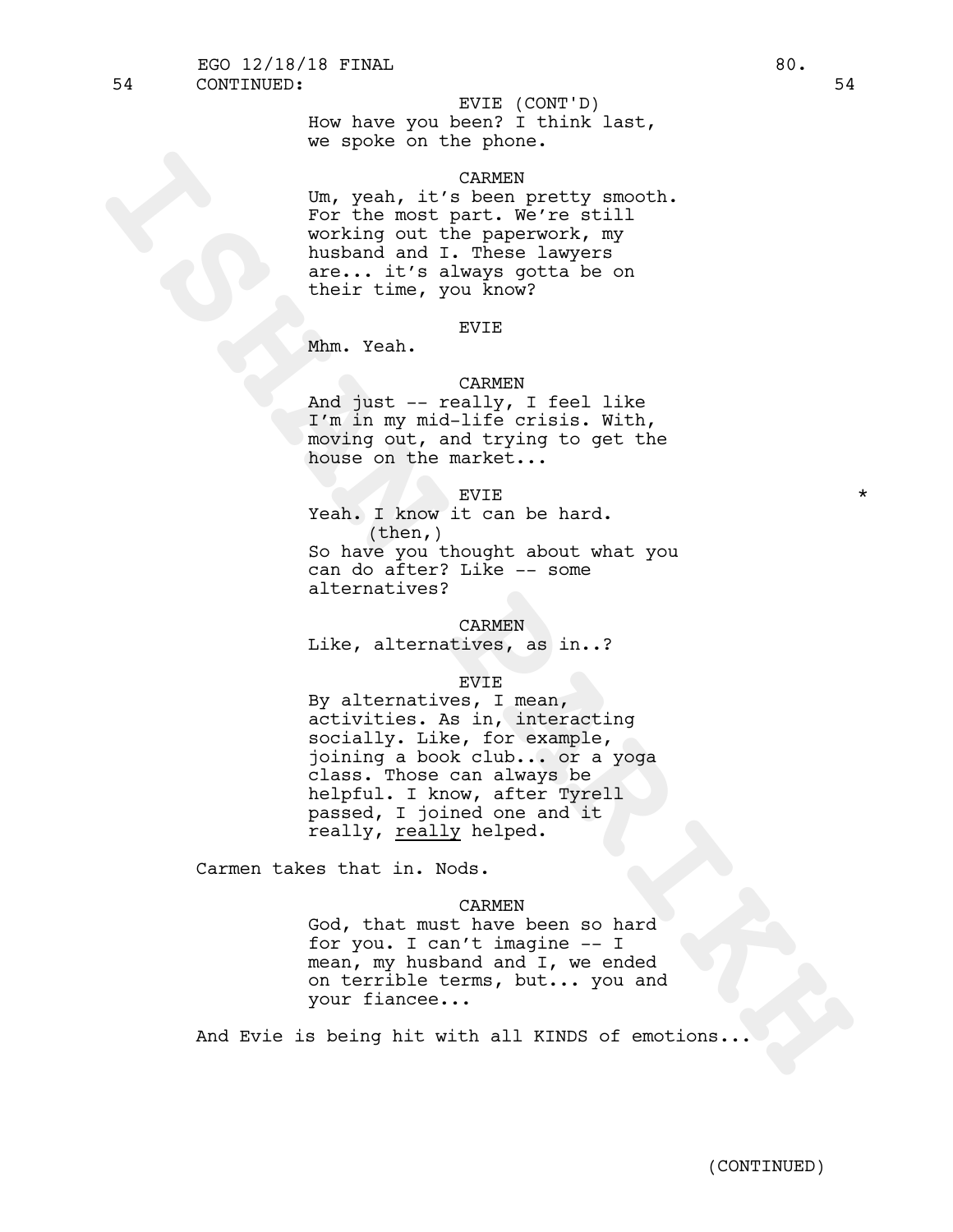EVIE

you know, the more we focus on<br> **IRAN, rather how we can move on...**<br> **IRAN, rather how we can move on...**<br> **IRAN, really miss him.** II-1,<br>
think of him every day, I just...<br>
Eow did he pass?<br>
EV1e panses.<br> **ISMAN PARTICUL** Yeah. It was -- it was rough. But, you know, the more we focus on that, rather how we can move on... (then,) I mean, I really miss him. I - think of him every day, I just...

CARMEN

How did he pass?

Evie pauses.

CARMEN (CONT'D) Oh sorry, if you don't mind me asking.

EVIE No, no  $--$  of course  $--$ CARMEN (CONT'D) \* I'm sorry.

EVIE

No, don't be. He, um...  $(\text{then},)$ Had a tumor in his stomach. And by the time we found out about it, it was... terminal.

CARMEN

I'm so sorry.

# EVIE

Yeah...

CARMEN Were you together for a long time?

# EVIE

Um, we met at the end of grad school. Then, we were engaged.  $*$ So... and then soon after that he \* was diagnosed. So it was really a tight window.

### CARMEN

In the middle of planning your wedding?

### EVIE

We had just started, yeah. And then... he was in treatment not long after...

And Evie is starting to tear up. Carmen starts to worry.  $*$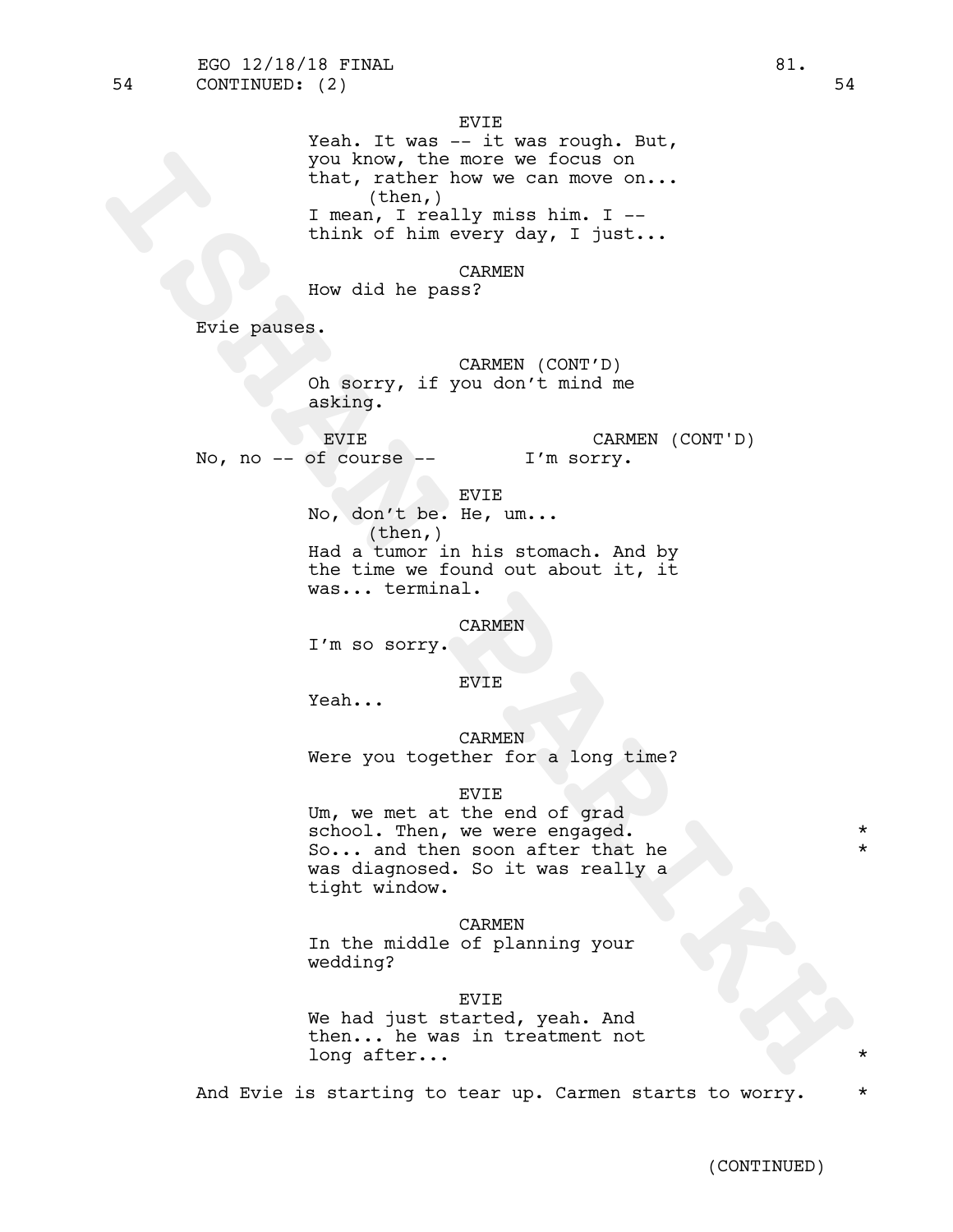| 54 | CONTINUED: (3) |                                                                                                                                                                  | 54                                          |
|----|----------------|------------------------------------------------------------------------------------------------------------------------------------------------------------------|---------------------------------------------|
|    |                | EVIE (CONT'D)<br>(wiping her tears,)<br>I'm sorry. Excuse me.                                                                                                    | $^\star$<br>$^\star$<br>$^\star$            |
|    |                | CARMEN<br>Aw, I'm sorry -- I am SO sorry. I<br>made you cry.                                                                                                     | $^\star$<br>$^\star$<br>$^\star$            |
|    |                | EVIE<br>No, no -- you're fine. It's me --                                                                                                                        | $^\star$<br>$^\star$                        |
|    |                | CARMEN<br>No, I'm sorry that was uncalled<br>for of me.                                                                                                          | $^\star$<br>$^\star$<br>$^\star$            |
|    |                | <b>EVIE</b><br>No, really, it's fine. I'm -- I'm<br>just sensitive like that. I'm a<br>big crier, I guess.                                                       | $^\star$<br>$^\star$<br>$^\star$<br>$\star$ |
|    |                | CARMEN<br>Well, I really think what you're<br>doing $--$ for all your $--$ can I<br>call them fans?                                                              |                                             |
|    |                | Evie, sniffing her tears, chuckles with flattery.                                                                                                                | $^\star$                                    |
|    |                | <b>EVIE</b><br>Oh                                                                                                                                                |                                             |
|    |                | <b>CARMEN</b><br>Your listeners they really have<br>a great educator.                                                                                            |                                             |
|    |                | EVIE<br>Aw. That's sweet of you to say.                                                                                                                          |                                             |
|    |                | CARMEN<br>Oh, and I almost forgot                                                                                                                                |                                             |
|    |                | And now Carmen takes out an envelope from her purse --                                                                                                           |                                             |
|    |                | CARMEN (CONT'D)<br>Because I have to leave soon<br>(hands the envelope,)<br>I forgot to give this to you. It's<br>the last two times, plus this one<br>combined. |                                             |
|    |                | And Evie is reluctant to accept --                                                                                                                               |                                             |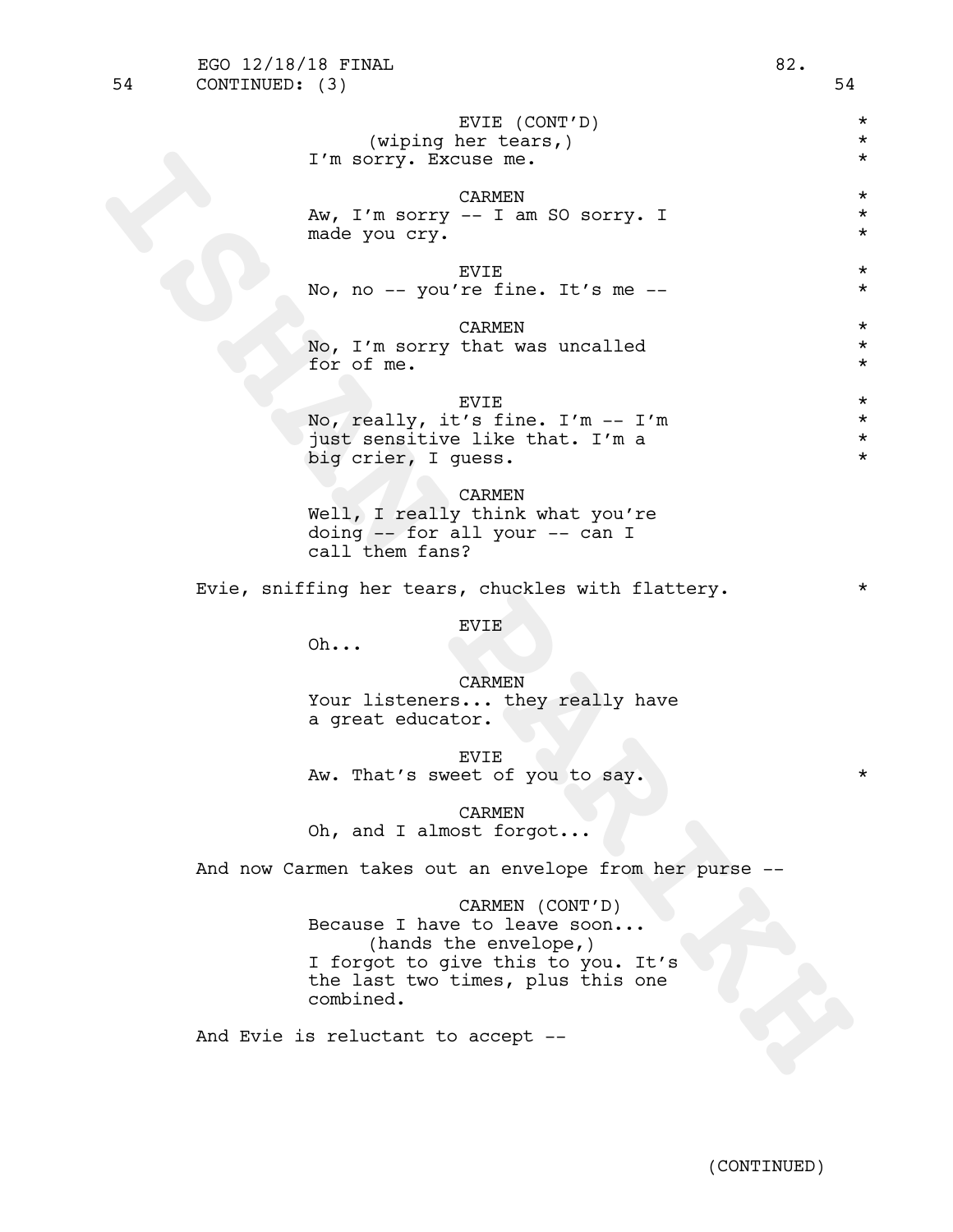# CARMEN

No. I insist. (then,) You've really been here for me, Evie. Seriously. I want you to have it.

EVIE

Carmen, that's not what I'm here for. I mean -- I'm not even a professional.

### CARMEN

Carmen, I really cannot take that.<br>
No. I insist<br>
No. I was like heare for me.<br>
You've selly been here for me.<br>
have it.<br>
Now it.<br>
The second part of the second of the second of the second of the second of the second of th But you should be. And besides,  $*$ it's not right for everyone in your sessions to be paying, and not me.  $*$  $\times$  (then,)  $\star$ Please. I really insist.

ON EVIE. And after hesitating, she takes it.

EVIE

Thank you.

CARMEN

Thank you*.*

Off Evie and Carmen...

55 INT. LIVING ROOM - EVIE'S APARTMENT - NIGHT 55

The apartment is scattered with PEOPLE. Among them, we find EVIE making her way through her guests.

This is one of Evie's therapy sessions she hosts weekly.<br>It's small, but sizable enough. The age range is mostly of the YOUNGER GENERATION.

Evie's comes across one of her guests, GINA.

GINA

Hey Evie.

EVIE Gina, hi! How are you?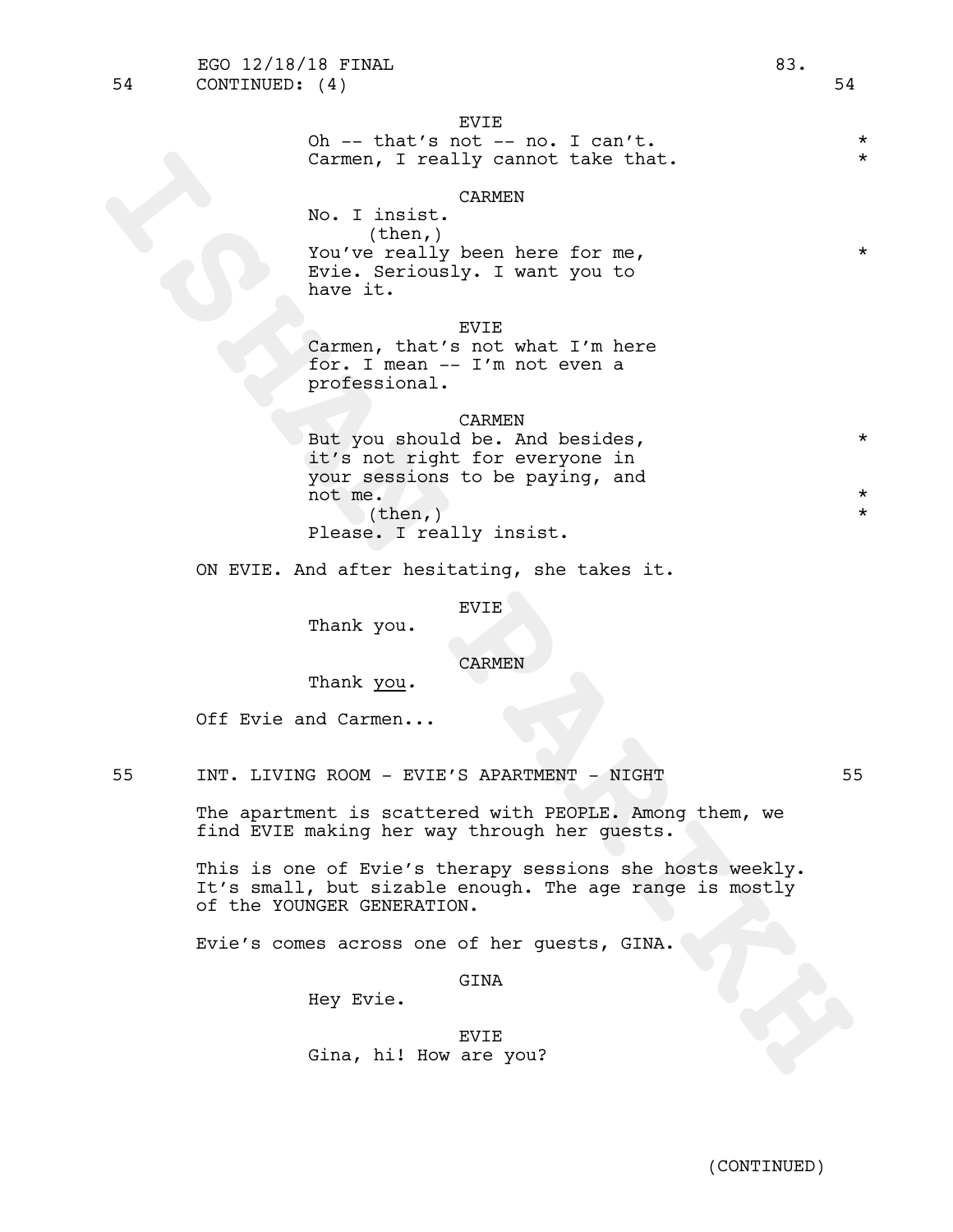```
GINA
```

|       |  |  | Good. So I have some awesome |
|-------|--|--|------------------------------|
| news. |  |  |                              |

# EVIE

Yeah?

GINA I, ah, I called my mom last night. Finally.

EVIE

And? How did it go?

# GINA

Yeah. It's -- it was kind of awkward at first, because -- she's just kind of like a different person after coming out of rehab, so...

(then,) But we're getting lunch next week, and I'm... I think it's going to go well.

### EVIE

news.<br>
Yank?<br>
Yank, I called my nom last night.<br>
Finally.<br>
In a surface of the set of the set of the set of the set of the set of the set of the set of the set of the set of the set of the set of the set of the set of the That is great. That is really great. I know you've been working towards that -- I mean, just going off of our conversation last week. <sup>I</sup> think -- this is <sup>a</sup> really healthy step for you. Yeah.

GINA

Yeah. Thank you for your help.

EVIE

Of course. Yeah, no, I'm always here. And I wanna know how the lunch goes next week. Alright?

Gina nods. Evie moves on to...

Another one of her guests, WILL, an older teen who approaches her. He's a bit AWKWARD in tone.

WILL

Hi Ms. Gleason.

EVIE Hey Will, how's it going?

Will hands her a check.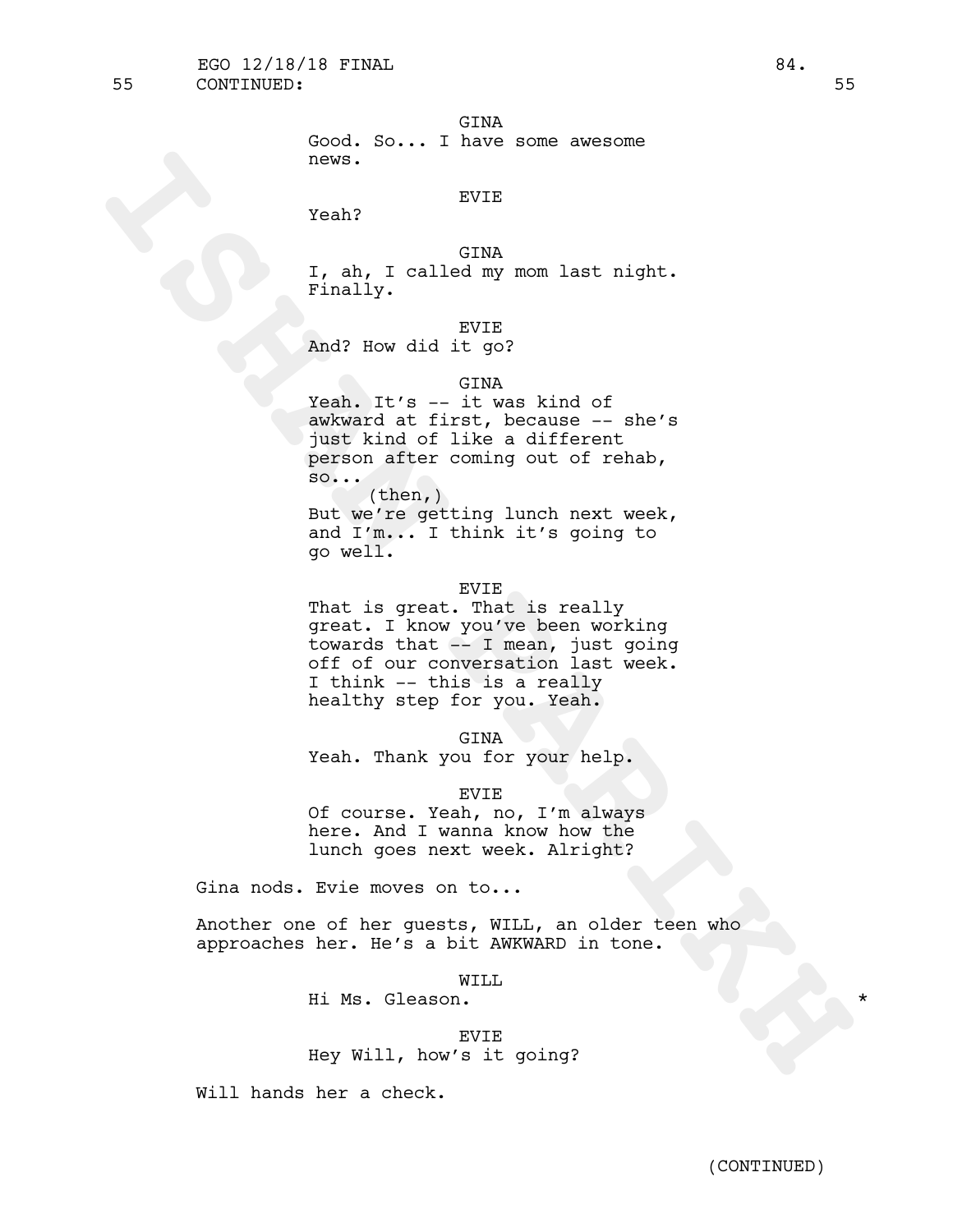I, um, wanted to give you this.

Evie takes the check.

# EVIE

Alright, well thank you.

### WILL

I'm -- I'm really sorry I took so long to get it. I had to wait until I got paid from my job. And my mom won't pay for me to be here because she thinks it's wasted money. So I'm really sorry.  $*$ 

#### EVIE

No, no, not at all.

### WILL

And this is actually only half of it. I promise I'll get the full payment to you next week. I'm really sorry it had to happen.

#### EVIE

Evie takes the check.<br>
Niright, well thank you.<br>
I'm - I'm really sorry I took so<br>
Iong to get it. I had to wat<br>
including the particle from the strike interests<br>
money of the time were absorbed<br>
money. So I'm really youry Okay, well you be sure to see me before you leave tonight and we'll work something out, okay? (then,) Because I want to help you out and \* all, and make sure you keep coming back to talk to us.

### WILL

Okay. <sup>I</sup> will. Thank you Ms. Gleason.

### EVIE

Sure, Will.

Will goes away. And now, EVIE Spots someone NEW. A MAN in the corner of the apartment. He looks quiet and MYSTERIOUS. She flows with curiosity.

Evie goes over to the MAN...

EVIE (CONT'D)

Hello...

Hi. \*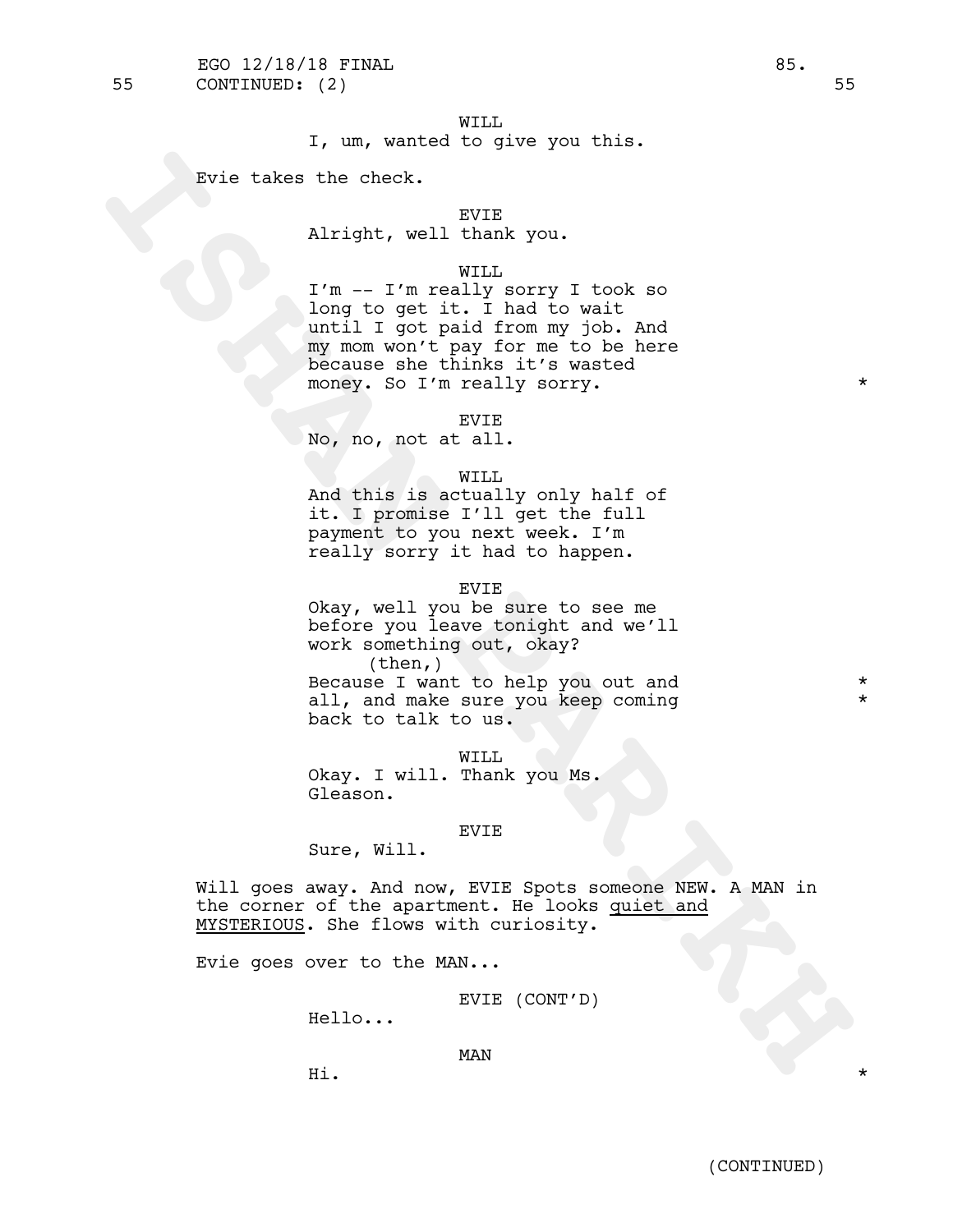You must be... Jamal, right?

And now, we know the man as JAMAL. He offers his hand. Friendly.

> JAMAL Yes. Sorry, it seemed like you were busy over there.

EVIE No you're fine. Nice to meet you, I'm Evangeline. Evie for short. \* \*

JAMAL

Nice to meet you.

EVIE Um, remind me how many sessions do I have you down for again??

JAMAL I believe, four. Depending on how I like the first one... which the first one is free right?

### EVIE

Right. Yeah.  $(then, )$ Welcome to the group, Jamal.

Jamal nods with a smile.

CUT TO:

56 LATER... 56

THE GROUP has assembled around the apartment as Evie sits at the head of the CIRCLE.

EVIE

And now, we know the man as JAMAL. He offers his hand.<br> **ISHAN**<br>
Years Sorry, it seemed like you<br>
were busy over there.<br>
No you're filme. Nise to meet you,<br>
IT m Evangeline. Evie for short.<br>
Nise to meet you.<br>
Now may seem Welcome, everyone to our session. <sup>I</sup> hope everyone's excited to be here. And also, please eat these cookies, I do not want any \* leftovers. Sorry, I don't NEED any.

Laughs from the group.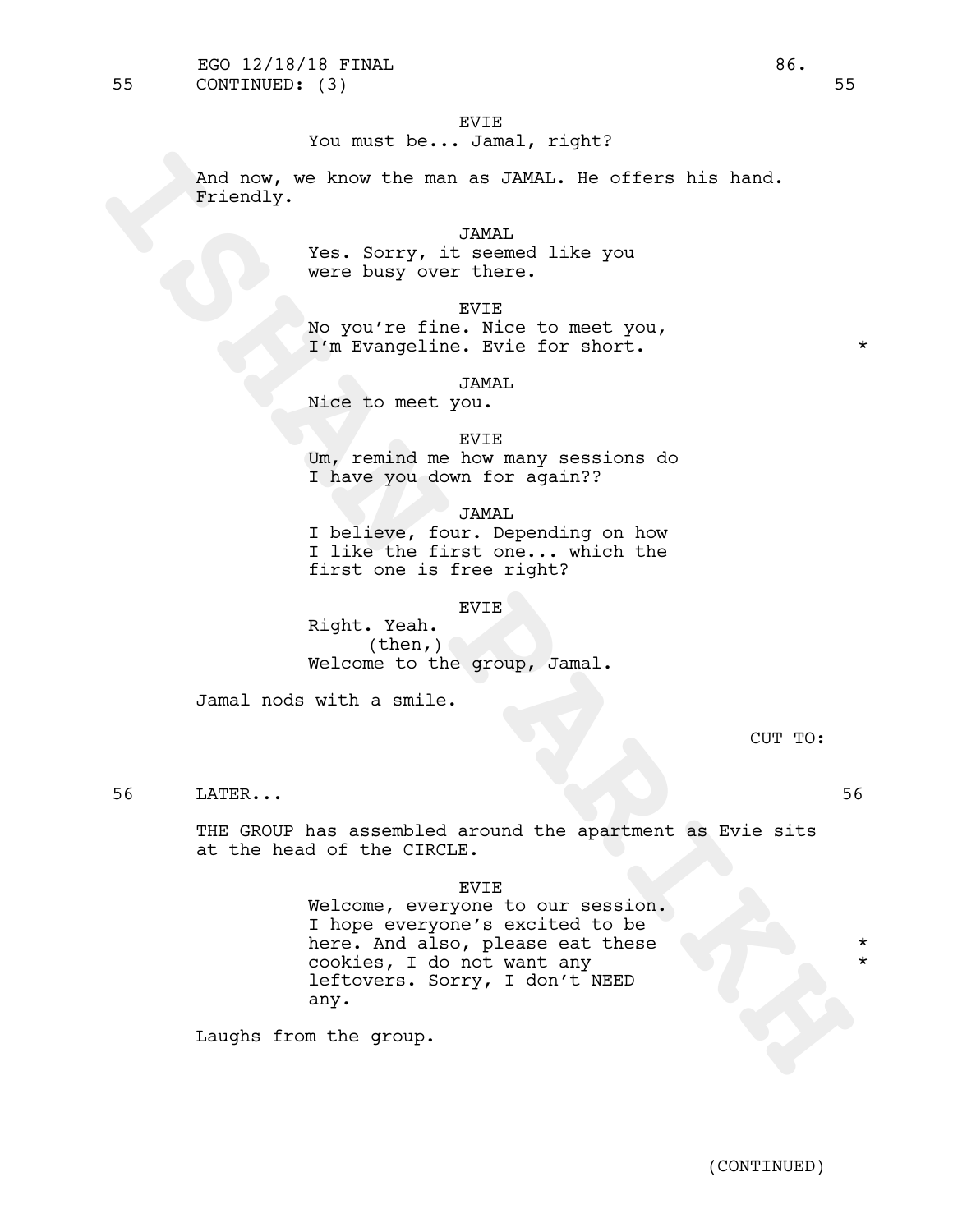56 CONTINUED: 56 EGO  $12/18/18$  FINAL  $87.$ 

EVIE (CONT'D) If you guys noticed, we do have a new member with us tonight... (to Jamal,) \* This is Jamal, everyone. He's going to be with us for... four weeks?  $(then, )$ And let's give him a nice welcome.

WILL

(clumsily) Welcome Jamal.  $\star$ 

Will smiles at Jamal eagerly. Jamal manages to nod back,  $*$ uncomfortably. \*

> EVIE Jamal, we're all excited to talk to you and get to know you. Thank you for joining us.

JAMAL It's nice to be here.

Evie sits down.

# EVIE

Okay, so just to start out tonight... is there any concerns that anyone wants to bring up to the group?

Will immediately RAISES his hand --

EVIE (CONT'D)

Yeah. Will.

WILL

How... um... how do you go about making life better?

Evie takes that question in...  $\star$ 

EVIE

new member with us tonight...<br>
This is Jana, everyone. Be's<br>
going to be with us for... four<br>
weeks?<br>
And left sive him a nice welcome.<br>
And left sive him a nice welcome.<br>
(clumsily)<br>
(clumsily)<br>
Welcome Janal.<br>
Will smile Well, that's kind of a loaded question... I feel like I'm -- I'm always trying to answer that question in all sorts of ways in my videos. But, ah... \* (a beat,) (MORE)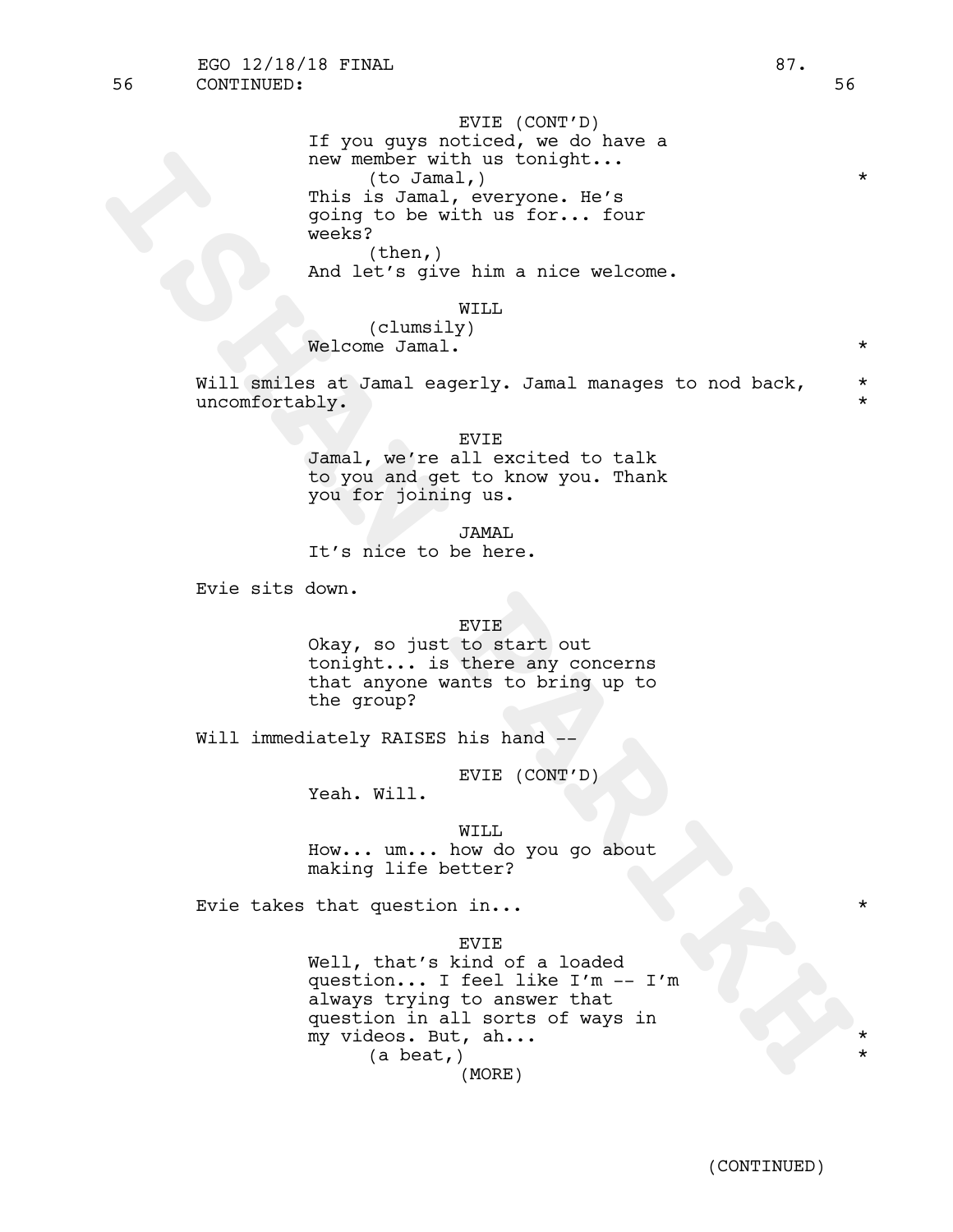But I guess, if I were to simplify  $*$ it, I would say it's all about hope. You know? It's all about shaping your mind-set and get the wheels turning so that you yourself can be confident and \* motivated.  $\star$ (then,) I remember, after my fiancee's EVIE (CONT'D)

bope You know? It's all about<br>phaping your wind-set and get the<br>wheals urning so that you<br>wind-set and get the<br>yoursait Can be confident and<br>noting them, force my fiance's<br>aluminously ident in the set a<br>wind by a set a sim funeral, I didn't want to see a soul. And you know everyone tells  $*$ <br>you to be entimistic about it. But you to be optimistic about it. But \* you can't. So I had to find hope \* that things were going to get better. And the best place to find that, for us lucky ducks --

(points to her head,) Is right here. Our brain can  $\star$ naturally make it for us. It's the  $*$ most natural power we have in us.  $*$ It's all through our perceptions \* and mind-sets. Just up to us to  $*$ use it...

We PAN AROUND the group. EVERYONE is so damn impressed. Will is smiling like a little kid. Gina is nodding her head, *Yes.* Jamal is somewhat opened up by this. And some of THE OTHERS are smiling as well.

Off Evie's remarkable spiel, we CUT TO:

57 THE END OF THE SESSION... 57

THE GUESTS are leaving. EVIE is seeing them off.

EVIE Bye guys, have a good night.

Everyone leaves. Evie shuts the door. TURNS to see --

JAMAL. He's still there. Checking a piece of DECOR out.

EVIE (CONT'D) Jamal. You stayed after?

JAMAL

(looks up at Evie,) Oh, yeah. Um... I was... looking at your centerpiece... (then,) Very nice.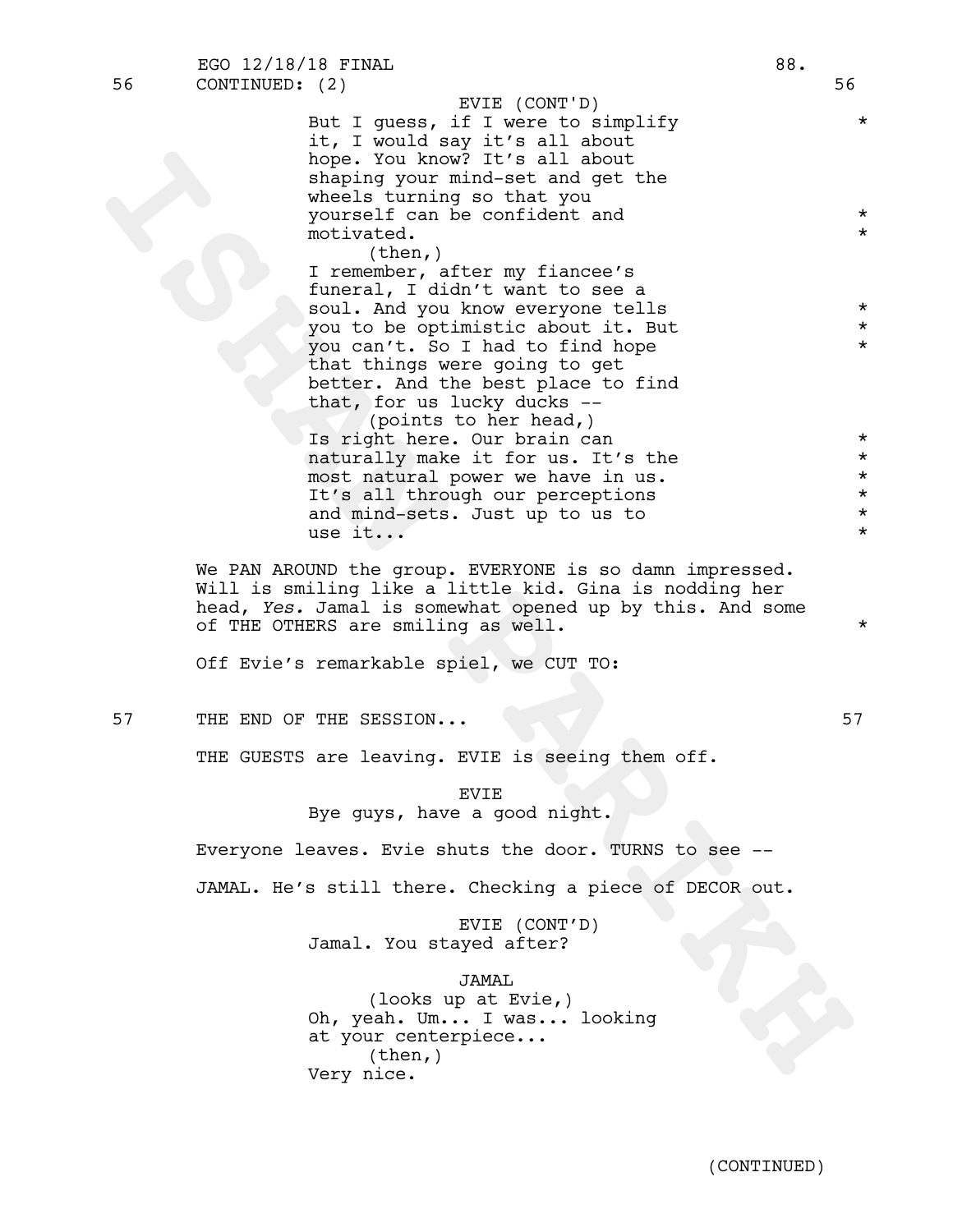Evie heads over to him.

# EVIE

Yeah, it's a vintage. I think I  $*$ <br>bought that from an antique gale bought that from an antique sale.

JAMAL

You... have a nice home.

### EVIE

Thank you.

A beat. Evie clocks Jamal. Senses something OFF about him.

# EVIE (CONT'D)

Anything you wanna talk about, Jamal? Is everything okay? \*

JAMAL

Oh yeah. Yeah, everything's fine.

EVIE

I noticed you were a little quiet. Which, by the way, I totally get it. It's the first session.

# JAMAL

No. I was... just observing. I like to listen.<br>(then,) It seems they're very moved by you. Your students.

### EVIE

Yeah, it's a <sup>EVIE</sup><br>
bought that from an unique sale.<br>
INMA<br>
You... have a nice home.<br>
INMA<br>
You... have a nice home.<br>
Thank you.<br>
A beat. Evie clocks Jamal. Senses something OFF about<br>
him.<br>
XIMA put went talk about,<br>
Jam Oh, they're not my students. I  $-$ <br>I consider them all my friends by now. They're great kids. <sup>I</sup> really -- you know, <sup>I</sup> like listening to what they have to say, and then giving them feedback. And a lot of them, have been bettering the past few weeks.  $\star$ 

Jamal nods. He looks at Evie, studying her for a beat. Then, he eyes around the apartment --

> JAMAL You don't keep any pictures of him?

### EVIE

I'm sorry?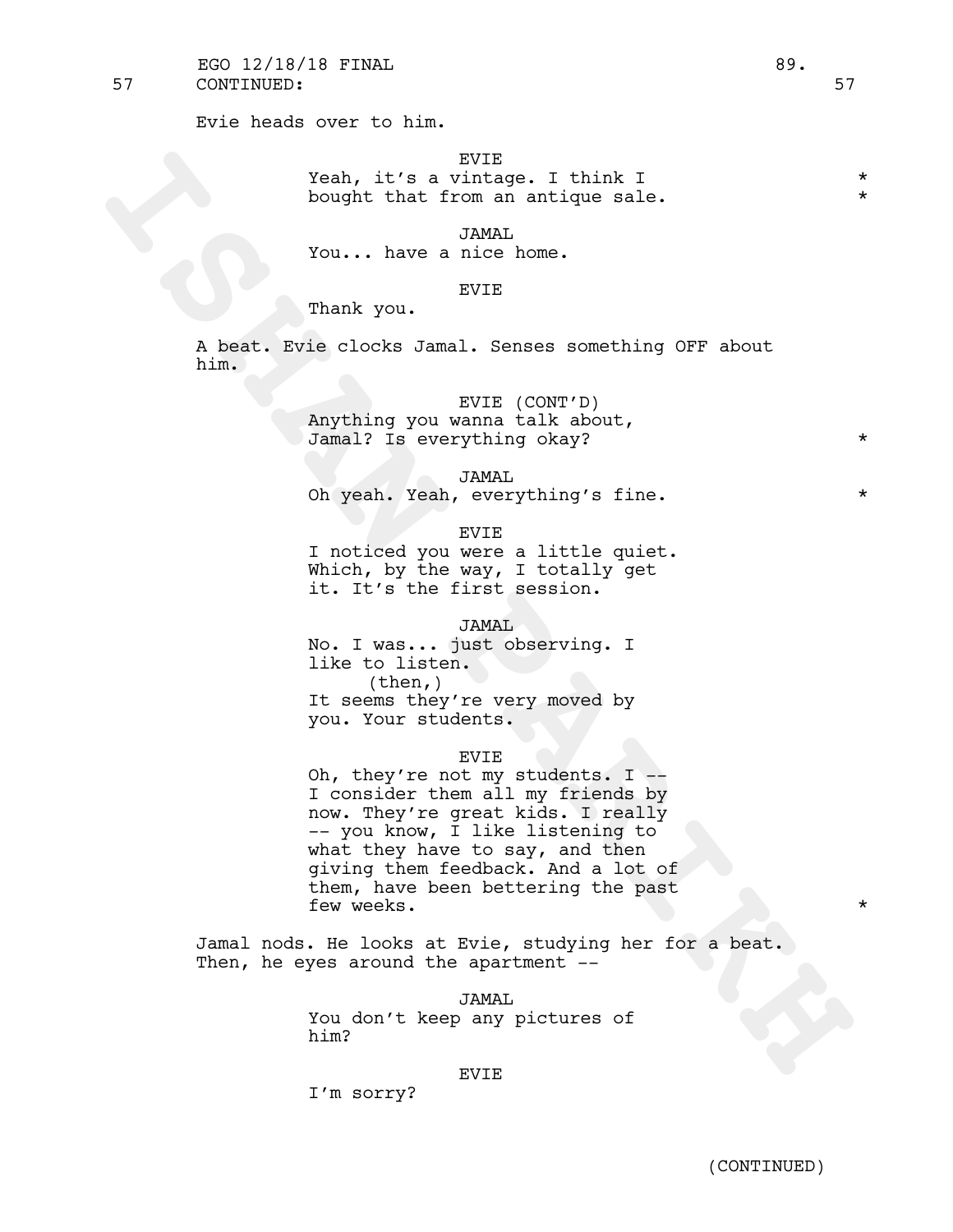Your fiancee... Tyrell? I don't see any pictures of him... just as memorabilia, you know?

### EVIE

sea any pictures of him... just as<br>memorabilia, you know?<br>Oh right. Yeah:<br>Ilke a few months after he passed.<br>Ilke a few months after he passed.<br>Hut then ... it just became too<br>nuch to himle about. T... I would<br>put or y and Oh right. Yeah... I did at first, like a few months after he passed. But then... it just became too much to think about. I... I would just cry and cry looking at his photos so... (then,) I put them away. I still have his

stuff in the closet. All his clothes, his belongings.

JAMAL That's good. You kept it all.

### EVIE

Yeah... maybe one day I'll get rid of it, but... right now I feel it's good to hold onto. When I really miss him, I can go back to it.

# JAMAL

You miss him a lot?

### EVIE

Oh yeah. Every day.

A LONG BEAT between the two. Jamal looks at Evie, almost \* as if he's checking something. Then:

### JAMAL \*

I should be going.  $*$ 

# EVIE \*

# Sure. I'll see you next time. Notified that the set of the set of the set of the set of the set of the set of the set of the set of the set of the set of the set of the set of the set of the set of the set of the set of th

Jamal nods. He heads for the door. Evie watches him  $q_0 \ldots$  \*

58 EXT. UNKNOWN OPEN FIELD - DAY 58

And we're back in that same field again.

CLOSE ON EVIE'S FACE. She awakes. INHALES a large breath. Startled.

THE GUN. Sitting a few feet away from her... CUT TO  $*$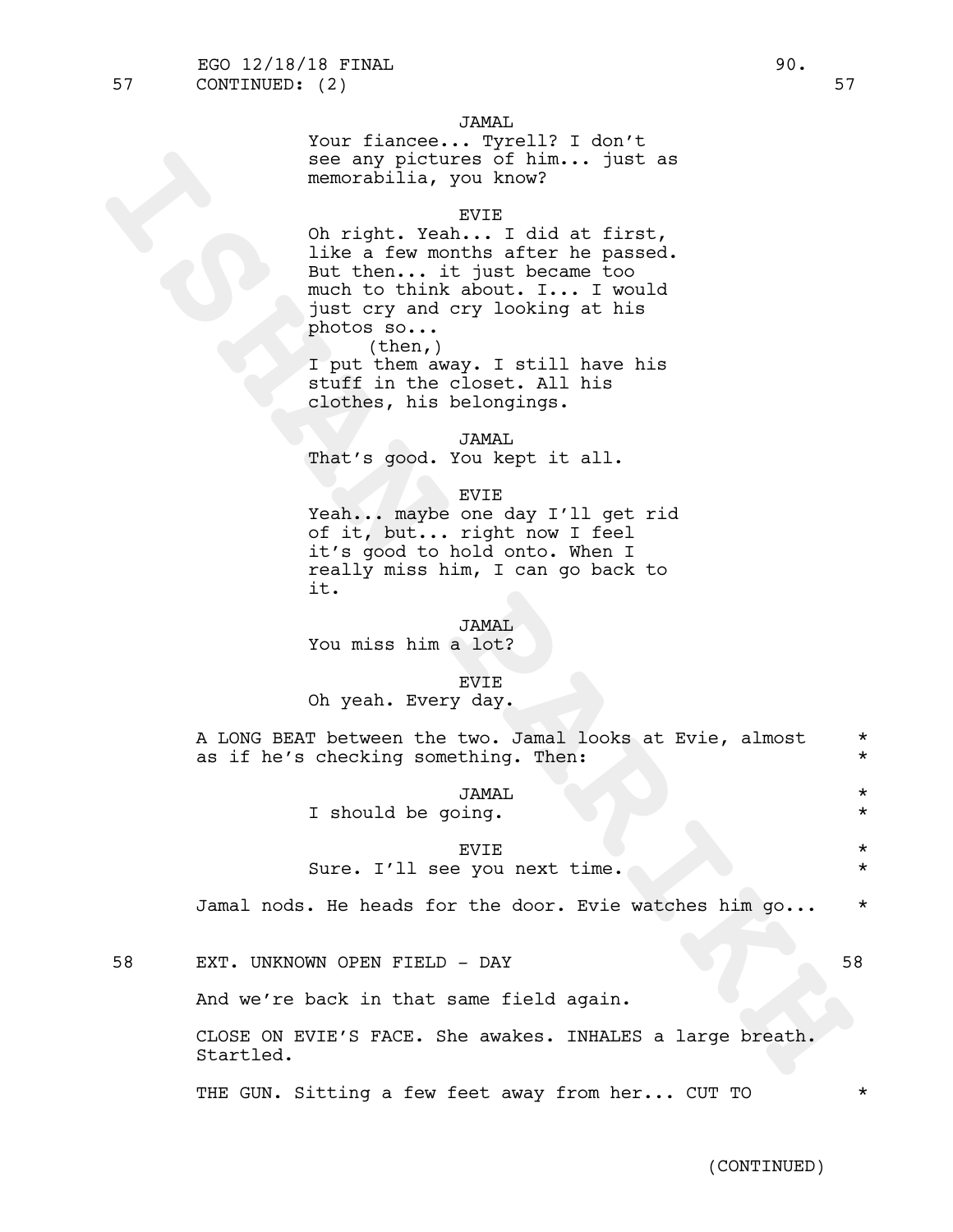| 58 | EGO 12/18/18 FINAL<br>CONTINUED:                                                                                                                                                                                                                                                                                                                                              | 91.<br>58 |
|----|-------------------------------------------------------------------------------------------------------------------------------------------------------------------------------------------------------------------------------------------------------------------------------------------------------------------------------------------------------------------------------|-----------|
|    | Evie picks up the gun. Holds it. CUT TO:                                                                                                                                                                                                                                                                                                                                      |           |
|    | EVIE looks far across the field to see a BLURRY FIGURE.<br>She can't make out who it is.                                                                                                                                                                                                                                                                                      |           |
|    | And the WHIS-WHIS-WHIS-WHIS-WHIS sounds grow LOUDER --<br>CUT TO:                                                                                                                                                                                                                                                                                                             |           |
|    | EVIE. She AIMS the gun ahead of her as we --                                                                                                                                                                                                                                                                                                                                  |           |
|    | SMASHCUT TO                                                                                                                                                                                                                                                                                                                                                                   | $^\star$  |
| 59 | INT. BEDROOM - EVIE'S APARTMENT - NIGHT                                                                                                                                                                                                                                                                                                                                       | 59        |
|    | EVIE awakes suddenly from her dream. She sits up on her<br>bed.                                                                                                                                                                                                                                                                                                               |           |
|    | We CLOSE ON HER                                                                                                                                                                                                                                                                                                                                                               |           |
|    | INSERT CUT:                                                                                                                                                                                                                                                                                                                                                                   |           |
|    | The open field the gun the blurry figure                                                                                                                                                                                                                                                                                                                                      |           |
|    | BACK ONE EVIE. She tries to make sense of it all. But she<br>can't quite comprehend with it.                                                                                                                                                                                                                                                                                  |           |
| 60 | OMITTED                                                                                                                                                                                                                                                                                                                                                                       | 60*       |
| 61 | OMITTED                                                                                                                                                                                                                                                                                                                                                                       | 61*       |
| 62 | INT. KITCHEN - EVIE'S APARTMENT - DAY                                                                                                                                                                                                                                                                                                                                         | 62*       |
|    | EVIE is on the phone while mopping the floor in her<br>kitchen.                                                                                                                                                                                                                                                                                                               |           |
|    | EVIE<br>Okay, and we decided on the cost<br>per clicks, correct?<br>(then, )<br>Well, I did tell her -- the lady I<br>spoke with -- if they wanted to<br>increase their ads to forty<br>seconds, I'm fine with that. I<br>just don't want them too long,<br>because then the viewer might<br>click away or lose interest.<br>$(a \text{ beat,})$<br>No that's fine.<br>(MORE) |           |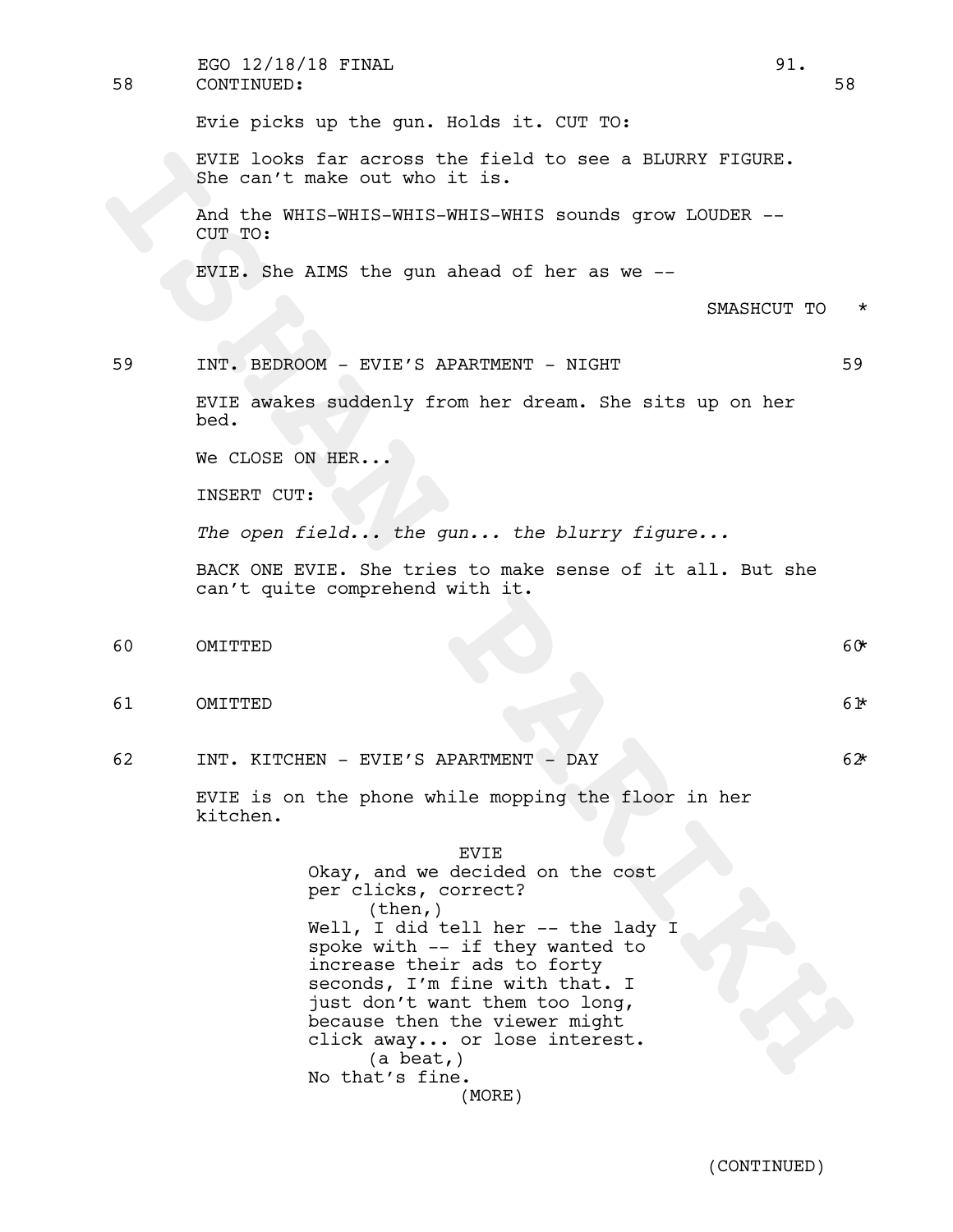indred view per day, they key the streaming either the streaming either the sum as I don't -- I don't moss<br>with the n.<br>
Okay, Yeal, Czeat, As long as I<br>
okay, Yeal, Czeat, As long as I<br>
okay, Yeal, Czeat, As long as I<br>
or And plus, you know, the older videos, which still average seven hundred views per day, they're whatever the streaming site puts them as. I don't  $-$  I don't mess with that. (then,) Okay. Yeah. Great. As long as I get the money for sponsoring them for that. 'Cause I don't make my EVIE (CONT'D)

viewers pay for the videos. The ads do the money-making for me.

AND WE CUT TO

# 63 INT. LIVING ROOM - EVIE'S APARTMENT - DAY - LATER 63

EVIE is sitting on the couch, video-chatting with her friend APRIL.

APRIL

Twelve thousand dollars? Evie. Are you kidding me?

EVIE

Nope. Just checked my accounts today.

APRIL

Just all off ads? Damn girl, you are working it hard. Go you.

EVIE

It's crazy where vlogging can get you.

### APRIL

But you have been killing it. People frickin' love you!  $(then, )$ How long have you been at it?

#### EVIE

Mmm... five years now, I think. I started about nine months after Tyrell passed...

#### APRIL

Aw. Yeah, I remember you telling me when you were starting. (then,) Honestly though, that is so good. (MORE)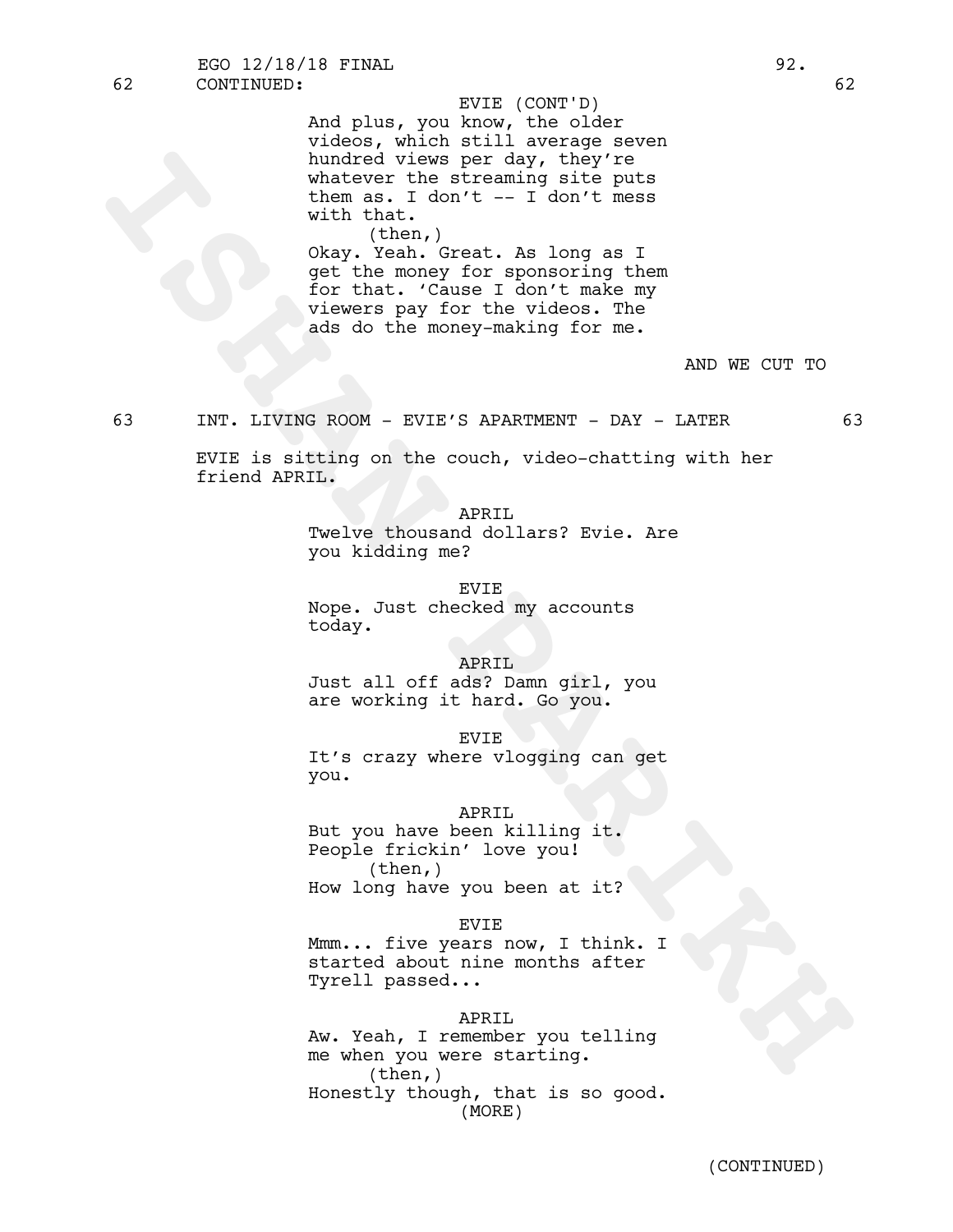EVIE Right? Where are you at with that?

# APRIL

Well, good thing you asked because guess who finishes and gets to be home next week?

Evie's eyes GLOW with JOY --

### EVIE

What? NO WAY!!

### APRIL

That's right, this bitch is done with school!!!

EVIE

April!! I am so proud of you girl!

APRIL

I'm coming over next week, you better be ready.

# EV<sub>TE</sub>

Of course I will be!! You're coming over for dinner on Wednesday. Write it down.

# APRIL

Done.

Right? Where are you at with that?<br>
Well, good thing you asked because<br>
near who fining you asked because<br>
home next week?<br>
INDEY are whole and gets to be<br>
Next 2 NO WAY!!<br>
That's zight, this bitch is done<br>
with school!!!<br> (then,) Aaah, I'm so excited Evie, I haven't seen you in forever! (then,) Seriously though, I am. I know I didn't get to be there for you after Tyrell died...

### EVIE

Oh, April...

### APRIL

No, really. I know I missed the funeral, and I should've come home at least once to see you.

EVIE Well you are now. I'll see you next week.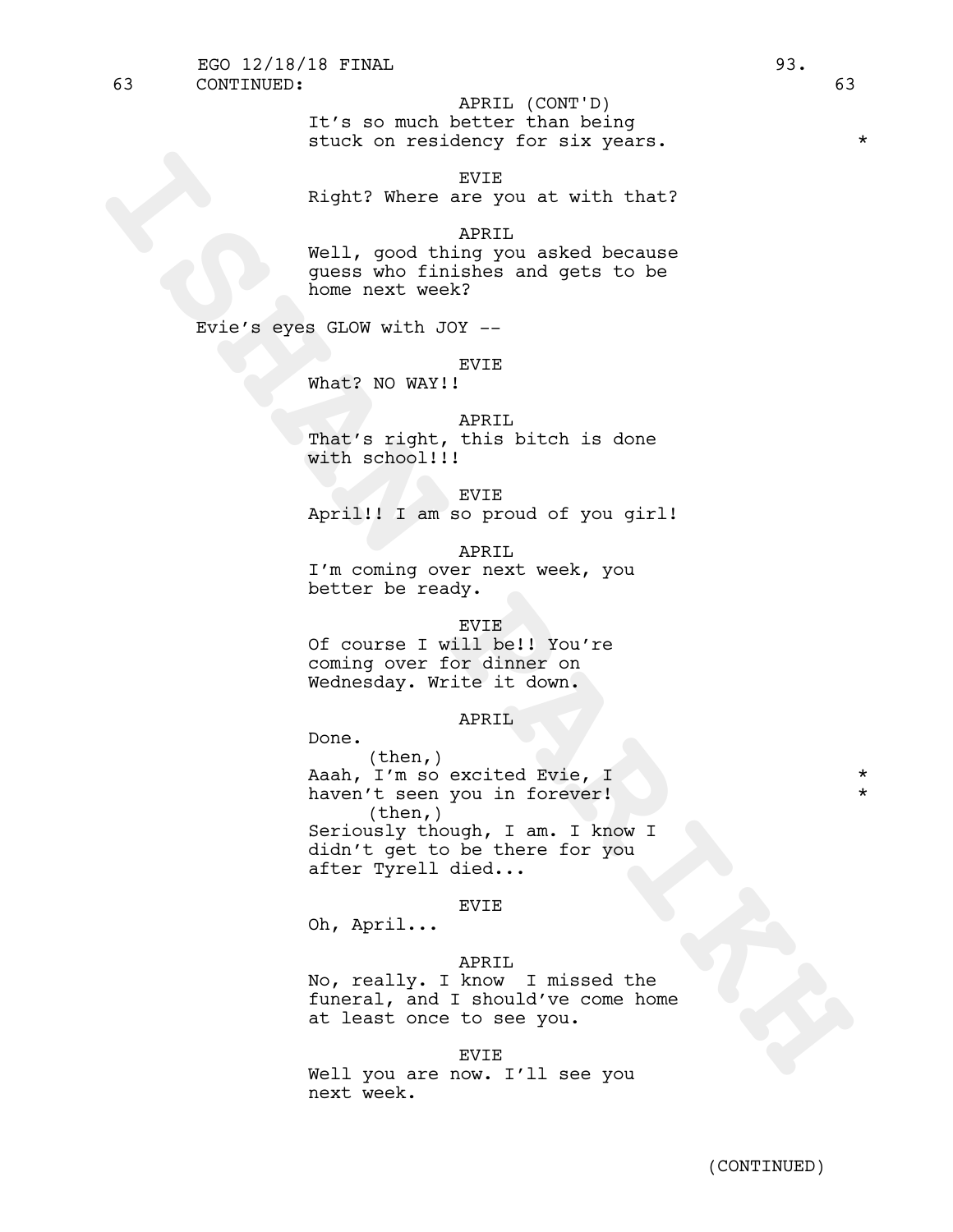63 CONTINUED: (2) 63 EGO  $12/18/18$  FINAL  $94.$ 

Evie smiles.

# 64 INT. BEDROOM - EVIE'S APARTMENT - DAY 64

EVIE walks into her room. Her eyes GLANCE OFF her dresser. She then stops. Goes over to the dresser to see a ton of CHECKS and CASH.

65 OMITTED 65\*

66 INT. LIVING ROOM - EVIE'S APARTMENT - DAY 66\* EVIE is painting her nails. Then, her phone rings. She \*

answers -- \*

64 INT. REDROOM - EVIE'S APARTMENT - DAY<br>
INTERNATION a Since Consideration of the change of the change of the change of the change of the change of the change of the change of the change of the change of the change of the  $EVIE$   $\star$ Hello?  $\star$ (a beat,) \* Yeah, hi Jamal, what's up? \*  $(\text{then},)$  \* Oh... you mean right now?  $*$ (then,) \* Ah... Is it urgent?  $\times$  (then, )  $\star$ Um, yeah, I was just out and  $*$ about... uh, tell you what. We can  $*$ do it now. Yeah, I would just --<br>iust give me a half an hour and \* just give me a half an hour and \* you can just, come over to my  $\star$ <br>place. Alright? place. Alright?  $(\text{then,})$ <br>See you in a bit.<br> $\star$ Okay. See you in a bit. \*

Evie hangs up and rushes off the couch in a hurry.  $*$ 

67 INT. BATHROOM - EVIE'S APARTMENT - DAY 67

EVIE quickly BRUSHES on make up. She picks up a lipstick \* tube. Contemplates. *No. I don't need to.* She puts the lipstick away.

She grabs the lip gloss instead and glazes her lips.

68 INT. LIVING ROOM - EVIE'S APARTMENT - DAY 68 EVIE tidies up the space. She positions the pillows. FOLDS the blankets. CUT TO: \*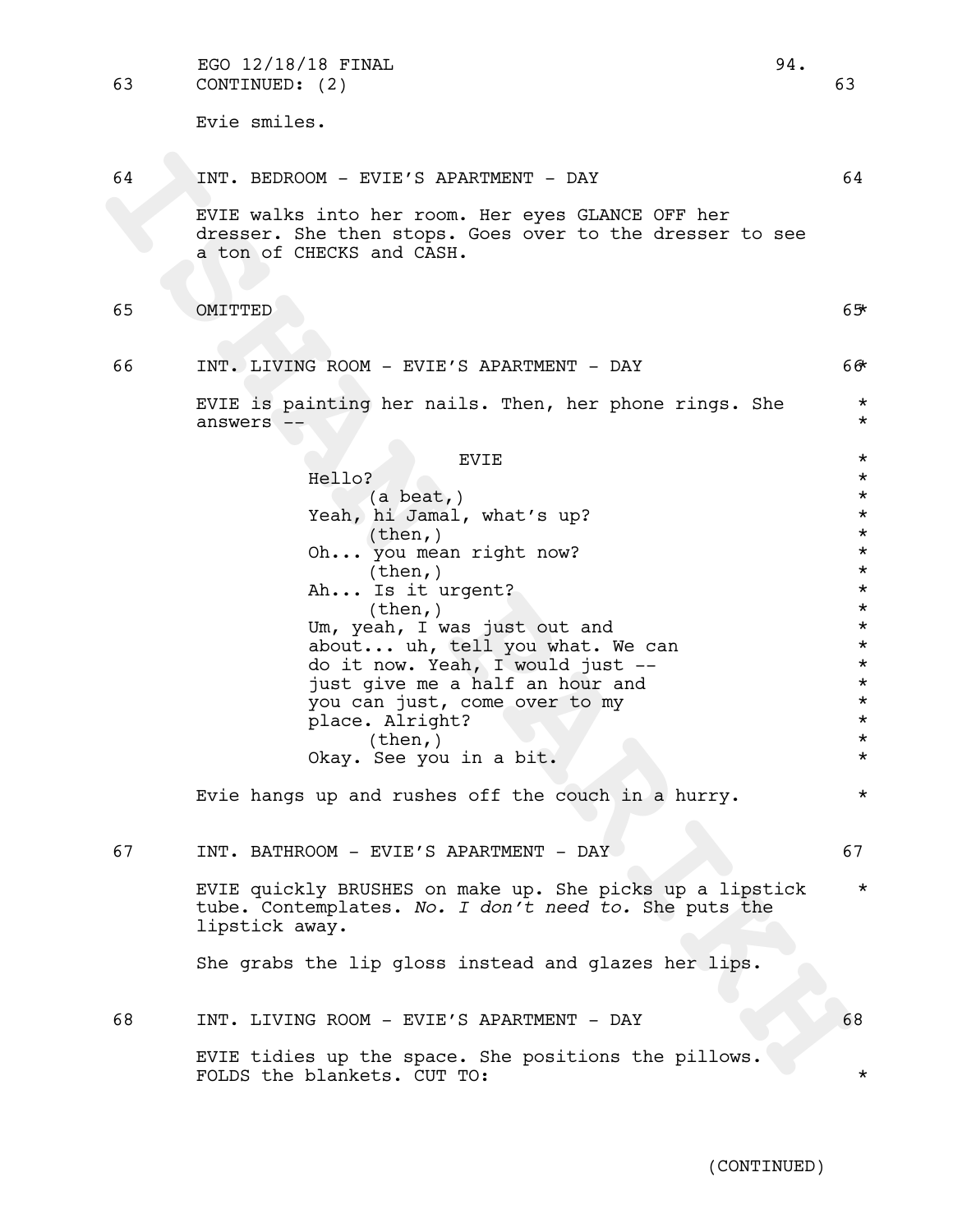68 CONTINUED: 68 EGO 12/18/18 FINAL 95.

She pours TWO GLASSES OF WATER.

She METICULOUSLY POSITIONS the glasses perpendicular to one another.

She METCHOUSEN' DOSITIONS the glasses perpendicular to<br>
one another.<br>
A BEAT, EVIE looks around the room. In an extremely OCD<br>
Nevy, disc makes our everything looks okey<br>
Fore now atta down. CHEXES her watch. She breathes. A BEAT. EVIE looks around the room. In an extremely OCD  $*$ way, she makes sure everything looks okay \*

Evie now sits down. CHECKS her watch. She breathes. A BEAT. She GULPS a large sip of water. Then --

THERE'S A KNOCK on the door. Evie SPRINGS UP to answer as we CUT TO  $-$ 

THE DOOR. Evie answers. JAMAL is outside.

# EVIE

Jamal, hey!

### JAMAL

Afternoon.

Jamal comes in. He checks Evie out in her make up and  $*$ regalia. \*

#### EVIE

Shall we sit?

# JAMAL

Sure.  $\qquad \qquad \star$ 

Jamal and Evie sit OPPOSITE ONE ANOTHER. A BEAT. Evie gathers on how to start this...

> EVIE So... what did you want to talk about?

### JAMAL

Um...

Jamal looks around... then back at Evie. PLAIN, DENSE EYES.

EVIE

You don't have to worry about privacy,  $I$  -- it won't leave this room. \*

JAMAL

(nods,) Right.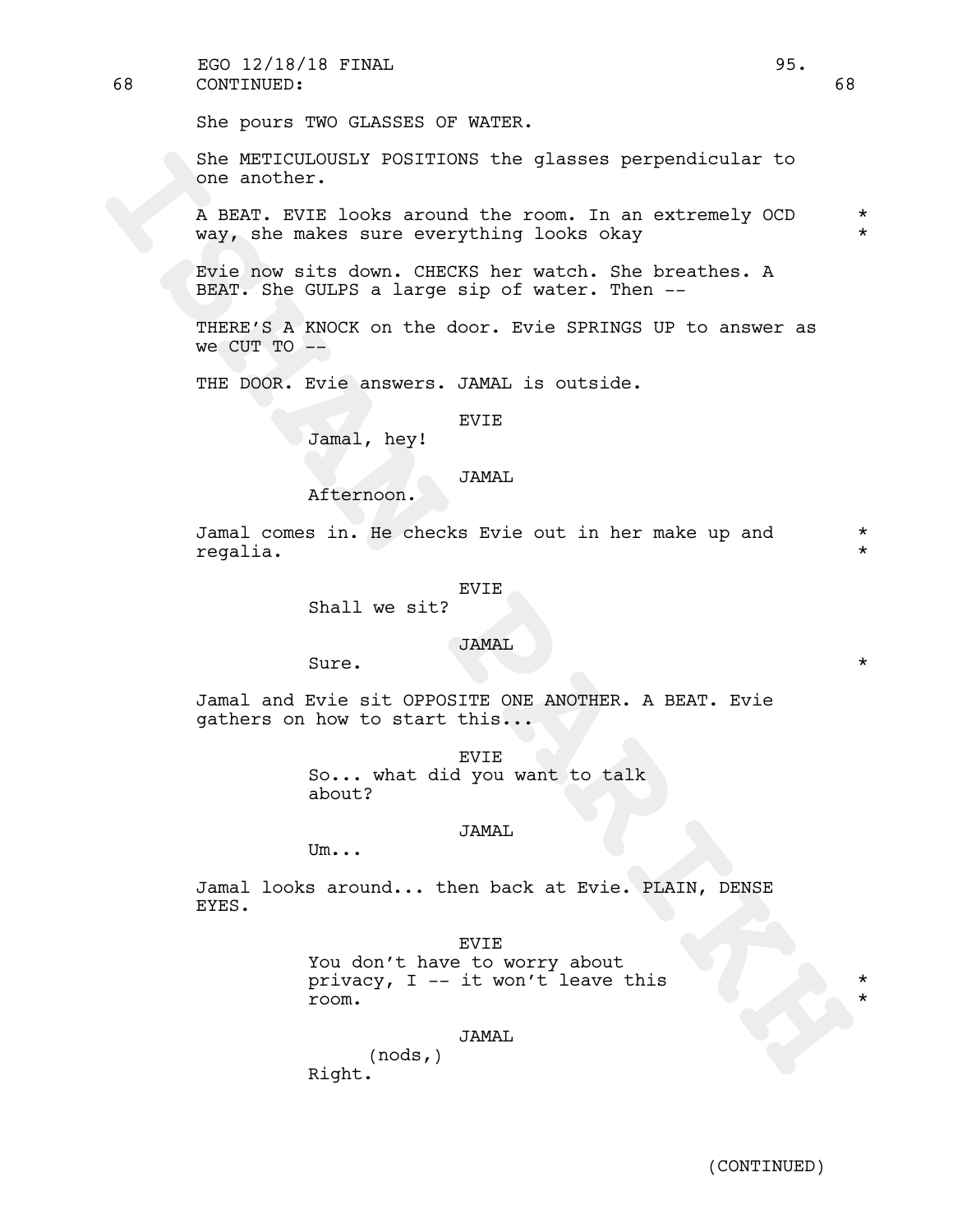# Is it a recent problem..?

JAMAL No it's... been ongoing.

EVIE Okay... and can you describe how it's making you feel?

JAMAL Sad. Very... very sad.

EVIE Alright, and what kind of --

JAMAL Actually, mad. It's made me very \*  $\texttt{angry.}\qquad\qquad$ 

And Jamal's eyes are SHOOTING STRAIGHT INTO EVIE.

EVIE Can you vaguely describe what it's about or..?

Jamal takes a beat to gather his words. Then --

JAMAL

No it's... been ongoing.<br>
Next, ... and complete<br>
Sixty... and comple bow<br>
it's making you feel?<br>
Sad. Very... wery sad.<br>
Sad. Very... wery sad.<br>
Next, any 7<br>
Airight, and what kind of --<br>
Artually, mad. It's made me wery<br> I'm losing someone very close to me. Someone <sup>I</sup> love very much. (then,) My girlfriend... got in a skiing \* accident. She's been in a coma for  $*$ the last two weeks. Brain-dead.

And Evie's heart MELTS for Jamal. Right by those words -- \*

EVIE

Jamal...

JAMAL The doctors say I should consider taking her off.

This puts a lump in Evie's throat. She has no best way to advise him here.

> EVIE ...And that should be completely up to you. These kinds of decisions can be... very hard. (MORE)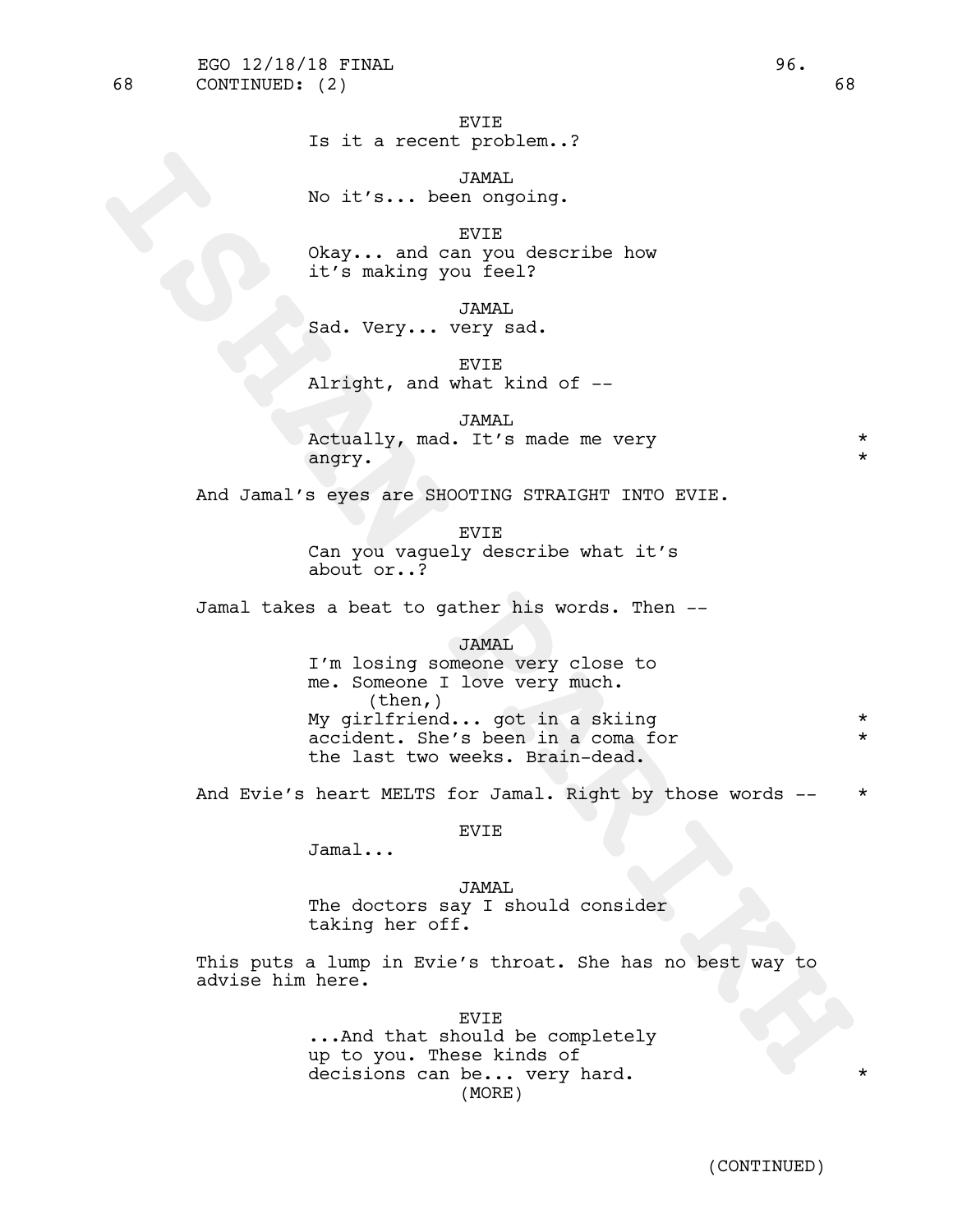And we should always come clear to ourselves about it first before -- EVIE (CONT'D)

# JAMAL

# I'm going to take her off.

And Evie is BLINDED COLD by that. She checks Jamal's face for any hint of sensitivity. There is none. He's pretty damn SURE of himself on this.

> EVIE You've given it all the thought?

### JAMAL

# Yes I have.

Evie nods slowly. A LONG BEAT ensues. She then starts to TEAR UP. Jamal and her exchange looks to which Evie immediately looks away. Jamal is addled -- *Why is SHE crying?*

EVIE

I'm going to taken.<br>
And Eyie is BLINDED COLD by that, She checks Jammal's face<br>
for any himt of sensitivity. There is none, He's pretty<br>
damn SURE 7<br>
You've given it all the thought?<br>
You've given it all the thought?<br>
You I'm sorry. I'm -- just, these kinds of things, I just automatically get emotional. (a beat,) I mean... it just brings up too many memories for me too. (then,) I still remember when Tyrell was in his final surgery... he passed during one of his surgeries.<br>(a beat,) I was waiting in the hospital for when they would be done...<br>(then,) And then the doctor came and gave me the news...<br>(a beat,) Most devastating moment of my life. I just remember falling  $*$ apart inside after I saw his body...

And now she really starts to cry.

ON JAMAL. He just sits there. No reaction. Not even one to go and comfort her.

Evie glances at Jamal's blankness, and she immediately wipes her tears. Clears her throat.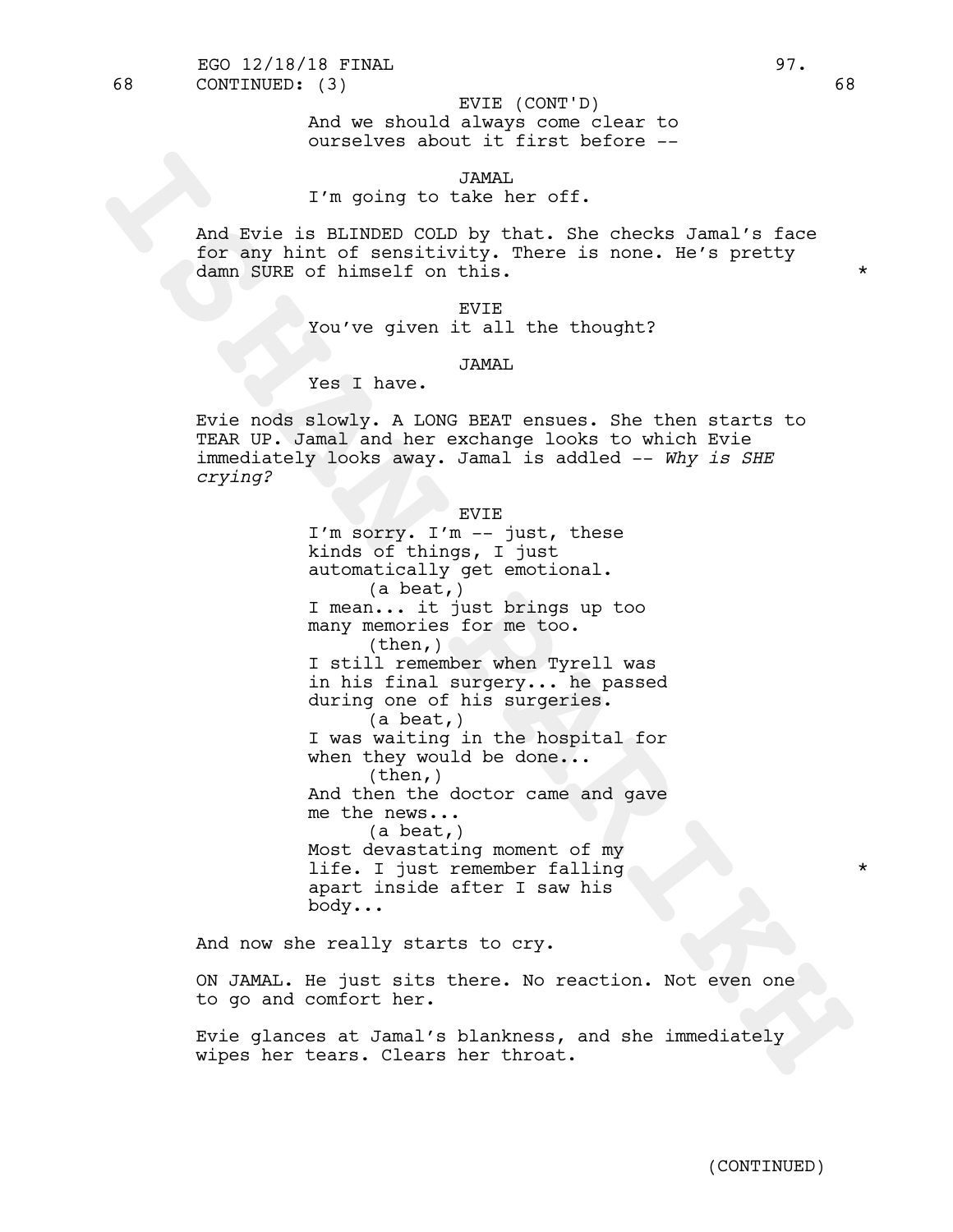# EVIE (CONT'D)

# I'm really sorry.

Evie grabs her water and takes another sip. This time, a bit more relaxed.

# EVIE (CONT'D) My point is... I know how you feel.

Evie grabe her water and takes another eip. This time, a<br>bit more relaxed.<br>WIE (CONT'D)<br>And Jamai simply stares back Evie with disgust. It almost<br>comes off as hatred. Be started to creak up.<br>The fuck you do.<br>And Evie doesn And Jamal simply stares back Evie with disgust. It almost comes off as hatred. He starts to crack up.  $*$ 

# JAMAL

The fuck you do.

And Evie doesn't understand what he just said.

### EVIE

I'm sorry? \*

JAMAL \* (sarcastically,) You totally know how I feel.

Evie is caught off quard by Jamal's mockery...  $*$ 

# EVIE And why do you find that so funny?

Jamal looks off. Clearly, he's onto something here.

JAMAL When is Tyrell's death date?

### EVIE

What?

JAMAL What day did he die?

And Evie can barely respond to that. She has to think about that one.

> JAMAL (CONT'D) You don't know, do you?

Evie tries to play it cool.

EVIE

Of course I do.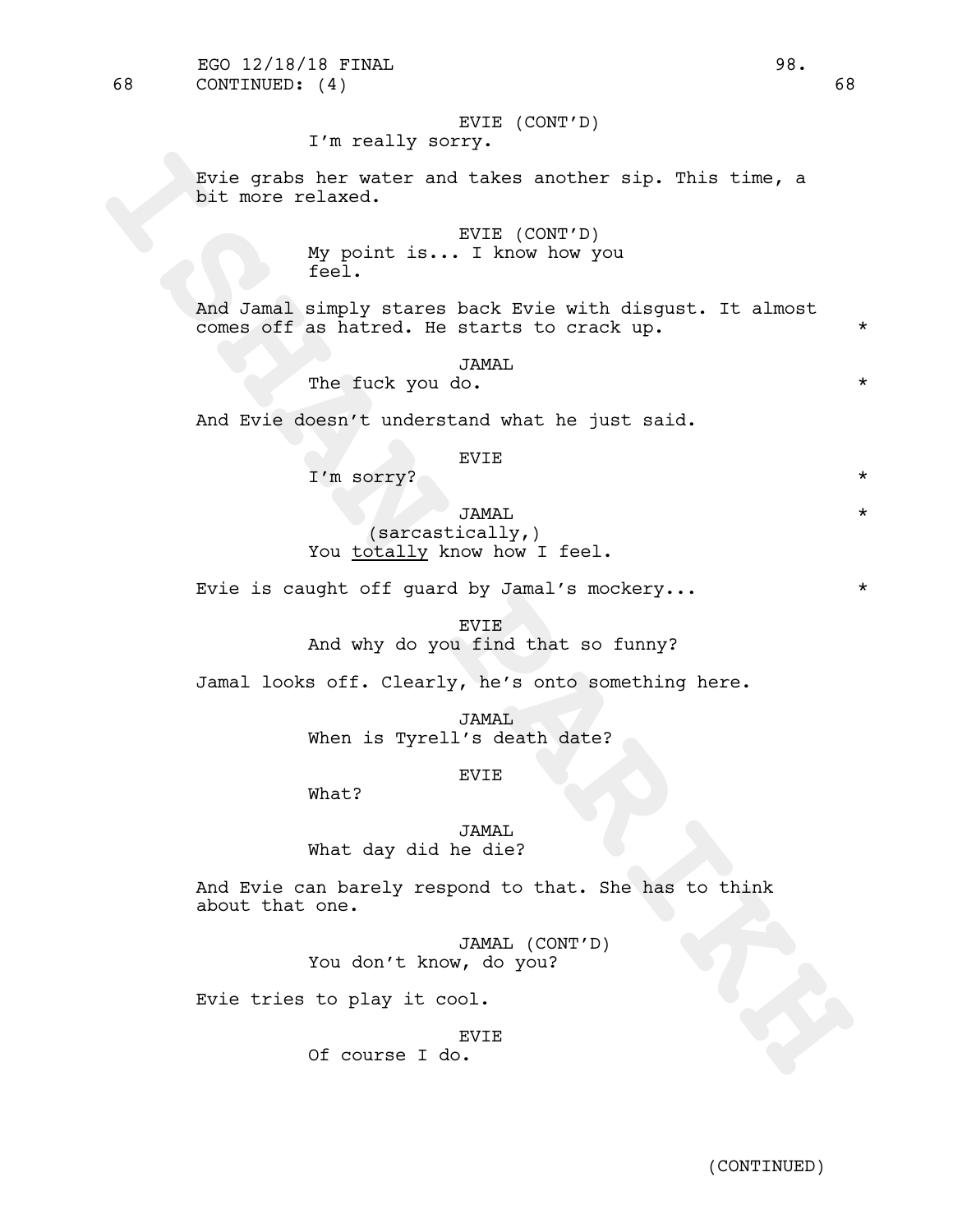# JAMAL

Do you?

And Evie answers pretty confidently:

EVIE

November seventh. November seventh, two-thousand-fourteen.

And Jamal grooves his eyebrows at that.

JAMAL

Fourteen? (then,) I thought it was two-thousandtwelve?

Evie's face FREEZES COLD right there. \*

And Ryie answers pretty confidently:<br>
November seventh, November<br> **ISHAN PARTIC SECTS (THE SECTS AND THE SECTS AND THE SECTS AND THE CHAPE CONFIGURE 2014 (1) The state of the state of the state of the state of the state of** JAMAL (CONT'D) I thought the video you posted last year... How to move on from loved ones... right? (then,) You clearly stated he died on November seventh, two-thousandtwelve. Which... fits with the time-line you've been handing out to people. (then, holds up his phone;)

Should I pull up the video?

EVIE

What the hell are you here for?

Jamal leans forward. Evie is TRIGGERED while he counters her calmly.

#### JAMAL

Because I'm here to remind you that you've been making all this \*\*\* up. And that you're <sup>a</sup> fraud. (then,) In fact, your whole life the past six years has been a fraud. You've been scamming people and lying to them ever since your "fiance died."

And we HOLD ON EVIE to see her face GLITCH. She's trying to figure out which face to put on. Angry? Sad? Confused? \*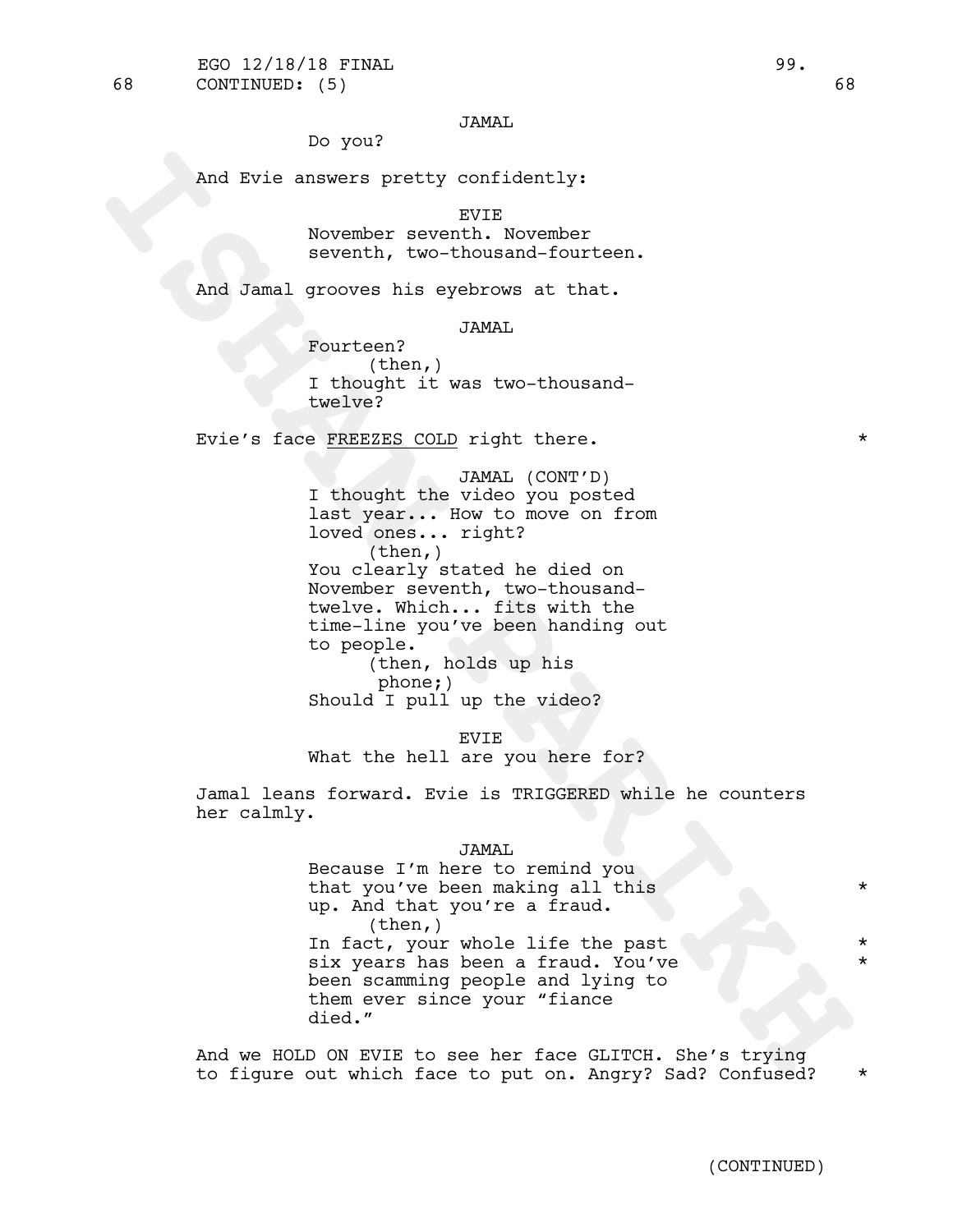EVIE

# What?

# JAMAL

You never met a man named Tyrell. You never were engaged. He never died. You never felt any of the things you've been telling people you felt.

 $(then, )$ I don't know if you're crazy - which you just might be, by the  $\qquad \qquad *$ way -- and I don't how you do it, but I do have to credit you - you're a damn good performer.

And this is like a giant STAB INTO Evie. She doesn't know how to take it.

> JAMAL (CONT'D) And I fell for it the first night I was here for the meeting. I sat through your -- your preaching, your sermons -- and I thought - man this is a good people person. I can share my pain with her. She seems like she's been through it all.

Evie lets him talk. She is WEAKENED.

JAMAL (CONT'D) And then when I talked to you afterwards... and I asked you about his picture...<br>(then,) That's when I knew. (a beat,) You only want the attention.

Jamal nods to himself. He knows he's right.

Xou never met a mann amed Tyrell.<br>
You never a mann amed Tyrell.<br>
You never a mann amed Tyrell.<br>
You develope and the minimal symphonic state of the state of the<br>
things you've been telling prople<br>
you felt.<br>
I don't know JAMAL (CONT'D) Yeah. That's why you've been doing this.  $(then, )$ You value pity. You like taking it from anyone who serves it to you. (a beat,) I'm going through hell right now -and I can feel the pain of someone who's heart is crumbling. And you - \* -- you're not even close. \*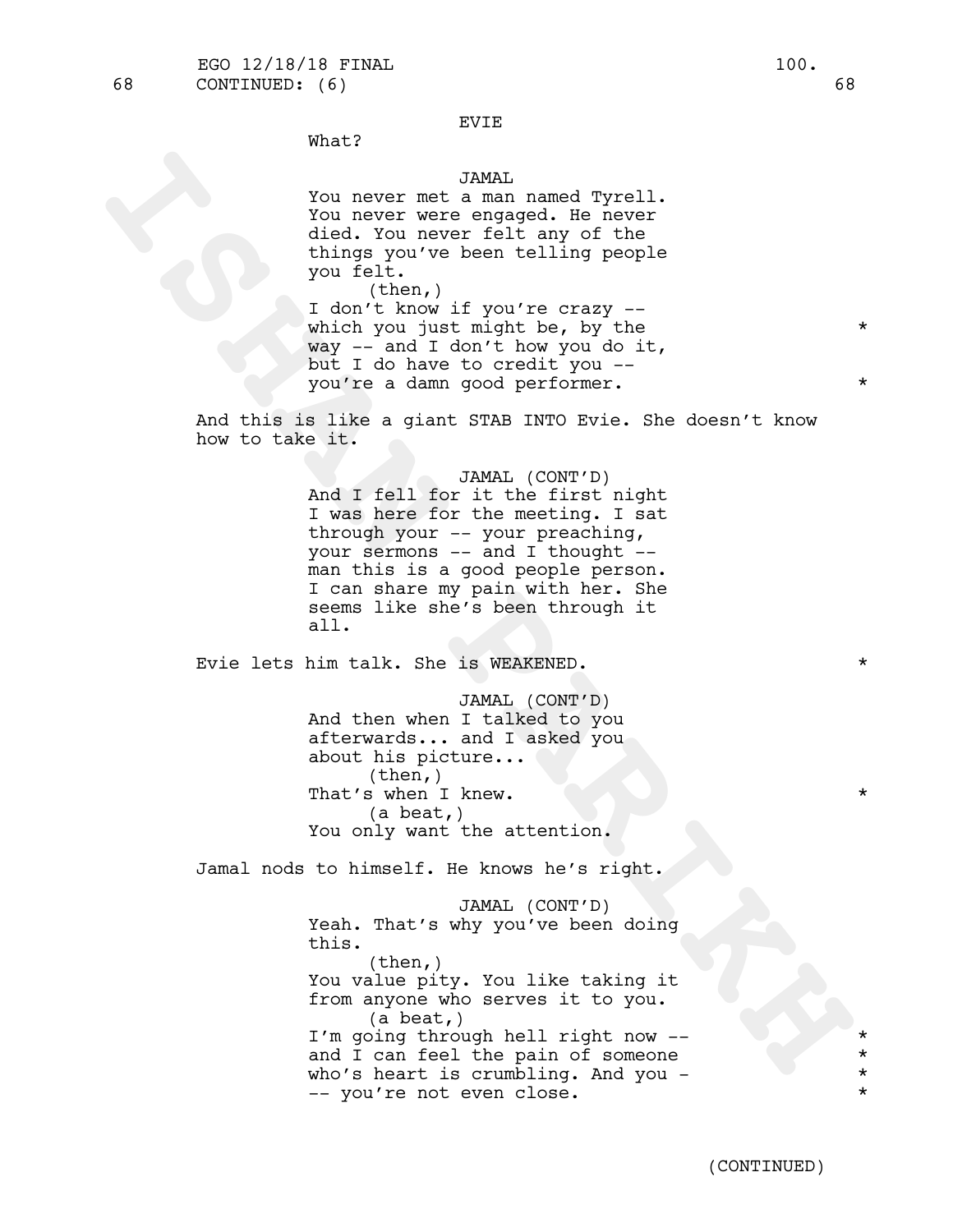EVIE

You don't know who what you're --

# JAMAL

Don't.

And his words stop hers at once. Evie struggles to defend herself --

|  | JAMAL (CONT'D) |  |
|--|----------------|--|
|--|----------------|--|

Don't.  $\star$ 

# $EVIE$   $\star$

Who are you? What do you want?

# JAMAL

Don't. JAKAL<br>
Rod his words stop here at once. Evie struggles to defend<br>
herself --<br>
Non't. JAKAL (CONT'D)<br>
Who are you? Which you want?<br>
T'm the guy who's sightified is in<br>
a coma and isn't going to make it.<br>
Mad to who's I'm the guy who's girlfriend is in a coma and isn't going to make it. (then,) And tomorrow I have to watch as they remove the machine that's keeping her alive. (a beat,) And I'm the guy who feels for those -- ten million subscribers who have been betrayed by you... because they're actually feeling something.  $(then, )$ Ms. Evangeline Gleason... host of the Evie Talks podcast... new episodes every Tuesday.<br>(a beat,) Hell of a way to center the world  $*$ on yourself there.

And we're ON EVIE who is INFURIATED...

# EVIE

Get out of here. Now.

A BEAT. Jamal and Evie stare each other down with SHEER FURY.

EVIE (CONT'D)

Get. Out.

Jamal rises from his seat. He heads for the door. Before he goes, he TURNS...

> JAMAL You're a godless woman.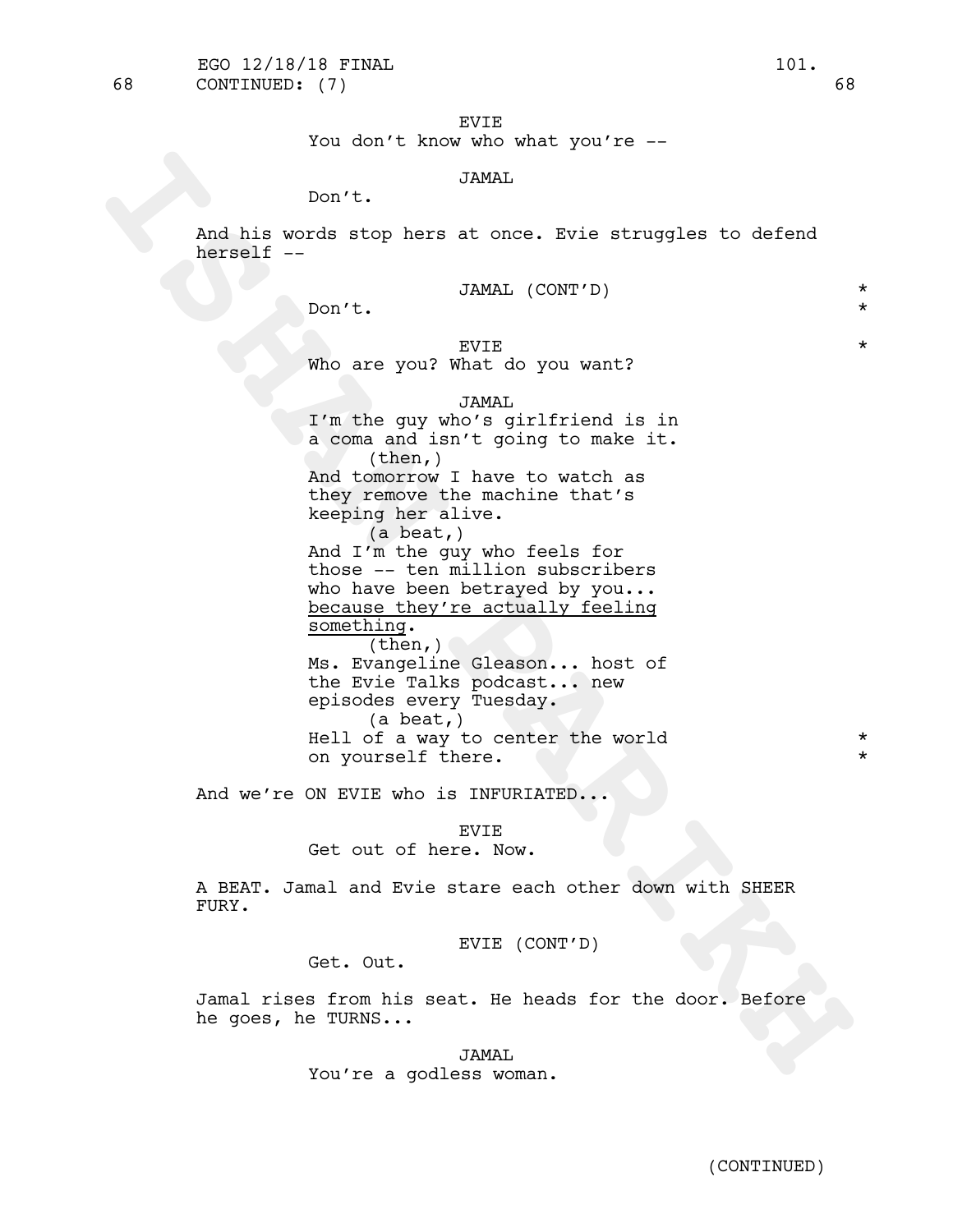68 CONTINUED: (8) 68 EGO 12/18/18 FINAL 102.

Evie looks up at him. NO PANGS OF HESITATION in her eyes:

EVIE Nobody would believe a word of what you just said to me.  $*$ 

Jamal scoffs at Evie. Even MORE IRRITATED.

JAMAL

How in the hell did you get like this?

Jamal leaves.

TIGHT ON EVIE. She breathes in ANGER.

She takes another drink of her water.

She sits in silence. FADE TO:

69 INT. KITCHEN - EVIE'S APARTMENT - NIGHT 69

CLOSE ON A POT OF BOILING WATER. Steaming. Scorching. HOT.

A HANDFUL OF PASTA is dropped in the pot. WIDEN TO FIND:

EVIE. She's cooking dinner. We CUT ON VARIOUS ANGLES OF HER:

TOSSING SALAD in a bowl.

STIRRING a pot of spaghetti sauce.

BAKING garlic bread.

MIXING the sauce and the pasta.  $*$ 

Nobody would believe a word of<br>what you just said to me.<br>Jamal scoffs at Evie. Even MRES IRRITATED.<br>Eva in the hell did you get like<br>whin Paral leaves.<br>TIGIT ON EVIE. She breathes in ANGER.<br>She takes enother drink of her w And as she does all this, we STUDY HER LOOK. She's silent. Cut-and-dried. Austere. Basically, she's so EXPRESSIONLESS, we can't tell what the fuck is going through her mind.

70 INT. LIVING ROOM - EVIE'S APARTMENT - NIGHT 70

EVIE answers the door to:

APRIL. Her friend. And this time, she's ACTUALLY HERE with us rather than through a phone.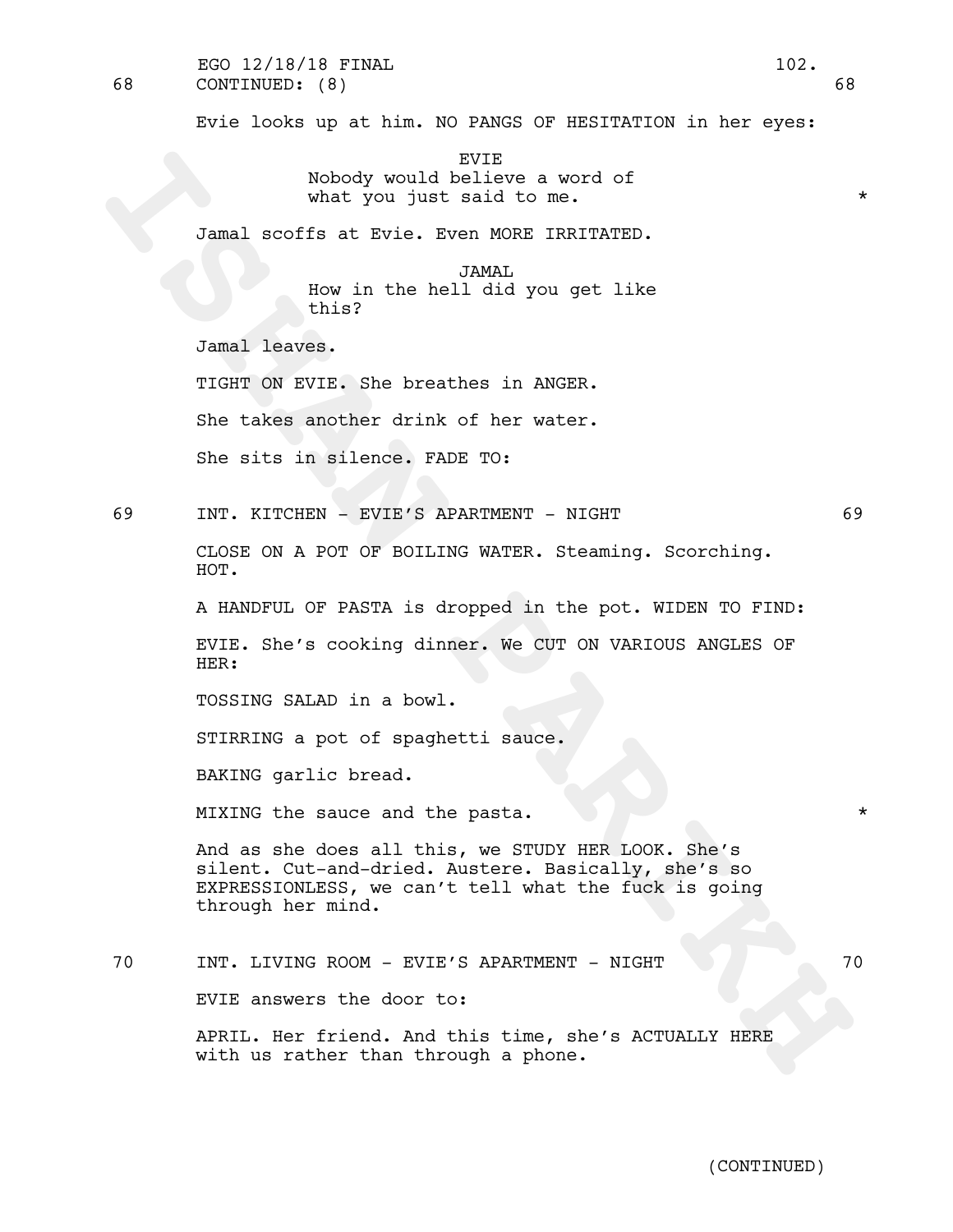70 CONTINUED: 70 EGO 12/18/18 FINAL 103.

> Bright and bubbly, April enters in with OVERJOY AND EXCITEMENT to see her friend while EVIE remains dry.

# APRIL

# EVIEEEE!!!!

# EVIE

(quiet,) Hi April.

They embrace.

APRIL.

AHHHH!!! Oh my god it's been forever!!!

EVIE

I know. It's good to see you.

Evie lets off of the hug. April notices her strange greeting.

> APRIL Are you drunk already?

EVIE No, why would I be?

APRIL

Dude! SEVEN YEARS! That's a long time! You need to be a little more excited than that!

EVIE

I know. I'm just really tired. \*

APRIL

**ISHERALLY ARRIVE (quiet, BYIE**<br> **ISHAN PARTIME (quiet, BYIE**<br> **ISHAN PARTIME ARRIVE ARRIVE ARRIVE AND A PARTIME ARRY AND LAND PARTIME TO THE SURFACE PARTIME TO THE PARTIME ARRY THE PARTIME PARTIME PARTIME PARTIME PARTIME** Okay. We need to get us some wine.<br>NOW. Especially YOU. Let's go.<br>(then,) Oh my god, it smells so good.

EVIE

Mhm. I made Italian.

CUT TO

71 INT. KITCHEN - EVIE'S APARTMENT - NIGHT 71

The women are at dinner. APRIL is eating away while EVIE is staring off into space.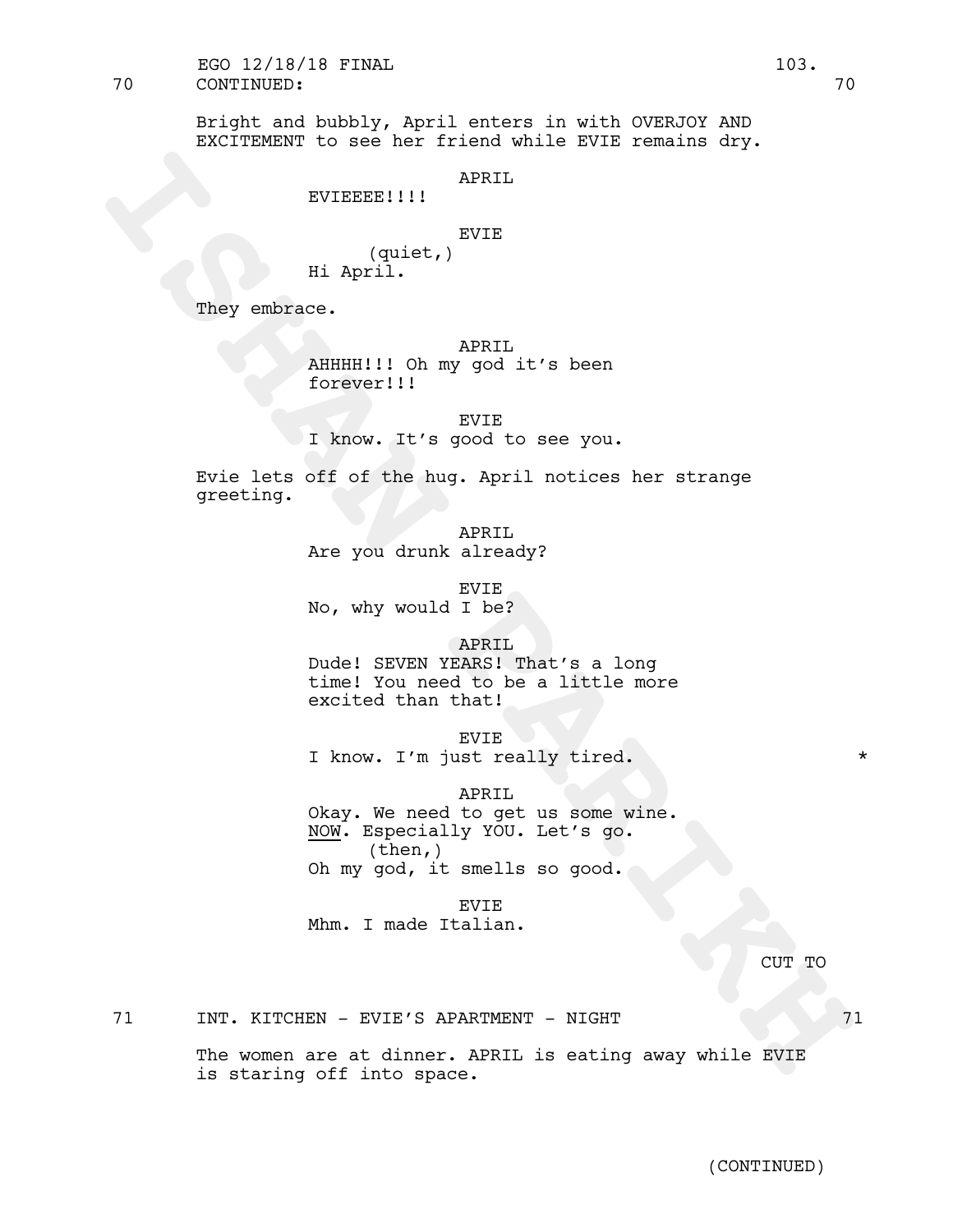APRIL

so sick of eating turkey salade<br>
and auth-sandorches -- which is<br>
practically ALL I at throughout<br>
my residency. Because, I was<br>
any of the mysel and nover wanted to<br>
accept any of the mysel.<br>
April looks up at Evie who's Oh my god. This is TOO good. I am so sick of eating turkey salads and sub-sandwiches -- which is practically ALL I ate throughout my residency. Because, I was always so lazy and never wanted to cook for myself...

April looks up at Evie who's mind is elsewhere.

```
APRIL (CONT'D)
```

```
Hello?
      (then,)
Evie.
```
Evie looks back at April who is staring at her.

EVIE

Sorry.

APRIL

What's up?

EVIE

Huh?

APRIL You're not eating?

EVIE

I'm -- I'm just not hungry. I had lunch late today, so...<br>(then,) But, um, tell me about New York -- what hospital were you at? \*

APRIL

Mount Sinai. Right in Manhattan.  $*$ But dude -- like the commute to  $*$ the hospital and back every day...

April stops herself. SCANS Evie for a beat who is lost in \* her thoughts. Then --  $\star$ 

> APRIL (CONT'D) Okay that's enough about me. I want to hear about you.

And Evie looks fucking crucified at this point as she's barely able to meet eye to eye with April.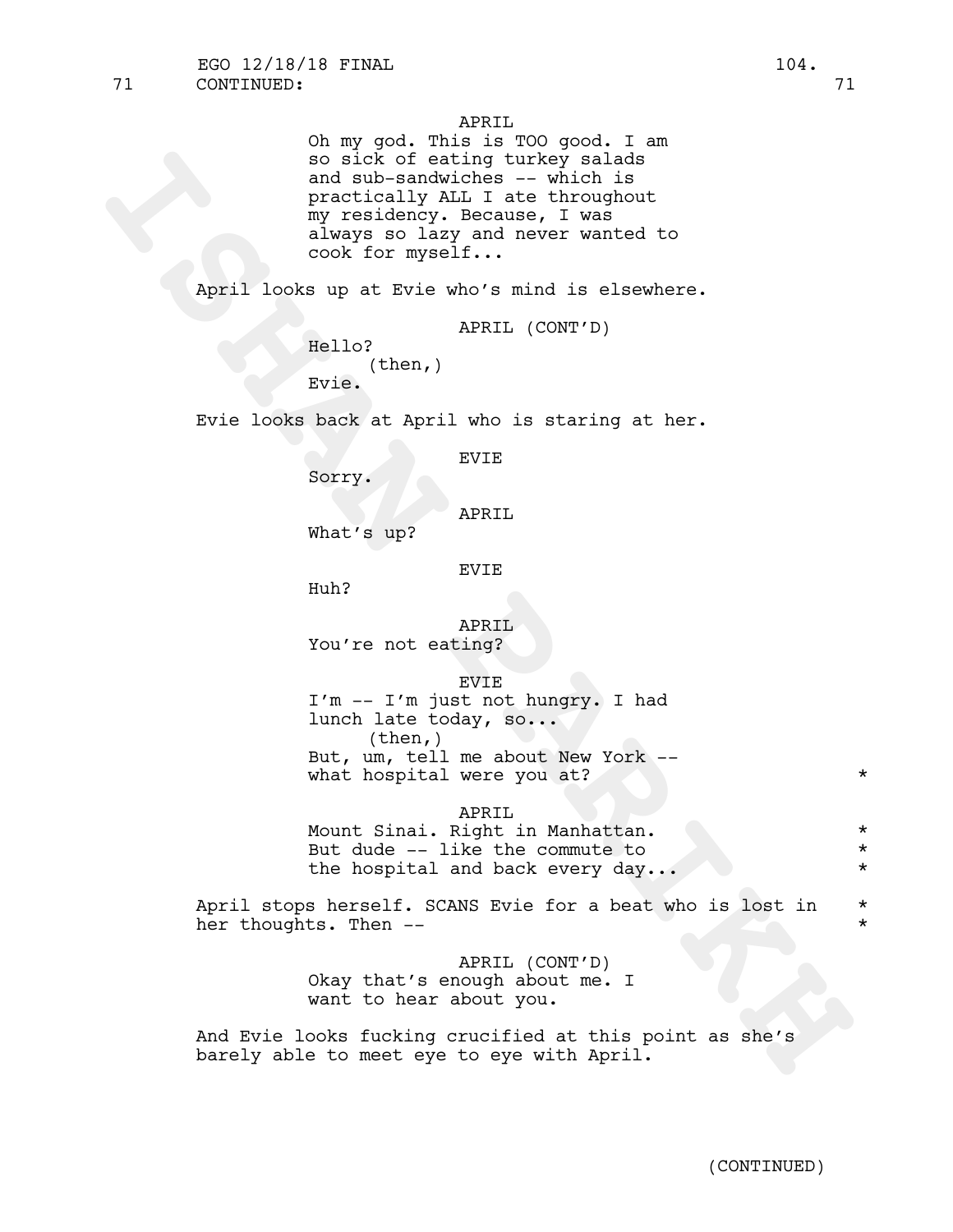# EVIE

# What... what about me?

| And April gives her a serious look now --                                                                 | $\star$                       |
|-----------------------------------------------------------------------------------------------------------|-------------------------------|
| APRIL<br>What's wrong Evie?                                                                               | $^\star$<br>$\star$           |
| Evie's eyes start to WELL UP with tears. She starts to<br>shake her head as we CUT TO:                    | $\star$                       |
| LATER                                                                                                     | $\star$                       |
| We CLOSE ON the pot of PASTA. The SALAD. The BREAD. And<br>we CUT WIDE to find EVIE and APRIL in silence. |                               |
| April is so SHOCKED that she's completely silent. But we<br>can tell she's PISSED.                        | $\star$<br>$\star$            |
| APRIL (CONT'D)<br>So Tyrell never existed?                                                                | $\star$<br>$\star$            |
| A BEAT. April looks straight at Evie who has her gaze<br>lowered.                                         | $\star$<br>$\star$            |
| She quietly shakes her head.                                                                              | $^\star$                      |
| APRIL (CONT'D)<br>All those pictures you sent me<br>that was just some random guy?                        |                               |
| Evie, IN UTTER SHAME, nods her head.                                                                      | $^\star$                      |
| APRIL (CONT'D)<br>Your family doesn't know about<br>this?                                                 | $\star$<br>$\star$<br>$\star$ |
| EVIE<br>No.                                                                                               | $^\star$<br>$^\star$          |
| APRIL<br>So you've been lying to all those<br>people?                                                     | $^\star$                      |
| Evie slowly nods her head.                                                                                |                               |
| APRIL (CONT'D)<br>And you've been taking their<br>money?                                                  |                               |
| A BEAT. Nothing from Evie.                                                                                |                               |
|                                                                                                           |                               |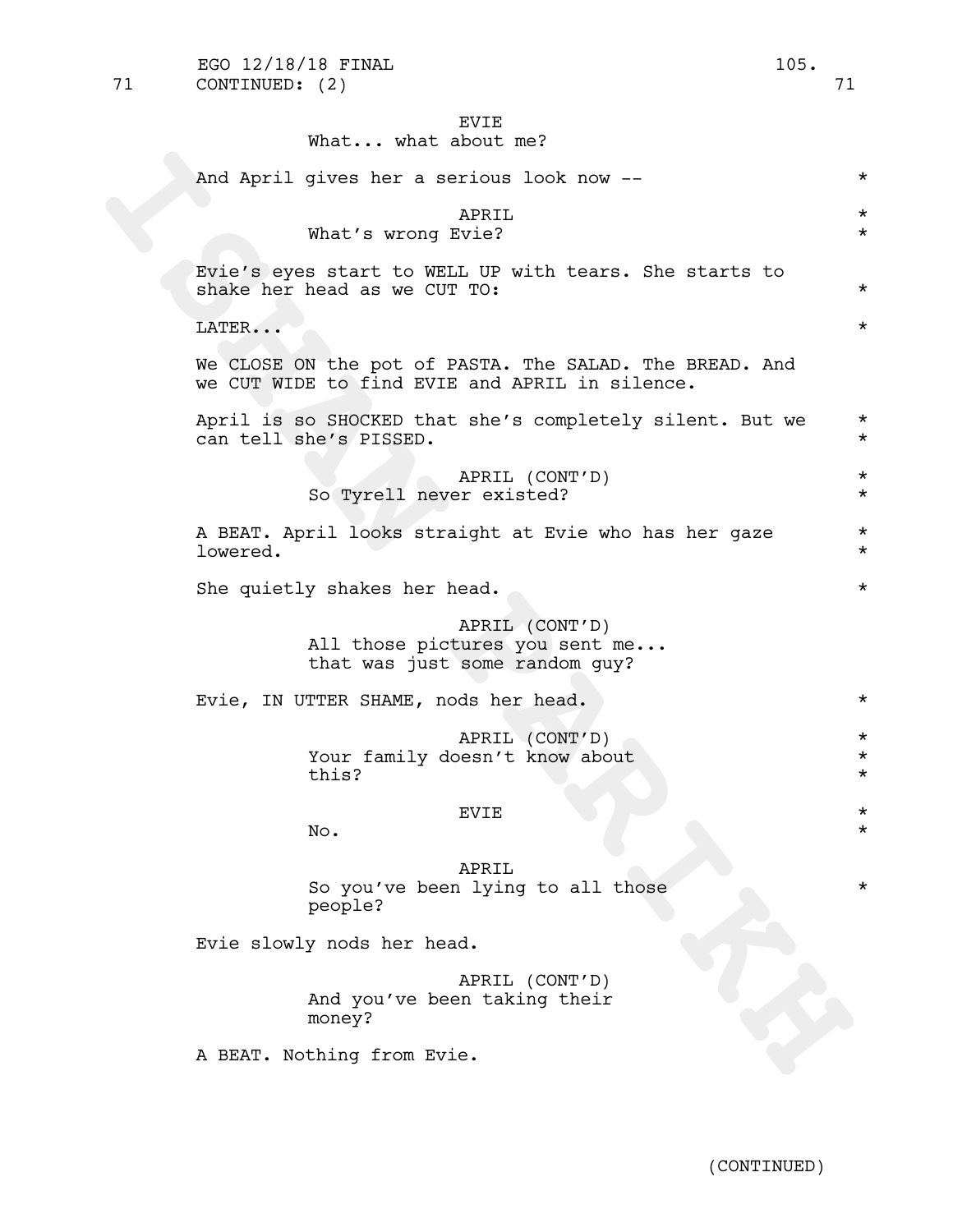FEELS BETRAYED.

thousands of people you've been --  $*$ been PLAYING for god knows how

long and explain why you LIED to them!! (then,) I mean what are you blind? You've just been feeding them all lies on top of lies and expect that it was going to go on like this --

And Evie now cuts her off as she looks up at her -- $ERUPTING$  --

#### EVIE

The street of the street of the street of the street of the street of the street of the street of the street of the street of the street of the street of the street of the street of the street of the street of the street o <sup>I</sup> DID IT FOR ME!!! <sup>I</sup> DID IT FOR ME \* -- YES, <sup>I</sup> LIKED IT! <sup>I</sup> ENJOYED IT!! \*  $(\text{then},)$ NOBODY! NOBODY KNOWS WHAT IT'S LIKE GOING THROUGH LIFE BY YOURSELF. WANTING SOMEONE TO SHARE A LIFE WITH AND GETTING NOTHING BACK! (then,) SO YES!

(MORE)

### APRIL (CONT'D)

Answer me. (then,) Have you been taking their money or not?

Evie has TEARS coming down her face now.

### EVIE

APRIL

EVIE

APRIL

You don't get to do anything except go and explain to those

NO! You don't get to apologize! \*

I'm getting out of here.

April looks off. She's more than just disappointed -- SHE

 $Yes...$  \*

April gets up from the table.

April --

Not to me!

(then,)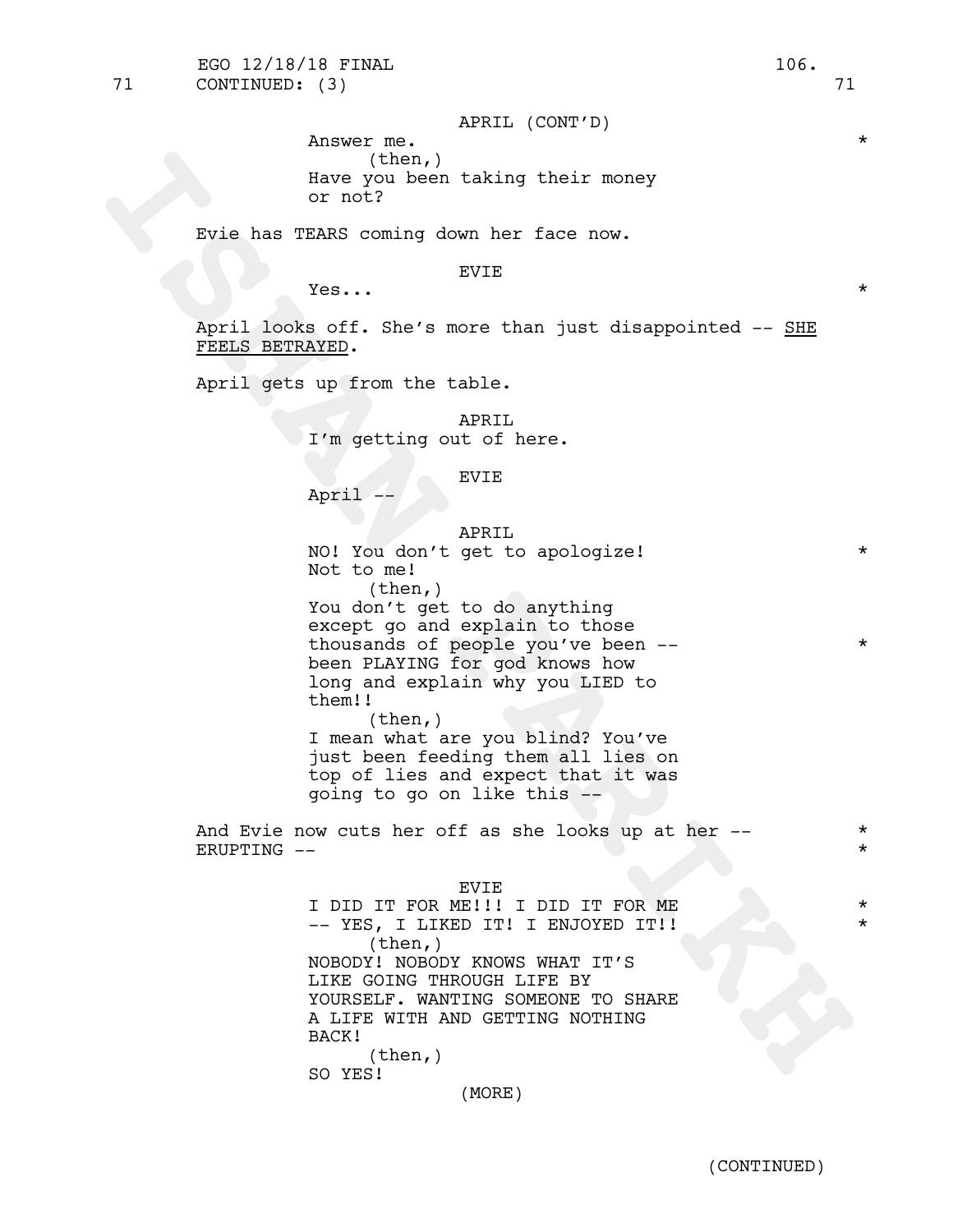|    | EGO 12/18/18 FINAL                                                                                                                                                                         | 107. |                                          |
|----|--------------------------------------------------------------------------------------------------------------------------------------------------------------------------------------------|------|------------------------------------------|
| 71 | CONTINUED: (4)<br>EVIE (CONT'D)<br>YES, IF I NEEDED ANYTHING, IT WAS<br>SOME ATTENTION BECAUSE LET ME TELL<br>YOU HOW IT FEELS                                                             |      | 71<br>$\star$                            |
|    | Evie's eyes are WIDE AND FEISTY --                                                                                                                                                         |      | $\star$                                  |
|    | EVIE (CONT'D)<br>It feels like you're taking on the<br>world by yourself. One struggle at<br>a time. Total loneliness! No one's<br>there for you -- no one was going<br>to help ME!        |      | $\star$<br>$\star$<br>$\star$<br>$\star$ |
|    | (then, )<br>So why the fuck should I apologize<br>-- why THE FUCK should I APOLOGIZE<br>TO ANY OF THEM?!? They'll never<br>understand how I felt!!                                         |      | $\star$<br>$\star$                       |
|    | APRIL<br>Why should they?                                                                                                                                                                  |      |                                          |
|    | <b>EVIE</b><br>BECAUSE I'M THE STRONG ONE,<br>GODDAMN IT! I CAN TAKE PAIN! I<br>KNOW HOW TO DEAL WITH IT!                                                                                  |      | $\star$<br>$\star$                       |
|    | APRIL<br>And yet you've been taking their<br>pity every since --                                                                                                                           |      |                                          |
|    | EVIE<br>No $-$ no I didn't $-$                                                                                                                                                             |      | $\star$<br>$\star$                       |
|    | APRIL<br>Yes you did -- you like that they<br>feel bad for you, that they praise<br>you -- why else would you have<br>done it?!?                                                           |      | $\star$                                  |
|    | EVIE<br>I don't need pity!! I don't need<br>ANYONE'S PITY!! I'm stronger than<br>them, and I always will be!<br>Because when the whole world's                                             |      | $\star$                                  |
|    | gone -- when all of them hate me --<br>I'll still be here! And you can                                                                                                                     |      | $\star$<br>$\star$                       |
|    | <u>count on it!</u>                                                                                                                                                                        |      | $\star$                                  |
|    | Evie stands. Proud. She's BREATHING LOUDLY. She's<br>ANXIOUS. It seems like saying all that took the life out<br>of her, but she still looks like she's ready to fucking<br>tackle a bear. |      | $\star$                                  |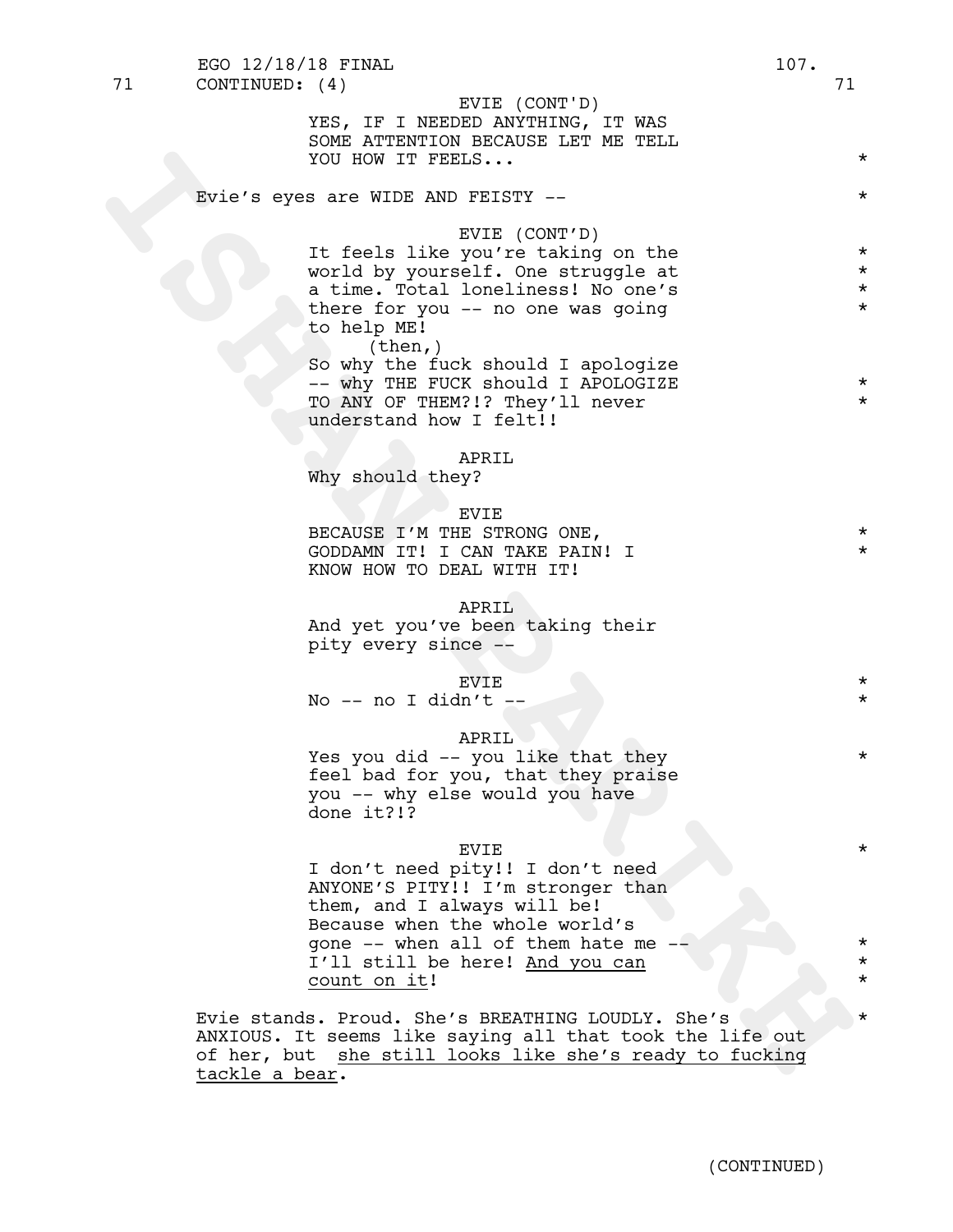71 CONTINUED: (5) 71 EGO  $12/18/18$  FINAL  $108$ .

> April stares at her friend with INCREDIBLE LOATHE for what she has become  $-$

# APRTT. I'm sure you will be, Evie.

The sure you will be, Evie.<br>
Next Part of North Contents and heads for the door. We're still ON EVIE.<br>
The door shutte with A LOOD BANG in the b.g.<br>
Nelso of EVIE. LEFT ALONE at the dimner table. And off<br>
this dismal nomen April turns and heads for the door. We're still ON EVIE. \* The door shuts with A LOUD BANG in the b.g.  $*$ HOLD ON EVIE. LEFT ALONE at the dinner table. And off  $*$ this dismal moment, we slowly FADE TO: 72 EXT. UNKNOWN OPEN FIELD - DAY 72\* We PAN DOWN from the STILL BLUE SKY to --EVIE. She's standing with the gun in her and. CUT TO: THE SAME BLURRY FIGURE. This time, it's CLOSER, but still blurred out. EVIE aims the gun ahead of her, just like she did before. And off the MUZZLE END of the gun we -- SMASHCUT TO  $*$ 73 INT. EVIE'S BEDROOM - MORNING 73 EVIE awakes calmly. 74 INT. KITCHEN - EVIE'S APARTMENT - MORNING 74 EVIE walks into the kitchen. It's time for her daily routine. She gets the coffee maker going. She puts two waffles in the toaster. She plops two gummy bear vitamins in her mouth. She pours the coffee in the cup. She pulls the waffles out of the toaster. She spills syrup onto the waffles.

CUT TO \*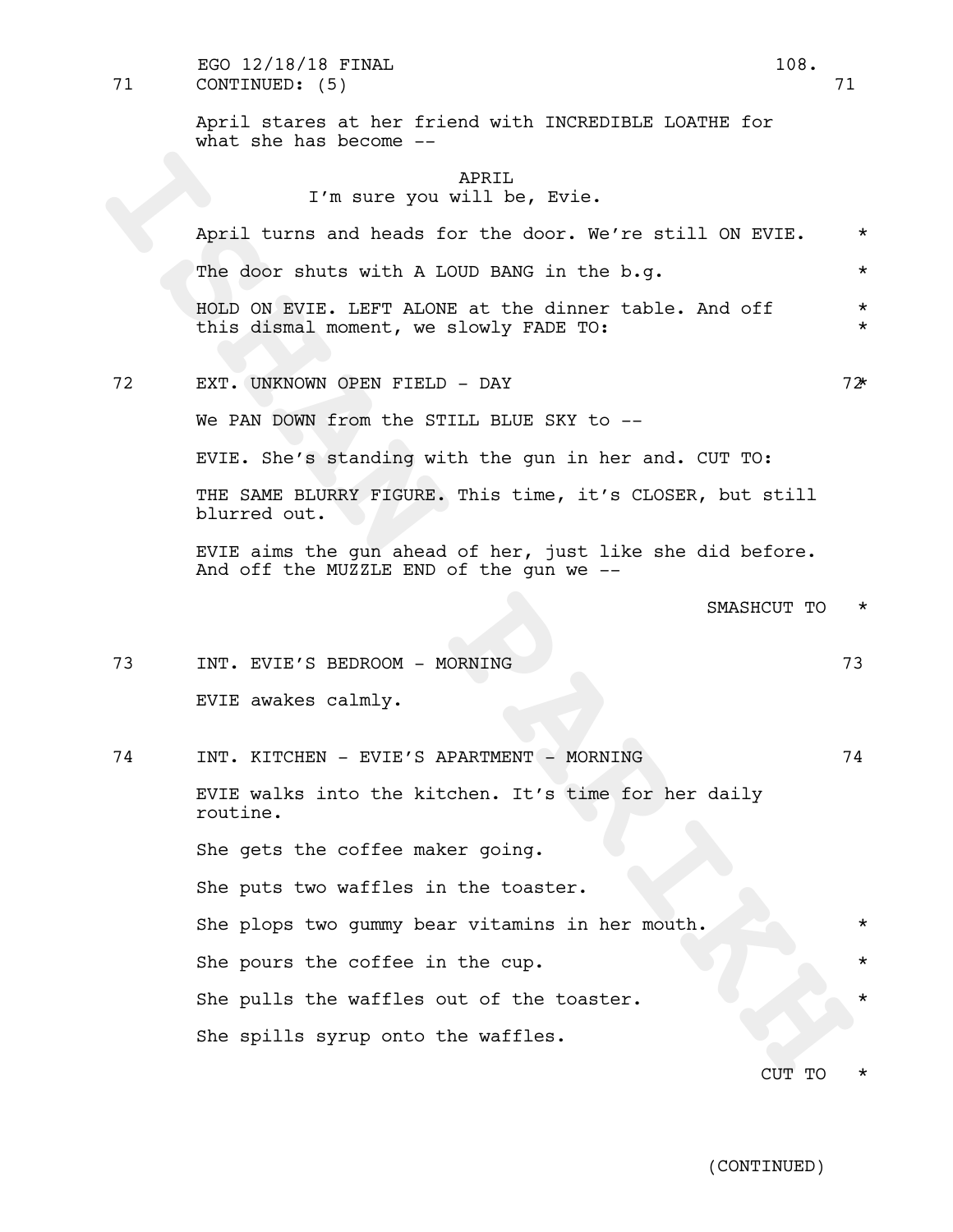74 CONTINUED: 74 EGO 12/18/18 FINAL 109.

THE KITCHEN TABLE...

Evie eats on her own. All is normal.  $\star$ 

# 75 OMITTED 75\*

# 76 INT. BATHROOM - EVIE'S APARTMENT - DAY 76

EVIE elegantly applies her make up on. Her lip gloss, her eye shadow, all the usual things to make her look glamorous.

77 INT. KITCHEN - EVIE'S APARTMENT - DAY 77

EVIE sits in front of her computer with her mic on. She is recording herself:

EVIE

Evie eats on her own. All is normal.<br>
ISBN 001710<br>
ISBN 001710<br>
INTEREENT PARTINGON - EVIEY'S APARTMENT - DAY<br>
INTEREENT PARTINGON - EVIEY'S APARTMENT - DAY<br>
THE SURFAIRE PARTING TO THE PARTING THE SURFAIRE OF THE SURFAIRE Hey everyone, welcome back to Evie Talks! It's time for our next podcast! As always, I want to... (a beat,) Excuse me... I want to welcome any \* new viewers. This is the podcast where we discuss all things life.<br>I'm Evan...

Evie stutters. She stops herself for a second. Gathers her look, her "camera face" and continues:

> EVIE (CONT'D) I'm Evangeline, Evie for short, Gleason. And this week's...

Once again, she trails off. For some reason, she can't  $*$ keep her words straight.

> EVIE (CONT'D) This week's topic is reciprocation.

She pauses AGAIN. Thinking what to say next. But it looks like she just can't shake a strange feeling off.

> EVIE (CONT'D) \* Now, this topic goes for a variety<br>
> of different relationships --<br>  $\star$ of different relationships -- \* friendships, family, marria --  $*$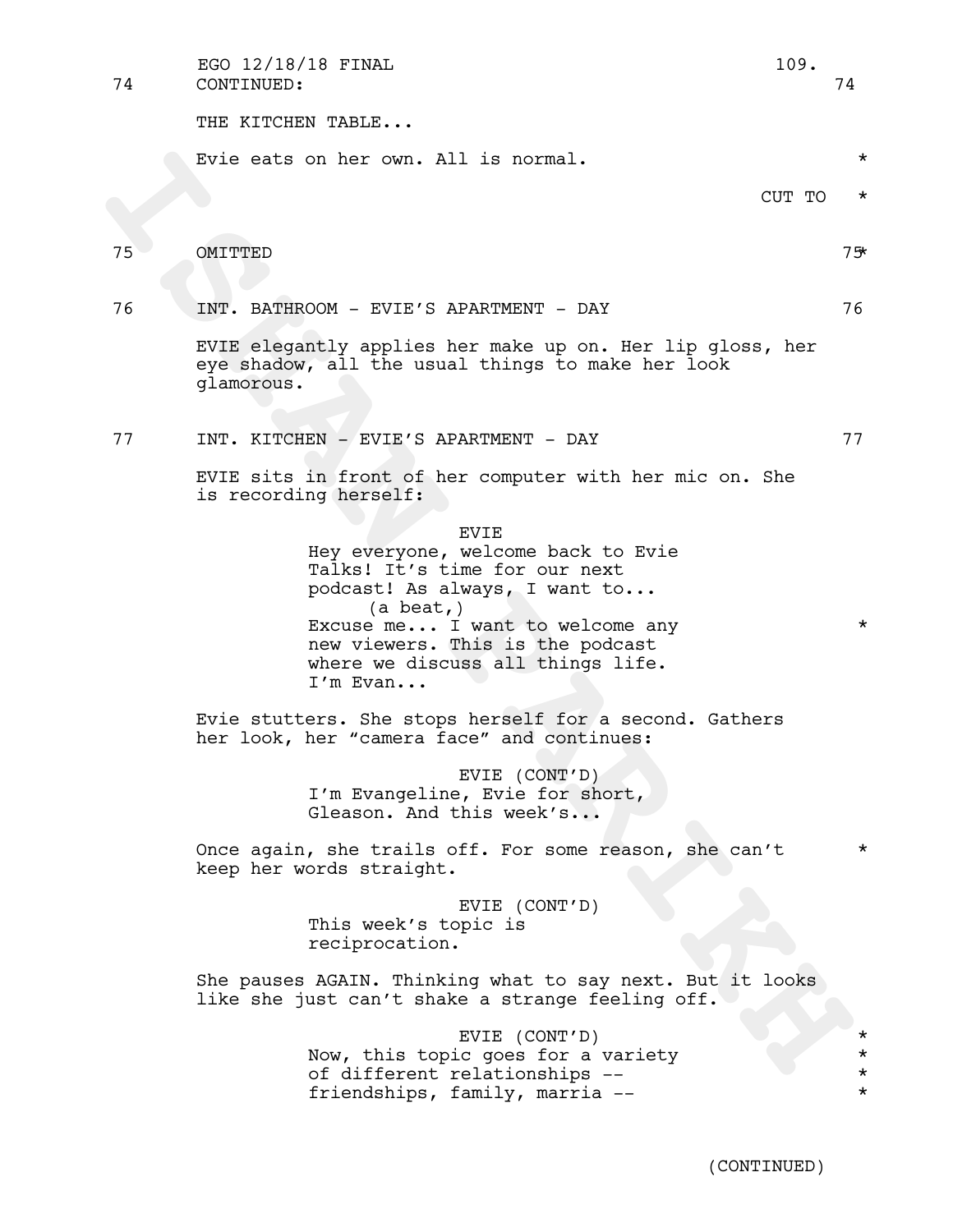| 77 | EGO 12/18/18 FINAL<br>CONTINUED: |                                                                                                                                                                | 110.   | 77                                           |
|----|----------------------------------|----------------------------------------------------------------------------------------------------------------------------------------------------------------|--------|----------------------------------------------|
|    |                                  | She stops again. Clears her thoughts. Then --                                                                                                                  |        | $^\star$                                     |
|    |                                  | EVIE (CONT'D)<br>I'm sorry. And Marriages. That was<br>the last one. So when it comes to<br>reciprocation --                                                   |        | $^\star$                                     |
|    |                                  | Stops. Breathes. A BEAT. She can't seem to continue. She<br>hits STOP on the recording. Sits for a beat. Thinks.<br>Gathers herself. Then --                   |        | $^\star$                                     |
|    |                                  | She hits record again.                                                                                                                                         |        |                                              |
|    |                                  | EVIE (CONT'D)<br>Hey everyone! Welcome to this<br>week's Evie Talks! I am so excited<br>to talk to you all this week about<br>the topic, which is              |        | $^\star$<br>$^\star$<br>$\star$<br>$\star$   |
|    | She STOPS AGAIN.                 |                                                                                                                                                                |        | $^\star$                                     |
|    |                                  | EVIE (CONT'D)<br>Which is reciprocation. Now<br>reciprocation is important in a<br>lot of different                                                            |        | $^\star$<br>$\star$<br>$\star$<br>$^\star$   |
|    | TO:                              | Her voice trails off. She just can't do this. We JUMP CUT                                                                                                      |        | $^\star$<br>$^\star$                         |
|    |                                  | Evie talking about something else. She's still recording.                                                                                                      |        |                                              |
|    |                                  | EVIE (CONT'D)<br>So when you do something for<br>someone, and they don't return the<br>favor, it does make us a little<br>um a fuck!                           |        | $^\star$<br>$^\star$<br>$^\star$<br>$^\star$ |
|    |                                  | She stops the recording.                                                                                                                                       |        | $^\star$                                     |
|    |                                  |                                                                                                                                                                | CUT TO | *                                            |
|    |                                  | EVIE (CONT'D)<br>And sometimes it's always going to<br>be one sided. Like when one person<br>does more and and and the<br>other does um I don't<br>know, maybe |        | $^\star$<br>$^\star$<br>$^\star$<br>$\star$  |
|    | She hits stop.                   |                                                                                                                                                                |        |                                              |
|    |                                  |                                                                                                                                                                | CUT TO |                                              |
|    |                                  | Another angle of Evie talking --                                                                                                                               |        |                                              |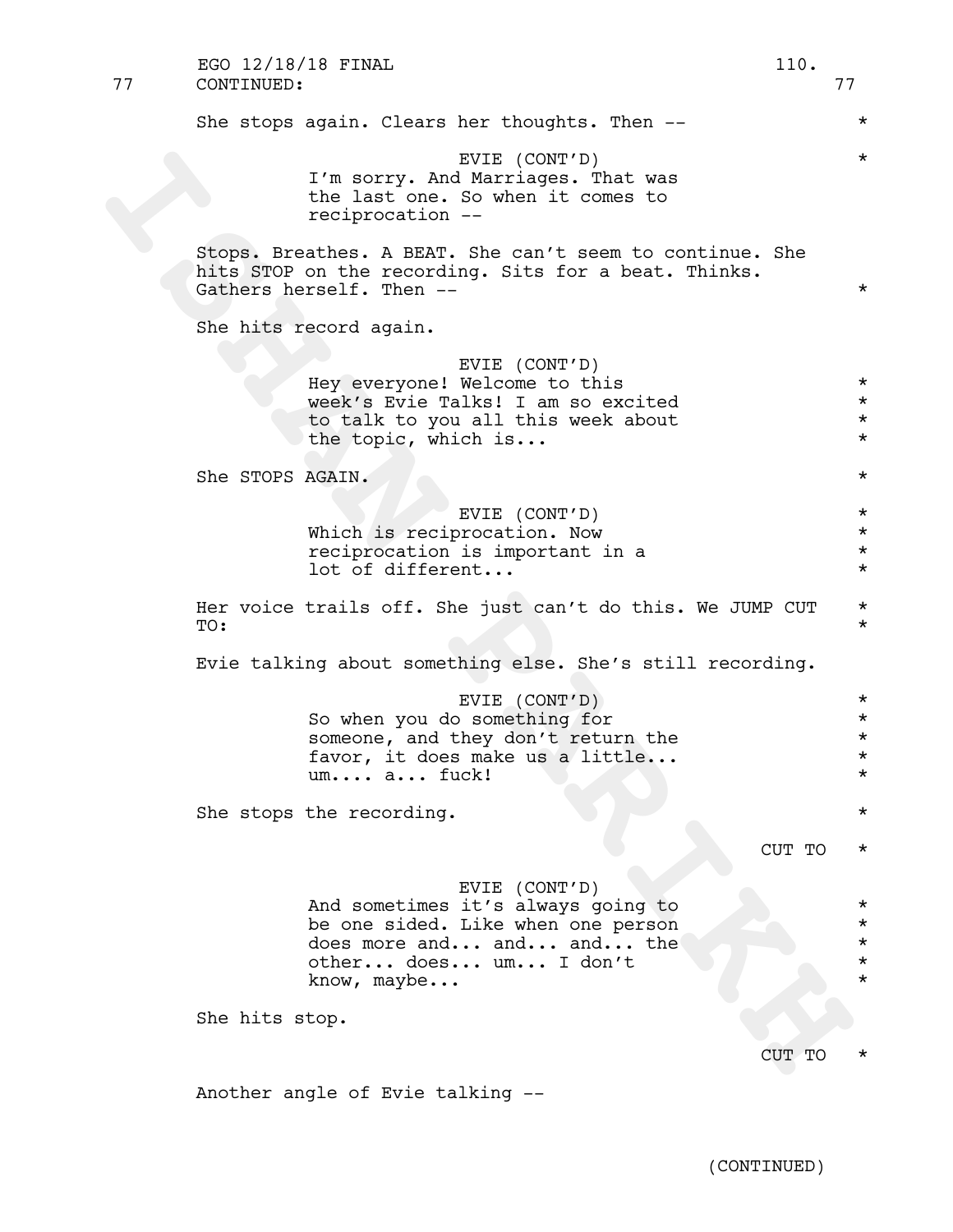EVIE (CONT'D) So for questions this week, I only  $*$ have time for maybe a couple. Sorry! Um, let's see, first question is from...

Evie stops herself. Rolls her eyes. She stops the recording. Starts it again --

> EVIE (CONT'D) So it's time for our q and a segment. And this time, I guess I can only do a couple --

Evie stops again, frustrated. She hits STOP on the recording.

And now we CUT CLOSE ON EVIE. She's resting her head against her hands. She's given up. It's just not working. She can't do SHIT anymore.

She shuts her laptop. Takes her mic off.

# 78 INT. BATHROOM - EVIE'S APARTMENT - DAY 78

Now the formatyes a couple.<br>
Sorry! Um, let's eee, first.<br>
Yere stops herself. Rolls here...<br>
Fore stops herself. Rolls here were. She stops the<br>
recording. Starts it equin-<br>
So it's time form our q and a<br>
compact. And thi EVIE stands in front of the mirror. She stares at herself blankly. And she starts to grab her hair. Violently undoing the tie she had. She starts to viciously COMB it the other way. It PAINS HER, but she's getting reckless with it.

She takes a tissue and starts to ferociously wipe off her make up.

She TOSSES the napkin elsewhere -- SMOTHERS HER BARE \* HANDS ALL OVER HER FACE trying to get the makeup off.

And we kill the sound. All that is heard is the annoying  $*$ RINGING NOISE...

Evie LETS OUT A GIANT SCREAM OF ANGER AND PAIN.

She BANGS AT THE bathroom counter-top in IRE.

She SWIPES all the nail polish and cosmetics off the counter.

We're CLOSE ON EVIE'S FACE as she STARES at herself in front of the mirror, defeated.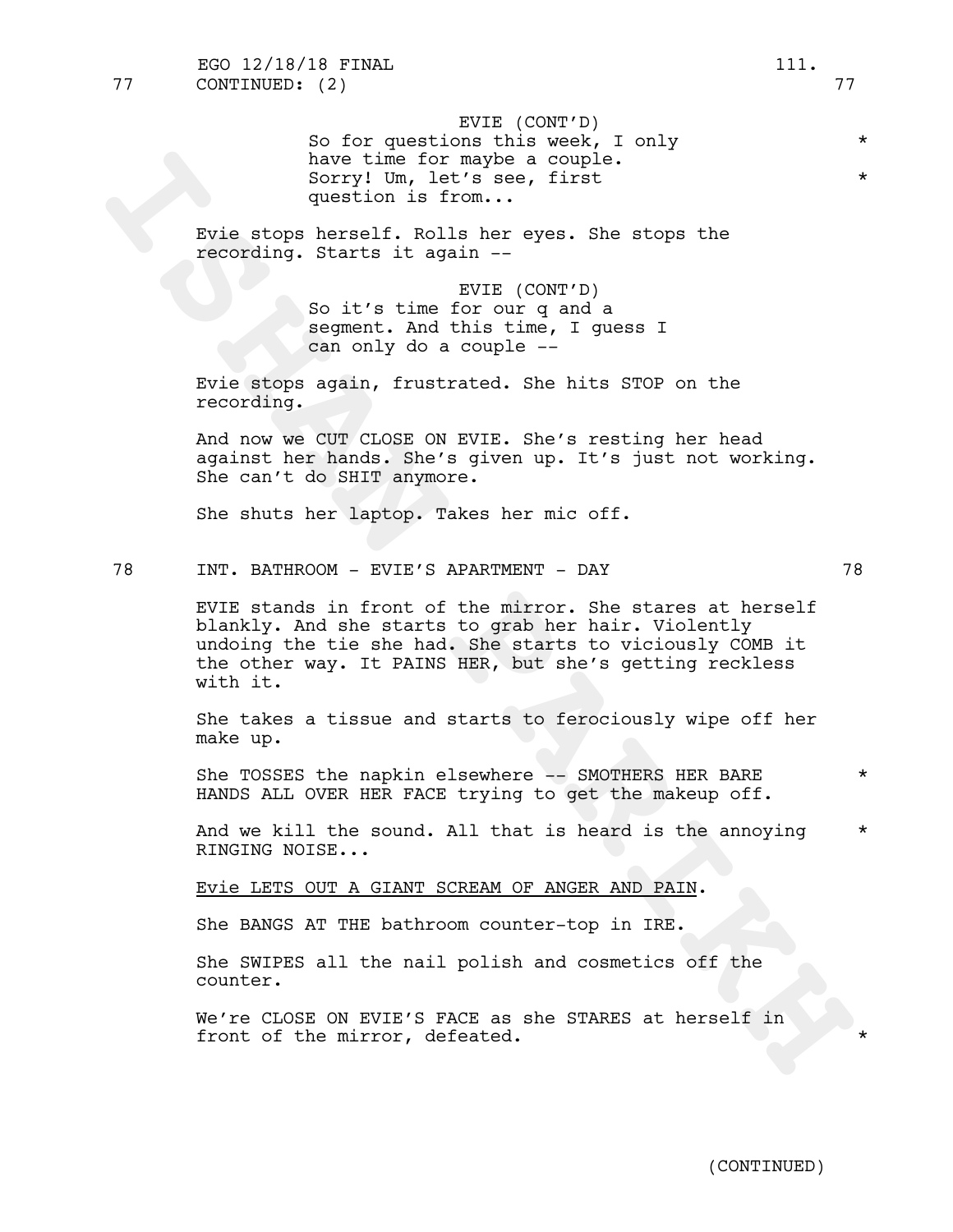And now she CRIES HARD. She SINKS down and farther down to the bathroom floor. We GO LOW ON HER. BAWLING -- SOBBING HER EMOTIONS OUT... \*

> EVIE (PRE-LAP) I know there's nothing I can say that will make up for any of the things that I have done... (then,) But I can only say that I am sorry...

# FADE TO  $*$

79 INT. LIVING ROOM - EVIE'S APARTMENT - DAY 79

EVIE is sitting with her THERAPY GROUP. She speaks quietly --

And as she speaks, we CUT ON VARIOUS PEOPLE who are giving her the moment to speak. WILL is confused. GINA is CRYING. OTHERS are in shock. \*

> EVIE And that I am truly, truly ashamed of myself. And all the money that you have spent on me -- wrongly  $*$ spent on me  $--$  I am returning back  $*$ to you. It's all in the bowl there.

We CUT ON A BOWL that sits on the center of the coffee table. It's full of cash and checks.

SOBEING HER ENOTIONS OUT...<br>
I know thene 'BVIES (PRE-LAP)<br>
1. In the colling and a nothing I can say<br>
things that 1 hake nothing I can say<br>
things that 1 hake nothing<br>
But I can colly sq that I am<br>
But I', we can<br>
But I', EVIE (CONT'D) Here in a bit, we can split it up evenly, or -- if you want the exact amount, I can settle it with you. (then,) That's all.  $\star$ 

A LONG, SILENT BEAT. It's pin-drop silent.

EVIE (CONT'D) If anyone wants any chips or cookies... please. Or if any of \* you wants to say anything  $- I'm$   $*$ all ears.

Evie retreats to her tears. Again, nothing from ANYONE in \* the group. And then --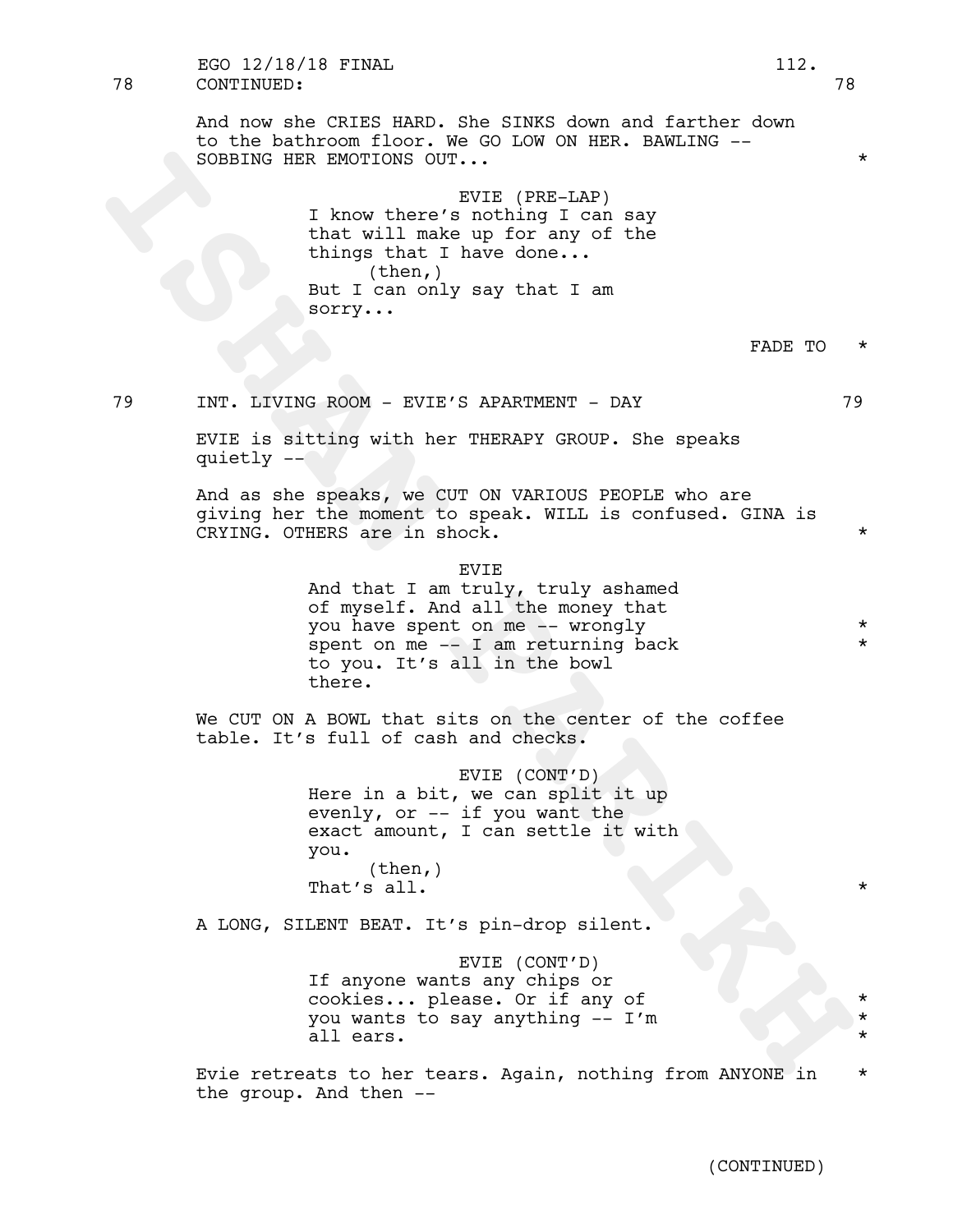## 79 CONTINUED: 79 EGO 12/18/18 FINAL 113.

WILL gets up. HOPPING MAD. He stands in the middle of the circle. BEAMS right at EVIE. Breathes heavily. Can't grasp on what to say -- ABOUT BURSTING WITH ANGER -- AND THEN --

## WILL

# (screams,) ARRRRRGGHHHHHHHHHHHHHH!!!!!!!!!

And he SCREAMS FUCKING LOUD. He goes for the bowl of chips and SCATTERS THEM EVERYWHERE.

Evie is HORRIFIED.

OTHERS rise to try to contain Will. He refuses them. Goes for the tray of cookies and DISPERSES THEM as well.

> $EVIE$   $\star$ Will, I know, I'm sorry --

> WILL SHUT UP!!!!!!! SHUT UP!!! SHUT UUUUUUUUP!!!!! \*

The Others try to hold Will back, to which he lets off of  $*$ them and goes for the door.

Graph on what to say -- ABOUT BURSTING WITH ANGER -- AND<br>
INTERNATION<br>
INTERNATION<br>
INTERNATION CONTINUES INTERNATIONAL CONTINUES CONTINUES ARE<br>
RIVE AND ARREST FUCKS FUCKS INTO SURVAPHENCY CONTINUES FIRE A SURVAPHENCY OF ON EVIE. She starts to cry. She looks at Gina, who also is crying, and is looking right at her with a scoff. Off  $*$ Evie, we FADE TO:  $\star$ 

#### 80 INT. CARMEN'S APARTMENT - DAY 80

We're in Carmen's beautiful home. Sitting on the couch  $*$ are EVIE AND CARMEN.  $\star$ 

Both are quiet. Carmen looks shocked and devastated as \* Evie remains silent. Waiting for a reaction.  $*$ 

> CARMEN \* This is some sick prank... right? \* \* \* \*

# EVIE \*

(shaking her head,) Carmen... I'm so sorry.

#### **CARMEN**

Your whole YouTube channel... all the things you said you went through... all your advice.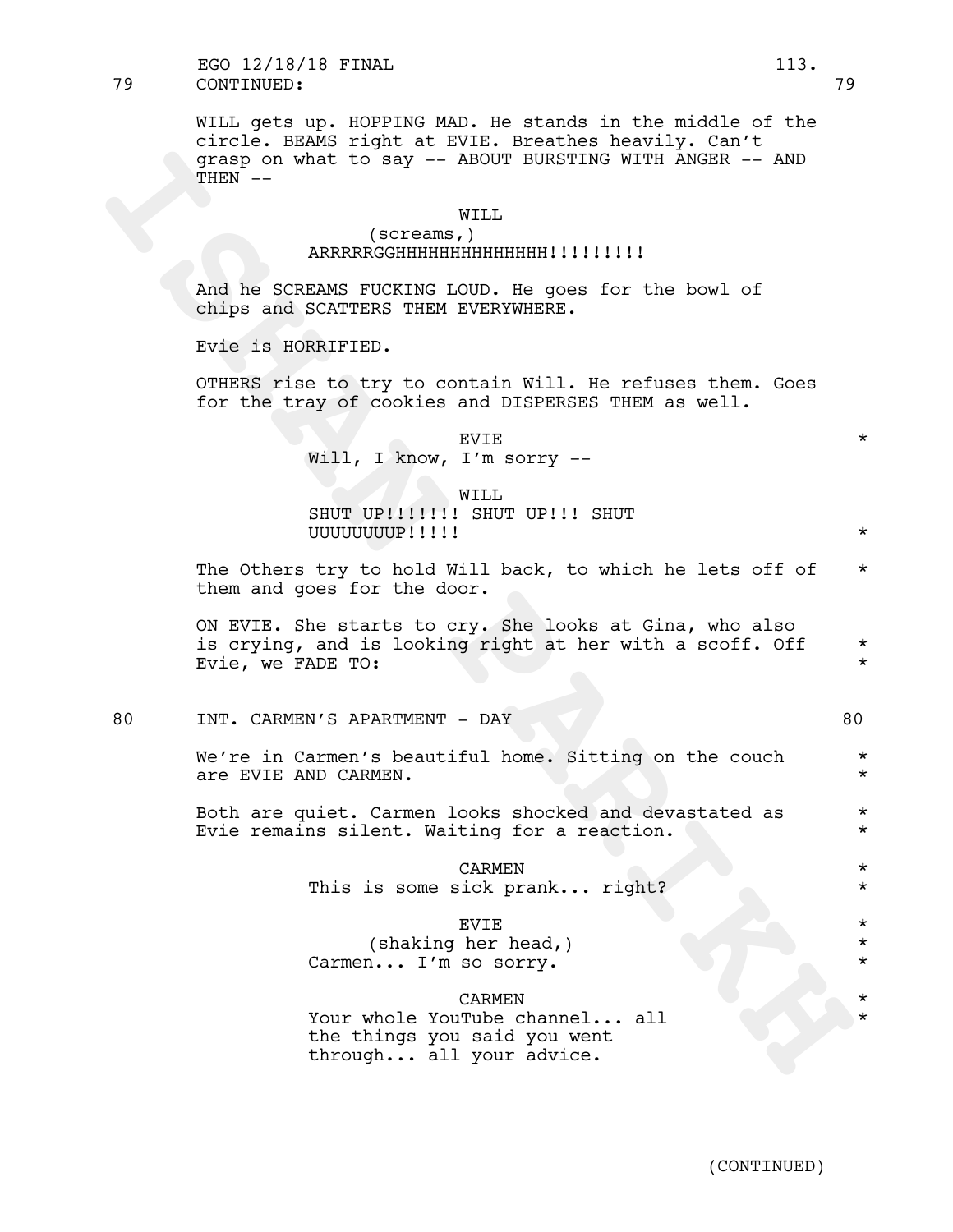#### EVIE

I meant that. I wanted to help you.

# CARMEN

# Then why did you lie?

| EVTE.                           |  |
|---------------------------------|--|
| I, uh I deposited your check,   |  |
| but withdrew it. So here it is. |  |
| Tt's cash                       |  |

| you.                                                                                                                                                                                                                                                               |                               |
|--------------------------------------------------------------------------------------------------------------------------------------------------------------------------------------------------------------------------------------------------------------------|-------------------------------|
| <b>CARMEN</b><br>Then why did you lie?                                                                                                                                                                                                                             |                               |
| Evie has no answer. At least not one for Carmen here in<br>this moment. She keeps quiet. Shaking her head.<br>SHAMEFACED.                                                                                                                                          |                               |
| CARMEN (CONT'D)<br>You have so many people that look<br>up to you.                                                                                                                                                                                                 |                               |
| Evie still doesn't say anything. Yep. She knows.                                                                                                                                                                                                                   |                               |
| CARMEN (CONT'D)<br>I thought you were genuine. I<br>believed you I believed in you.                                                                                                                                                                                | $\star$<br>$\star$<br>$\star$ |
| And that one HITS THE HARDEST on Evie. Her HEART TOTALLY<br>BREAKS. She's CHOKES WITH EMOTION.                                                                                                                                                                     | $\star$                       |
| CARMEN (CONT'D)<br>Why did you do this?                                                                                                                                                                                                                            |                               |
| A long beat. Evie doesn't answer to that EITHER. She then<br>wipes her tears and reaches into her purse. Pulls OUT AN<br>ENVELOPE.                                                                                                                                 |                               |
| <b>EVIE</b>                                                                                                                                                                                                                                                        | $\star$                       |
| I, uh I deposited your check,                                                                                                                                                                                                                                      | $\star$<br>$\star$            |
| but withdrew it. So here it is.<br>It's cash                                                                                                                                                                                                                       | $\star$                       |
| Evie hands the check to Carmen who just stares at her in<br>SHOCK. She doesn't take the envelope.                                                                                                                                                                  |                               |
| A BEAT. Evie is stuck handing the envelope in front of<br>Carmen who has yet to take it. And then --                                                                                                                                                               |                               |
| Carmen LUNGES TOWARD EVIE IN A JOLT -- PUSHES HER OFF THE<br>COUCH -- SCREAMING --                                                                                                                                                                                 | $\star$<br>$\star$            |
| CARMEN<br>EVIE (CONT'D)<br>AAAAHHHH!! FUCK YOU, YOU<br>CARMEN -- CARMEN -- PLEASE -<br>BITCH! YOU THINK MONEY'S<br>- CARMEN JUST LET GO -- LET<br>GOING TO FIX WHAT YOU'VE<br>GO -- CARMEN!!! PLEASE JUST<br>TAKE IT CARMEN -- CARMEN--<br>DONE!! YOU'RE A FUCKING |                               |
| CRAZY BITCH! HOW CAN YOU BE<br>$\frac{1}{2}$<br>SO COLD?                                                                                                                                                                                                           | $\star$                       |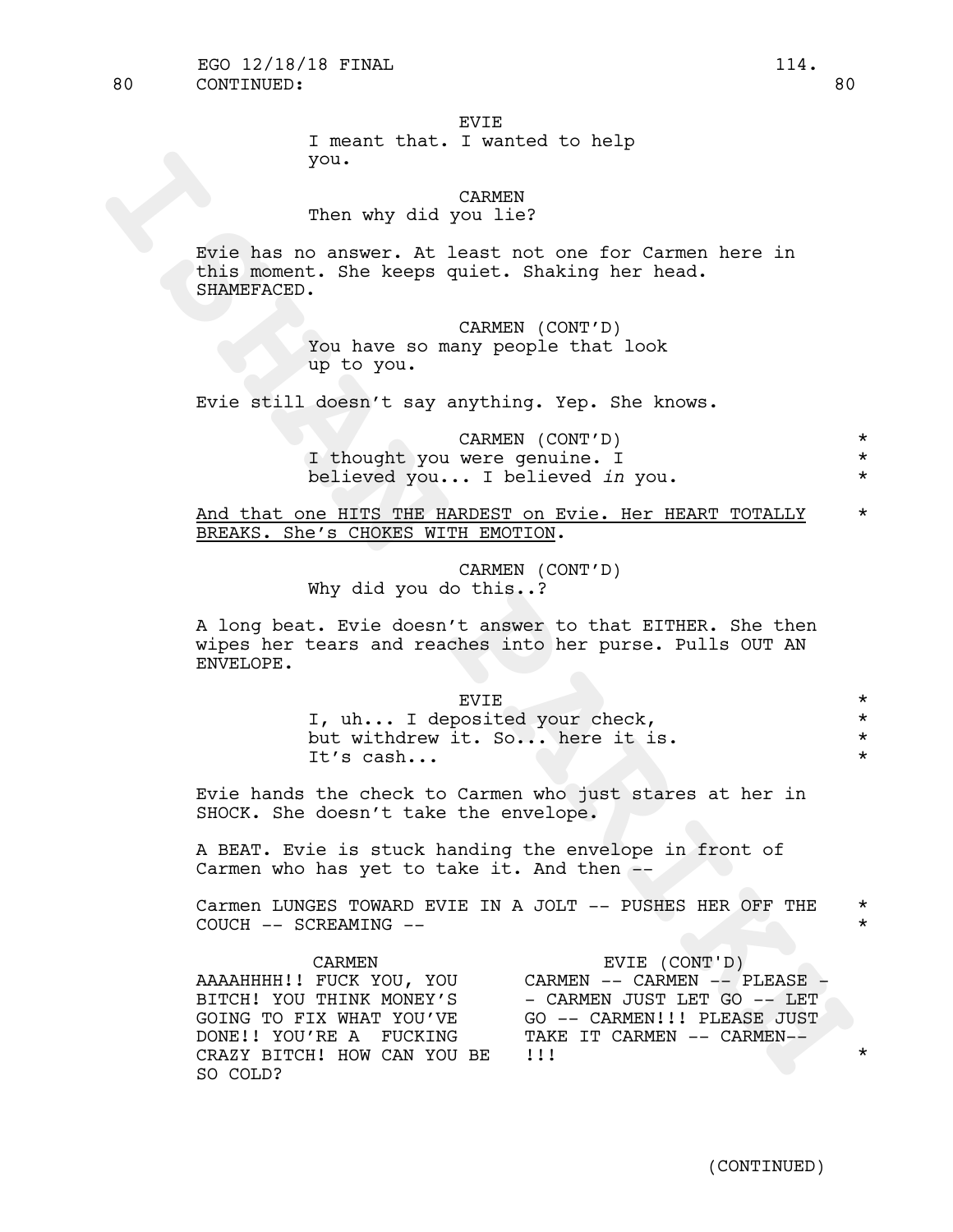80 CONTINUED: (2) 80 EGO 12/18/18 FINAL 115.

> And Evie tries to PUSH CARMEN OFF HER, BUT CARMEN CONTINUES TO BARK AT HER  $--$  CLINGING ONTO HER BY HER  $\star$ SHOULDERS --

> > CARMEN I TRUSTED YOU JUST LIKE EVERYONE ELSE -- AND YOU'RE JUST GOING TO WALK AWAY --

EVIE CARMEN -- PLEASE BE CALM!! CARMEN!!!

CARMEN I DON'T WANT YOUR FUCKING MONEY!!! \*

EVIE Carmen!! You're hurting me -- Carmen!!

CARMEN

FUCK YOU!!!

EVIE

Carmen stop -- please! We \* Fucking bitch -- HOW COULD<br>can talk this through--!!! \* YOU -- ARRGGHH -- LIE TO<br>EVERYONE ELSE -- ARRGGHH!! \* can talk this through--!!! YOU -- ARRGGHH -- LIE TO<br>EVERYONE ELSE -- ARRGGHH!! CARMEN (CONT'D) \* FUCK YOU!!!

Evie BREAKS FREE of Carmen and immediately RISES to her feet, READY TO LEAVE --  $\star$ 

> EVIE What the hell are you doing?

**INDEXES**<br> **INTERESTED YOU CANNER**<br> **INDEXERENCE TO AND TO A THE SUPER ONE OF THE SUPER WALK AWAY --<br>
CARMENT -- BLEASE BE CALMILI<br>
CARMENT III<br>
<b>CARMENT -- DEASE BE CALMILI**<br> **IDON'T WANT YOUR FUCKING MONEY!!!**<br> **CARMENT** CARMEN You're seriously going to fucking ask me that?!?!? (then,) FUCK YOU EVIE!!!!

Off Evie's UNNERVED LOOK --

CARMEN (CONT'D) (off the top of her lungs,) FUCK YOOOOOUUUUUUUUU!!!!!

And we PULL CLOSE ON Carmen's mouth as we

SMASHCUT TO \*

\*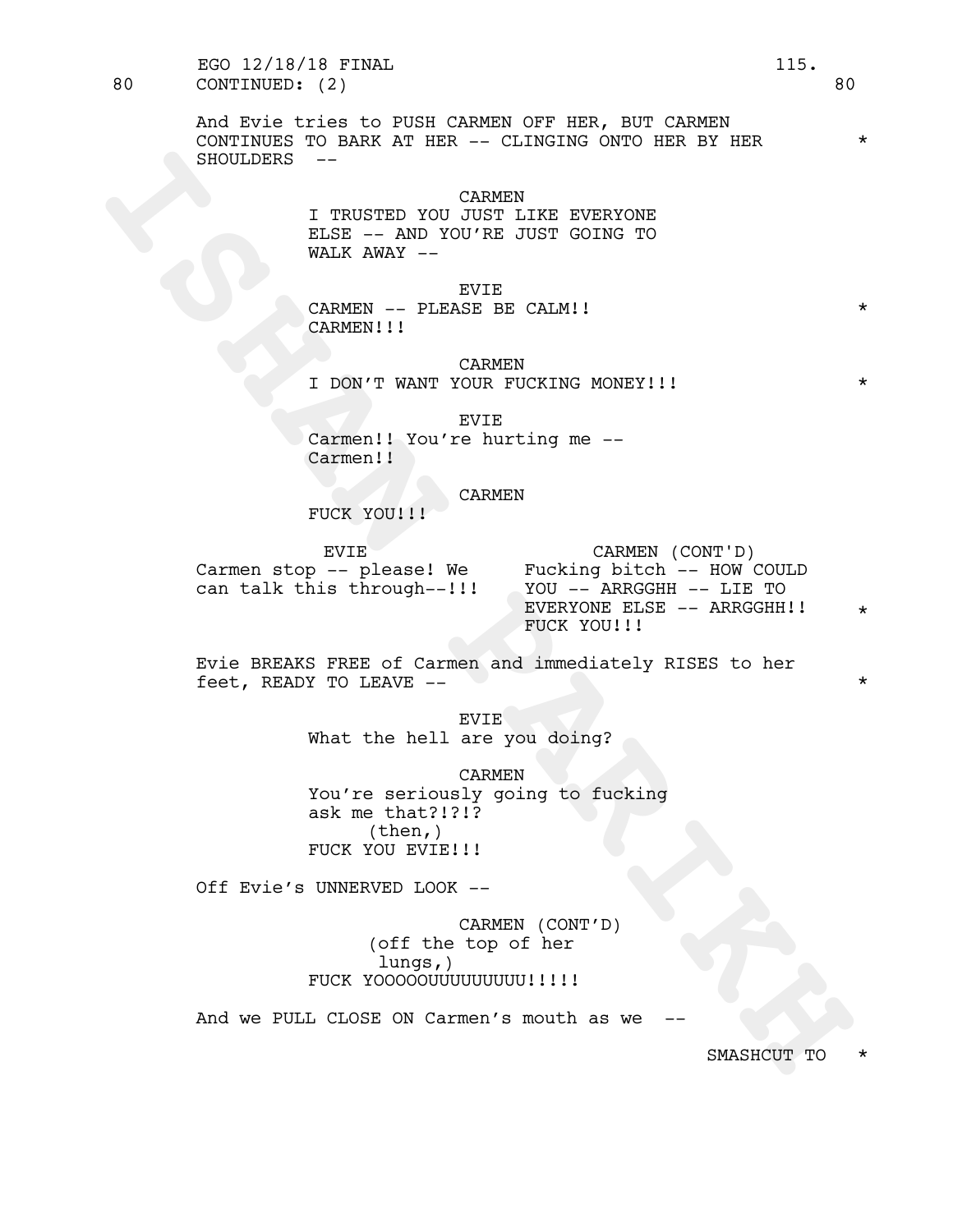| 81 | INT. EVIE'S APARTMENT - DAY                                                                                                 | 81*                |  |  |  |
|----|-----------------------------------------------------------------------------------------------------------------------------|--------------------|--|--|--|
|    | -- EVIE barges in the door. Panting. CUT TO:                                                                                | $\star$            |  |  |  |
|    | EVIE opens the fridge. Plants her face right in front of<br>the cool air.                                                   | $\star$<br>$\star$ |  |  |  |
|    | A BEAT. She closes her eyes.                                                                                                | $\star$            |  |  |  |
|    | INSERT CUT:                                                                                                                 | $\star$            |  |  |  |
|    | Evie in the field in her dream. Holding the gun. She<br>looks ahead. Aims the gun at the BLURRY FIGURE across the<br>field. |                    |  |  |  |
|    | BACK ON EVIE -- she QUIVERS. A BEAT. Then, as she SHUTS<br>THE FRIDGE --                                                    | $\star$<br>$\star$ |  |  |  |
| 82 | OMITTED                                                                                                                     | $82*$              |  |  |  |
| 83 | OMITTED                                                                                                                     | 83                 |  |  |  |
| 84 | INT. KITCHEN - EVIE'S APARTMENT - DAY                                                                                       | 84*                |  |  |  |
|    | EVIE sits at the kitchen table. She's once again<br>recording herself on the laptop.                                        |                    |  |  |  |
|    | But wait a second. She's NOT wearing any makeup. She's<br>not dressed up for this.                                          |                    |  |  |  |
|    | Evie takes a breath before starting.                                                                                        |                    |  |  |  |
|    | <b>EVIE</b><br>Hey everyone this is Evie<br>Gleason. In fact this video<br>will be my final one.<br>(then, )                | $\star$<br>$\star$ |  |  |  |
|    | I won't be speaking on any topics<br>today. This isn't an episode of<br>Evie Talks                                          | $\star$<br>$\star$ |  |  |  |
|    | (then, )<br><u>This is the truth</u> .                                                                                      | $\star$            |  |  |  |
|    | CUT TO BLACK                                                                                                                | $^\star$           |  |  |  |
|    | FADE IN:                                                                                                                    |                    |  |  |  |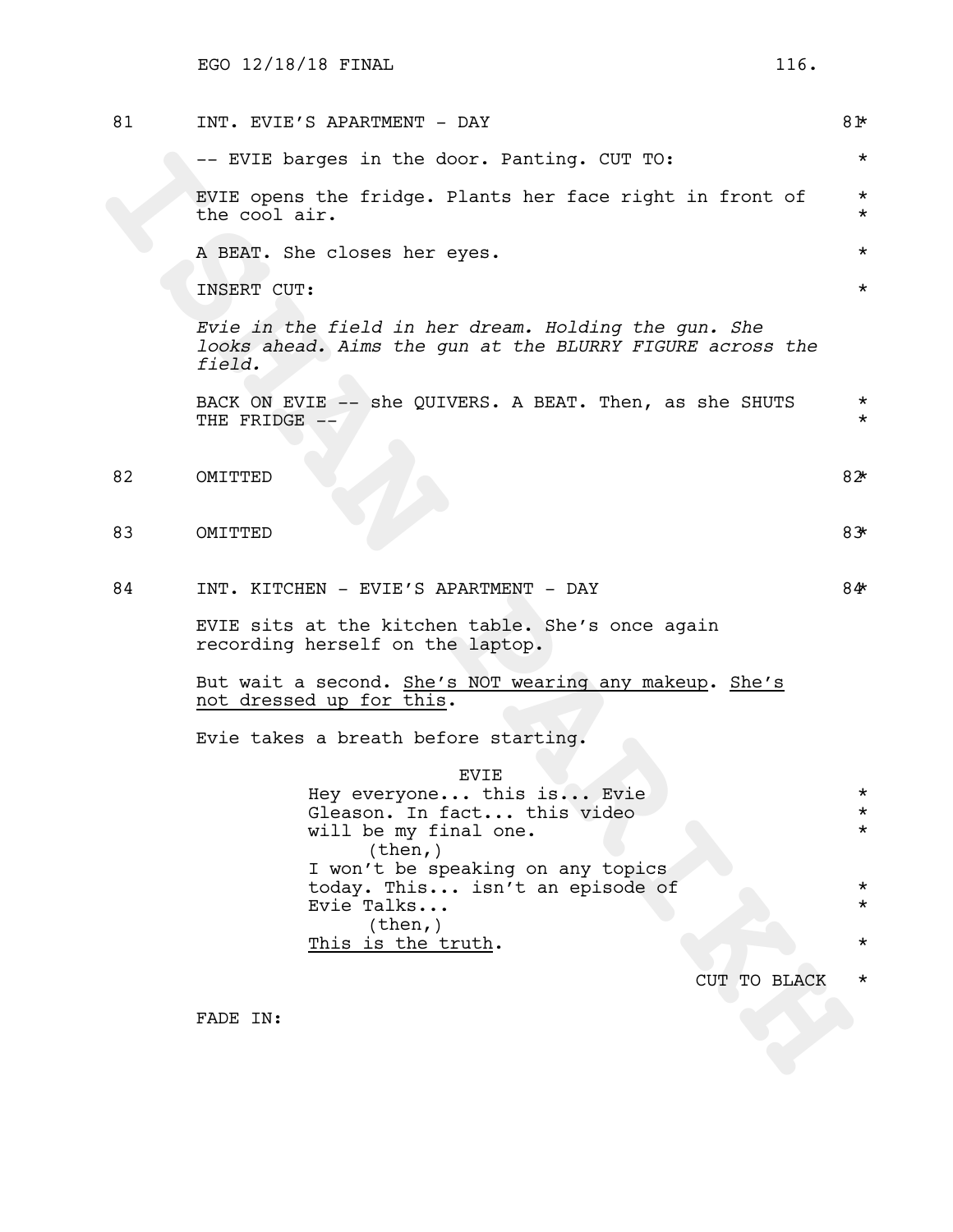85 INT. BEDROOM - APRIL'S HOME - DAY 85

TILT DOWN ON APRIL. She's casually browsing on her computer until --

Something catches her eye. We CUT TO the laptop screen to find:

April is on her e-mail. And there is an e-mail from none other than...

**EVANGELINE GLEASON**

CUT TO \*

86 EXT. LIBERTY MEMORIAL - DAY 66

**ITALE DOWNS ANSILE.** She's casually browsing on her computer until ... She's casually browsing on her computer until ... All there is an e-mail from none other than...<br> **INSTANTS CONSILE ANSILE ANSILE AND AND AND AND CONS** We're LOOKING UP at the tall monument. We may or may not have realized it already, but our entire story has been set in Kansas.

FADE TITLE: ONE MONTH LATER...

Cutting across the memorial, we find EVIE. CUT TO:

Evie approaches someone looking out to the skyline.

EVIE I didn't think you would come.  $*$ 

The Man turns. Reveal JAMAL.  $\star$ 

JAMAL Don't expect me to stay for long.

#### EVIE

I won't. (then,) I know being here for you was already a task in itself.

JAMAL Why did you call me here Evangeline?

Evie makes her way closer to the skyline.

EVIE Oh. I've always been a sucker for glamour. I'm sure that's not a surprise.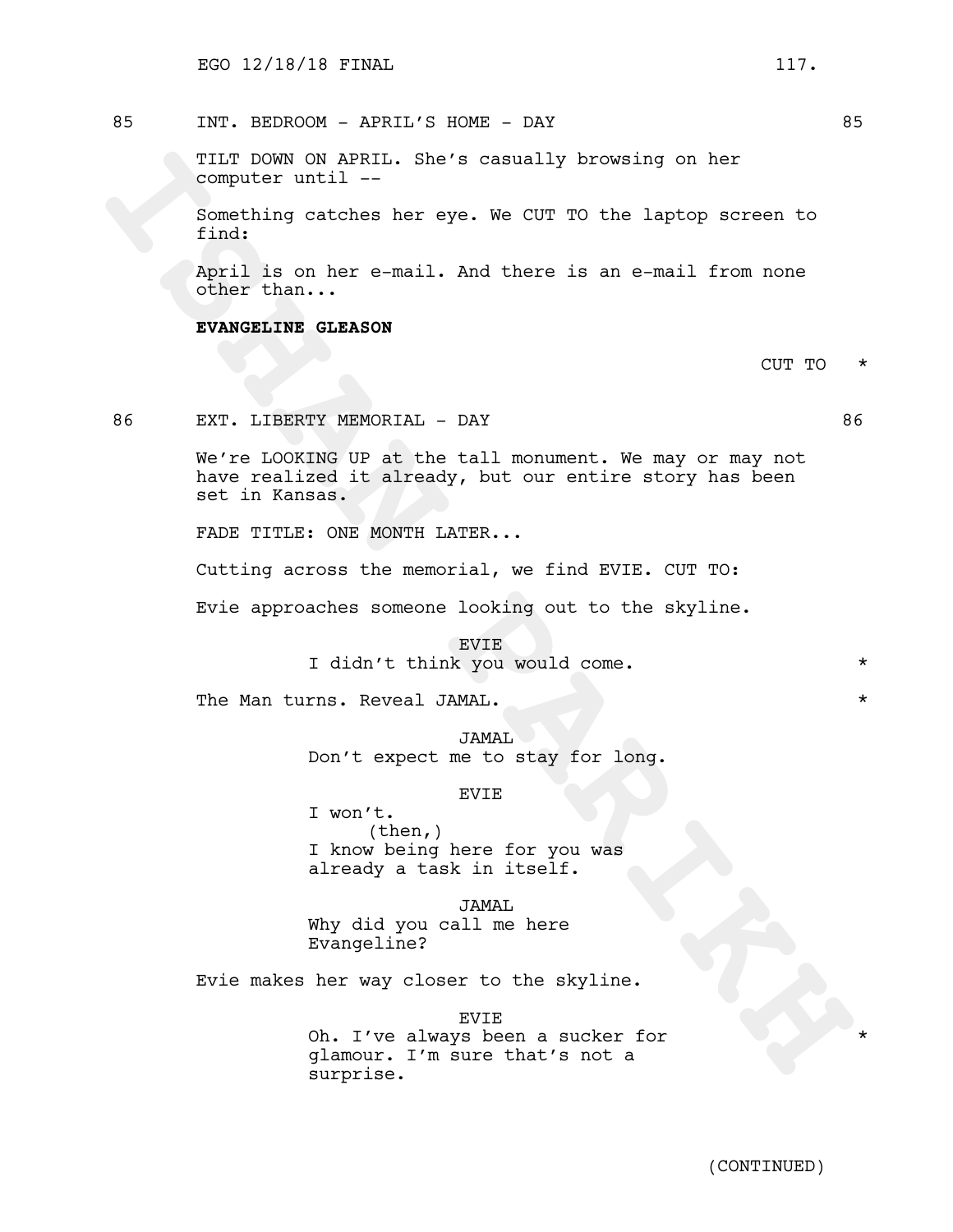Jamal looks off.

| Jamal looks OII.     |                                    |                                                                   |                      |
|----------------------|------------------------------------|-------------------------------------------------------------------|----------------------|
|                      |                                    | JAMAL                                                             | $^\star$             |
|                      | What do you want?                  |                                                                   | $\star$              |
|                      |                                    | <b>EVIE</b>                                                       | $\star$              |
|                      |                                    | To tell you that you were right.                                  | $^\star$             |
|                      |                                    |                                                                   |                      |
|                      | Jamal is caught off guard by this. |                                                                   | $^\star$             |
|                      |                                    | JAMAL                                                             | $^\star$             |
|                      | I don't understand                 |                                                                   | $\star$              |
|                      |                                    | <b>EVIE</b>                                                       | $\star$              |
|                      | (turns to him,)                    |                                                                   | $^\star$             |
|                      | You wanted to expose me.           |                                                                   |                      |
|                      | (then, )                           | Congratulations. You did it.                                      |                      |
|                      | (then, )                           |                                                                   |                      |
|                      |                                    | That's what you wanted right?                                     |                      |
|                      |                                    | JAMAL                                                             |                      |
|                      |                                    | I wanted you to see if you had any                                | $^\star$             |
|                      | sanity in you.                     |                                                                   |                      |
|                      |                                    | <b>EVIE</b>                                                       |                      |
|                      | And I do.                          |                                                                   |                      |
|                      |                                    | <b>JAMAL</b>                                                      |                      |
|                      | Do you?                            |                                                                   |                      |
| A beat. Evie smirks. |                                    |                                                                   | $\star$              |
|                      |                                    |                                                                   |                      |
|                      |                                    | <b>EVIE</b>                                                       | $^\star$             |
|                      |                                    | I don't blame you for thinking of<br>me as some sociopath, Jamal. |                      |
|                      | $(\text{then},)$                   |                                                                   |                      |
|                      |                                    | I terminated my YouTube channel                                   | $^\star$             |
|                      | this morning.<br>(then, )          |                                                                   | $^\star$<br>$^\star$ |
|                      |                                    | I put out one final video a few                                   | $^\star$             |
|                      |                                    | weeks ago. I'm sure it went viral                                 | $^\star$             |
|                      | $\texttt{already}$                 |                                                                   |                      |
|                      |                                    | JAMAL                                                             |                      |
|                      | I never subscribed.                |                                                                   |                      |
|                      |                                    | <b>EVIE</b>                                                       |                      |
|                      |                                    | Too late now, I guess. It's gone                                  |                      |
|                      | for good.                          |                                                                   |                      |
|                      |                                    | JAMAT.                                                            |                      |

JAMAL \* Or probably on the news.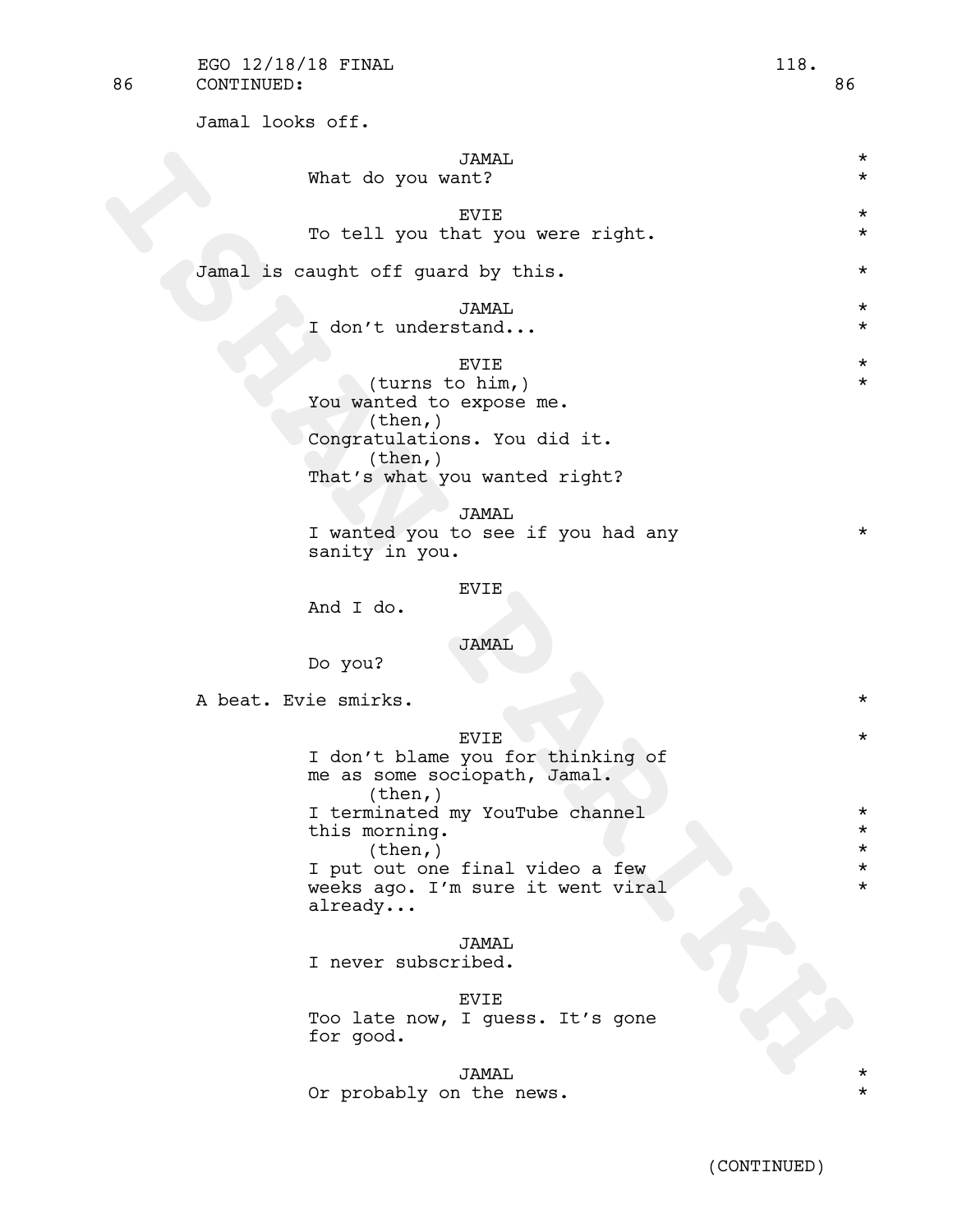A beat. Jamal takes another glance at Evie.  $*$ 

JAMAL (CONT'D) You really have changed?

EVIE

Well... I don't know about changed. But... I'll settle for woken up. Rudely. Woken up.

And it makes sense. Even we're not a hundred percent convinced she's changed.

> JAMAL \* Is that all, then?

EVIE I'd be remised if I didn't ask about your girlfriend.

A beat.

JAMAL The funeral was three weeks ago.  $*$ 

Another beat. Evie takes that in.

EVIE

I'm very sorry.

And Jamal isn't sure how to take that --

EVIE (CONT'D) \*

I truly am.

And he looks into Evie's eyes once again, this time  $*$ seeing a GLINT  $--$  JUST A SMALL HINT  $--$  of genuine regard.  $*$ 

Jamal nods. We HOLD ON him for a beat. \*

You really have changed?<br>
Well... I don't know sbout<br>
when mp. EVGEV. I'll settle for<br>
when mp. EVGEV, Woken mp.<br>
And it makes energy . Woken mp.<br>
And it makes energy . IVARAL<br>
Is that all, then?<br>
I'd be remised if I didn' EVIE (CONT'D) \* You were right about the attention  $*$ part. I did really love it. I \* still really do.  $*$ 

JAMAL \* I'm sure there are excellent  $*$ therapists for that.

And as Evie takes that in...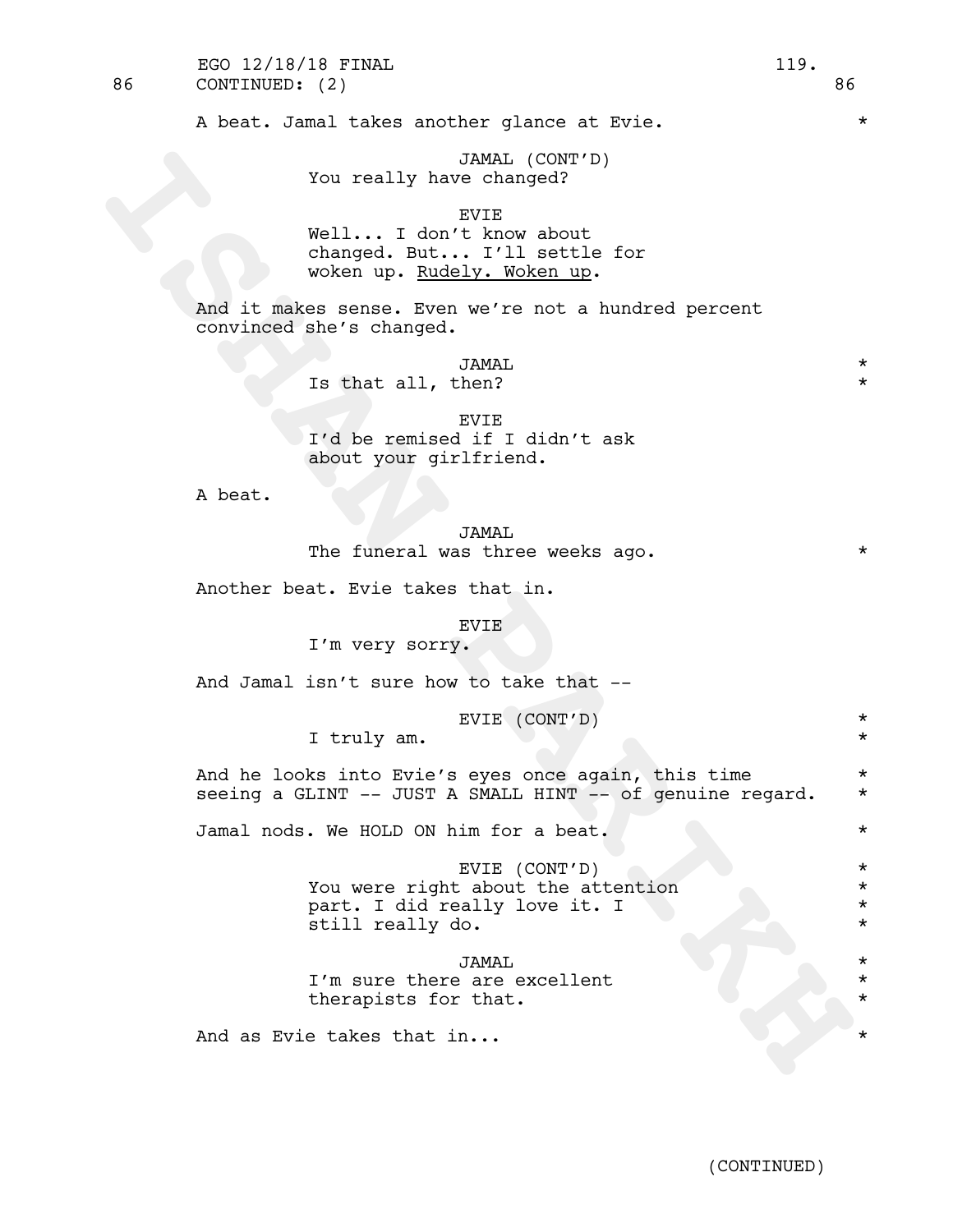# closs ON EVIE. Strong, Explorant.<br> **ISHAN PART STAND STAND**<br> **ISHAN PART STAND**<br> **ISHAN PART COND,**<br> **ISHAN PART COND**<br> **ISHAN PART STAND**<br> **ISHAN PART COND IS CONDITE TO A PART ON THE PART ON THE PART OF THE PART OF THE P**  $EVIE$   $\star$ No. I think I'm going to get  $*$ through this one on my own. CLOSE ON EVIE. Strong. Exuberant. \* JAMAL \* How are you so sure of that? EVIE I'm not. (then,) But I'm starting here. And as Evie is optimistic of herself, Jamal takes her newfound strength in. He won't say it, but perhaps he believes in her somewhat. Jamal nods to Evie. She nods back. He then turns and  $*$ leaves. Off Evie...  $\star$ EVIE (V.O.) April... I know you probably don't want to hear from me right now so that's why I'm typing this. At least my writing can do the  $*$ talking since everyone in the world is probably done *hearing* and/or seeing me talk.  $\star$ 87 INT. BEDROOM - APRIL'S HOME - DAY 87 APRIL reads the e-mail from Evie. EVIE (V.O.)<br>I'm not crazy. I know I'm not. Maybe that's the cocky version of myself talking, but honestly, I \* knew what I was doing, why I was doing it, and what I was after...  $\qquad \qquad *$ You were right. I wanted their pity. I guess, for some reason you or I will never know, I felt like I was living the world's worst life. And I desperately needed attention to heal me. I really didn't. 86 CONTINUED: (3) 86 EGO 12/18/18 FINAL 120.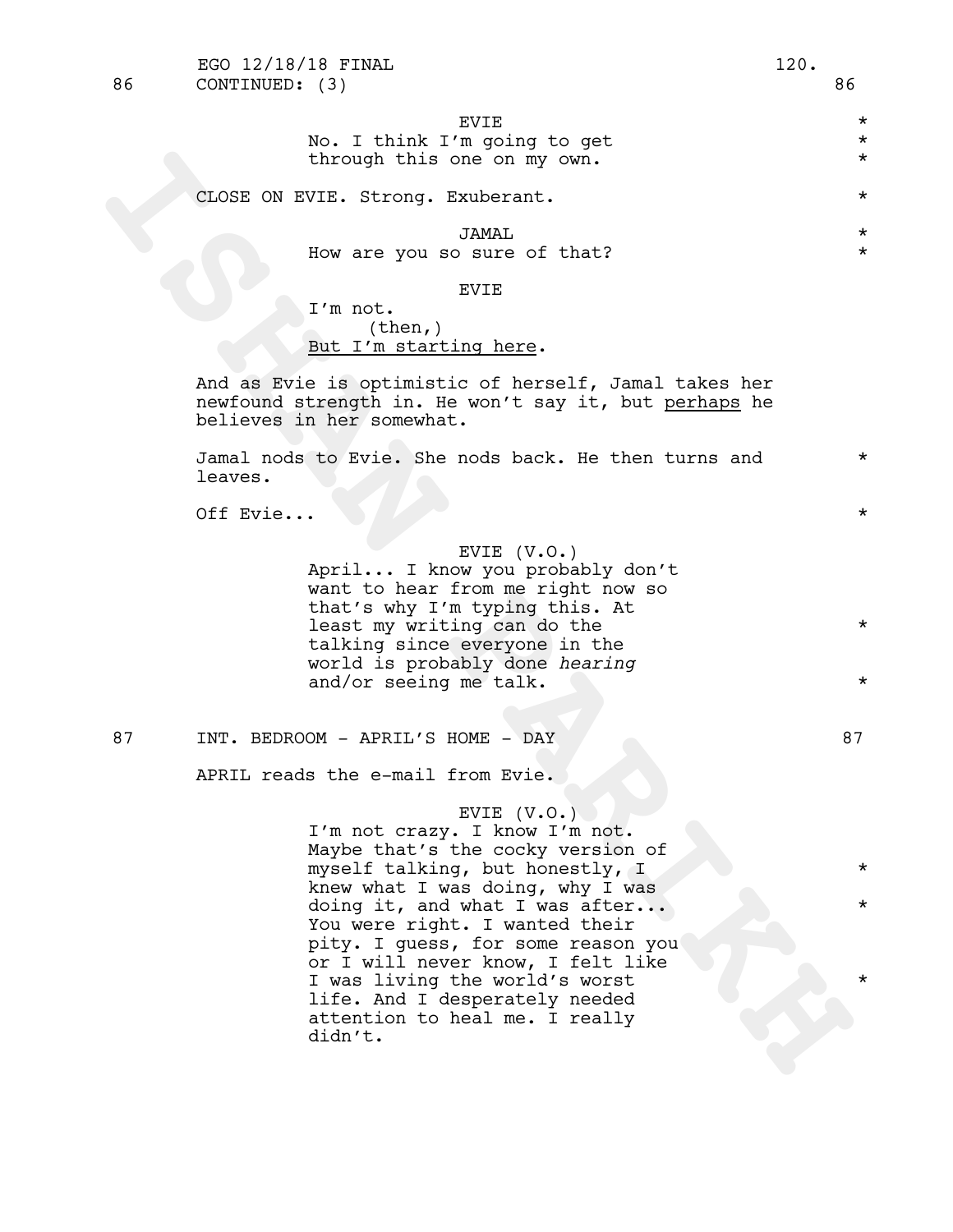| 88 | EXT. LIBERTY MEMORIAL - DAY                                                                                    | 88                               |
|----|----------------------------------------------------------------------------------------------------------------|----------------------------------|
|    | JAMAL gets in his car. He drives away.                                                                         |                                  |
|    | EVIE $(V.O.)$<br>Attention isn't deserved. It's<br>earned. I guess I'm just too good<br>to admit that.         |                                  |
| 89 | INT. OWEN'S BEDROOM - DAY                                                                                      | 89⊁                              |
|    | OWEN holds the picture of him and Olivia from years ago.<br>Remembering<br>EVIE $(V.O.)$                       | $\star$<br>$\star$<br>$\star$    |
|    | Egos are apart of us they<br>inflate when we feel pride and<br>they only get bigger and bigger.                | $\star$                          |
| 90 | EXT. DOCKSIDE - LAKE - MORNING                                                                                 | $90*$                            |
|    | Replay our opening. OLIVIA stands at the end of the dock.<br>She lets the ring drop. She looks off. Liberated. | $\star$<br>$\star$               |
| 91 | EXT. LIBERTY MEMORIAL - DAY                                                                                    | 91∗                              |
|    | EVIE looks up at the Liberty Memorial monument                                                                 | $^\star$                         |
| 80 | EVIE $(V.O.)$<br>The last few weeks, I kept having<br>this dream                                               | $\star$<br>$80*$<br>$^\star$     |
|    | INSERT CUT:                                                                                                    | $^\star$                         |
|    | EVIE wakes up in the field                                                                                     | $^\star$                         |
|    | EVIE (V.O)<br>I'm in this field aiming a gun at<br>someone                                                     | $^\star$<br>$^\star$<br>$^\star$ |
|    | Evie AIMS THE GUN ahead of her                                                                                 | $^\star$                         |
|    | And we CUT TO THE OTHER SIDE OF THE FIELD                                                                      | $^\star$                         |
|    | From this POV, we can see EVIE aiming the gun from the<br>opposite end of the field.                           | $^\star$<br>$^\star$             |
|    | $(V.O.)$ $(CONT'D)$<br>EVIE<br>That someone was my ego                                                         |                                  |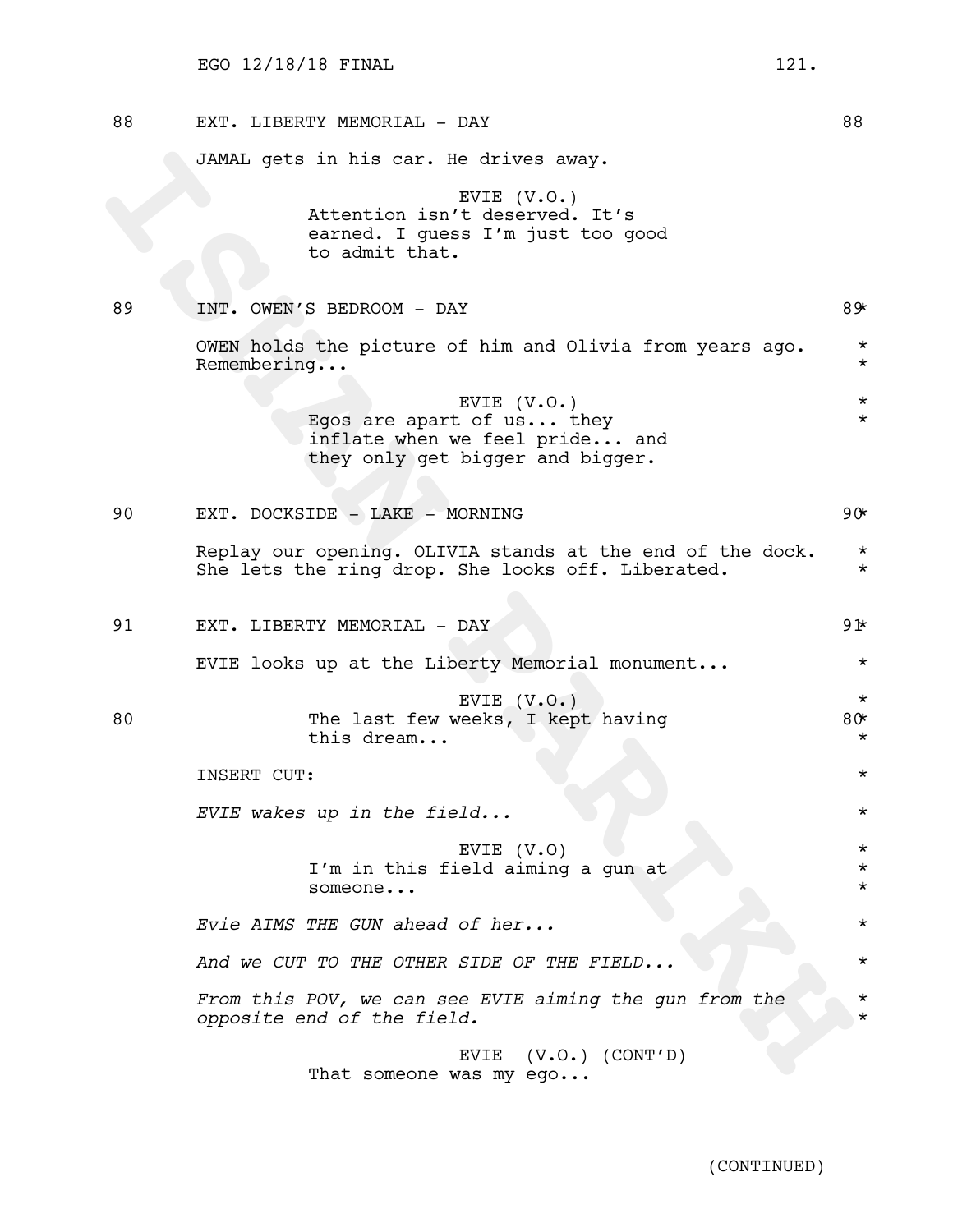| 91 | EGO 12/18/18 FINAL<br>CONTINUED:                                                                                  | 122. | 91                              |  |  |
|----|-------------------------------------------------------------------------------------------------------------------|------|---------------------------------|--|--|
|    | We ARM AROUND to see the blurry figure across the field<br>was herself.                                           |      | $\star$<br>$^\star$             |  |  |
|    | EVIE $(V.O.)$ $(CONT'D)$<br>When we try to fight our ego, we<br>only end up making it bigger.                     |      | $\star$<br>$\star$<br>$^\star$  |  |  |
|    | ON EVIE. She holds the gun tightly. Contemplating a<br>shot                                                       |      | $\star$<br>$^\star$             |  |  |
| 92 | INT. CONFERENCE ROOM - DAY                                                                                        |      | 92                              |  |  |
|    | GREG and OLIVIA are seated across from each other at a<br>conference table with their table.                      |      | $^\star$<br>$^\star$            |  |  |
|    | They sign their divorce papers.                                                                                   |      | $\star$                         |  |  |
|    | Greg finishes signing. He slides the document over to<br>Olivia who glances at him. No signs of remorse from him. |      | $^\star$<br>$^\star$            |  |  |
|    | EVIE $(V.O.)$<br>And the more we fight it the<br>bigger it gets at least that's<br>how I see it.                  |      | $^\star$                        |  |  |
| 93 | INT. CAFE - DAY                                                                                                   |      | 93                              |  |  |
|    | GREG is sitting at a cafe with a WOMAN.                                                                           |      | $^\star$                        |  |  |
|    | <b>WOMAN</b>                                                                                                      |      | $^\star$                        |  |  |
|    | So you said you were married<br>before?                                                                           |      | $^\star$<br>$^\star$            |  |  |
|    | GREG                                                                                                              |      | $^\star$                        |  |  |
|    | Oh. Yeah. It was -- well it didn't<br>even last that long. In fact, I<br>knew it never would.                     |      | $^\star$<br>$^\star$<br>$\star$ |  |  |
|    | OFF GREG                                                                                                          |      | $\star$                         |  |  |
|    | INSERT CUT:                                                                                                       |      |                                 |  |  |
|    | WIDE on the FIELD to find Evie and her "ego" standing<br>symmetrically across from one another.                   |      | $^\star$<br>$^\star$            |  |  |
|    | EVIE $(V.O.)$                                                                                                     |      | $^\star$                        |  |  |
|    | So maybe to overcome it means<br>to avoid it                                                                      |      |                                 |  |  |
|    | Evie drops the gun                                                                                                |      |                                 |  |  |